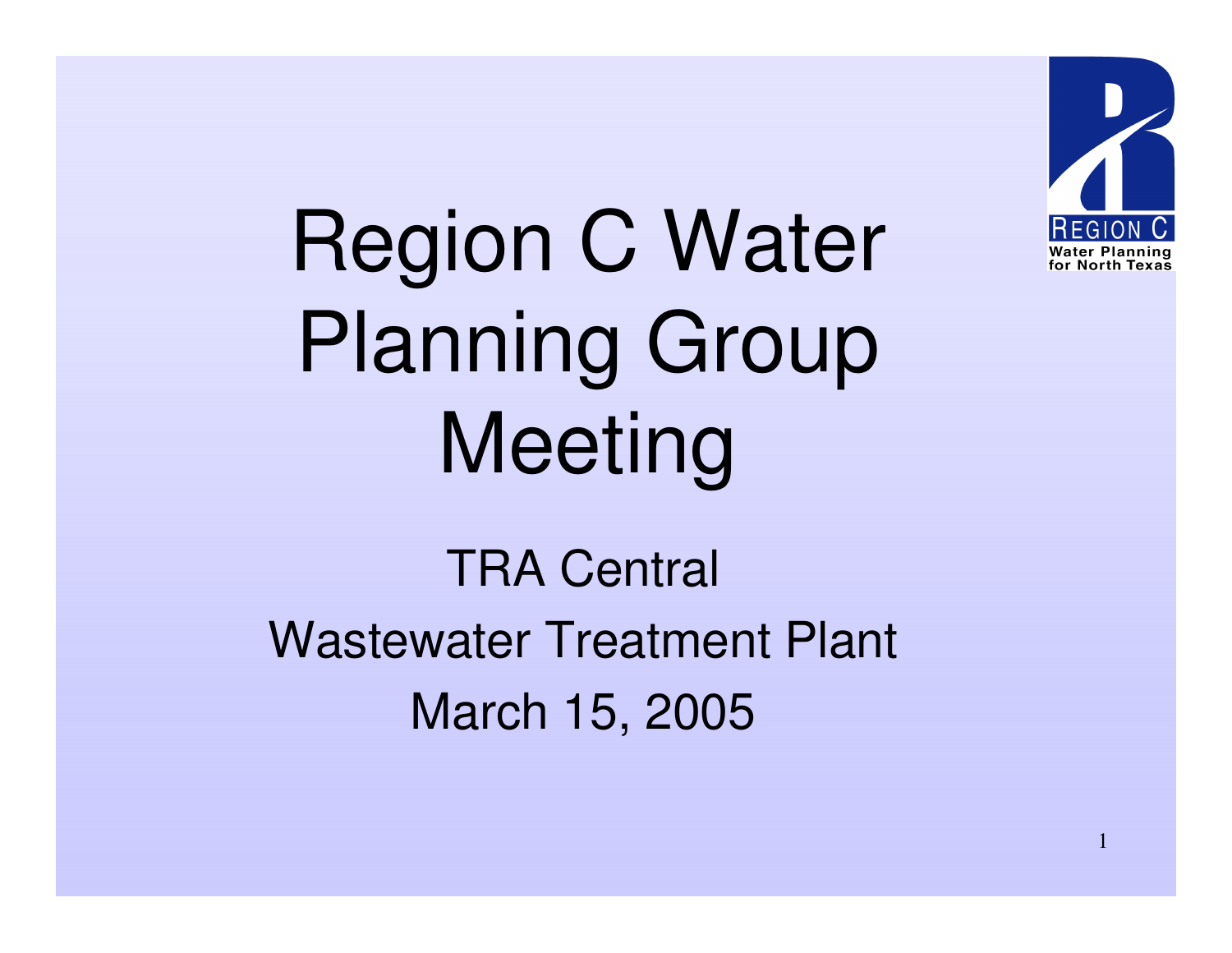# Agenda

- Action Items
	- – Available supplies to wholesale water providers and water user groups
	- – Available potentially feasible water management strategy
	- –Additional wholesale water providers
	- –– Infrastructure financing survey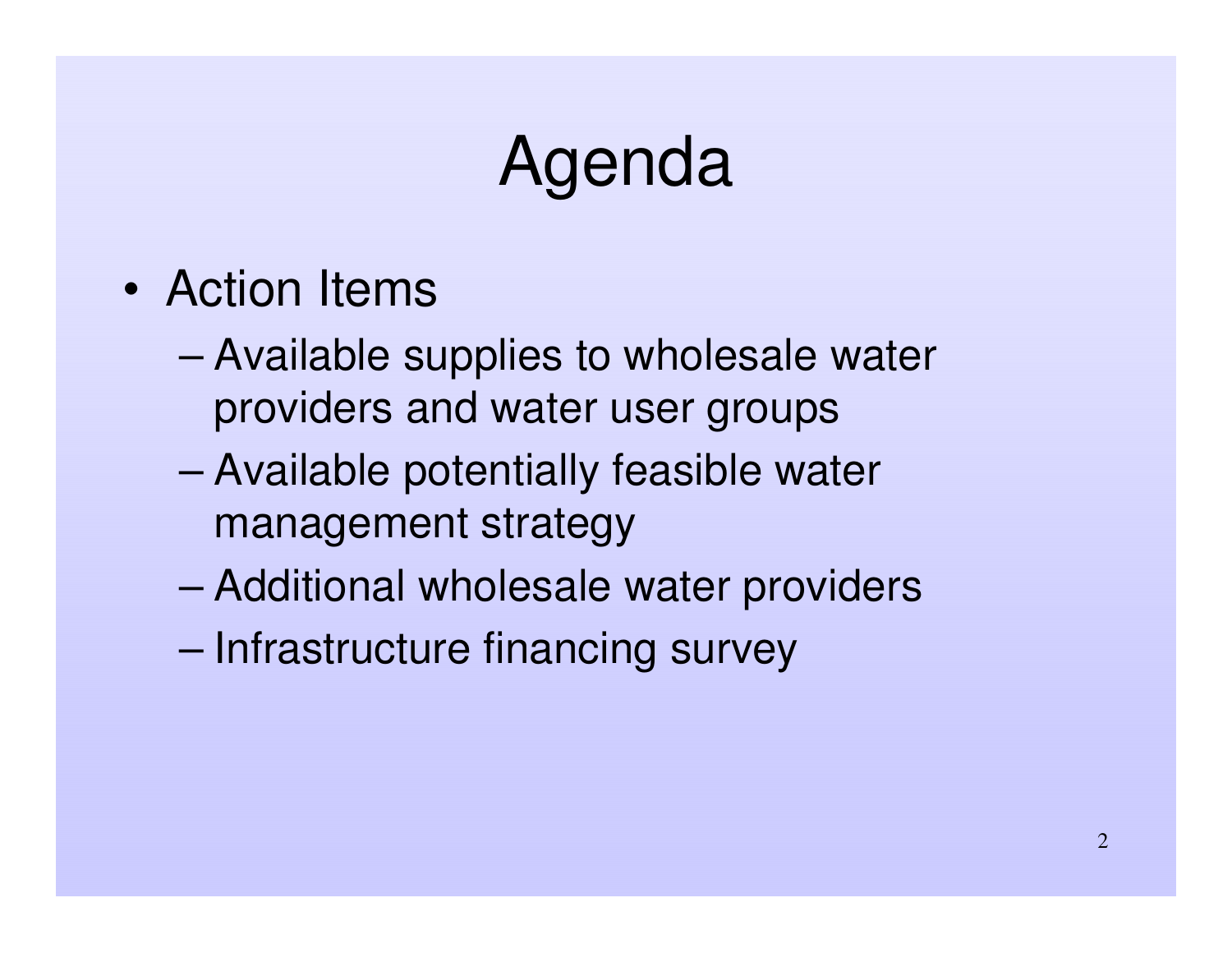#### Action Item

Available Supplies to WWPs/WUGs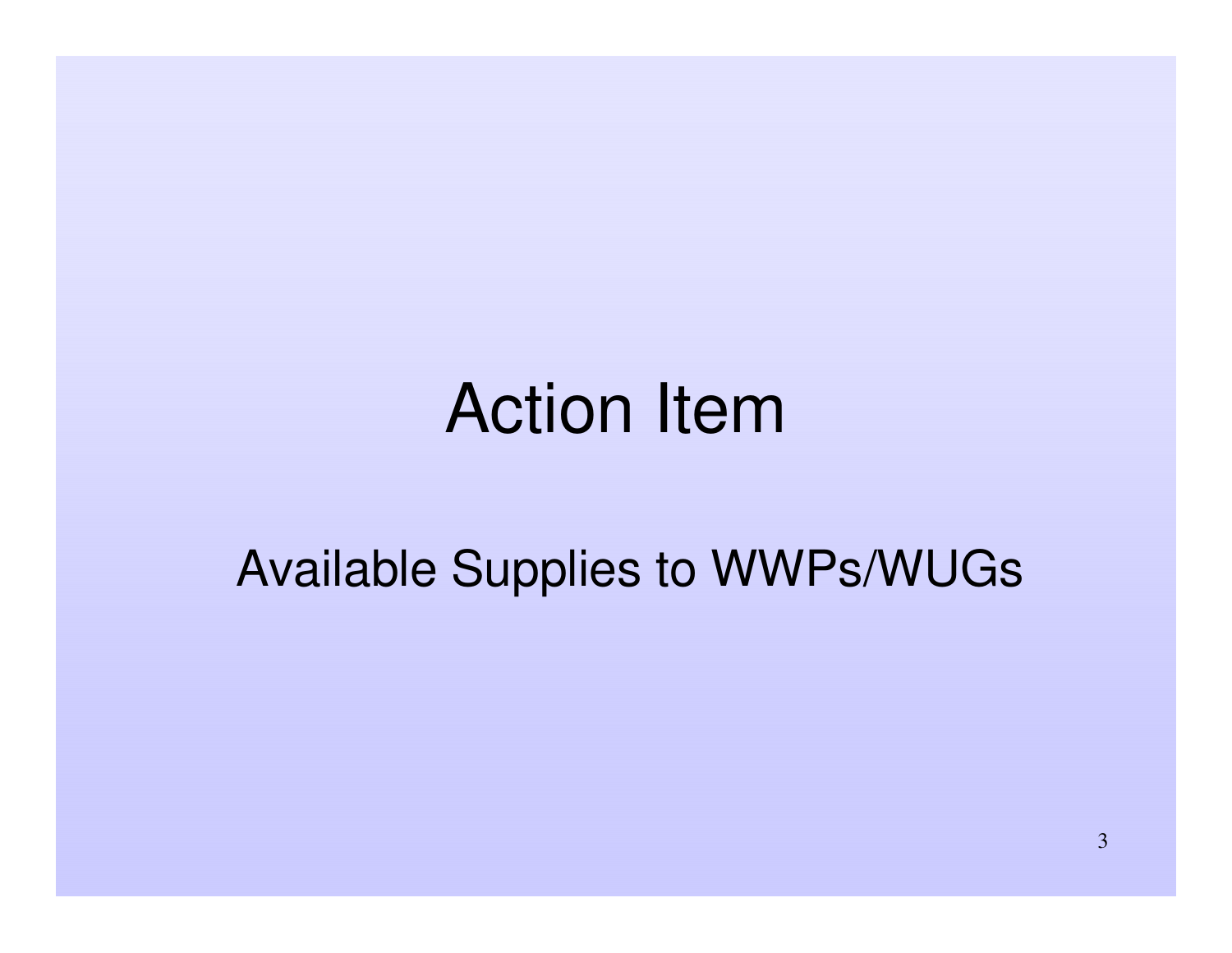# Available Supplies

#### –Adjustments to Source Supplies

- Not using Red River WAM for surface water supplies in Red River Basin
	- 2001 Plan estimates for reservoirs
	- 100% of permitted diversion for run-of-river on Red River
	- 75% of permitted diversion for run-of-river on tributaries
- Updated Supplies from Other Aquifer based on recent data
- Updated distribution of groundwater supplies by basin, based on recent data
- Included Local Mining supplies to reflect current use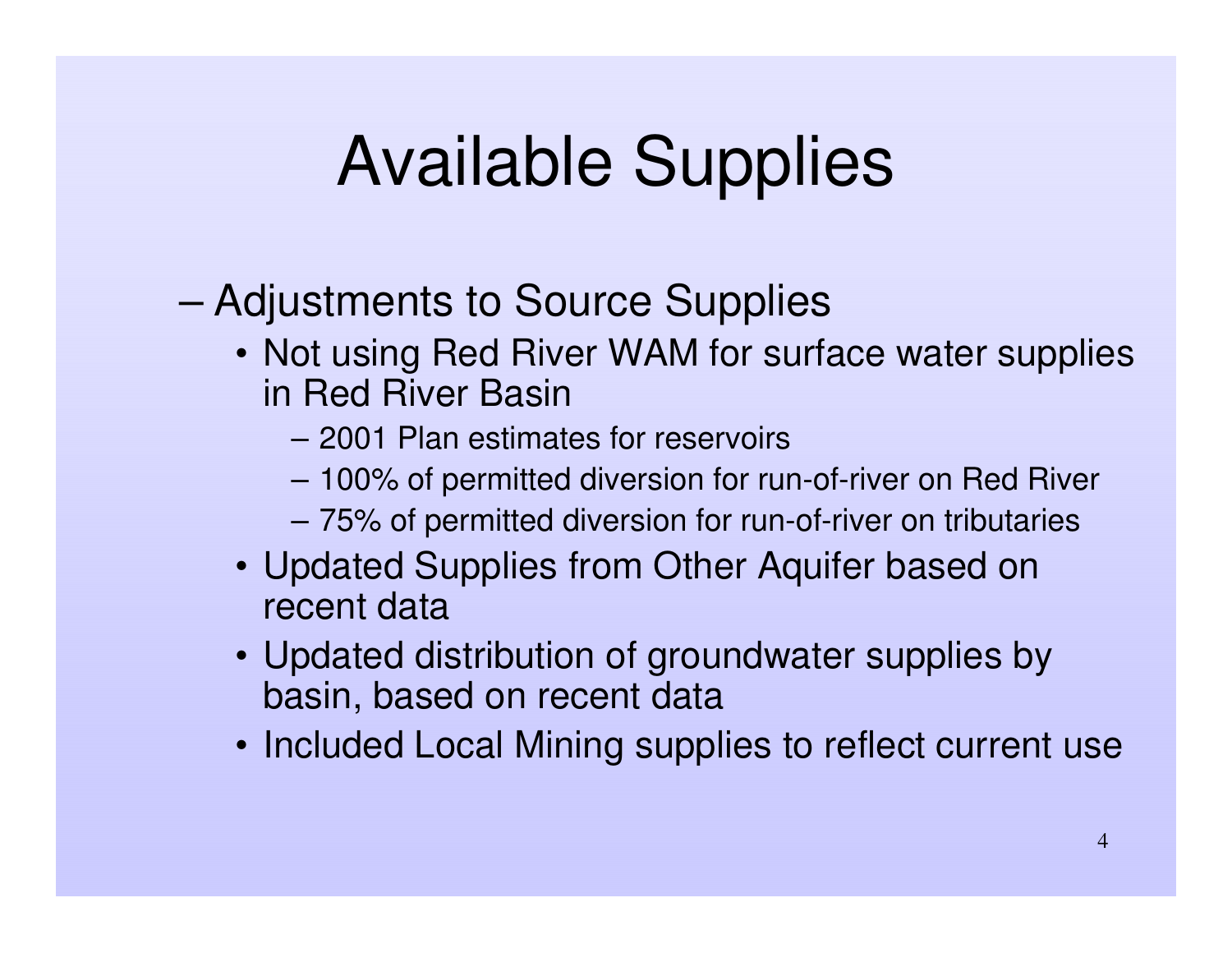# Available Supplies

- • Adjustments to supplies to Water User **Groups** 
	- – Adjusted supplies to some customers of wholesale water providers after meetings with providers
	- – Minor corrections, including well locations, contract changes, etc.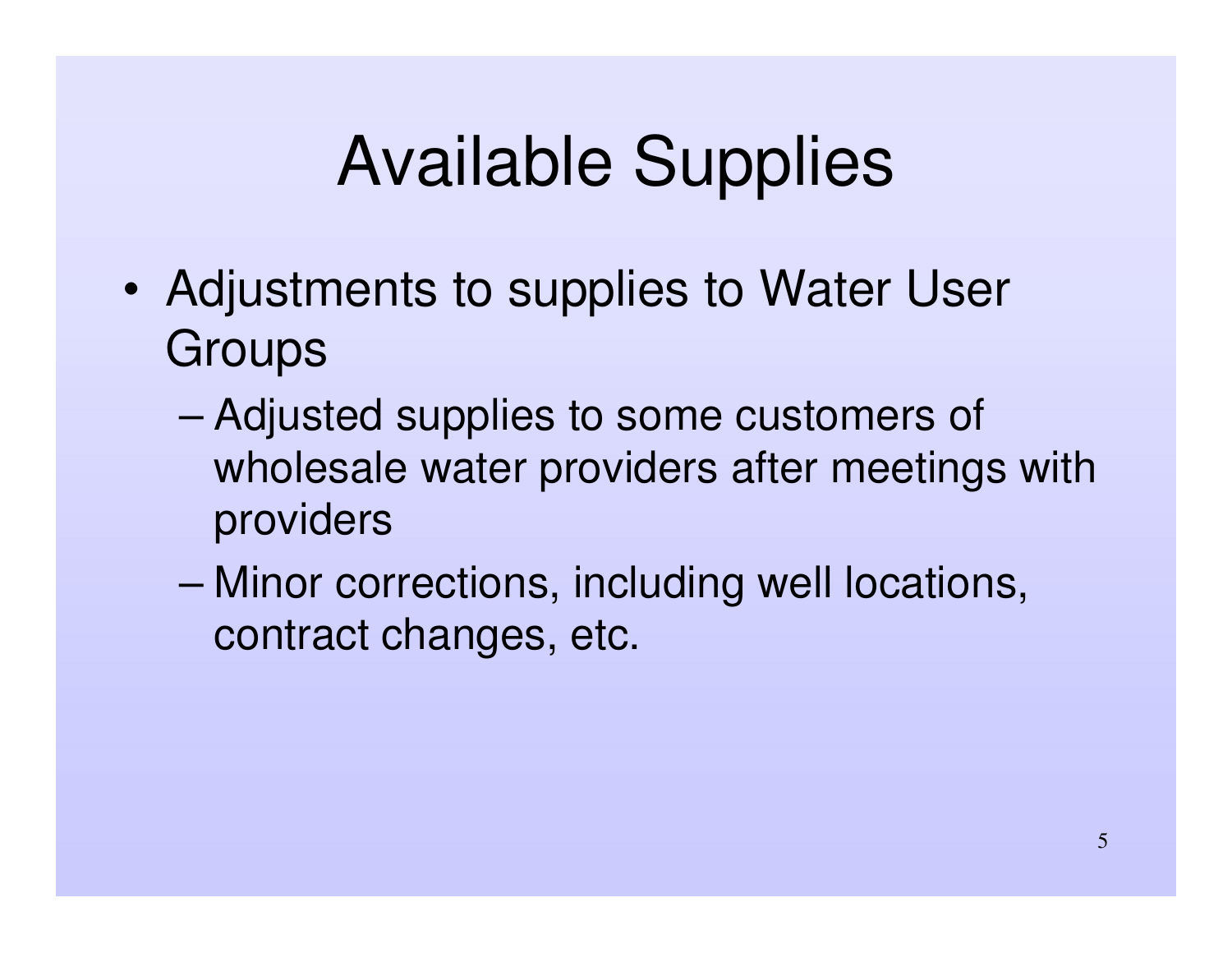### Action Item

Additional Potentially Feasible Water Management Strategy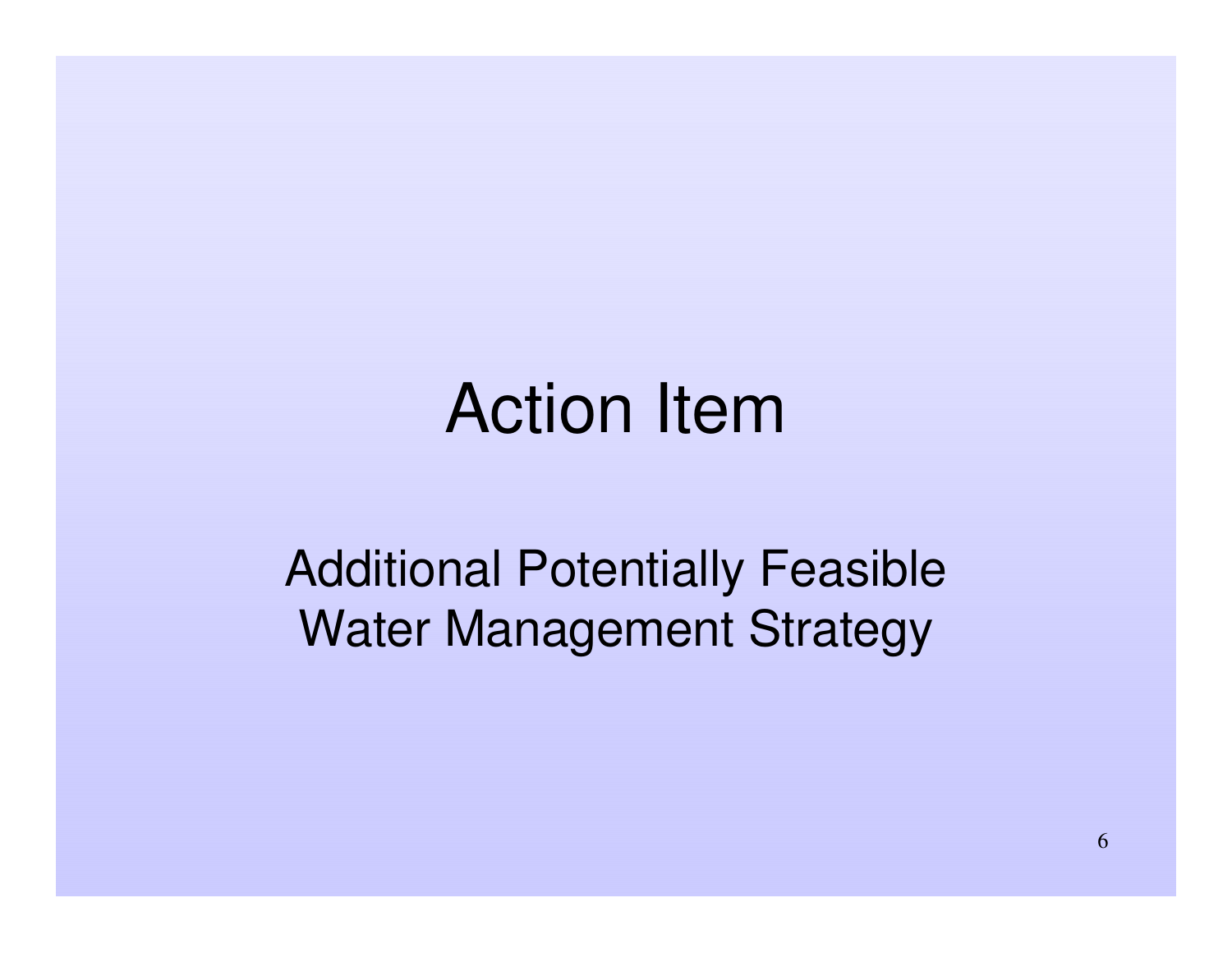Potentially Feasible Water Management Strategy

- 2/15/05 DWU submitted request to add Lake Fastrill to the list of potentially feasible water management strategies in Region C
- $\bullet$  Proposed Lake Fastrill is part of DWU's long-range water supply plan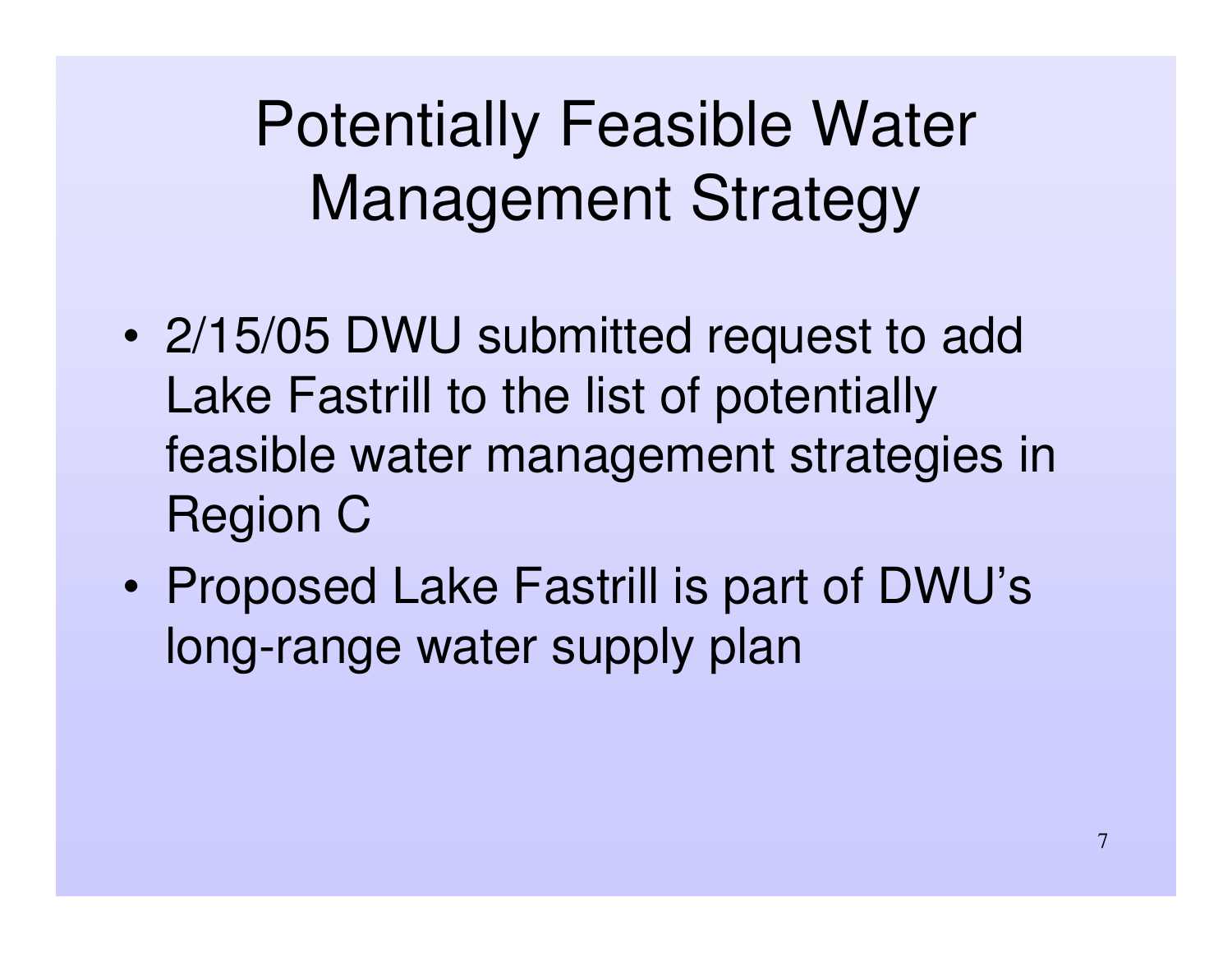### Proposed Lake Fastrill

- Located in Neches Basin
- • Upper Neches River MWA approached DWU about project
- 20 miles downstream of Lake Palestine
- 100 miles southeast of Dallas
- $\bullet$  Proposal to provide 80% of firm yield to Dallas and leave 20% for local use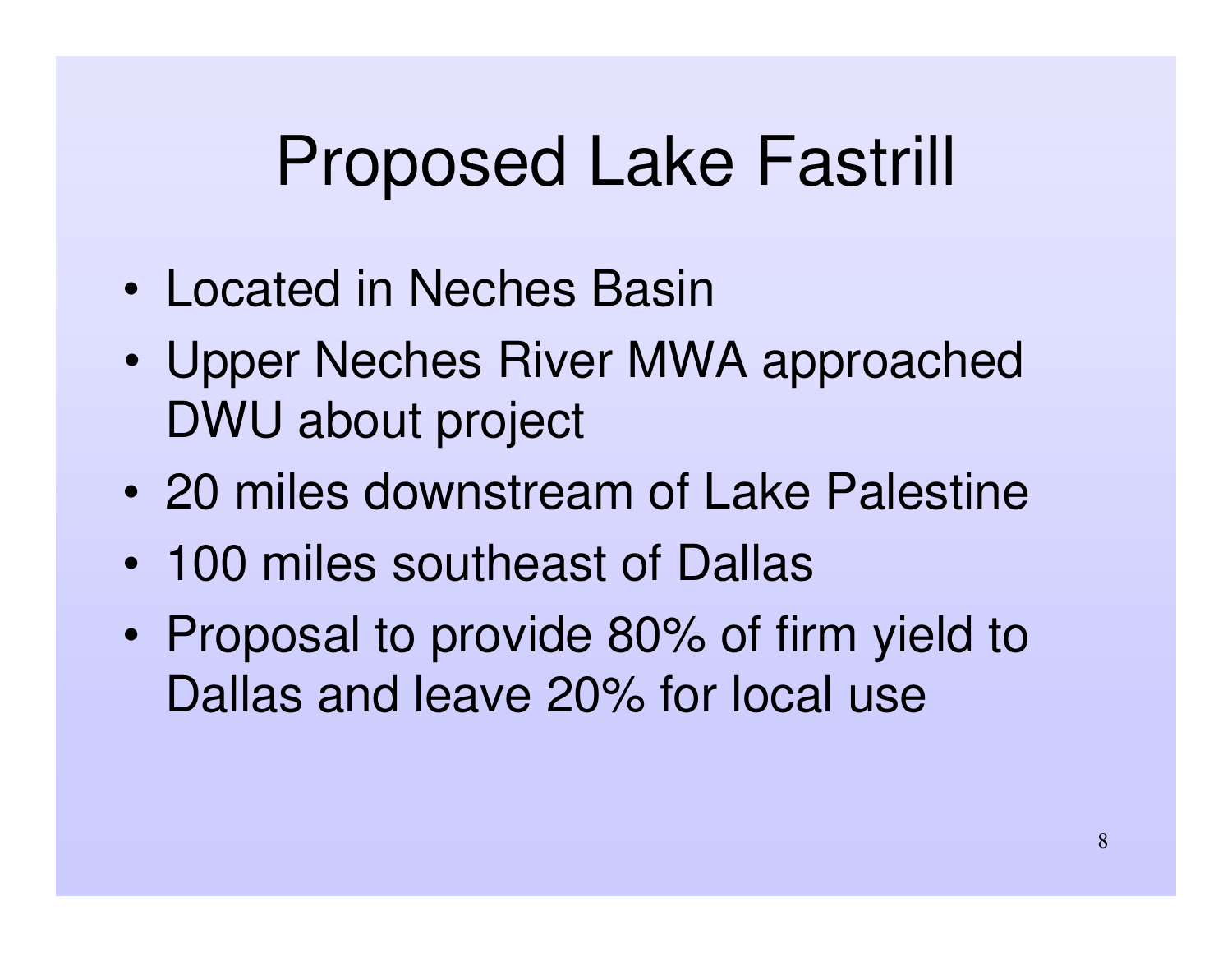## Proposed Lake Fastrill

- Considerations
	- Limited data available on this site.
	- – Could be pumped to Lake Palestine and brought back to Dallas in <sup>a</sup> larger Lake Palestine pipe
	- – Private group seeking to designate the Neches River as Wild and Scenic
	- U.S. Fish & Wildlife Service is studying wildlife refuge in the site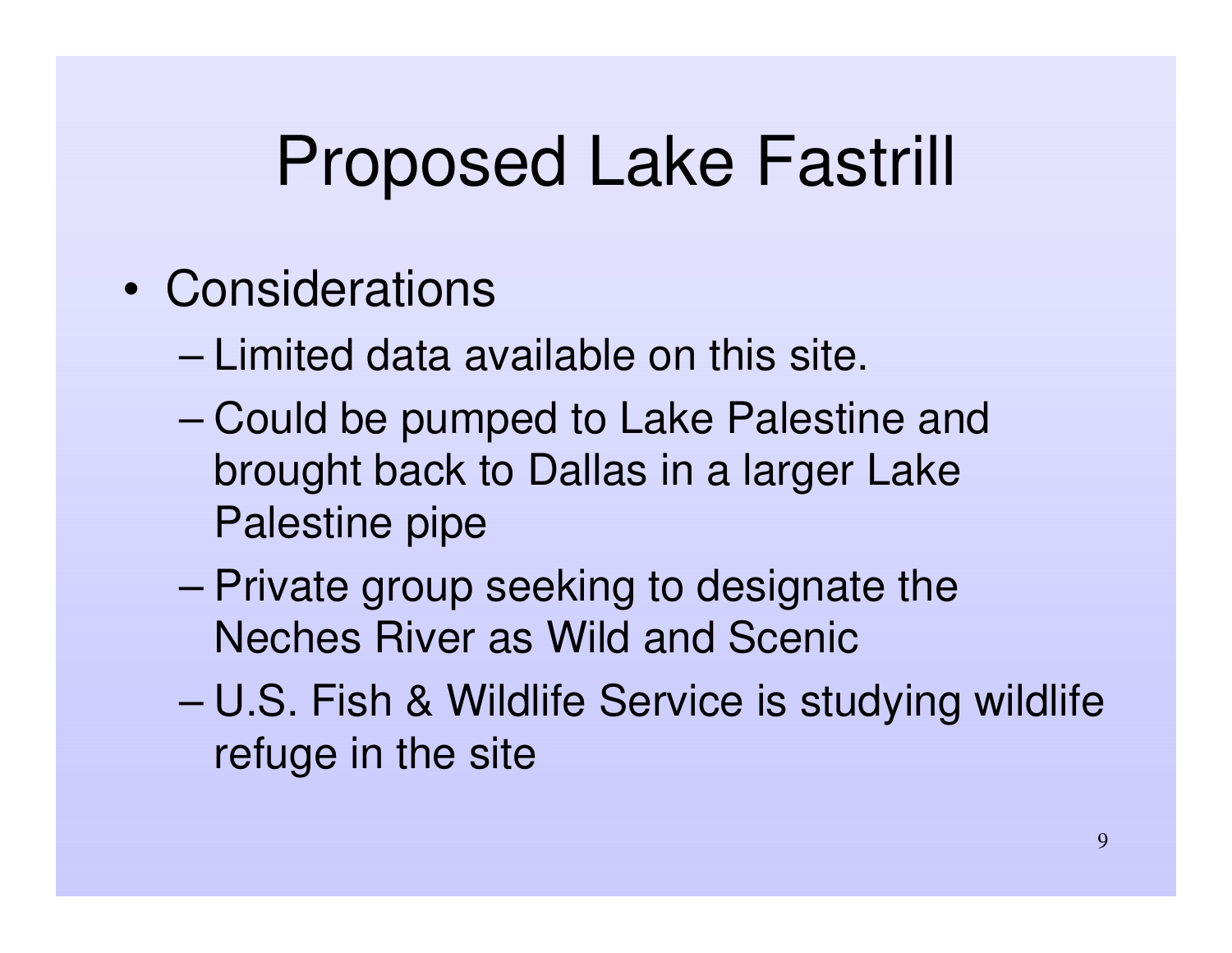## Action Item

#### Additional Wholesale Water **Providers**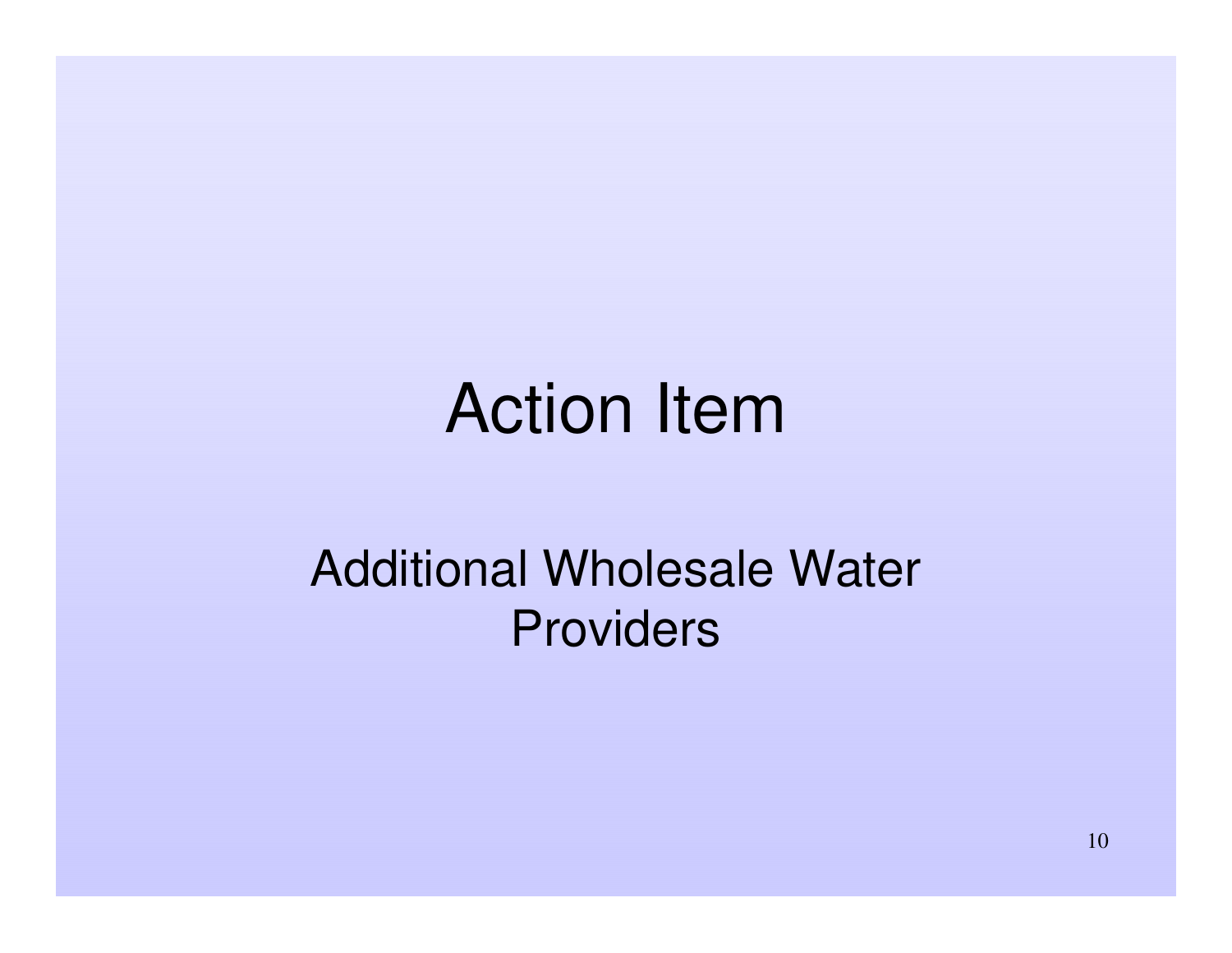#### Additional Wholesale Providers

- • Definition: any entity who has sold or is expected to sell 1,000 acre-feet per year of water wholesale during the planning period
- $\bullet$  City of Gainesville – Cooke County surface water project
- •Mustang SUD – increasing sales
- Walnut Creek SUD increasing sales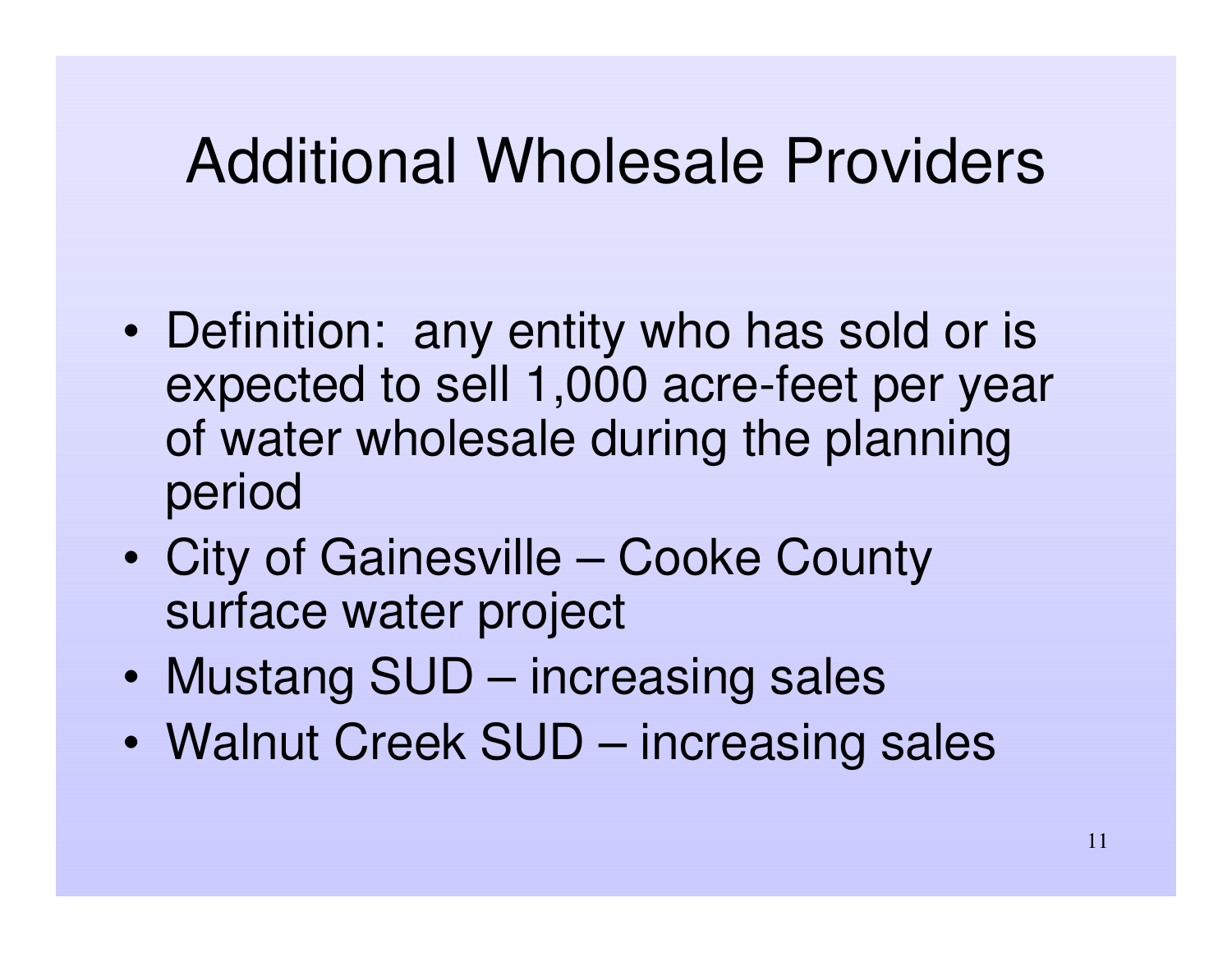# Additional Wholesale Providers

- RCWPG Action
	- – Add City of Gainesville, Mustang SUD, and Walnut Creek SUD as WWPs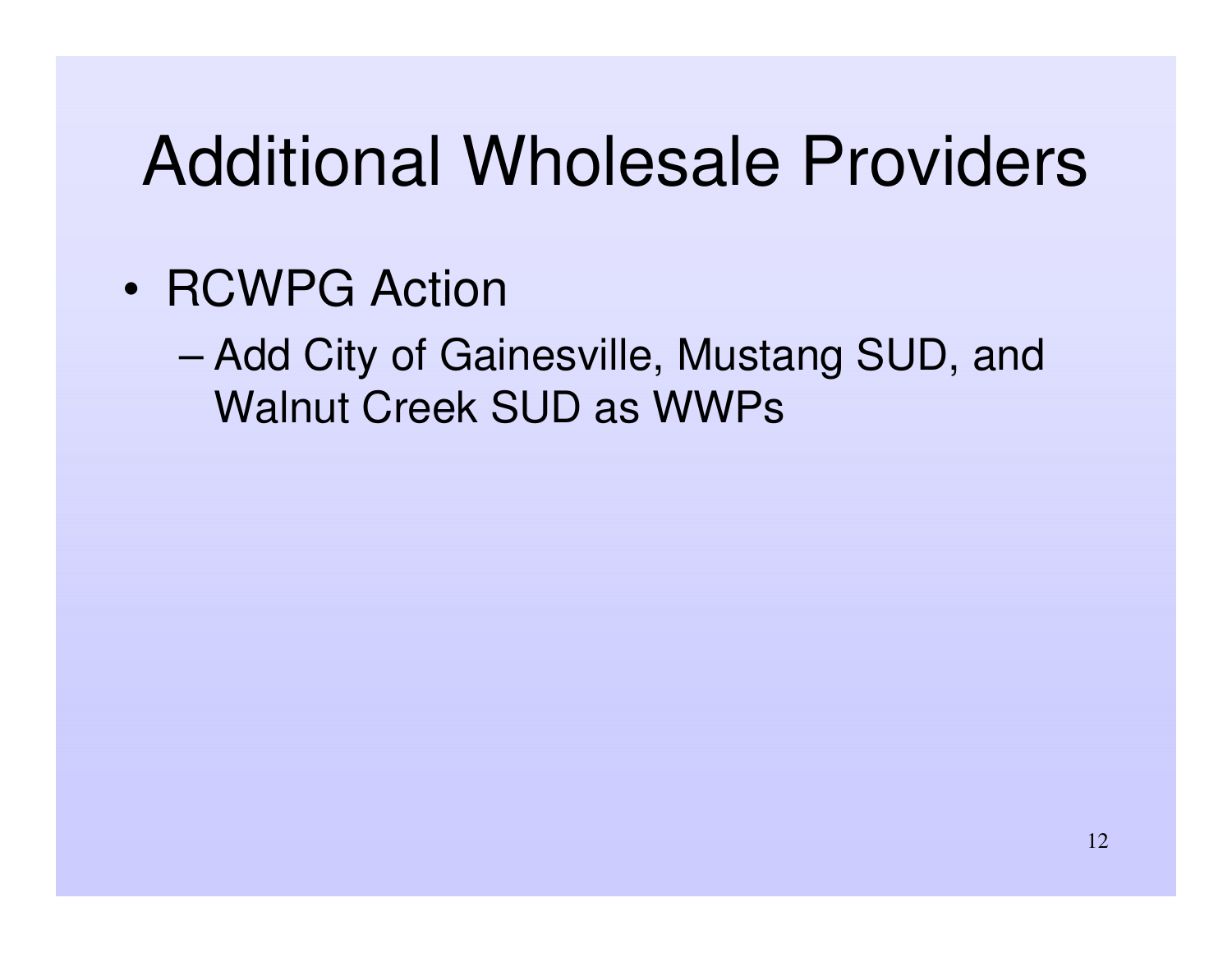### Action Item

#### Infrastructure Financing Survey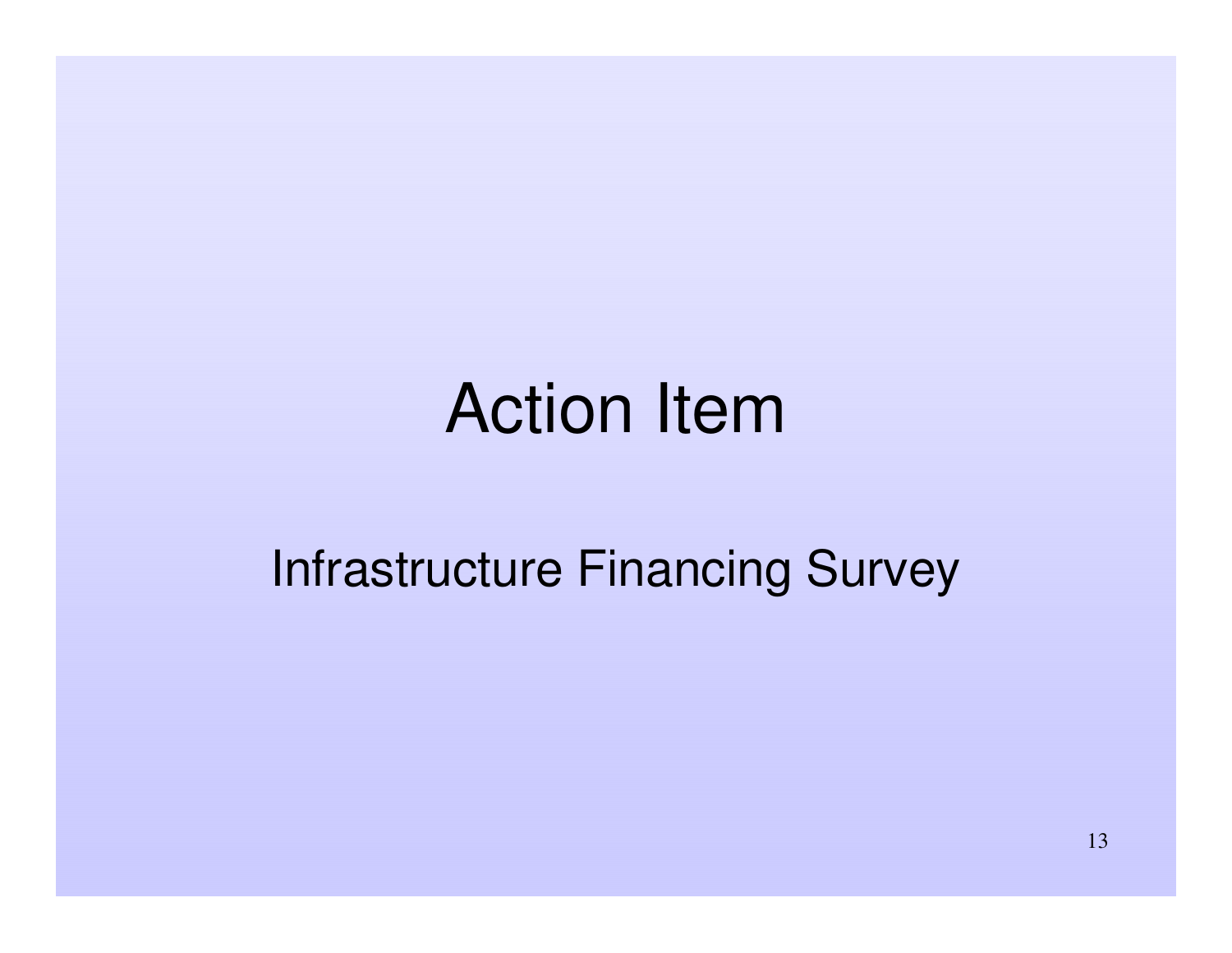# Infrastructure Financing Survey

- Survey broken into two parts
	- **Harry Committee**  Questions regarding recommended water management strategies (WUG/WWP in agreement with recommendations?)
	- **However, Marketing Committee**  Questions as to how the WUG/WWP plans to fund the recommended water management strategies (TWDB questions from last time)
- Attachment explaining the State Participation Program
- TWDB did not have specific questions to include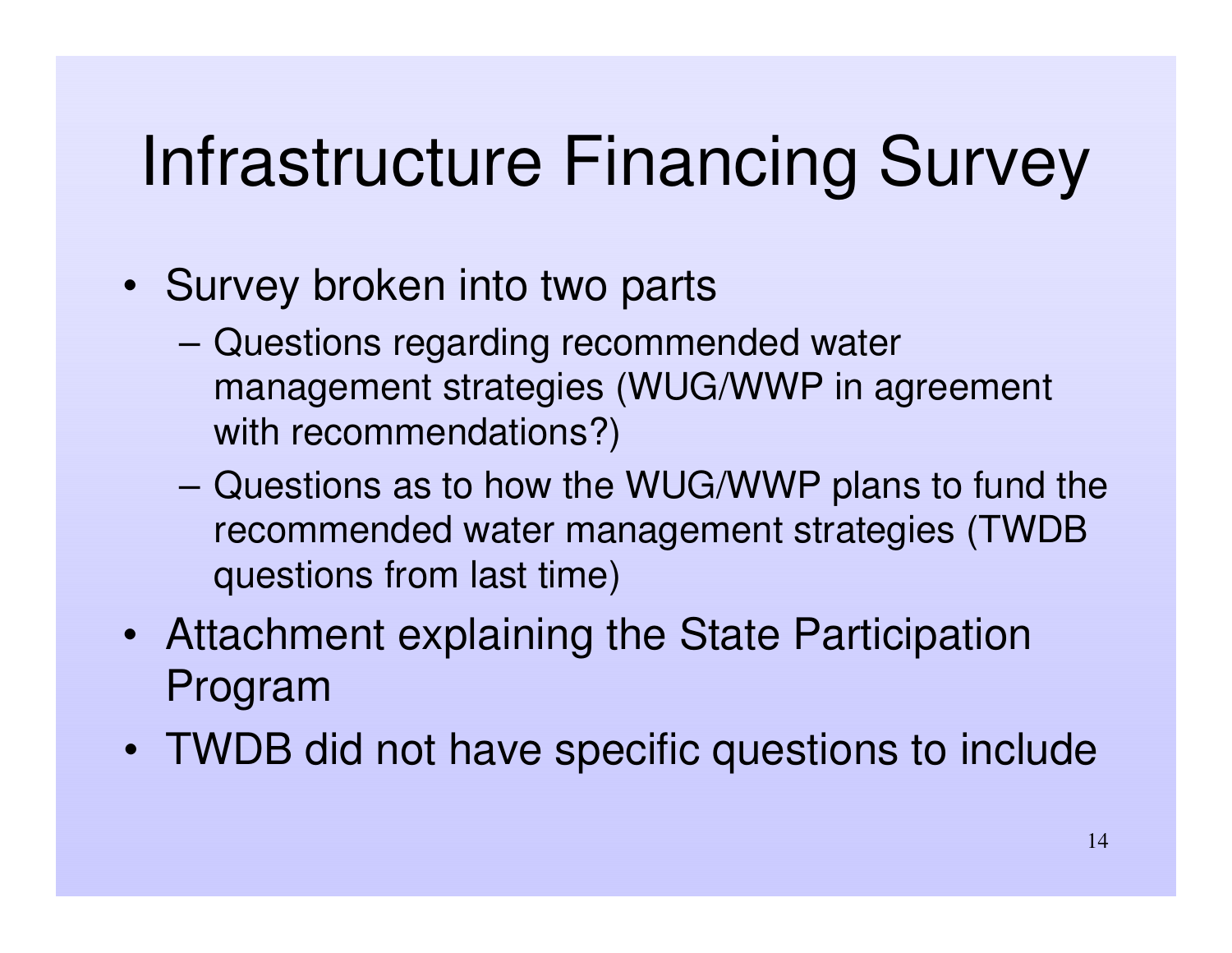# Infrastructure Financing Survey

#### • Schedule

- –– Sent revised questions and cover letter to RCWPG last week.
- – Today, seeking RCWPG approval to send to WUGs/WWPs.
- – Mail surveys in March. Allow 2 weeks to respond.
- –Follow-up phone calls in April.
- –– Incorporate results into Region C plan.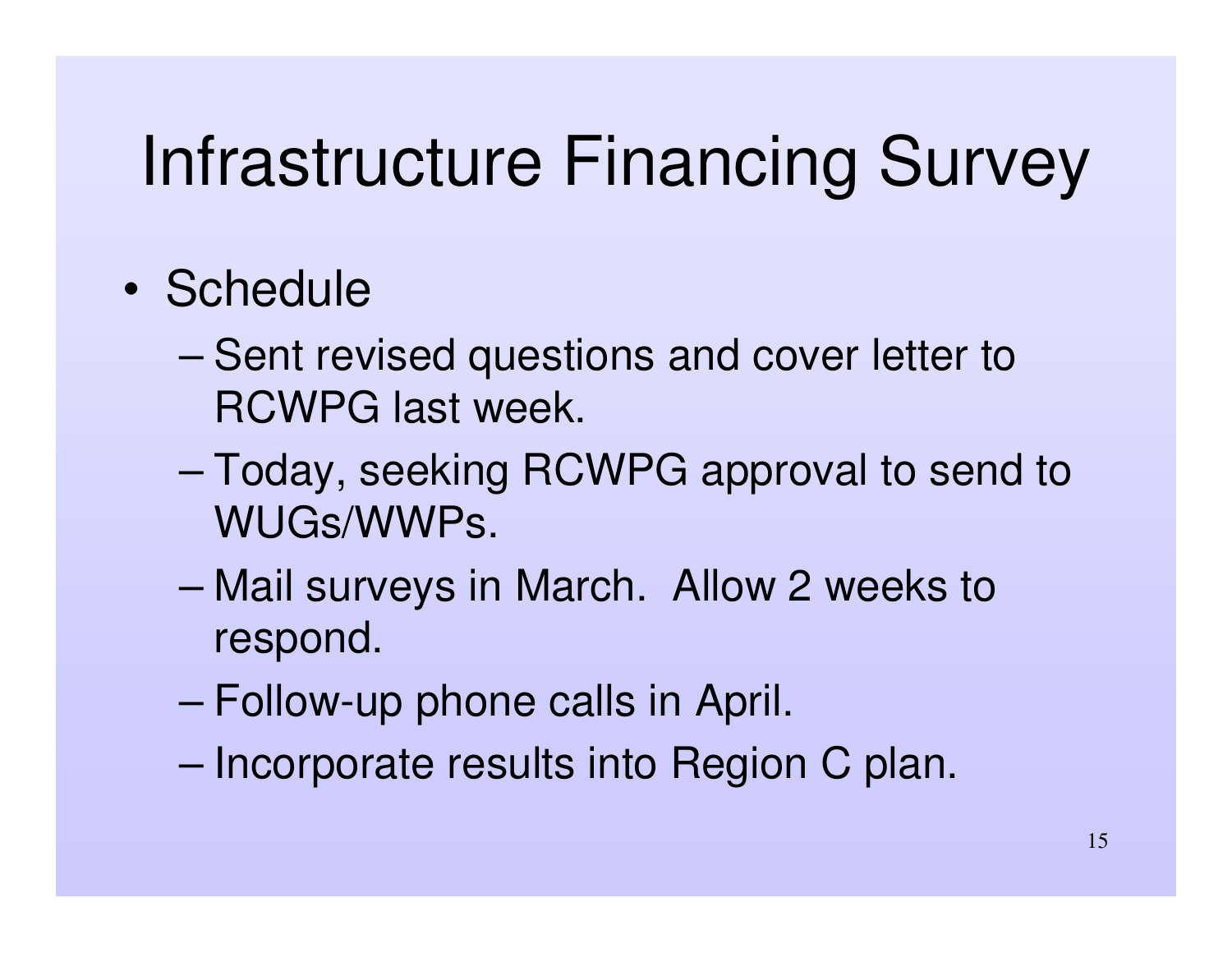# Agenda

- Discussion Items
	- Water Conservation
	- –– Summary of Water Needs
	- –Feasible Water Management Strategies
	- – Report from Unique Stream Segments **Committee**
	- –Report from Policy Topics Committee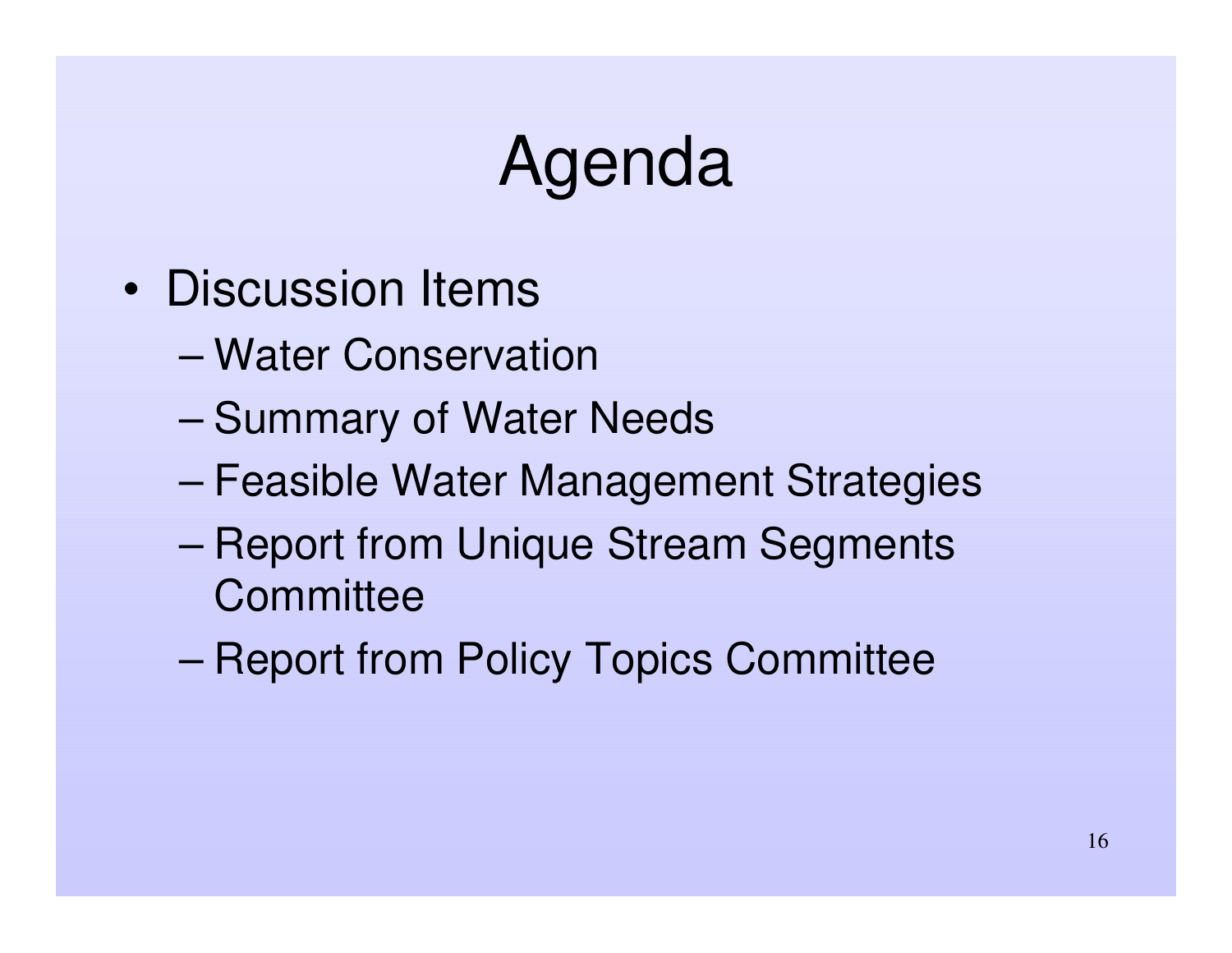# Agenda (continued)

- Communications
- –– Speaker Comments at 1-15-05 meeting
- –Update on Overall Status and Next Steps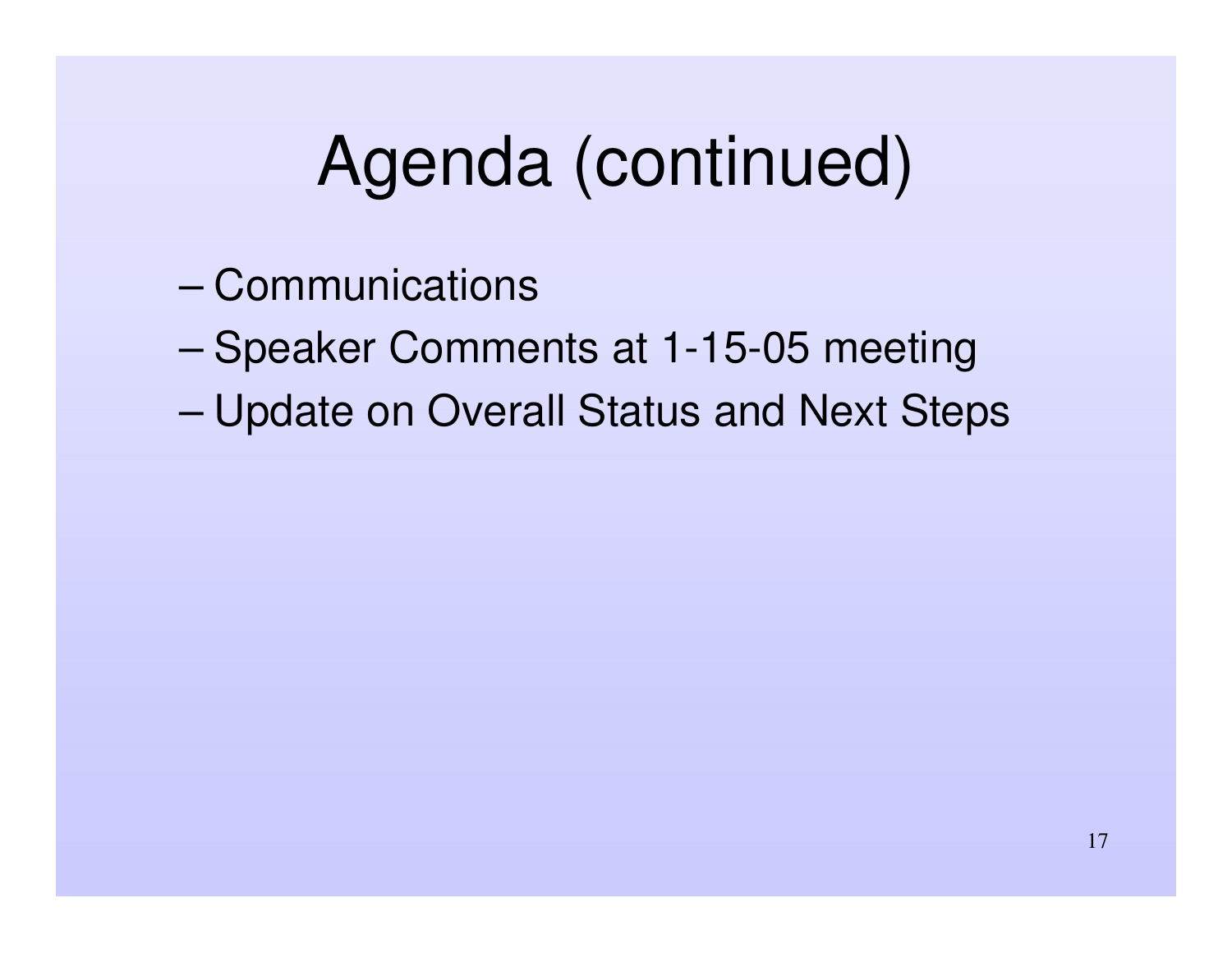## Discussion Item

Water Conservation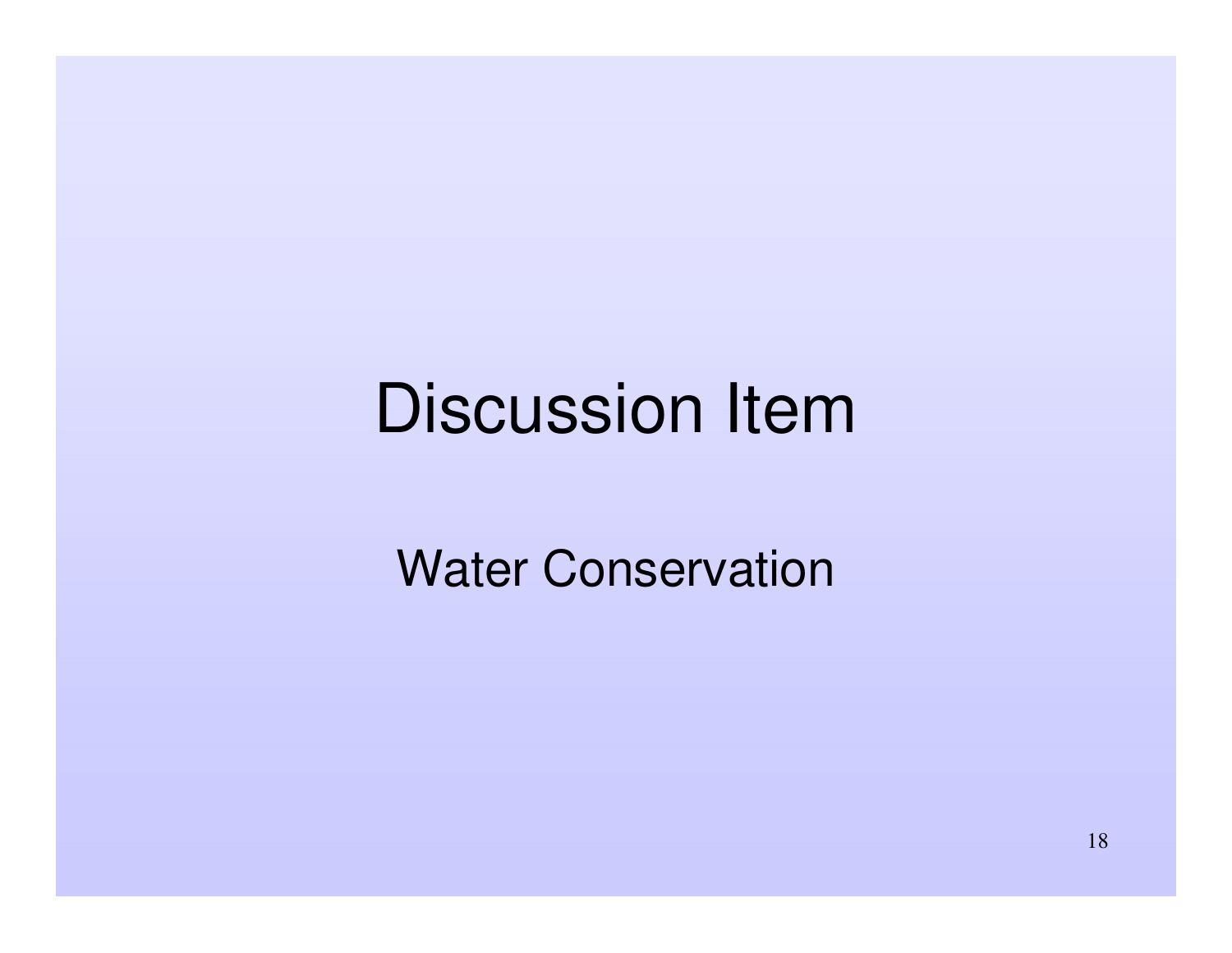Model Water Conservation and Drought Contingency Plans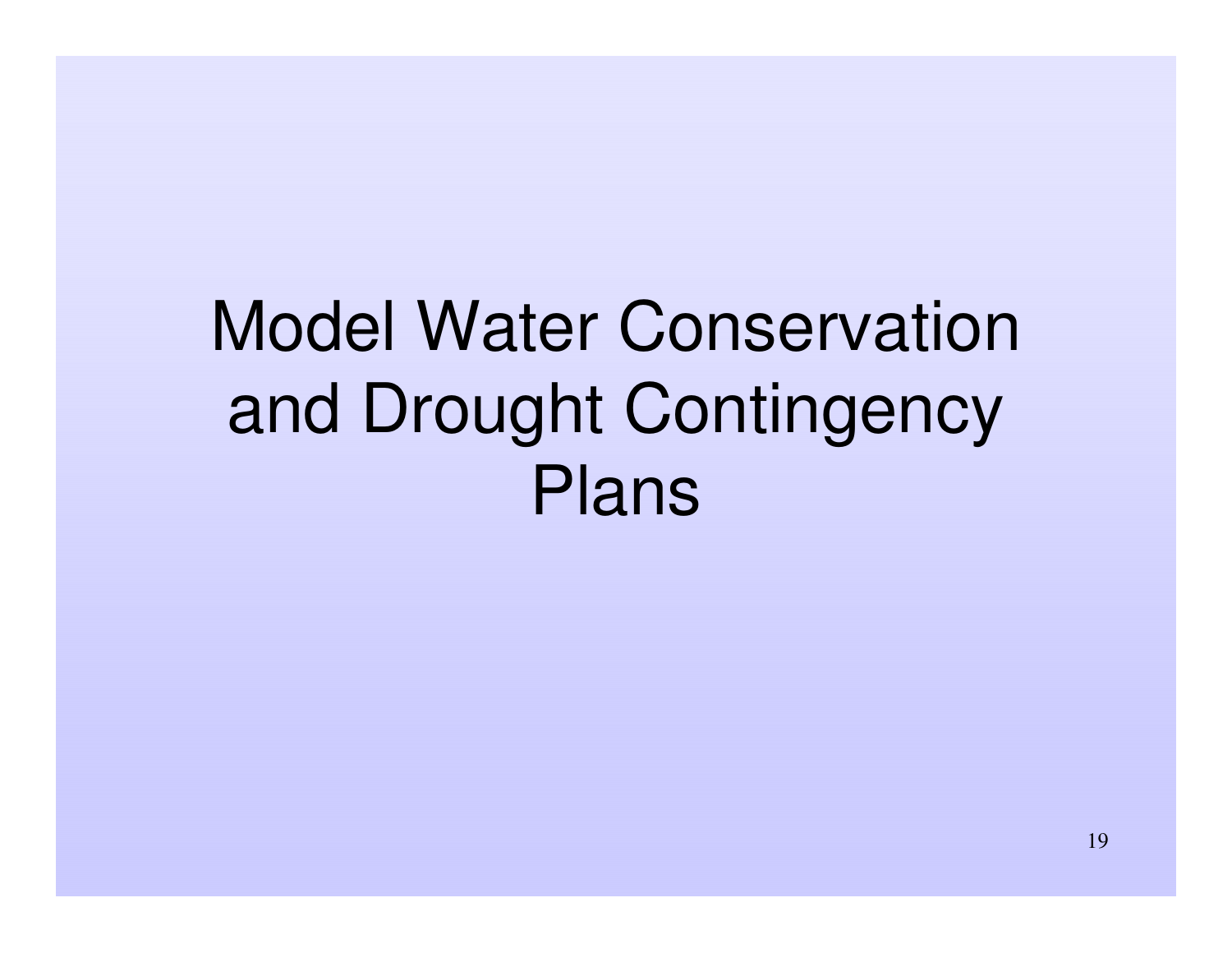# Model Water Conservation and Drought Contingency Plans

- • User Groups
	- –– Municipal
	- –– Irrigation
	- –Manufacturing
	- Steam Electric Power
- • Model plans for fictional entities with realistic water supply situations
- $\bullet$  Posted on Region C web site: www.regioncwater.org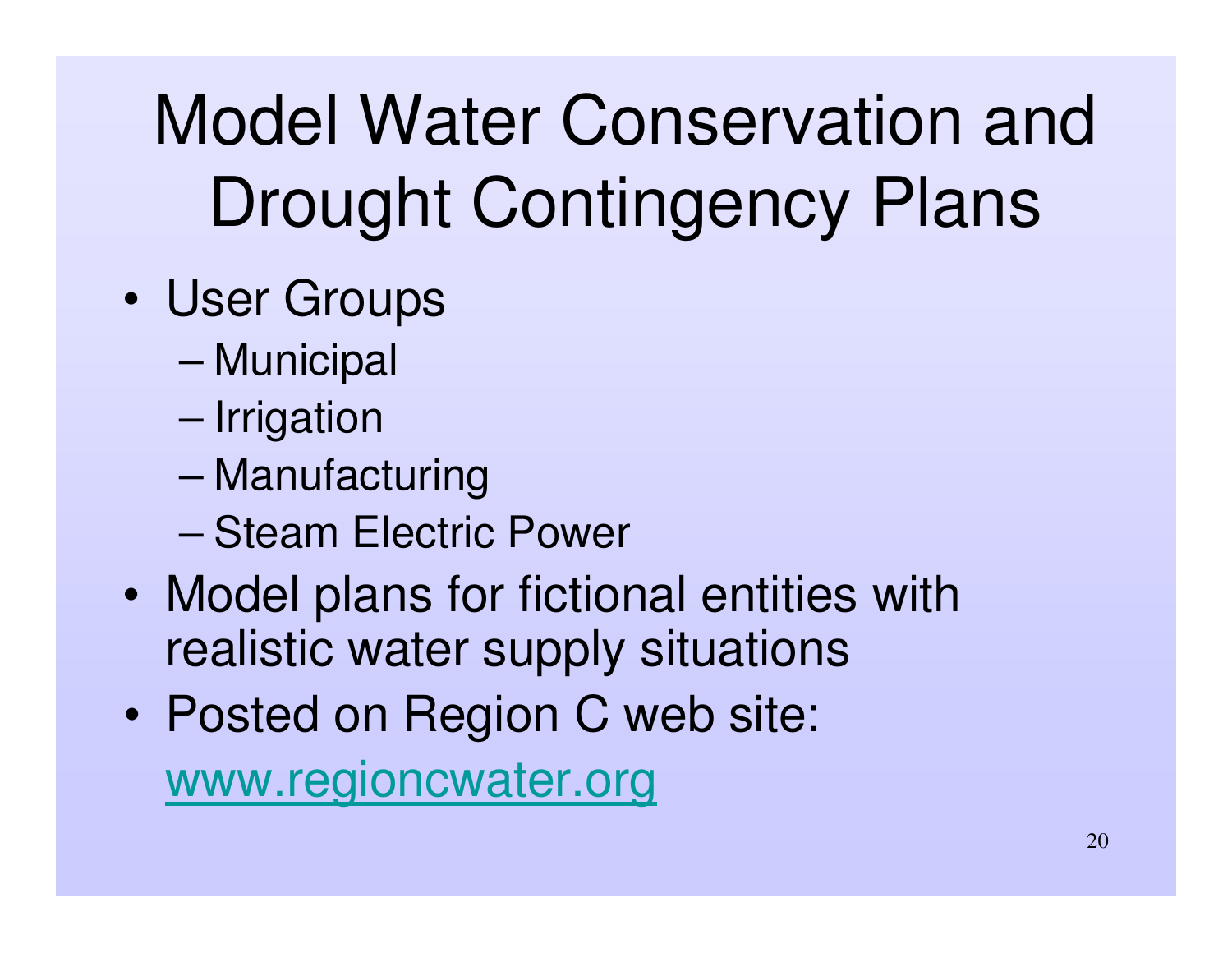- Minimum required water conservation content (TCEQ Rules)
	- –Utility profile
	- **Harry Committee** – Specification of goals
	- **Hart Committee Committee** Accurate metering
	- –Universal metering
	- Determination and control of unaccounted water
	- **However, Marketing Committee** Public education and information program
	- –Non-promotional water rate structure
	- **Harry Committee** – Reservoir system operation plan
	- **However, Marketing Committee** Means of implementation and enforcement
	- –Coordination with Regional Water Planning Group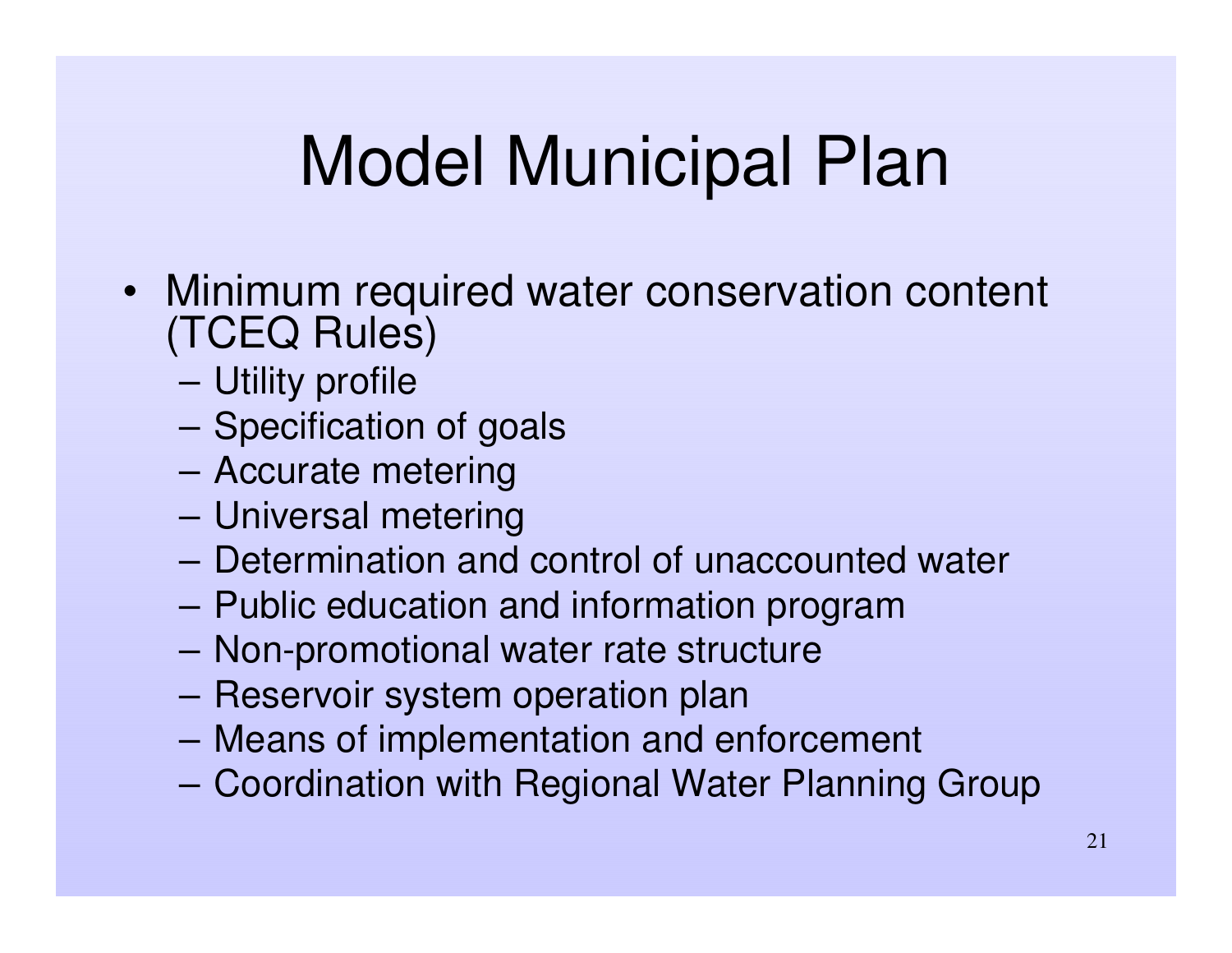- Additional required water conservation content for public drinking water suppliers projected to serve 5,000 people or more in the next ten years
	- –Leak detection, repair, and water loss accounting
	- **Harry Committee**  $-$  Record management system
	- –- Requirement for water conservation plans by wholesale customers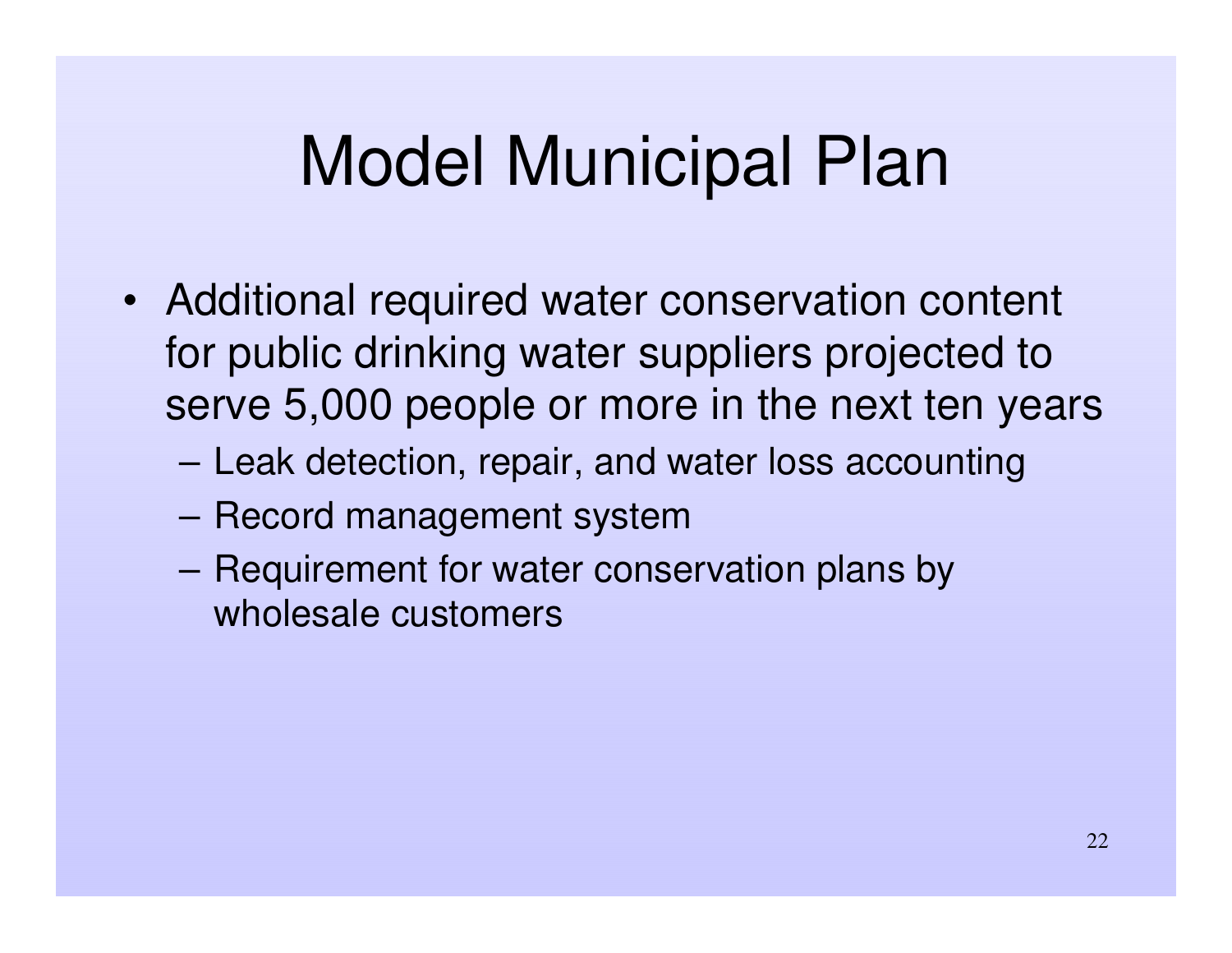- Optional water conservation content
	- Possibilities from TCEQ
		- Conservation-oriented water rates
		- Ordinances, plumbing codes, or rules on water-conserving fixtures
		- Programs for replacement or retrofit of water-conserving fixtures in existing structures
		- Reuse and recycling of wastewater
		- Pressure control and/or reduction
		- Landscape water management ordinance
		- Monitoring method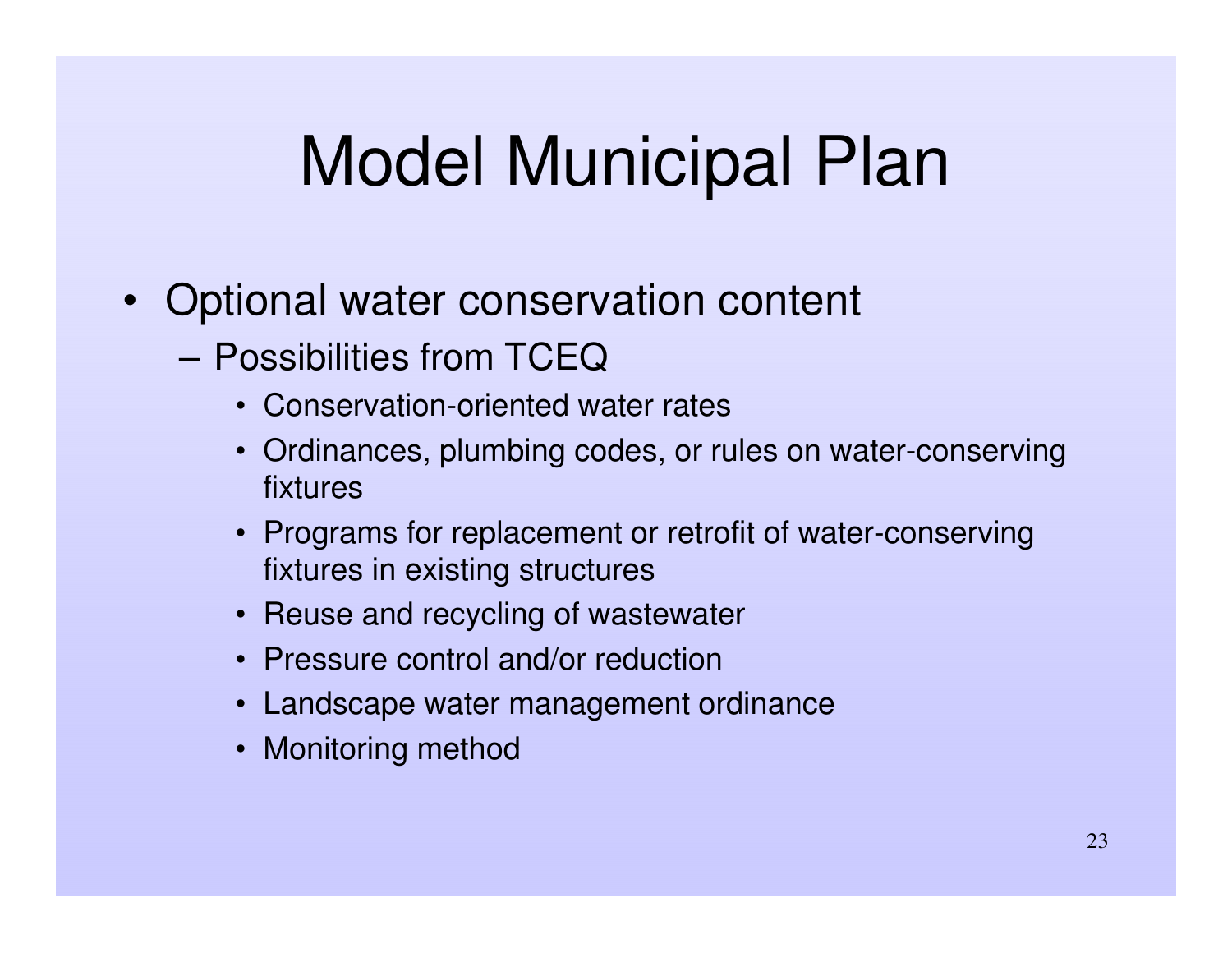- Optional water conservation content (continued)
	- **Hart Committee Committee**  Other Region C potentially feasible strategies
		- Residential customer water audit
		- Water-efficient clothes washer rebate program
		- Impact of increasing water prices
		- Landscape irrigation system rebate program
		- Landscape design and conversion program
		- General ICI rebate program
		- ICI water audit, water waste reduction, and site-specific water conservation program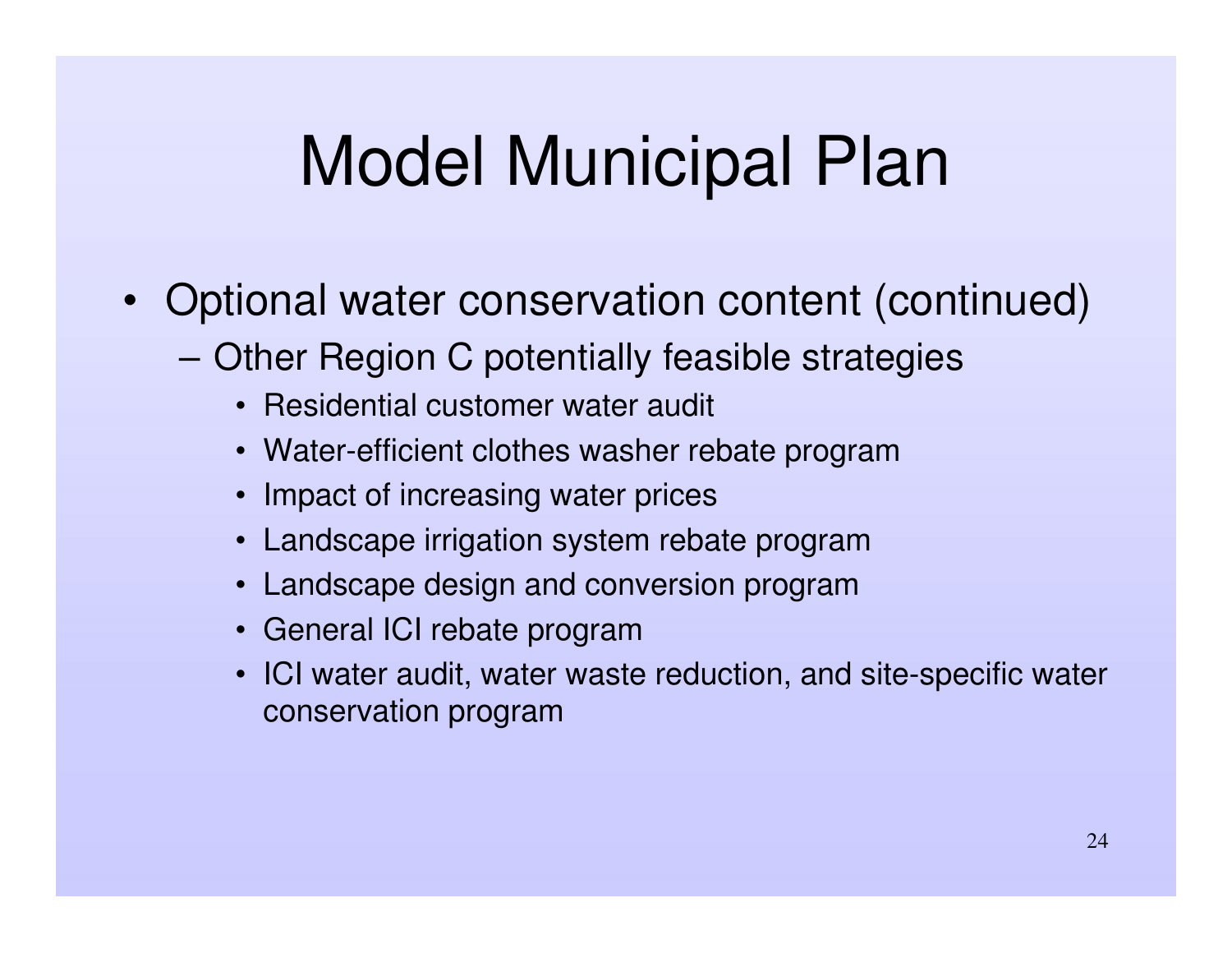- Minimum drought contingency content (TCEQ Rules)
	- Provisions to inform the public and provide opportunity for public input
	- Provisions for continuing public education and information
	- Coordination with Regional Water Planning Group
	- Criteria for initiation and termination of drought stages
	- Drought and emergency response stages
	- Specific, quantified targets for water use reductions
	- Water supply and demand management measures for each stage
	- Procedures for initiation and termination of drought stages
	- Procedures for granting variances
	- Procedures for enforcement of mandatory restrictions
	- Consultation with wholesale water suppliers
	- Notification of implementation of mandatory measures
	- Review and update of plan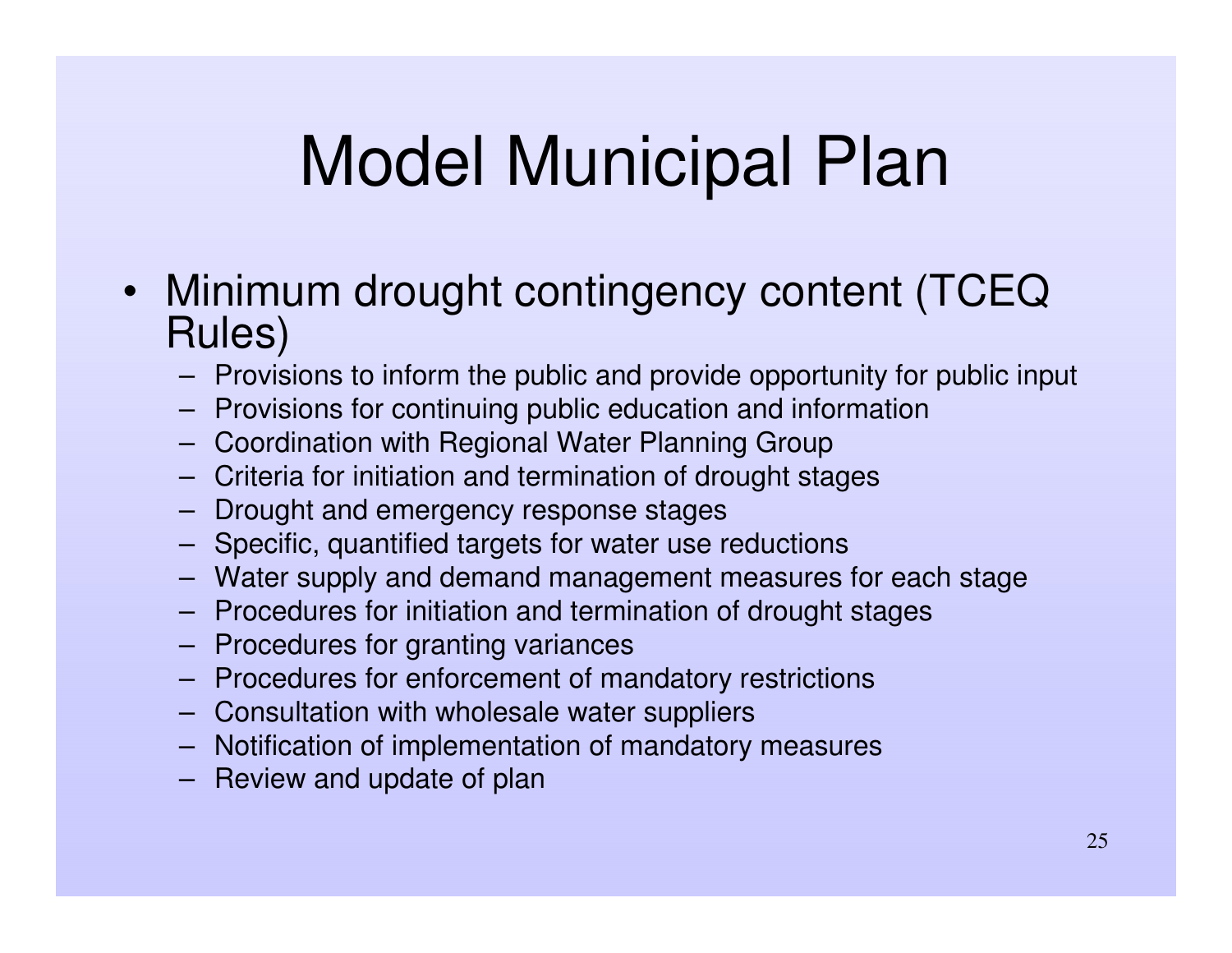# Model Irrigation Plan

- Minimum required water conservation content (TCEQ Rules)
	- **Hart Committee** Description of irrigation production process
	- **Harry Committee** Description of the irrigation method or system and equipment
	- **Harry Committee** Accurate metering
	- **Harry Committee** – Specification of goals
	- **Harry Committee**  Description of water-conserving irrigation equipment and application system
	- – $-$  Leak detection, repair, and water-loss control
	- – $-$  Irrigation timing and/or measuring the amount of water applied
	- – Land improvements for retaining or reducing runoff and increasing the infiltration of rain and irrigation water
	- and the state of the state of Tailwater recovery and reuse
	- and the contract of the contract of Other conservation practices, methods, or techniques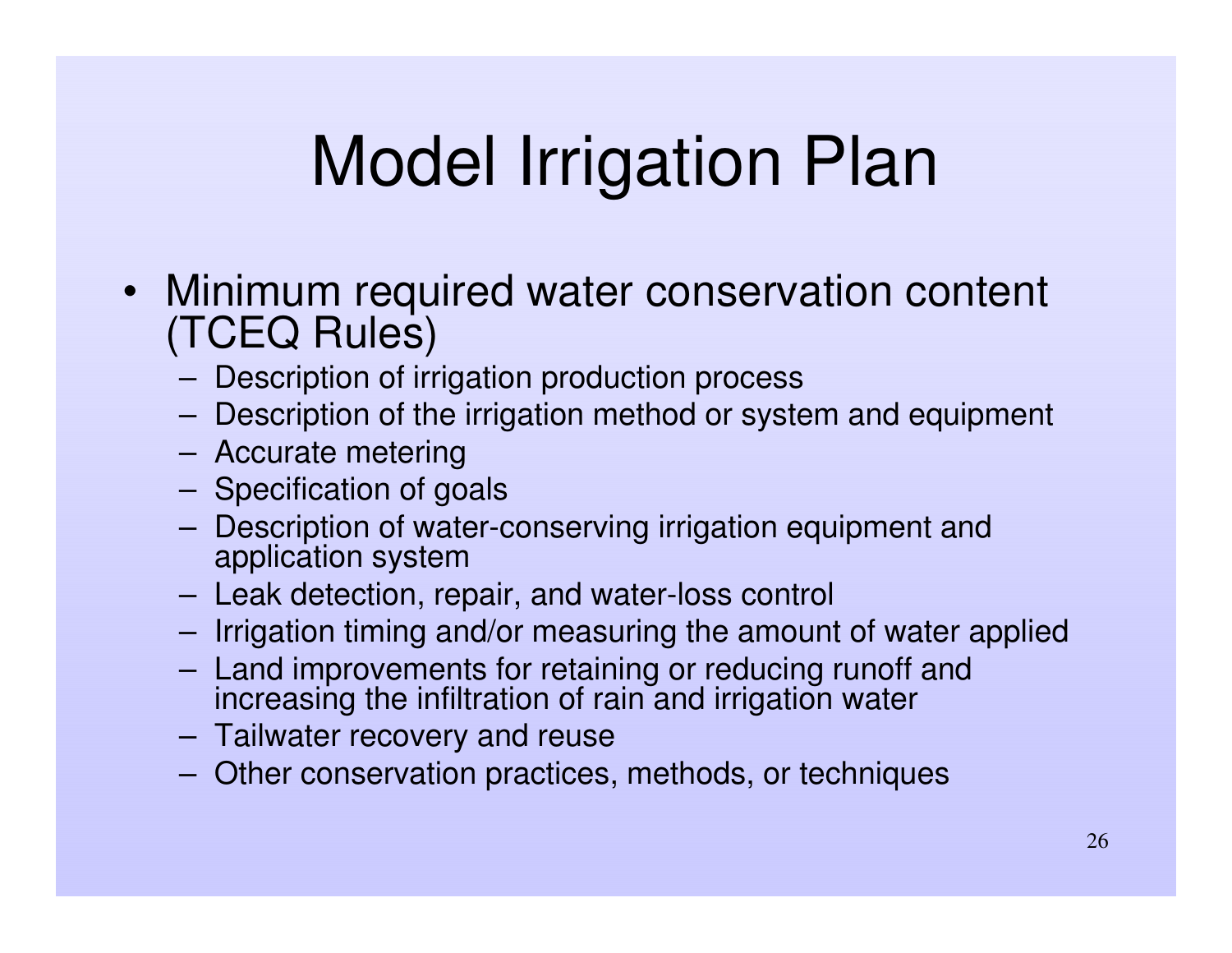# Model Irrigation Plan

- Minimum drought contingency content (TCEQ Rules)
	- Provisions to inform the public and provide opportunity for public input
	- Coordination with Regional Water Planning Group
	- Criteria for initiation and termination of drought stages
	- Specific, quantified targets for water use reductions
	- Procedures for determining the allocation of irrigation supplies to individual users
	- Procedures for initiation and termination of drought stages
	- Procedures for use accounting
	- Procedures for transfer of water allocations among individual users
	- Procedures for enforcement of water allocation policies
	- Consultation with wholesale supplier
	- Protection of public water supplies
	- Review and update of plan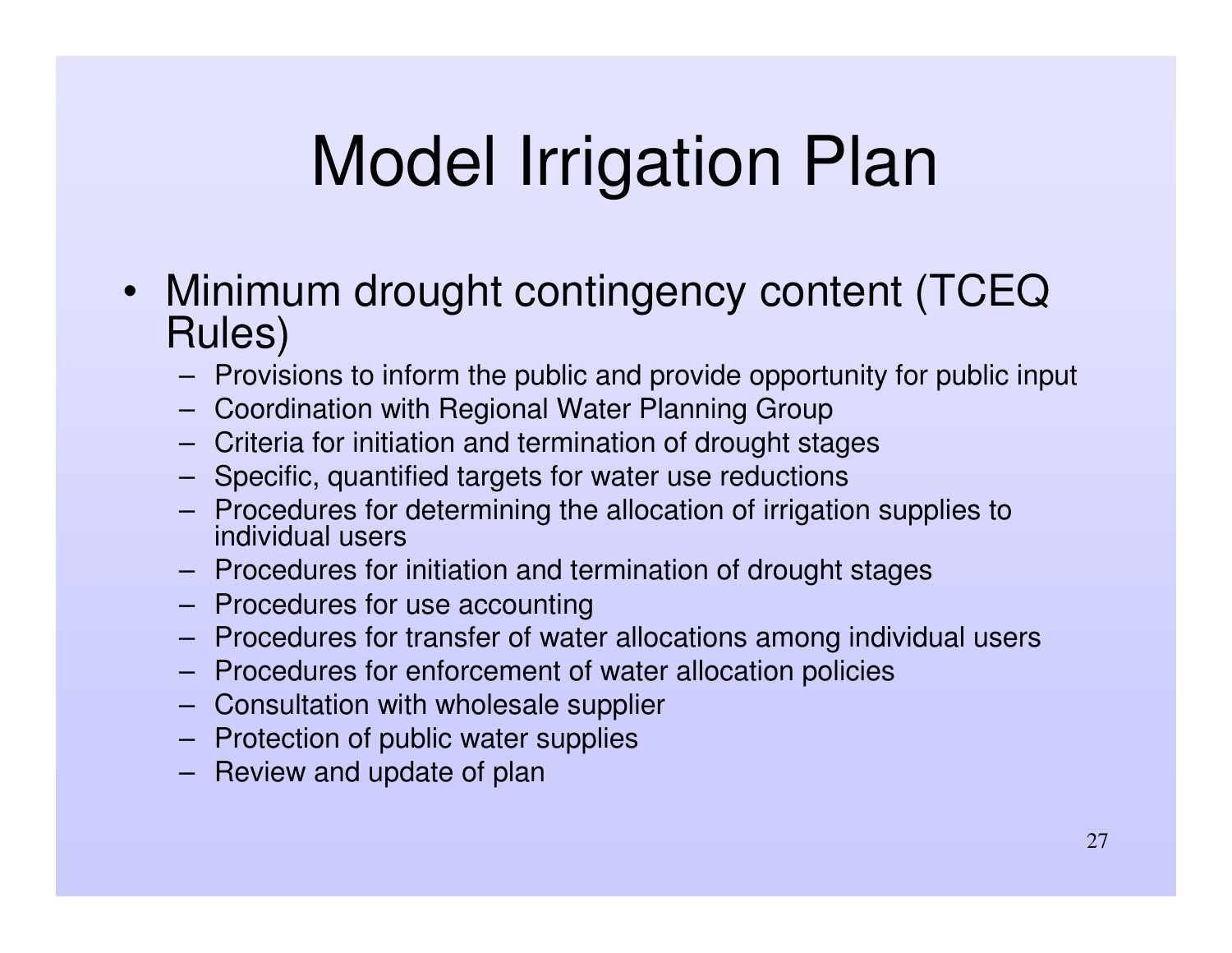# Model Manufacturing and Steam Electric Power Plans

- Minimum required water conservation content (TCEQ Rules)
	- **Harry Committee** Description of water use in the production process
	- **Hart Committee Committee** – Specification of goals
	- **However, Marketing Committee** Accurate metering
	- **Harry Committee** Leak detection, repair, and water-loss accounting
	- – Water use efficiency process and/or equipment upgrades
	- **However, Marketing Committee** Other conservation practices
	- Review and update of plan
- No required drought contingency content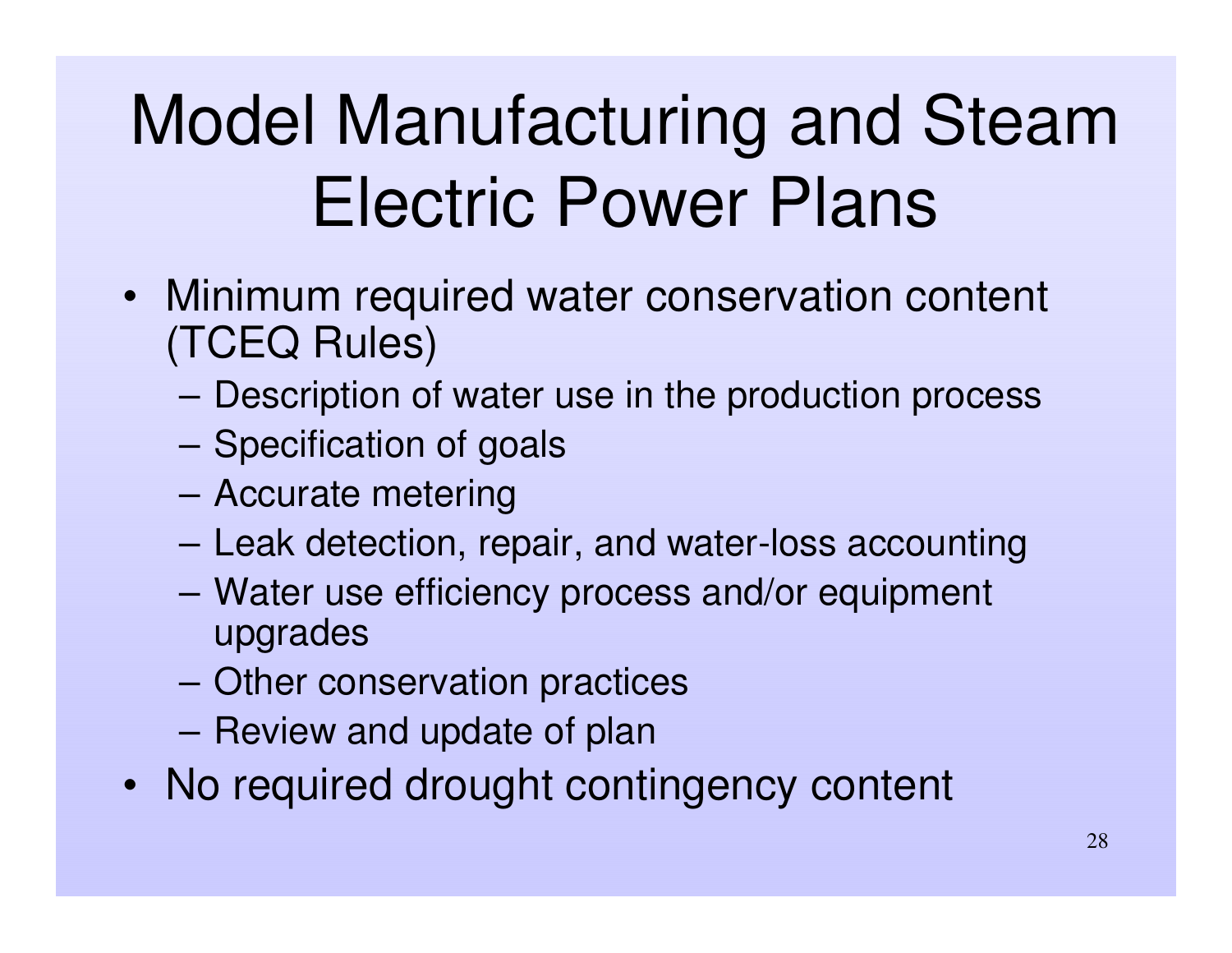# Water Conservation **Recommendations**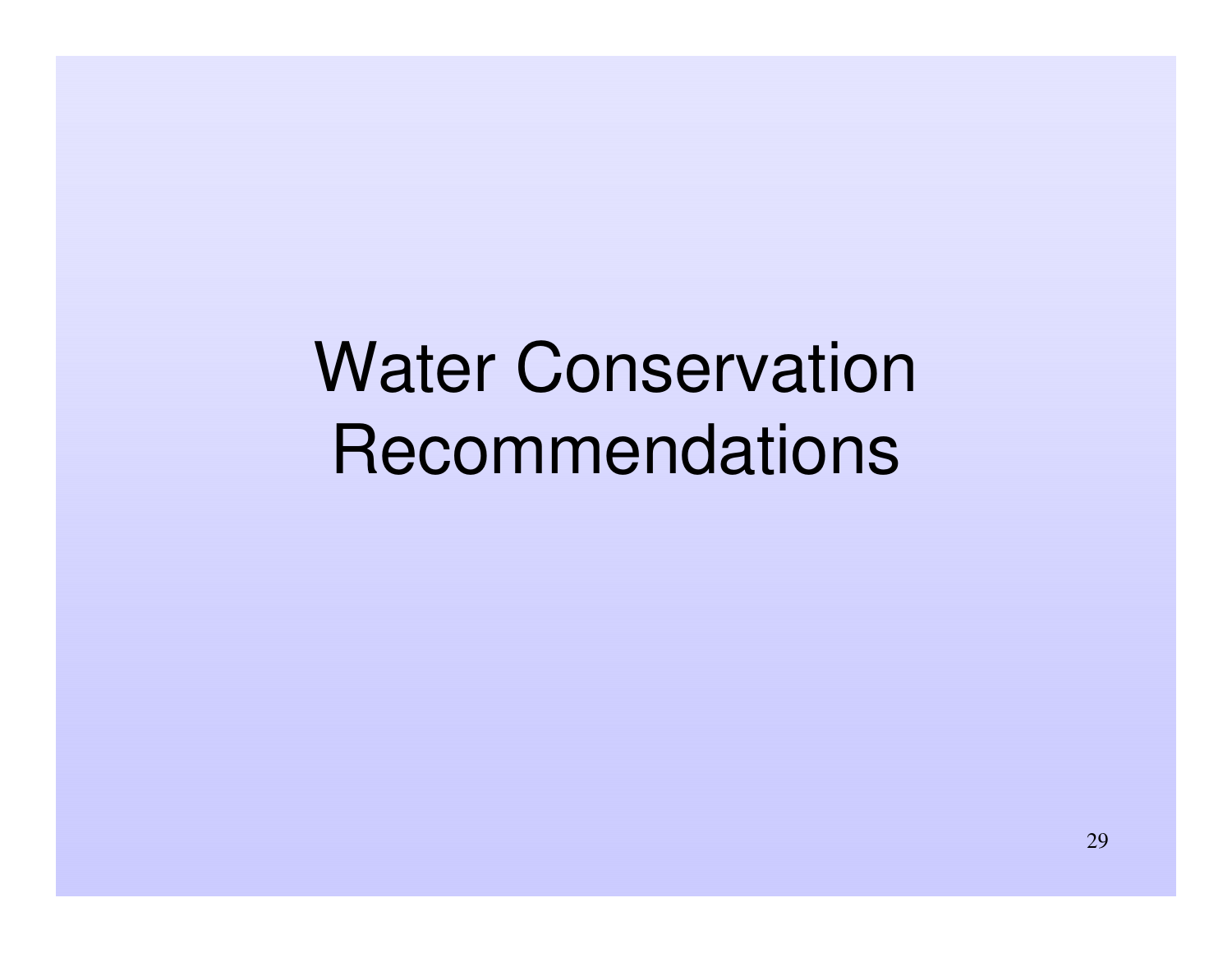# Water Conservation Recommendations

- Review selection of potentially feasible strategies
- •• Identify potentially feasible strategies
- •• Recommended strategies, savings goals, and timelines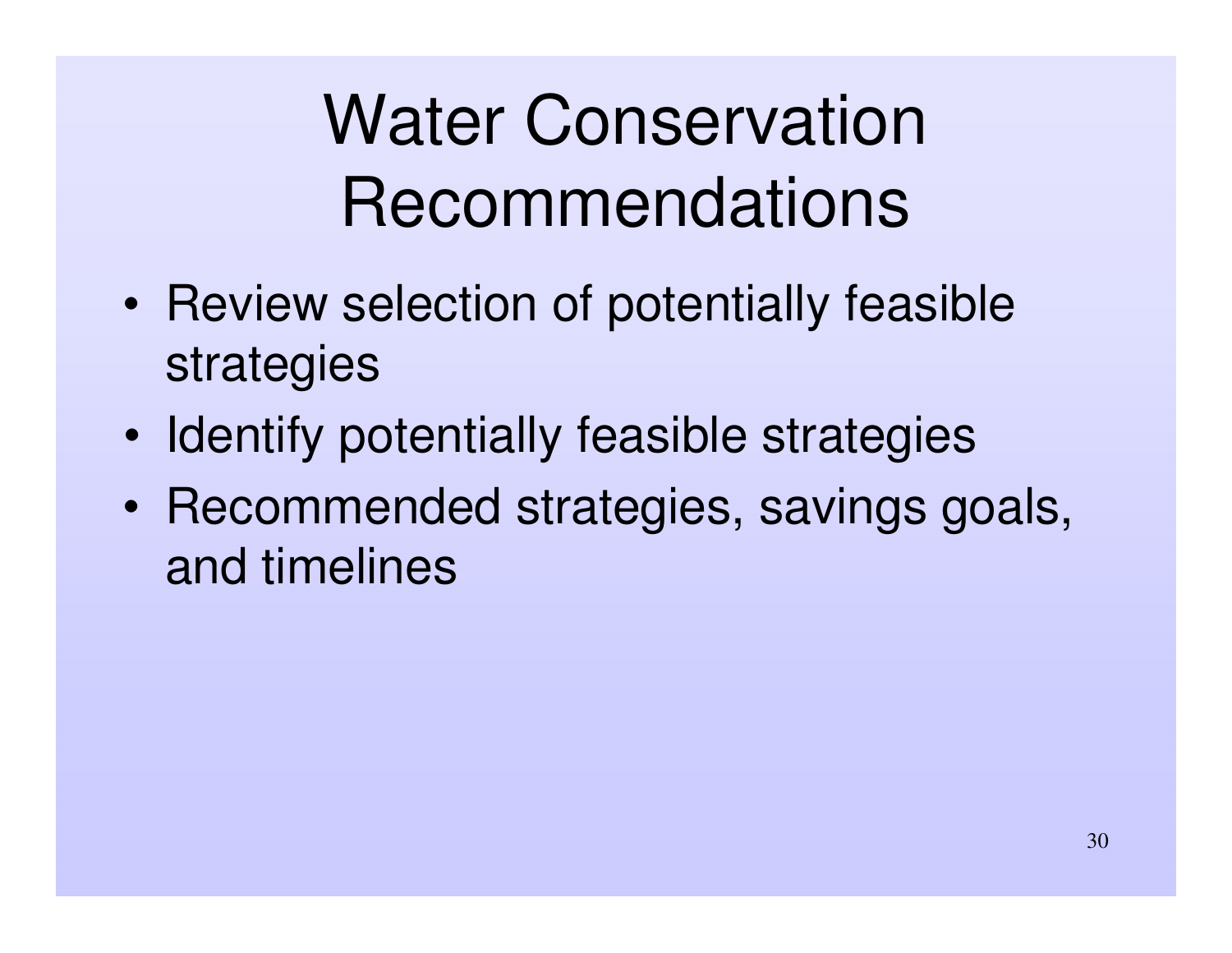# Selection of Potentially Feasible Water Conservation Strategies

- RCWPG approved screening methodology in March 2004
	- – Potentially feasible water conservation strategies must:
		- Have an identified sponsor or authority
		- Consider the end use of water
		- Meet existing federal and state regulations
		- Be based on proven technology
		- Be able to be implemented
		- Be appropriate for regional planning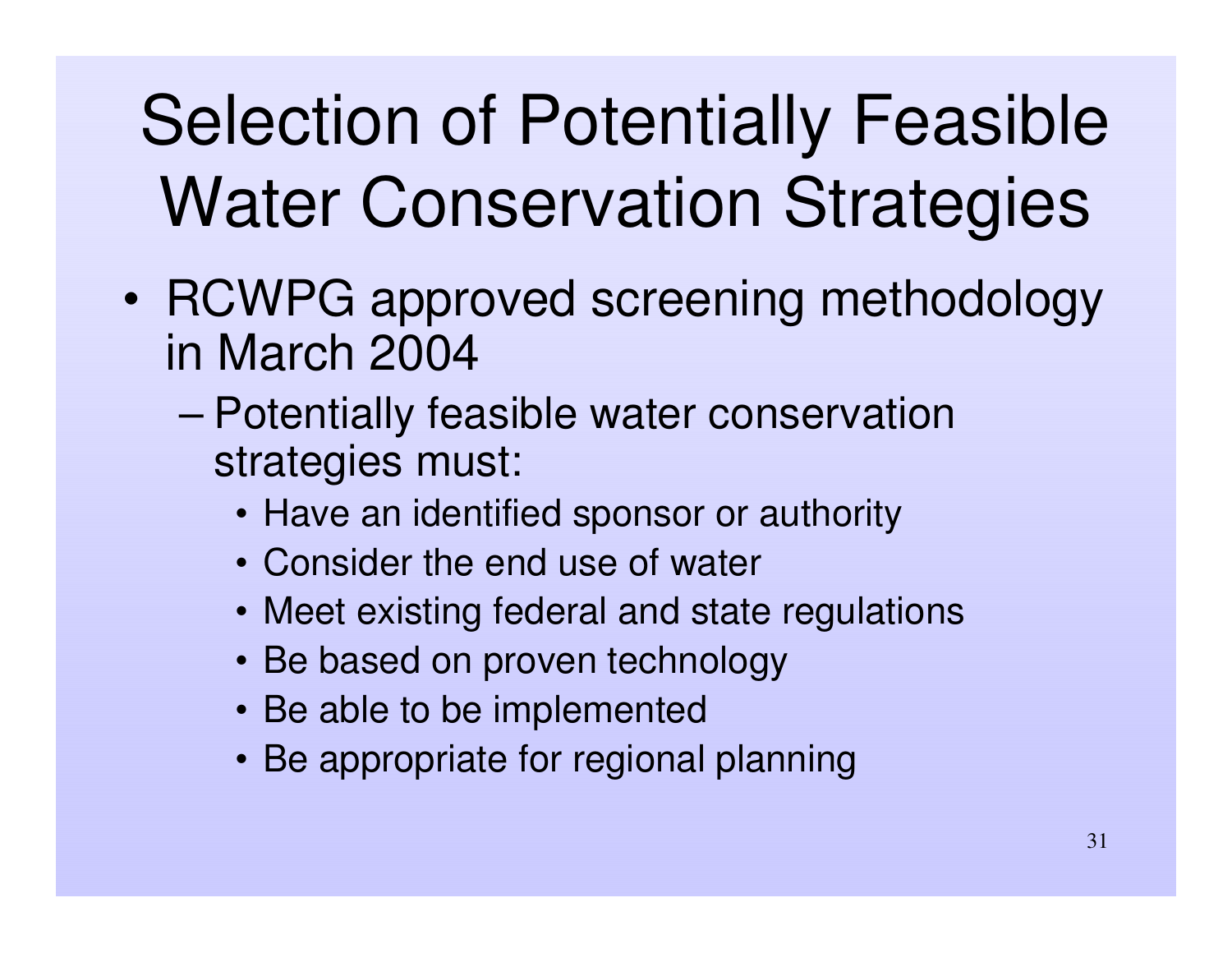# Selection of Potentially Feasible Water Conservation Strategies

- Applied screening methodology to water conservation strategies in Water Conservation Implementation Task Force Best Management Practices Guide
	- –— Municipal BMPs
	- Industrial BMPs
	- –Agricultural BMPs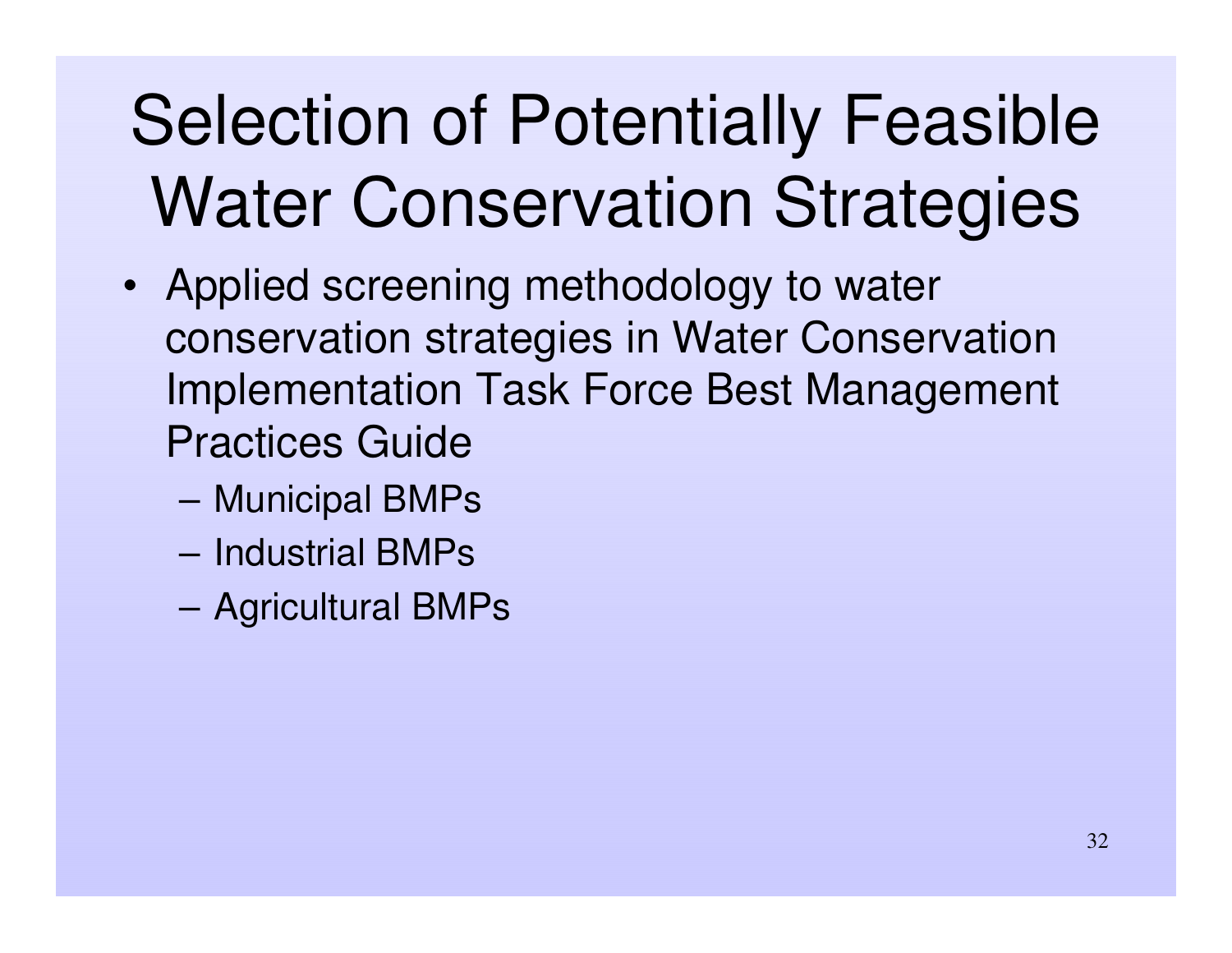| <b>Strategy</b>                                               | <b>Potentially</b><br>Feasible? | If Not, Why? |
|---------------------------------------------------------------|---------------------------------|--------------|
| <b>System Water Audit and</b><br><b>Water Loss Prevention</b> | Yes                             |              |
| <b>Water Conservation</b><br>Pricing                          | Yes                             |              |
| <b>Prohibition on Wasting</b><br><b>Water</b>                 | Yes                             |              |
| Showerhead, Aerator, and<br><b>Toilet Flapper Retrofit</b>    | Yes                             |              |
| <b>Residential Toilet</b><br><b>Replacement Programs</b>      | Yes                             |              |
| <b>Residential Clothes</b><br><b>Washer Incentive Program</b> | Yes                             |              |
| <b>School Education</b>                                       | Yes                             |              |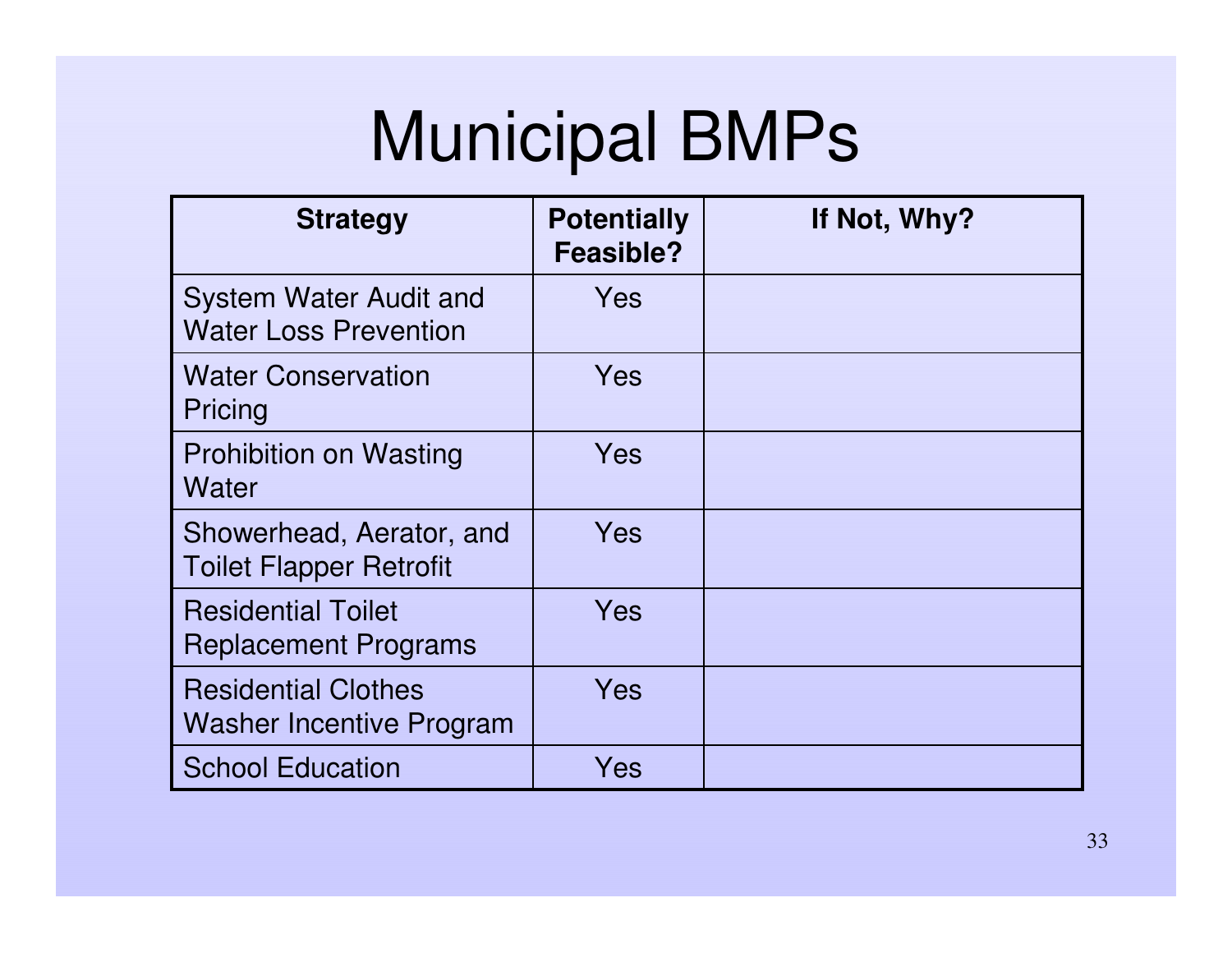| <b>Strategy</b>                                                                          | <b>Potentially</b><br>Feasible? | If Not, Why?                                                      |
|------------------------------------------------------------------------------------------|---------------------------------|-------------------------------------------------------------------|
| <b>Water Survey for Single-</b><br><b>Family and Multi-Family</b><br><b>Customers</b>    | Yes                             |                                                                   |
| Landscape Irrigation<br><b>Conservation and</b><br>Incentives                            | Yes                             |                                                                   |
| Water Wise Landscape<br><b>Design and Conversion</b><br>Programs                         | Yes                             |                                                                   |
| <b>Athletic Field Conservation</b>                                                       | Yes, but                        | Insufficient data to estimate<br>potential savings                |
| <b>Golf Course Conservation</b>                                                          | Yes                             |                                                                   |
| <b>Metering of All New</b><br><b>Connections and Retrofit</b><br>of Existing Connections | <b>No</b>                       | Already implemented. Few<br>unmetered connections in<br>Region C. |

34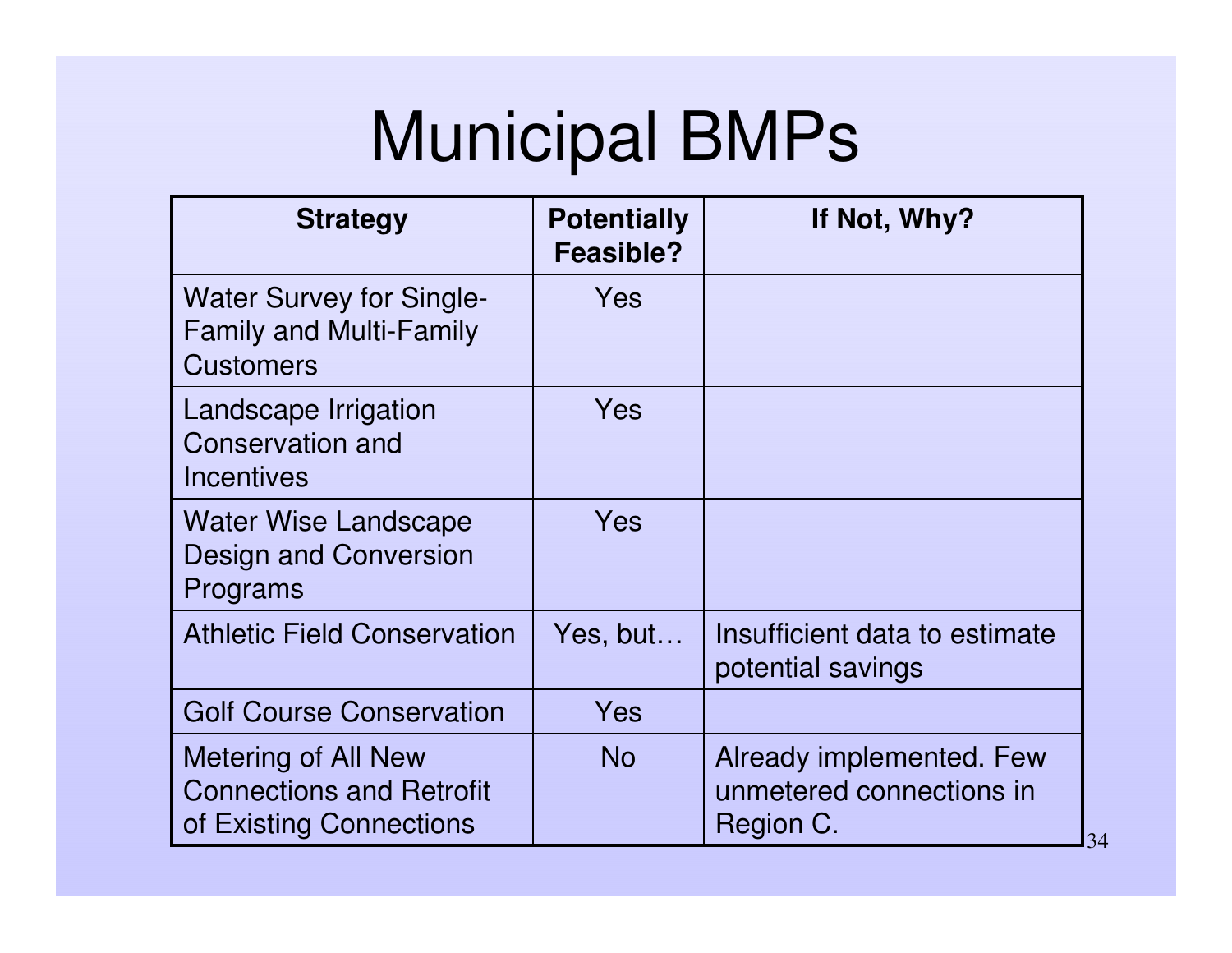| <b>Strategy</b>                                       | <b>Potentially</b><br>Feasible? | If Not, Why?                                                                            |
|-------------------------------------------------------|---------------------------------|-----------------------------------------------------------------------------------------|
| <b>Wholesale Agency</b><br><b>Assistance Programs</b> | <b>No</b>                       | No direct savings. This is a<br>potential funding source, not<br>a conservation method. |
| <b>Conservation Coordinator</b>                       | <b>No</b>                       | No direct savings. Overhead<br>included in other<br>conservation methods.               |
| <b>Water Reuse</b>                                    | Yes                             |                                                                                         |
| <b>Public Information</b>                             | Yes                             |                                                                                         |
| Rainwater Harvesting and<br><b>Condensate Reuse</b>   | No                              | Limited public participation<br>and relatively high cost.                               |
| <b>New Construction</b><br>Graywater                  | <b>No</b>                       | Limited public participation<br>and relatively high cost.                               |
| <b>Park Conservation</b>                              | Yes, but                        | Insufficient data to estimate<br>potential savings                                      |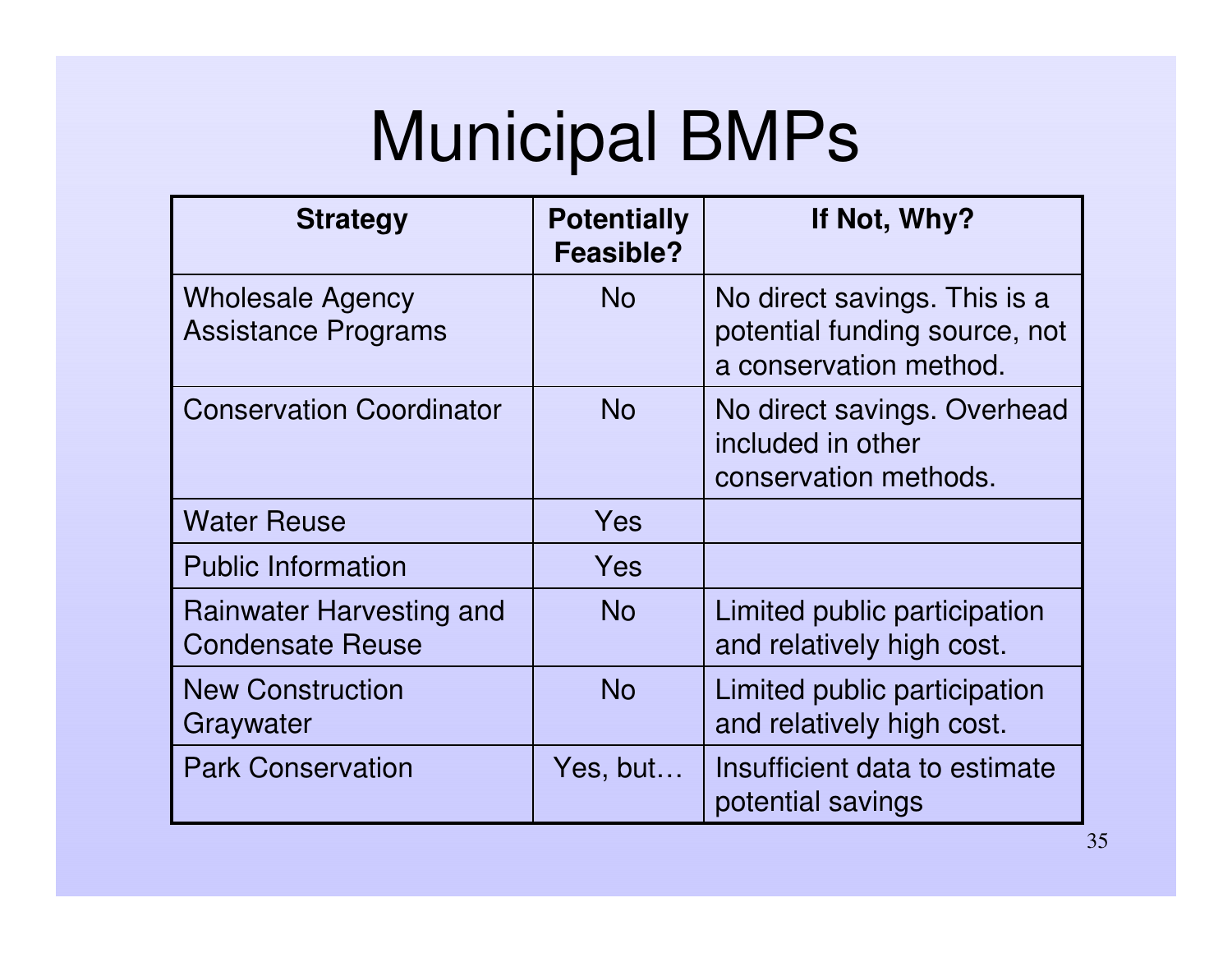| <b>Strategy</b>                                                                           | <b>Potentially</b><br><b>Feasible?</b> | If Not, Why? |
|-------------------------------------------------------------------------------------------|----------------------------------------|--------------|
| <b>Conservation Programs for</b><br>Industrial, Commercial,<br>and Institutional Accounts | Yes                                    |              |
| <b>Federal Residential</b><br><b>Clothes Washer Standards</b>                             | Yes                                    |              |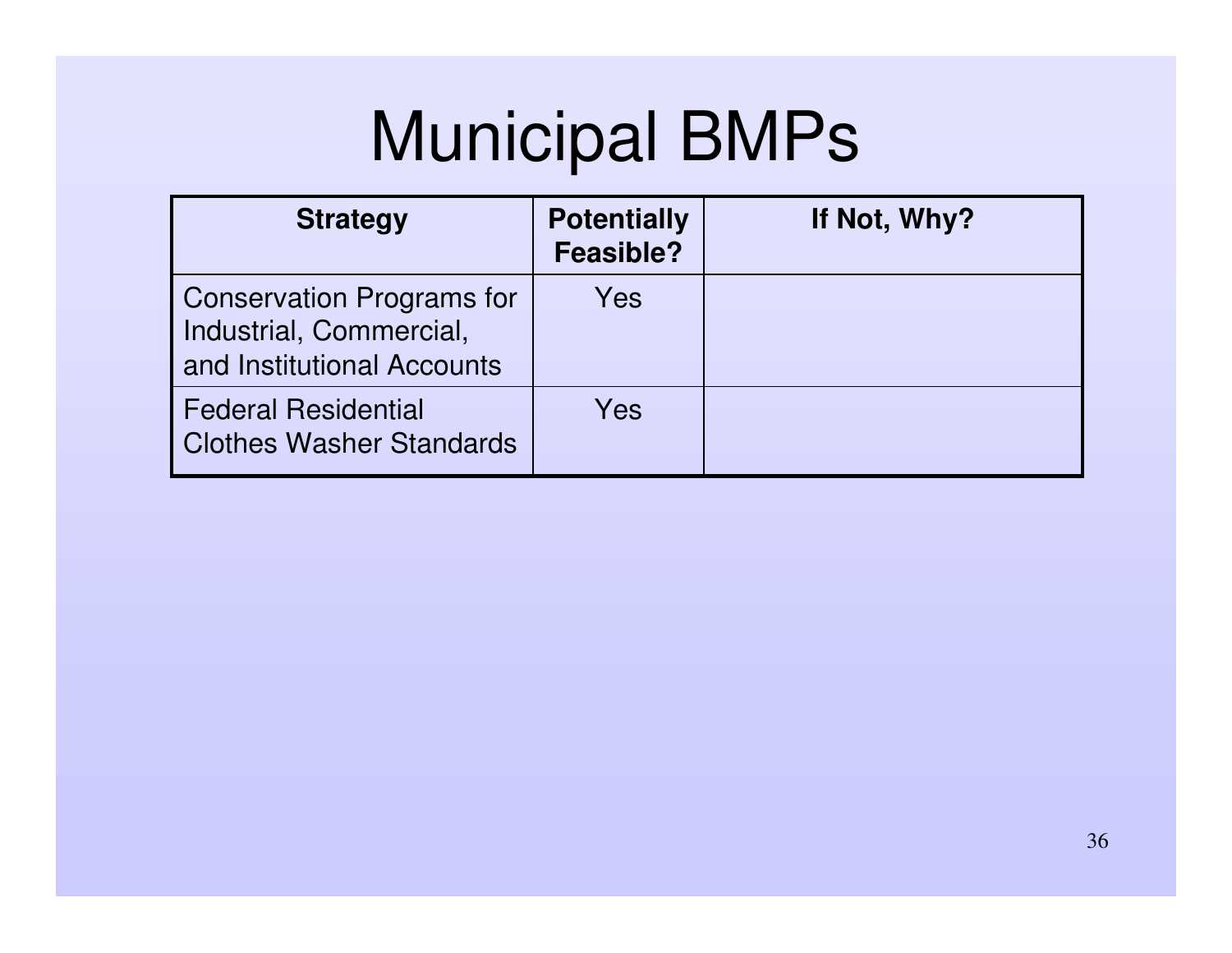## Industrial BMPs

| <b>Strategy</b>                                                               | <b>Potentially</b><br>Feasible? | If Not, Why?                                                                      |  |  |
|-------------------------------------------------------------------------------|---------------------------------|-----------------------------------------------------------------------------------|--|--|
| <b>Industrial Water Audit</b>                                                 |                                 |                                                                                   |  |  |
| Industrial Water Waste<br>Reduction                                           |                                 | No identified sponsor or                                                          |  |  |
| <b>Industrial Submetering</b>                                                 |                                 | authority.                                                                        |  |  |
| <b>Cooling Towers</b>                                                         |                                 |                                                                                   |  |  |
| <b>Cooling Systems (other</b><br>than Cooling Towers)                         | No                              | These strategies are<br>included as elements of<br>potentially feasible municipal |  |  |
| <b>Industrial Alternative</b><br>Sources and Reuse of<br><b>Process Water</b> |                                 | strategies for ICI accounts<br>and wholesale sales to<br>manufacturers.           |  |  |
| Rinsing/Cleaning                                                              |                                 |                                                                                   |  |  |
| <b>Water Treatment</b>                                                        |                                 |                                                                                   |  |  |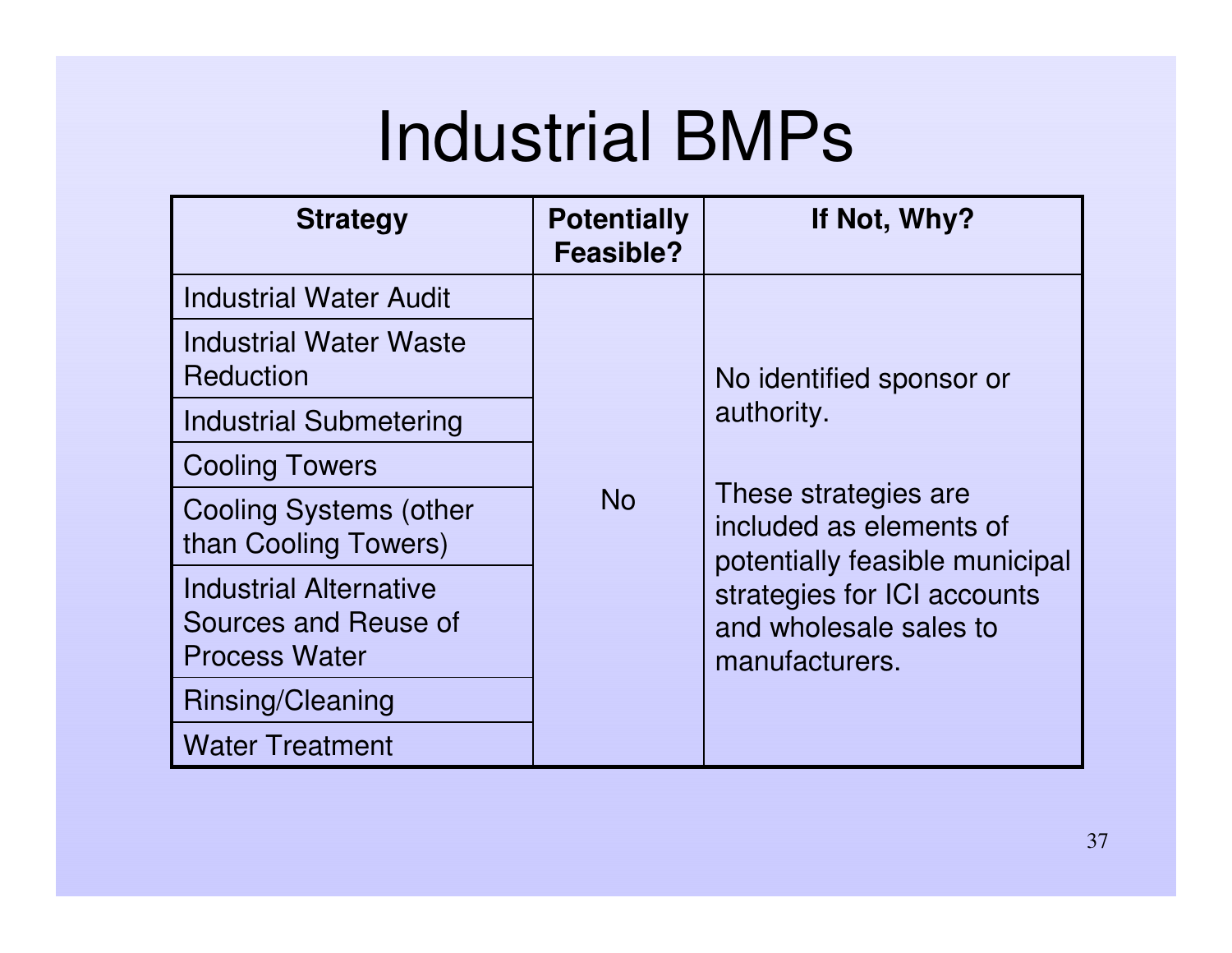# Industrial BMPs

| <b>Strategy</b>                                           | <b>Potentially</b><br>Feasible? | If Not, Why?                                                                      |  |  |
|-----------------------------------------------------------|---------------------------------|-----------------------------------------------------------------------------------|--|--|
| <b>Boiler and Steam Systems</b>                           |                                 |                                                                                   |  |  |
| <b>Refrigeration (including)</b><br><b>Chilled Water)</b> |                                 | No identified sponsor or<br>authority.                                            |  |  |
| <b>Once-Through Cooling</b>                               |                                 |                                                                                   |  |  |
| Management and<br><b>Employee Programs</b>                | <b>No</b>                       | These strategies are<br>included as elements of<br>potentially feasible municipal |  |  |
| <b>Industrial Landscape</b>                               |                                 | strategies for ICI accounts                                                       |  |  |
| <b>Industrial Site-Specific</b><br>Conservation           |                                 | and wholesale sales to<br>manufacturers.                                          |  |  |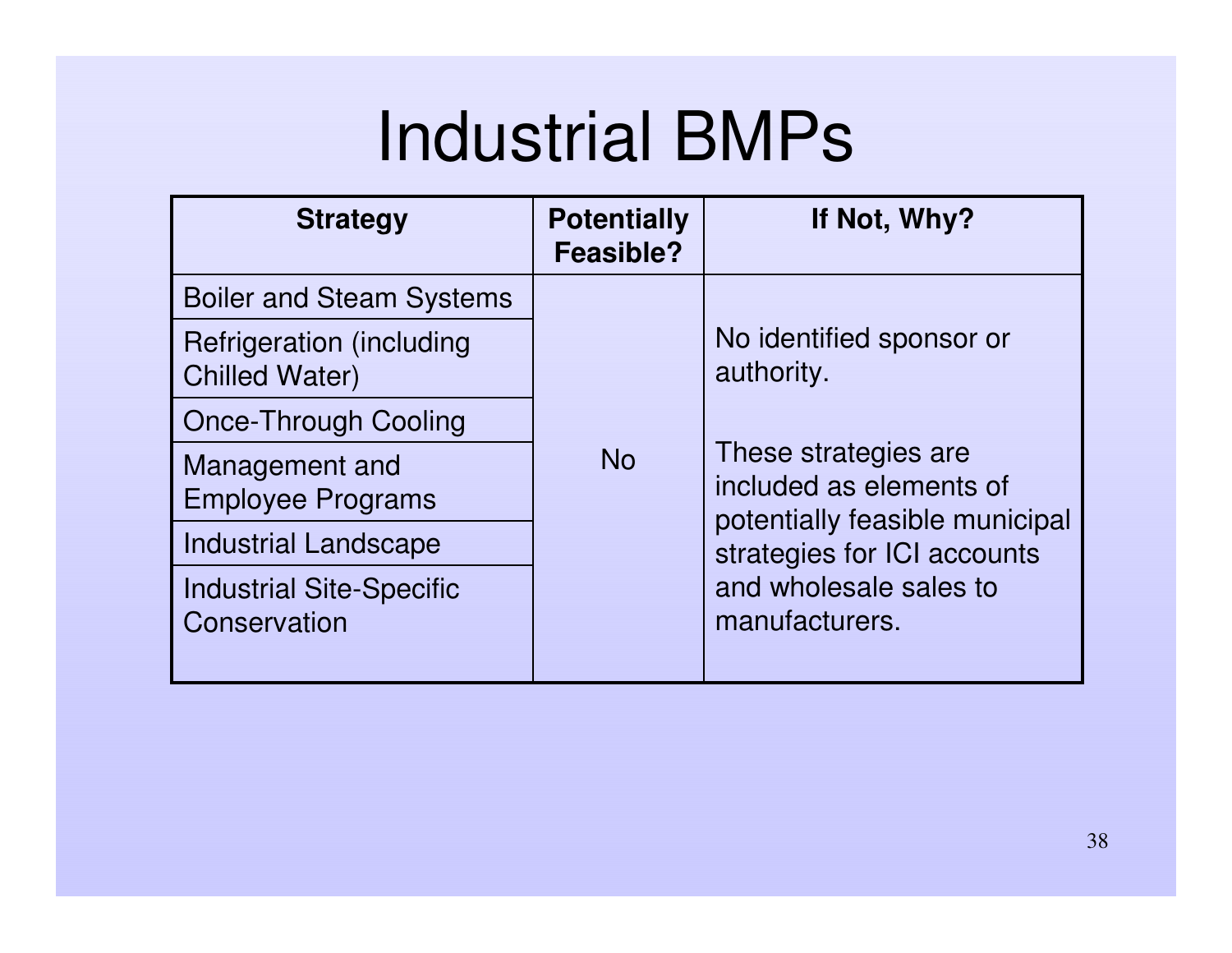| <b>Strategy</b>                                                                    | <b>Potentially</b><br><b>Feasible?</b> | If Not, Why?                           |  |  |
|------------------------------------------------------------------------------------|----------------------------------------|----------------------------------------|--|--|
| <b>Irrigation Scheduling</b>                                                       |                                        |                                        |  |  |
| <b>Volumetric Measurement</b><br>of Irrigation Water Use                           |                                        |                                        |  |  |
| <b>Crop Residue</b><br>Management and<br><b>Conservation Tillage</b>               |                                        | No identified sponsor or<br>authority. |  |  |
| <b>On-Farm Irrigation Audit</b>                                                    | <b>No</b>                              |                                        |  |  |
| <b>Furrow Dikes</b>                                                                |                                        | Little irrigated agriculture in        |  |  |
| <b>Land Leveling</b>                                                               |                                        | Region C.                              |  |  |
| <b>Contour Farming</b>                                                             |                                        |                                        |  |  |
| Conversion of<br>Supplemental Irrigated<br><b>Farmland to Dry-Land</b><br>Farmland |                                        |                                        |  |  |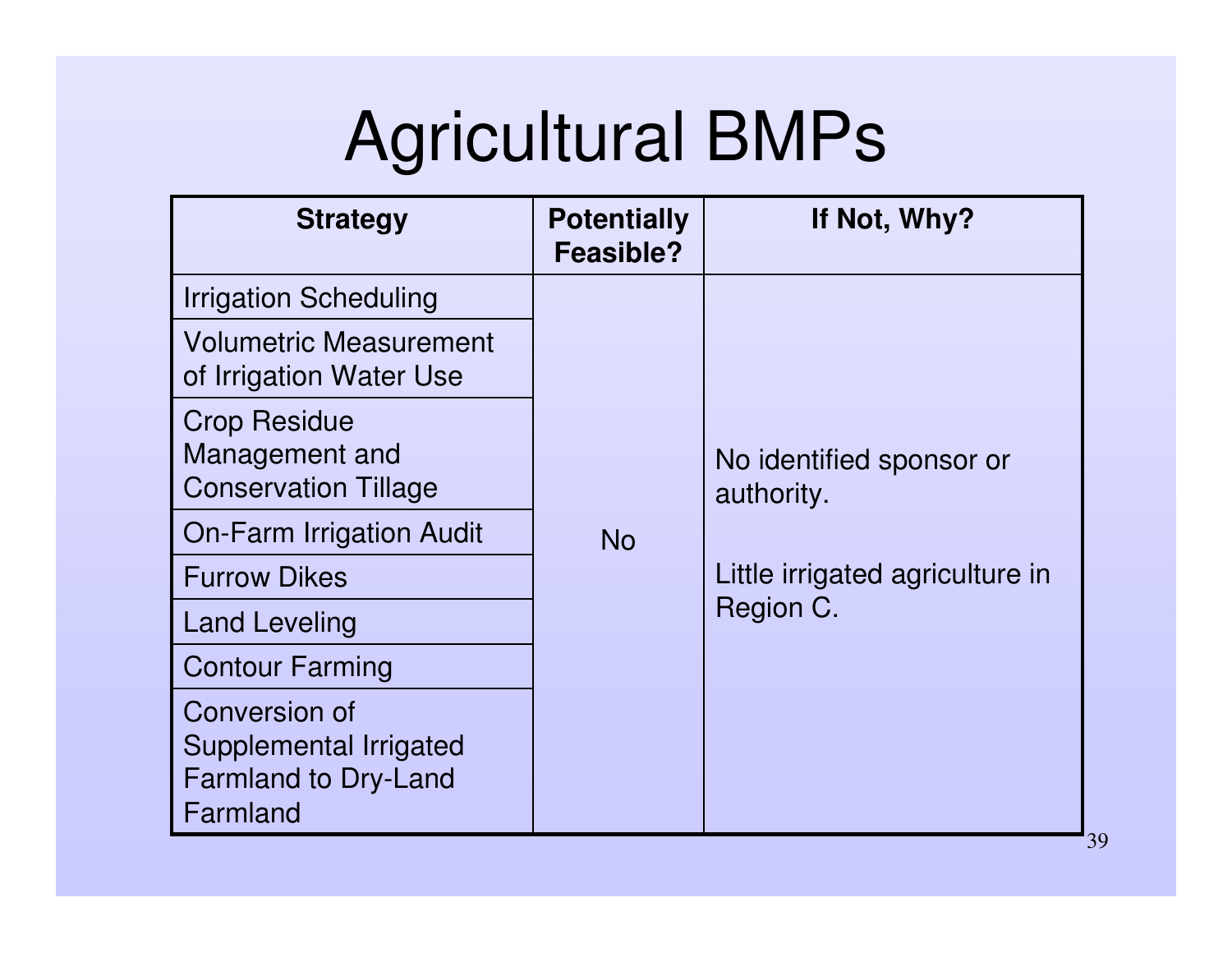| <b>Strategy</b>                                                                     | <b>Potentially</b><br>Feasible? | If Not, Why?                                  |  |  |
|-------------------------------------------------------------------------------------|---------------------------------|-----------------------------------------------|--|--|
| <b>Brush</b><br>Control/Management                                                  |                                 |                                               |  |  |
| Lining of On-Farm<br><b>Irrigation Ditches</b>                                      | <b>No</b>                       | No identified sponsor or                      |  |  |
| <b>Replacement of On-Farm</b><br><b>Irrigation Ditches with</b><br><b>Pipelines</b> |                                 | authority.<br>Little irrigated agriculture in |  |  |
| <b>Low Pressure Center Pivot</b><br><b>Sprinkler Irrigation</b><br><b>Systems</b>   |                                 | Region C.                                     |  |  |
| Drip/Micro Irrigation<br><b>System</b>                                              |                                 |                                               |  |  |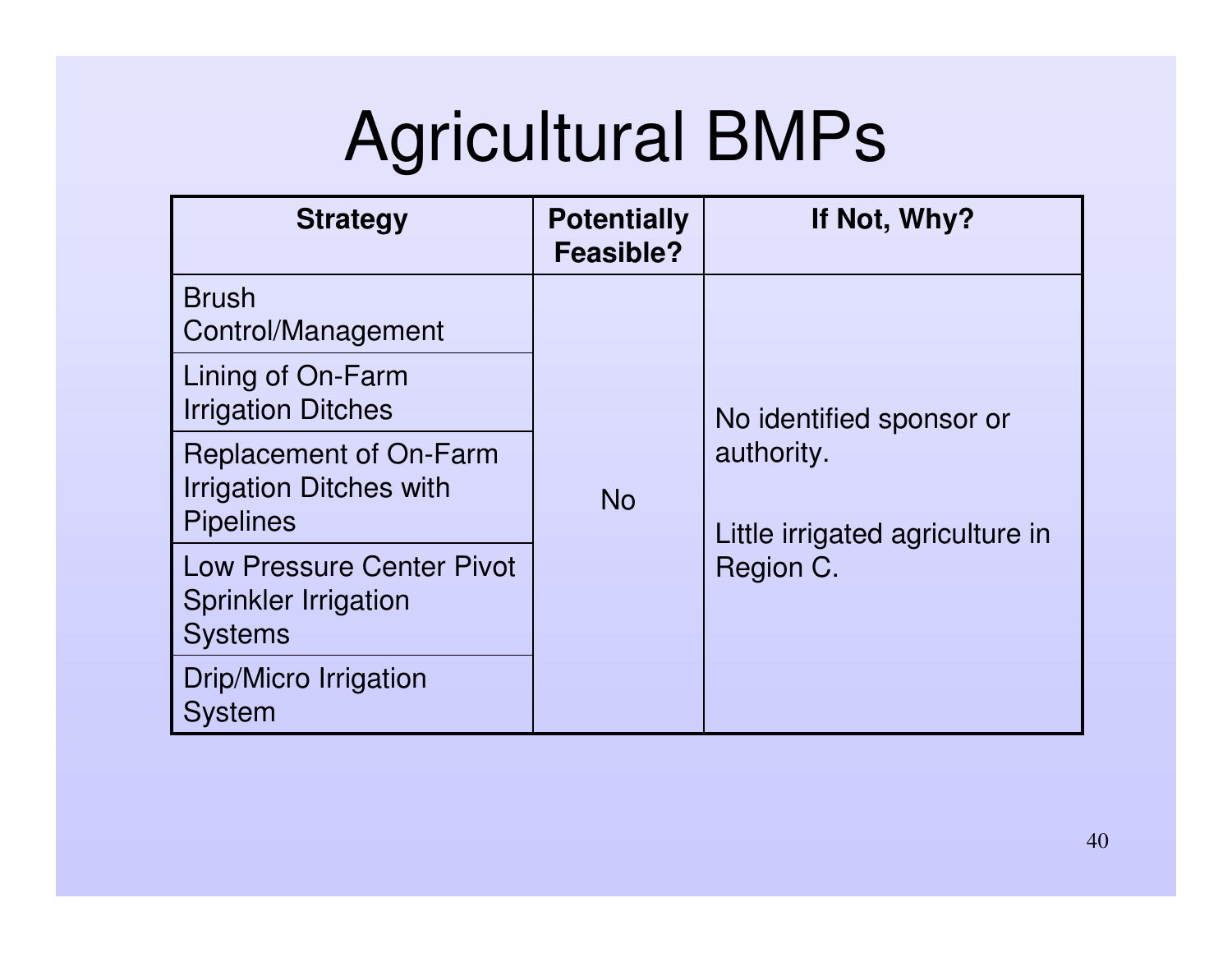| <b>Strategy</b>                                                                                 | <b>Potentially</b><br>Feasible? | If Not, Why?                                 |  |  |
|-------------------------------------------------------------------------------------------------|---------------------------------|----------------------------------------------|--|--|
| Gated and Flexible Pipe<br>for Field Water Distribution<br><b>Systems</b>                       | <b>No</b>                       |                                              |  |  |
| Surge Flow Irrigation for<br><b>Field Water Distribution</b><br><b>Systems</b>                  |                                 | No identified sponsor or<br>authority.       |  |  |
| <b>Linear Move Sprinkler</b><br><b>Irrigation Systems</b>                                       |                                 | Little irrigated agriculture in<br>Region C. |  |  |
| Lining of District Irrigation<br>Canals                                                         |                                 |                                              |  |  |
| Replacement of Irrigation<br><b>District Canals and Lateral</b><br><b>Canals with Pipelines</b> |                                 |                                              |  |  |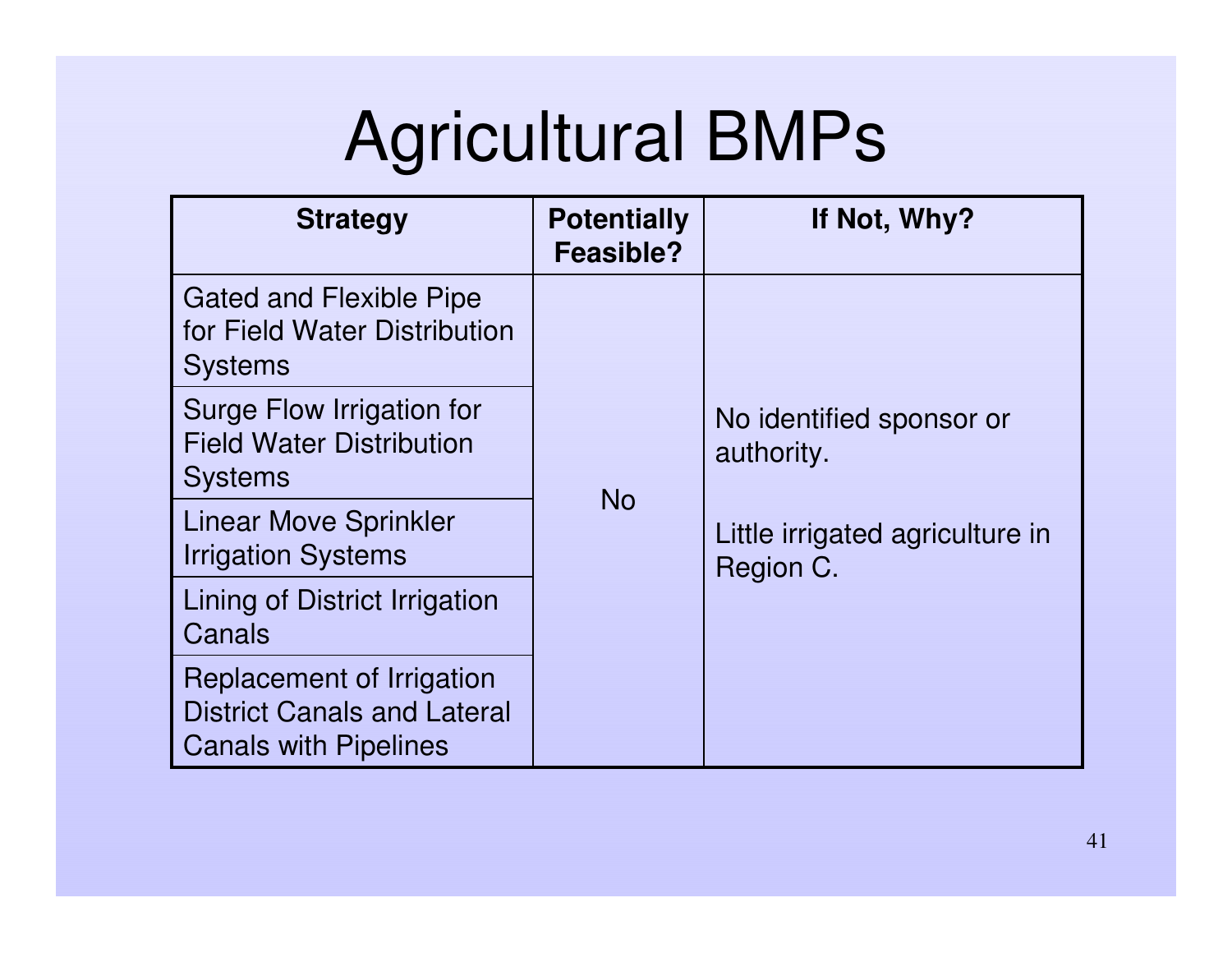| <b>Strategy</b>                                      | <b>Potentially</b><br><b>Feasible?</b> | If Not, Why?                                 |
|------------------------------------------------------|----------------------------------------|----------------------------------------------|
| <b>Tailwater Recovery and</b><br><b>Reuse System</b> | <b>No</b>                              | No identified sponsor or<br>authority.       |
| <b>Nursery Production</b><br><b>Systems</b>          |                                        | Little irrigated agriculture in<br>Region C. |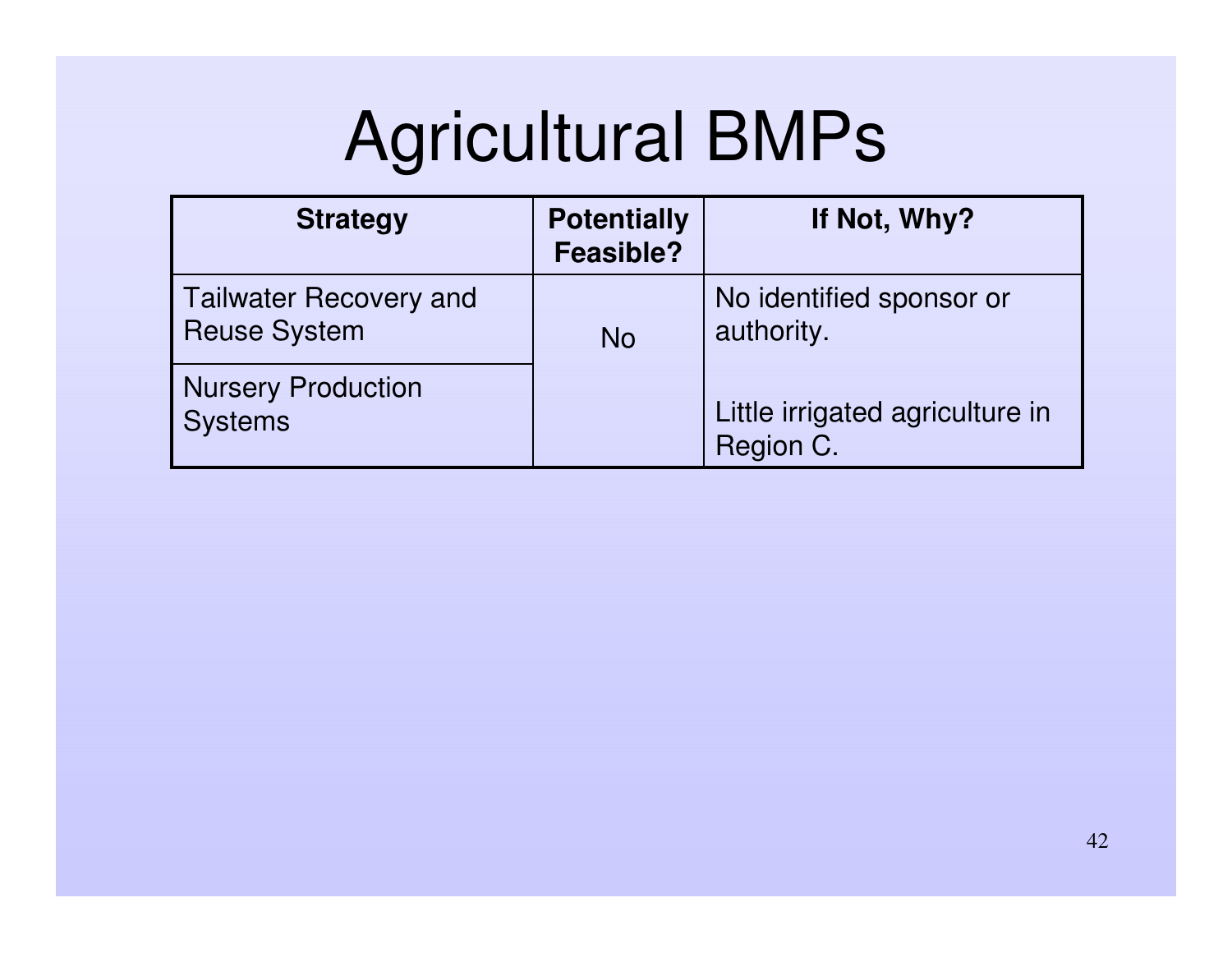# Potentially Feasible Water Conservation Strategies

- Municipal:
	- **Hart Committee Committee** – Basic Package
	- **Harry Committee** Expanded Package
	- **Hart Committee Committee** – Less Cost-Effective Package
- Steam Electric Power
- Manufacturing
- Irrigation
- Mining
- Livestock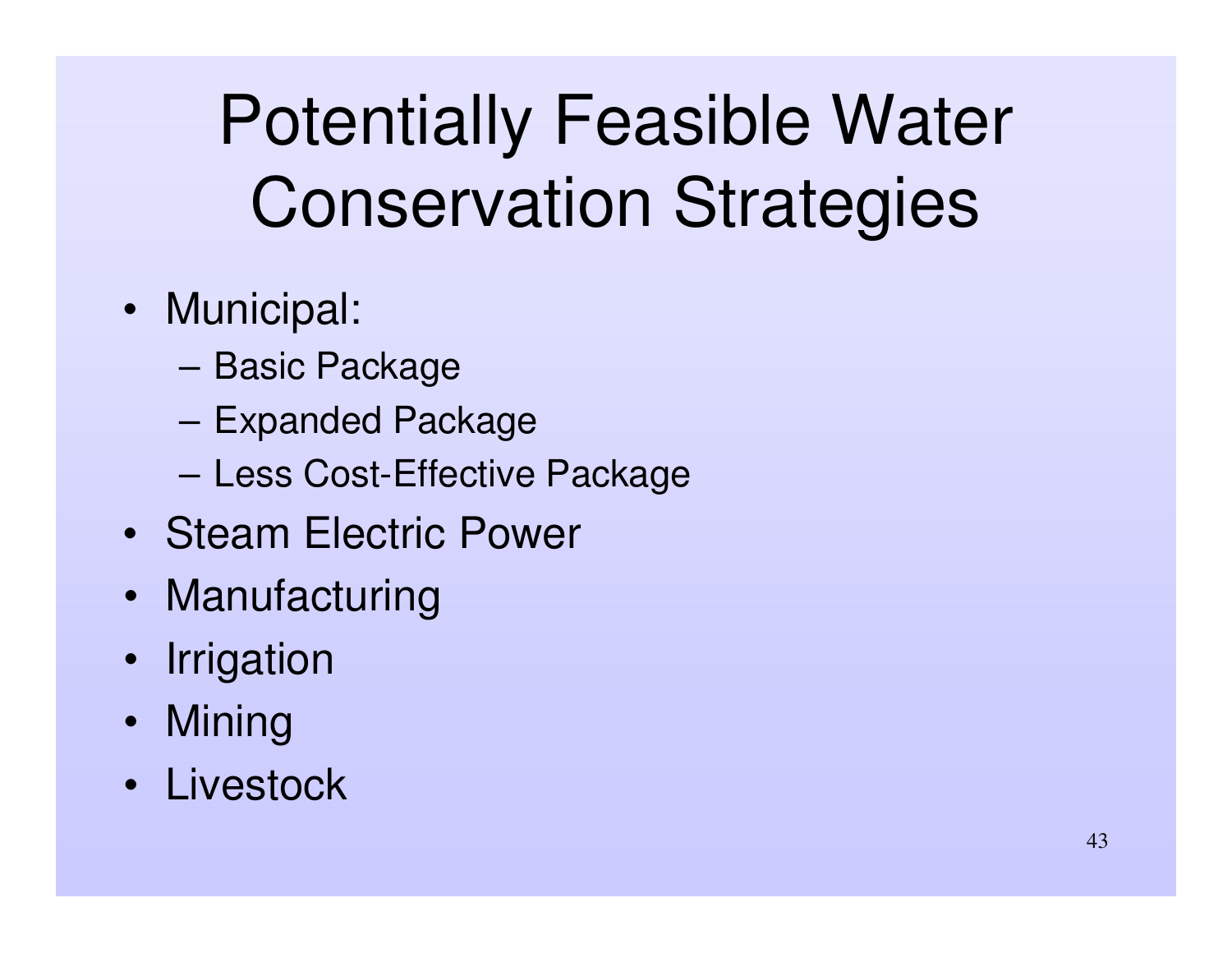### 2020 Conservation Potential



- **Extended Conservation Package**
- 44**Less Cost-Effective Conservation Package**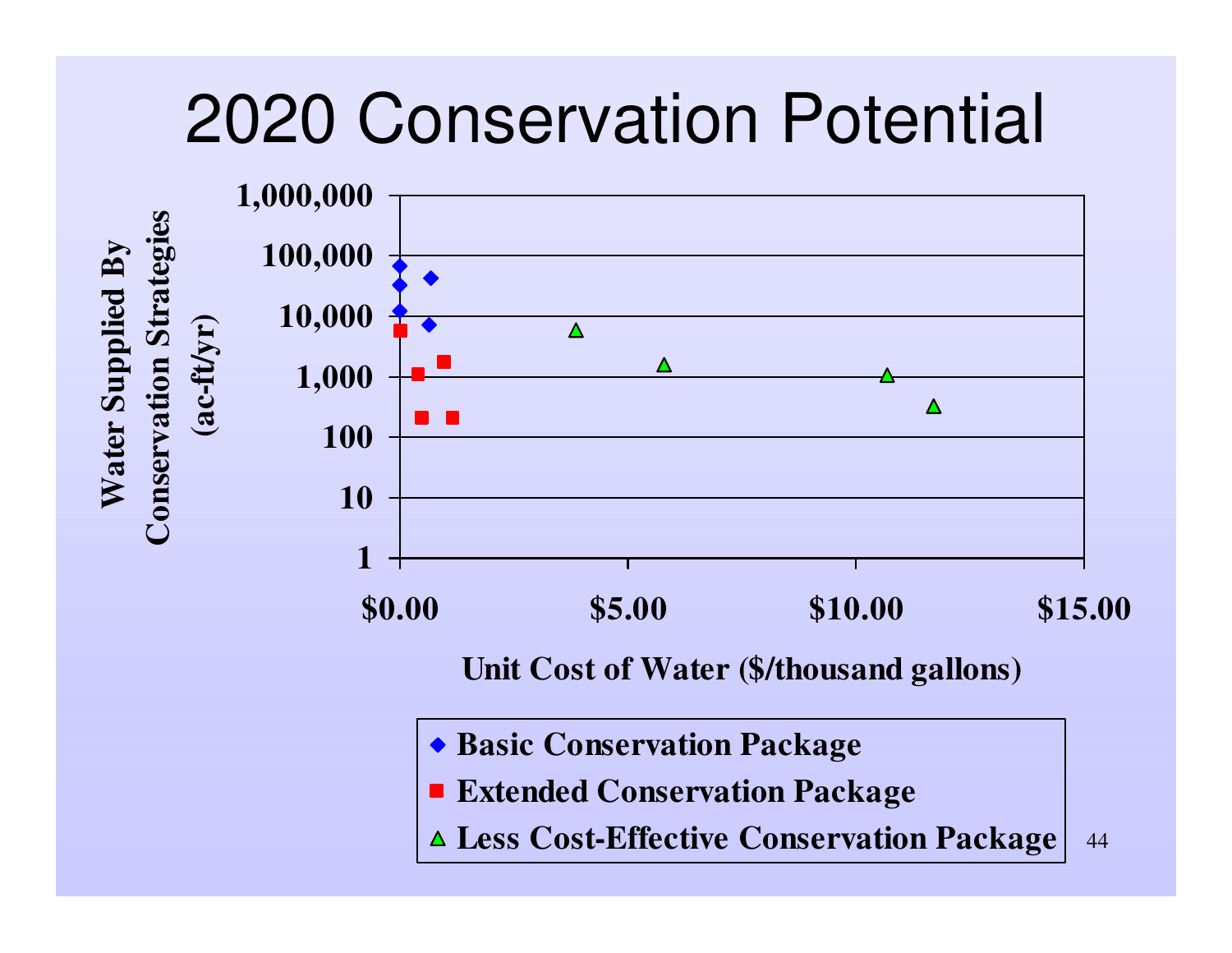# **Municipal**

# Basic Conservation Package

- • Implement plumbing code (automatic; included in water demand projections)
- •• Public and school education
- •Impact of increasing water prices (automatic)
- •Water system audit, leak detection and repair, pressure control
- •Implement federal residential clothes washer standards (automatic)



•Apply these to every municipal water user group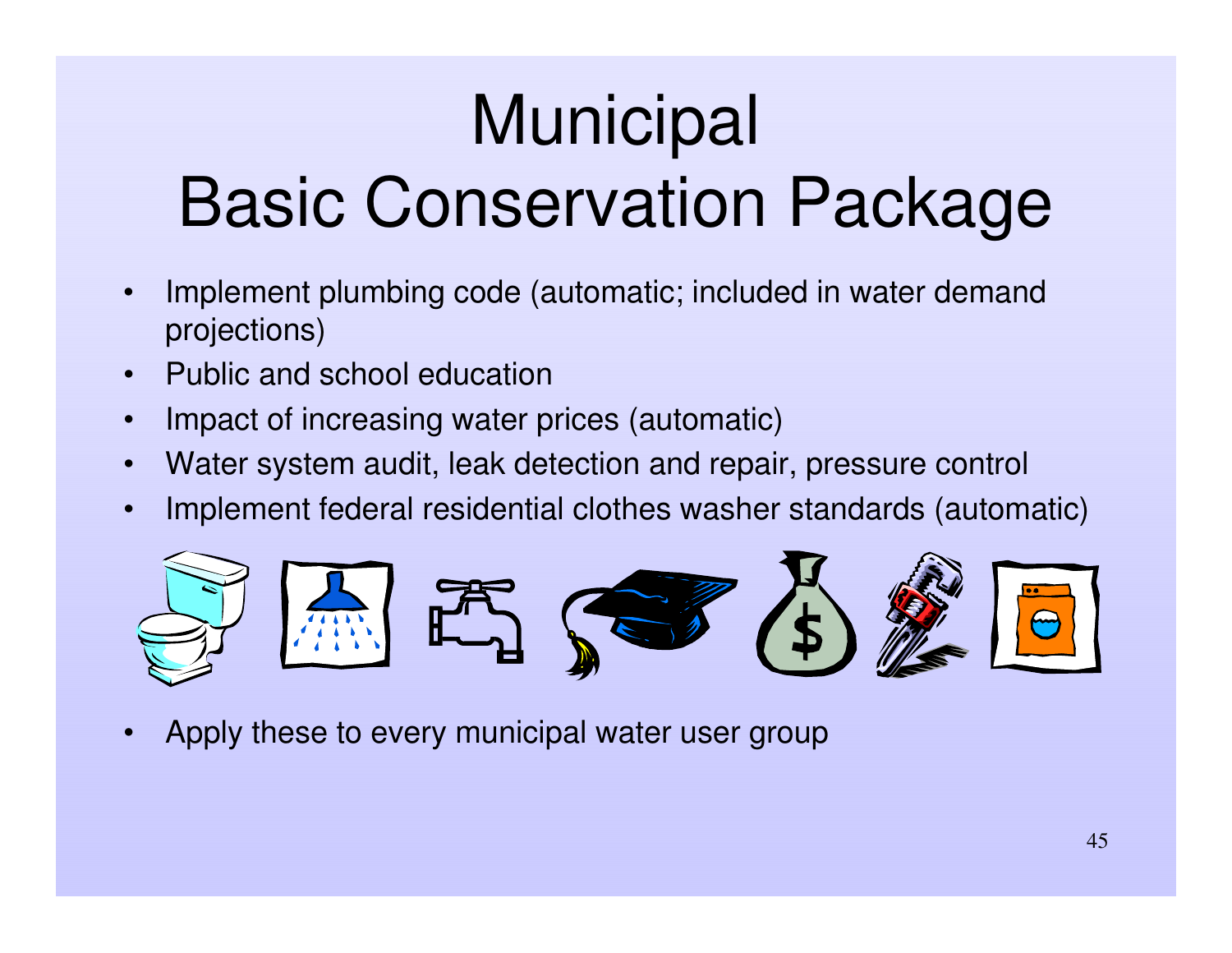# **Municipal**

### Expanded Conservation Package

- •Water conservation pricing structure
- •• Water waste prohibition
- •Coin-op clothes washer rebate
- •ICI general rebate
- $\bullet$ ICI water audit, etc.
- •• Reuse



•Some of these might not be appropriate for <sup>a</sup> given WUG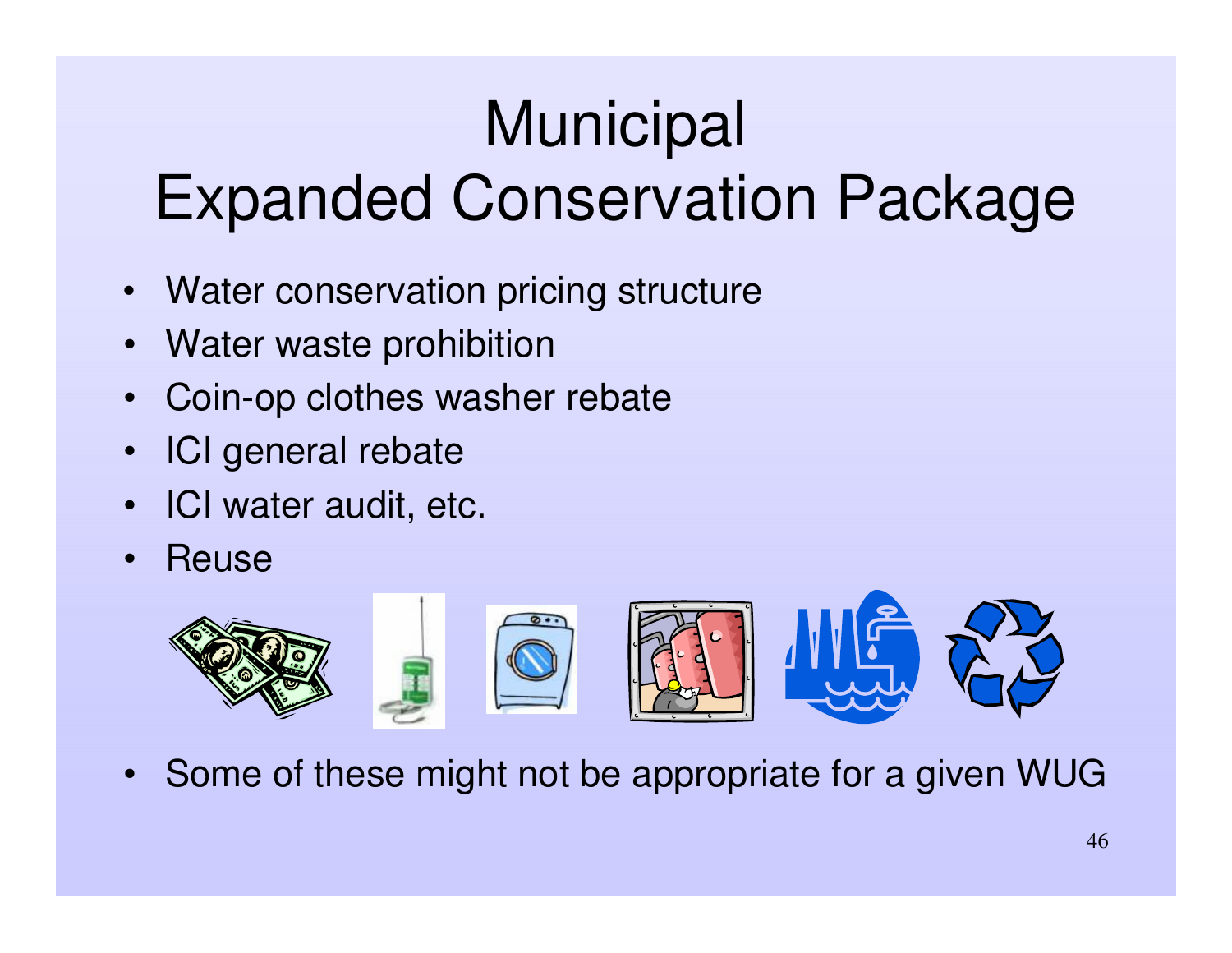# **Municipal** Less Cost-Effective Package

- Showerhead and faucet aerators retrofit
- •Residential customer water audit
- •Water-efficient toilet rebate
- •• SF water-efficient clothes washer rebate
- •Landscape irrigation systems rebate
- •Landscape design and conversion rebate



•Some of these may be appropriate for <sup>a</sup> given WUG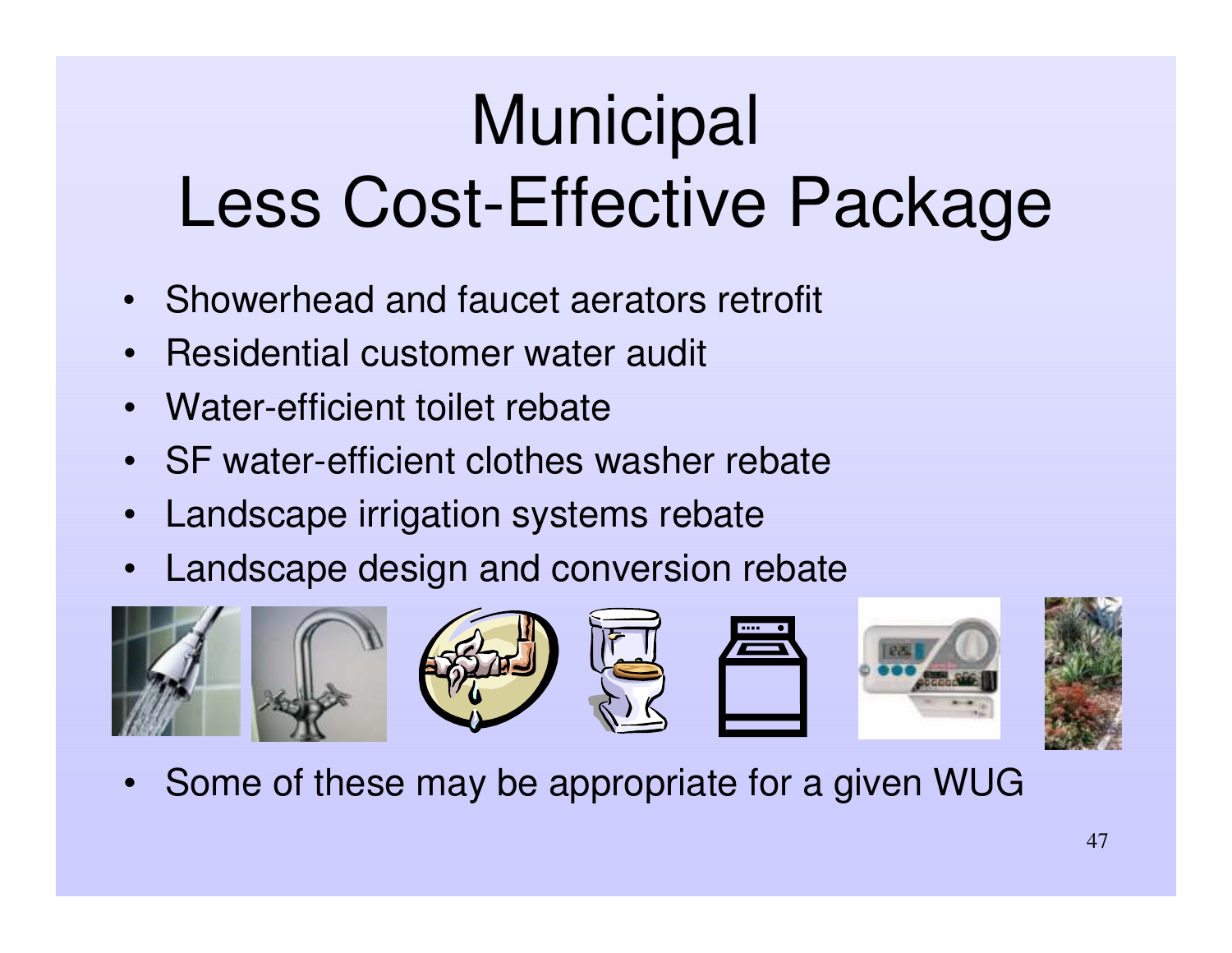# Non-Municipal

- Steam Electric Power
	- More efficient new power plants (built into water demand projections)
	- Reuse of reclaimed water
- Manufacturing
	- –Manufacturing general rebate
- Irrigation
	- Golf course conservation
	- Reuse of reclaimed water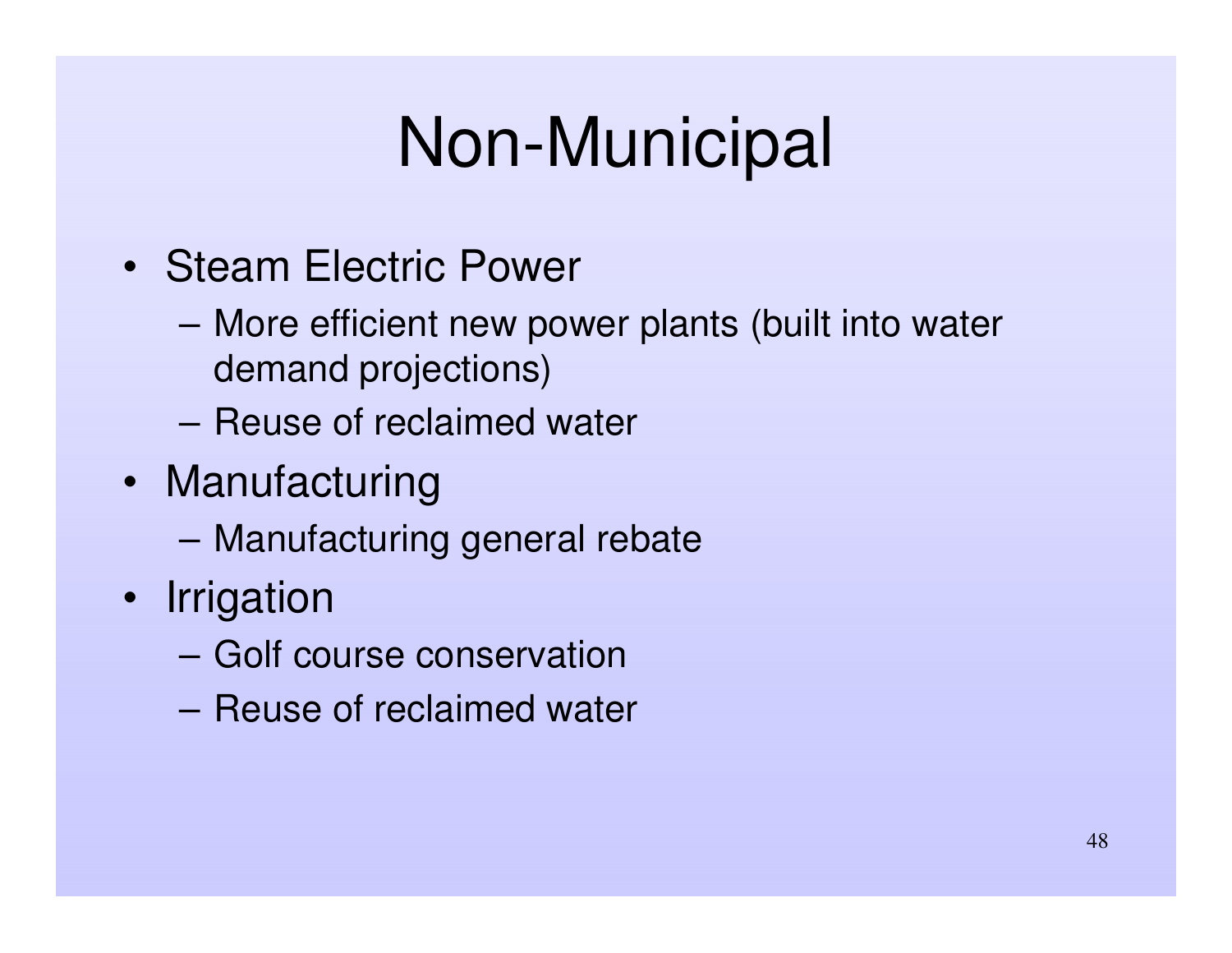# Non-Municipal

- Mining
	- **Harry Committee** – Recycling of water in operations
	- Reuse of reclaimed water
- Livestock
	- **Hart Committee Committee** None (no shortages projected)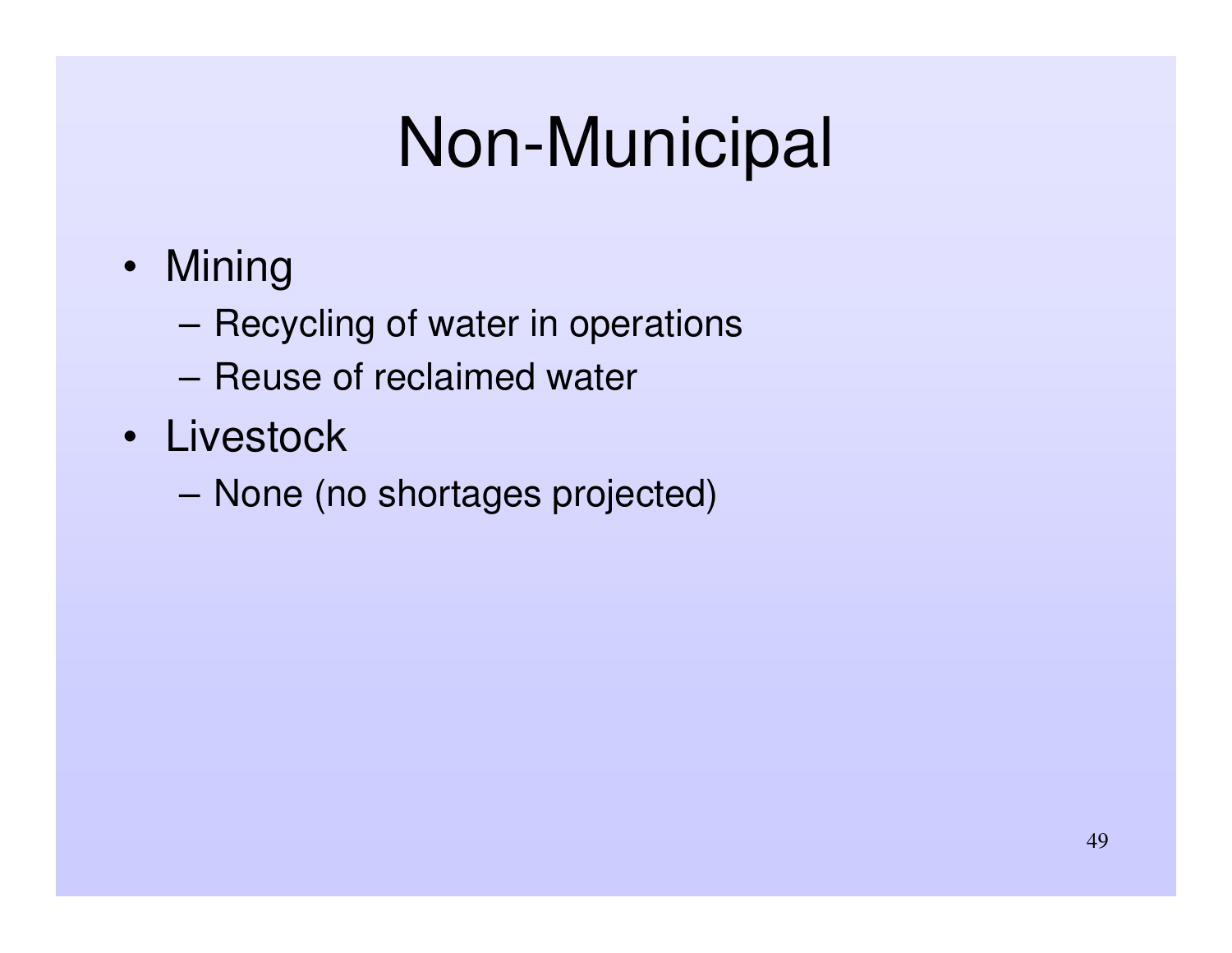# Recommended Water Conservation Strategies

- •• Municipal
	- –Basic package recommended for all WUGs
	- – Expanded package recommended for many WUGs (107 of 271)
	- – Less cost-effective strategies not recommended
- $\bullet$ • Non-Municipal
	- – All potentially feasible strategies are recommended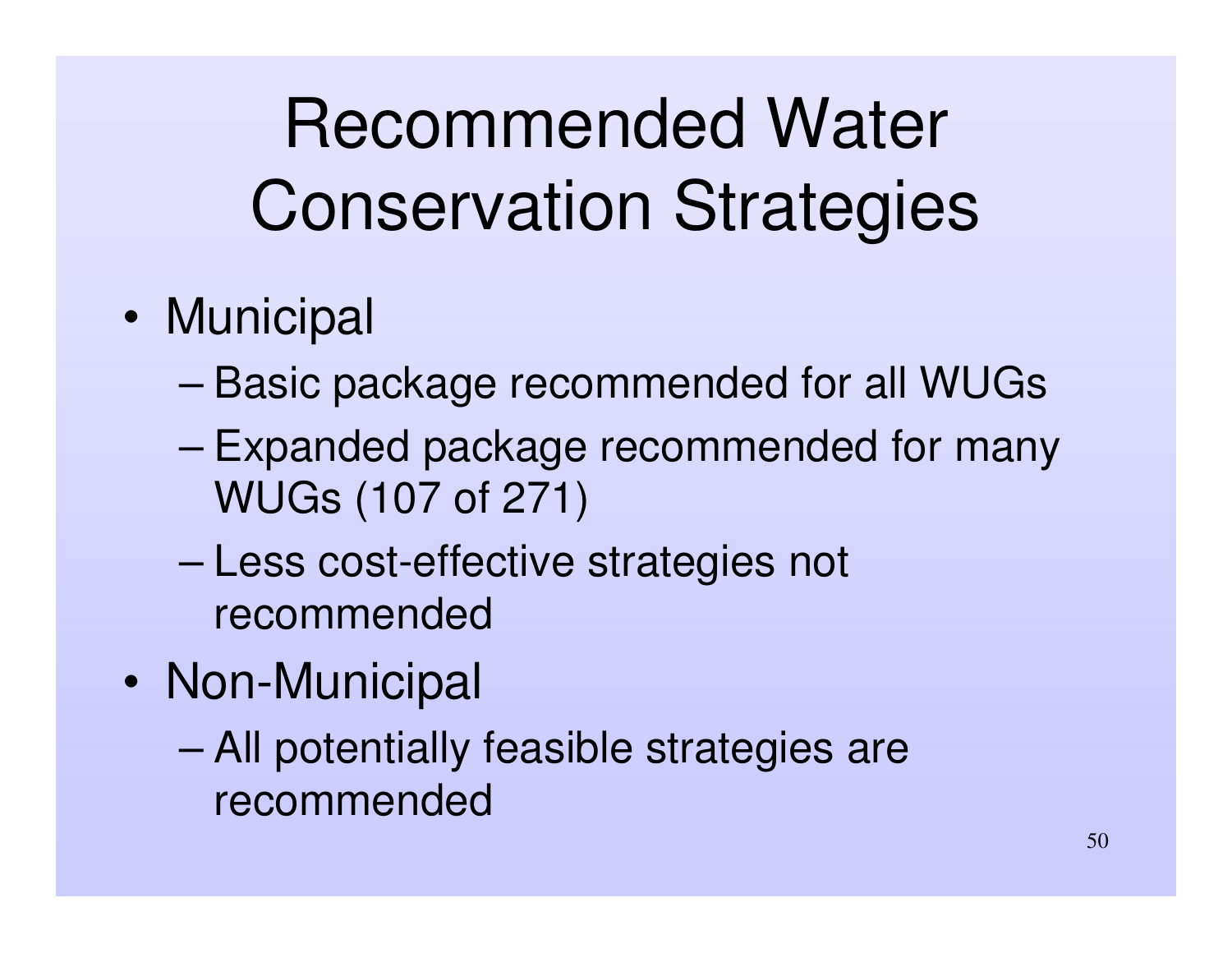#### Estimated Water Savings from Water Conservation Strategies

|                                          | 2010      | 2020      | 2030      | 2040      | 2050      | 2060      |
|------------------------------------------|-----------|-----------|-----------|-----------|-----------|-----------|
| <b>ESTIMATED CONSERVATION</b>            |           |           |           |           |           |           |
| Reuse                                    | 354,028   | 556,183   | 672,183   | 706,240   | 733,755   | 807,587   |
| <b>Other Conservation</b>                | 81,315    | 178,321   | 266,051   | 353,246   | 440,302   | 537,501   |
| <b>TOTAL</b>                             | 435,342   | 734,505   | 938,235   | 1,059,485 | 1,174,058 | 1,345,088 |
| <b>WATER DEMAND BEFORE CONSERVATION</b>  |           |           |           |           |           |           |
|                                          | 1,804,898 | 2,175,181 | 2,471,051 | 2,778,325 | 3,133,511 | 3,553,139 |
| <b>PERCENTAGE ESTIMATED CONSERVATION</b> |           |           |           |           |           |           |
| Reuse                                    | 19.6      | 25.6      | 27.2      | 25.4      | 23.4      | 22.7      |
| <b>Other Conservation</b>                | 4.5       | 8.2       | 10.8      | 12.7      | 14.1      | 15.1      |
| <b>TOTAL</b>                             | 24.1      | 33.8      | 38.0      | 38.1      | 37.5      | 37.8      |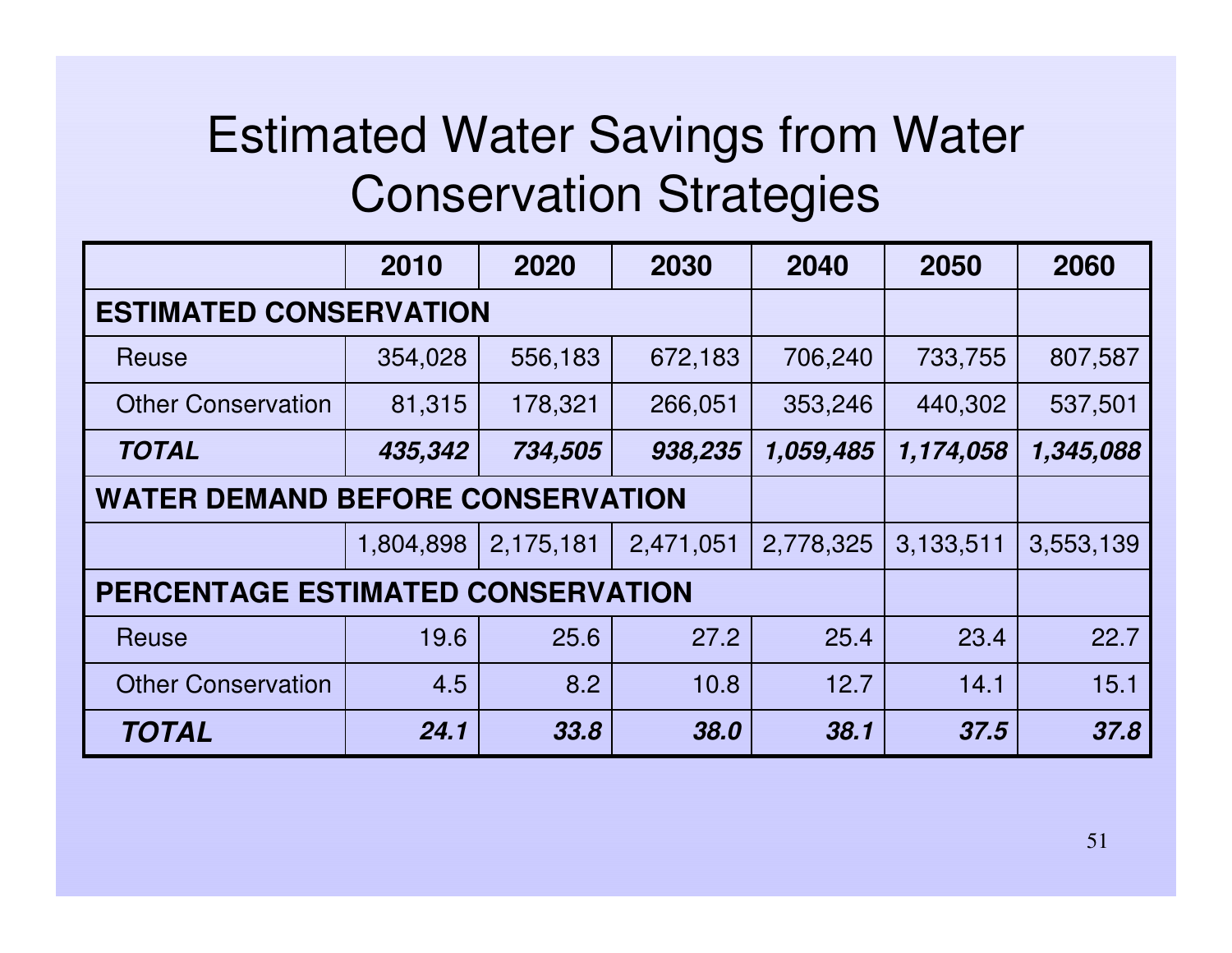### Discussion Item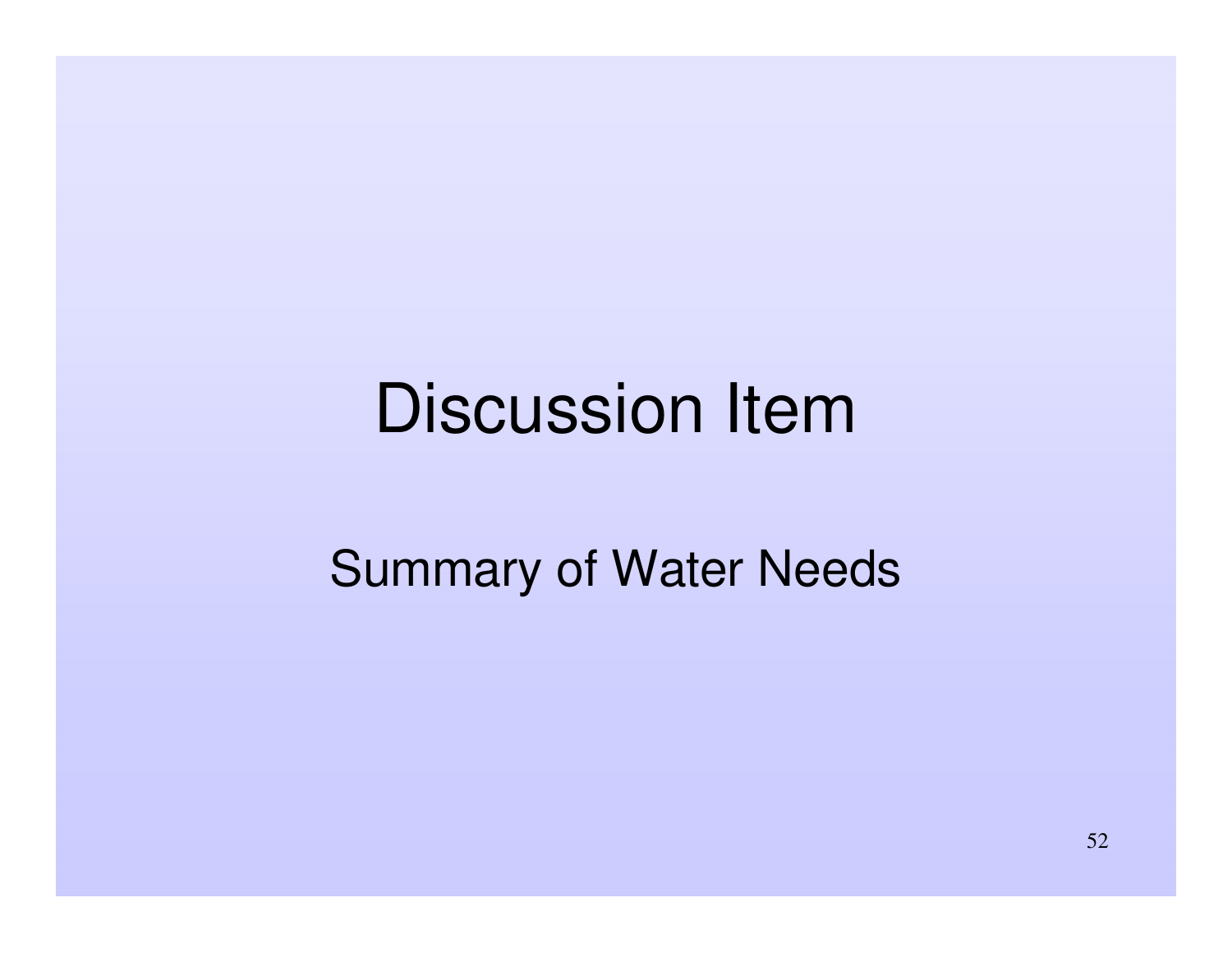- • Of 345 water user groups, 279 have projected shortages by 2060 (81%)
- $\bullet$  Total shortage (only WUGs with shortages):
	- $-2010$ : 315,324 acre-feet per year
	- –1,925,151 acre-feet per year
- 92% of the projected needs are associated with municipal and manufacturing uses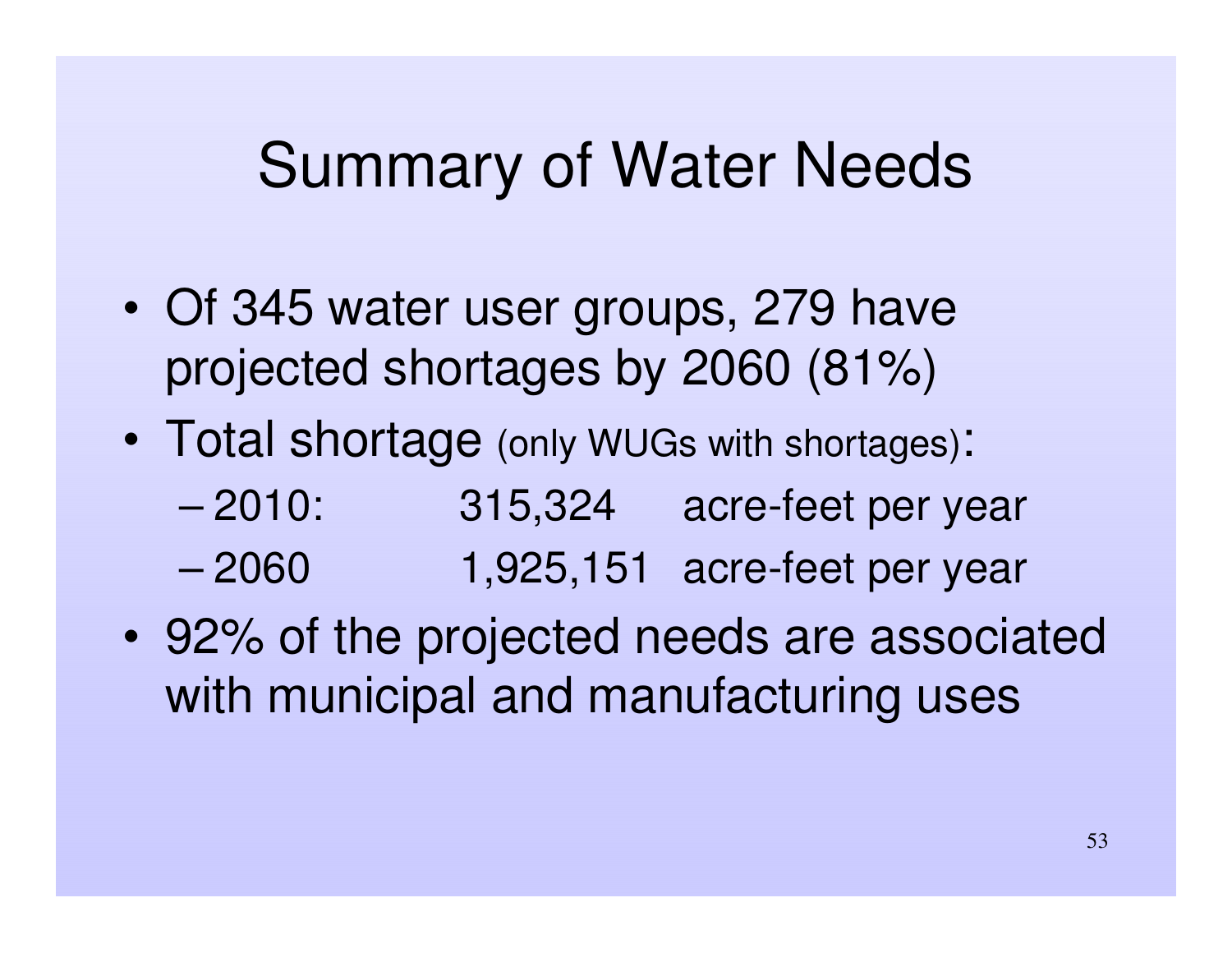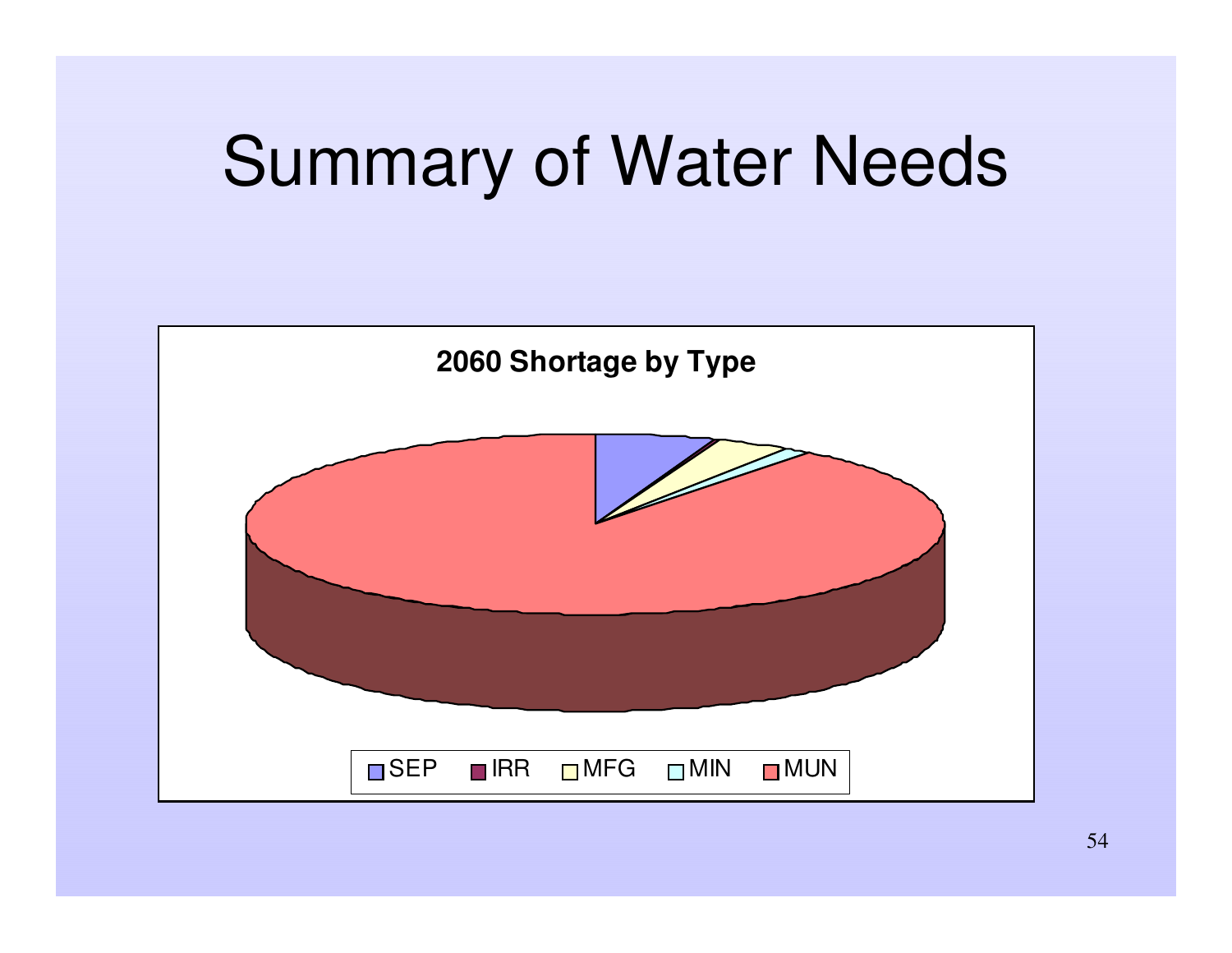#### Summary of Water Needs **REGION C COMPARISON OF SUPPLY AND DEMAND**

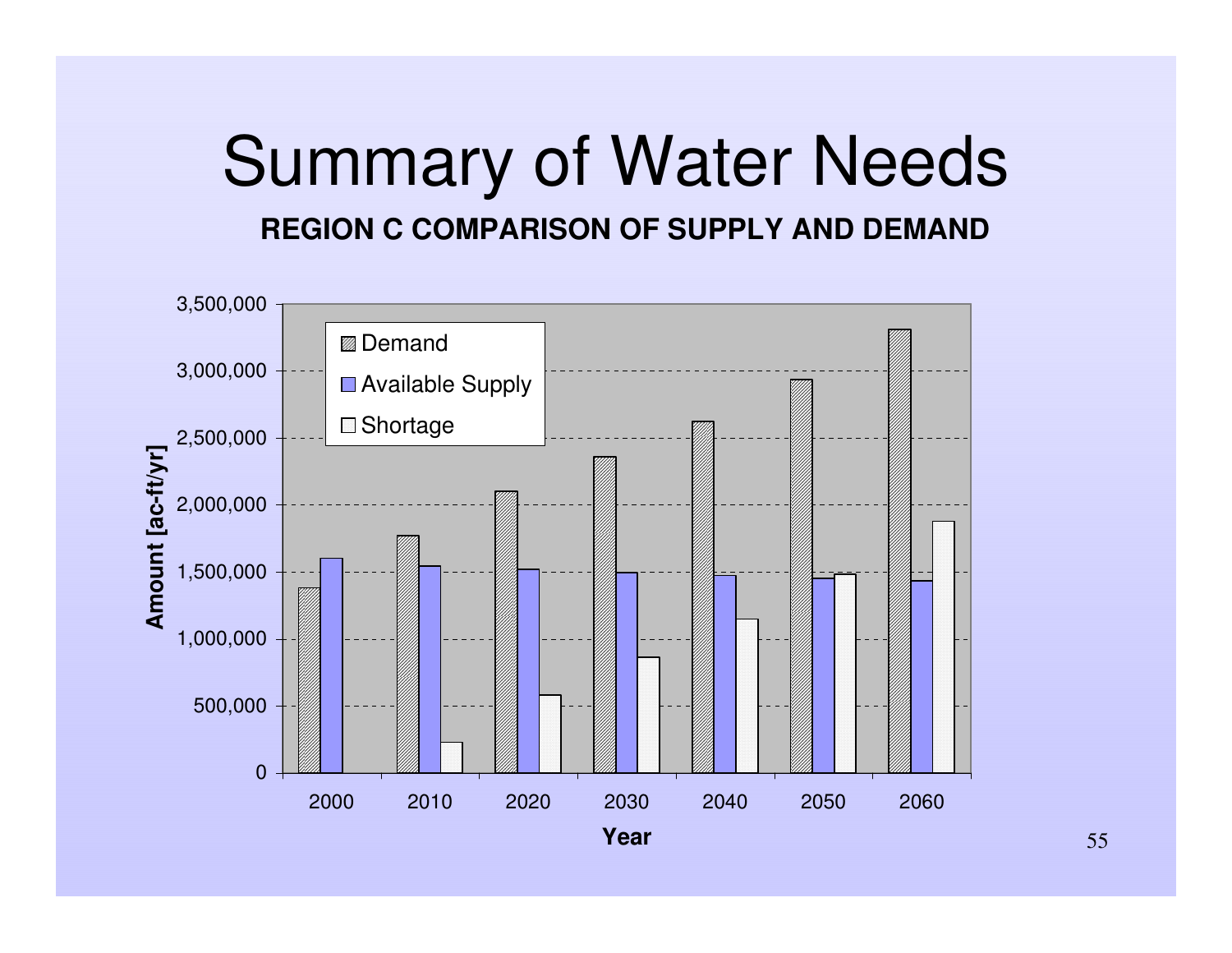- • Wholesale Water Providers (27 total)
	- – 3 WWPs do not have projected needs
		- Dallas County Park Cities
		- Sulphur River WD (Region D)
		- Upper Neches MWA (Region I)
	- – 4 Regional WWPs provide for 95% of demand in Region C
		- DWU, TRWD, NTMWD, UTRWD
		- Total needs of current customers <sup>=</sup> 1,720,950 af/y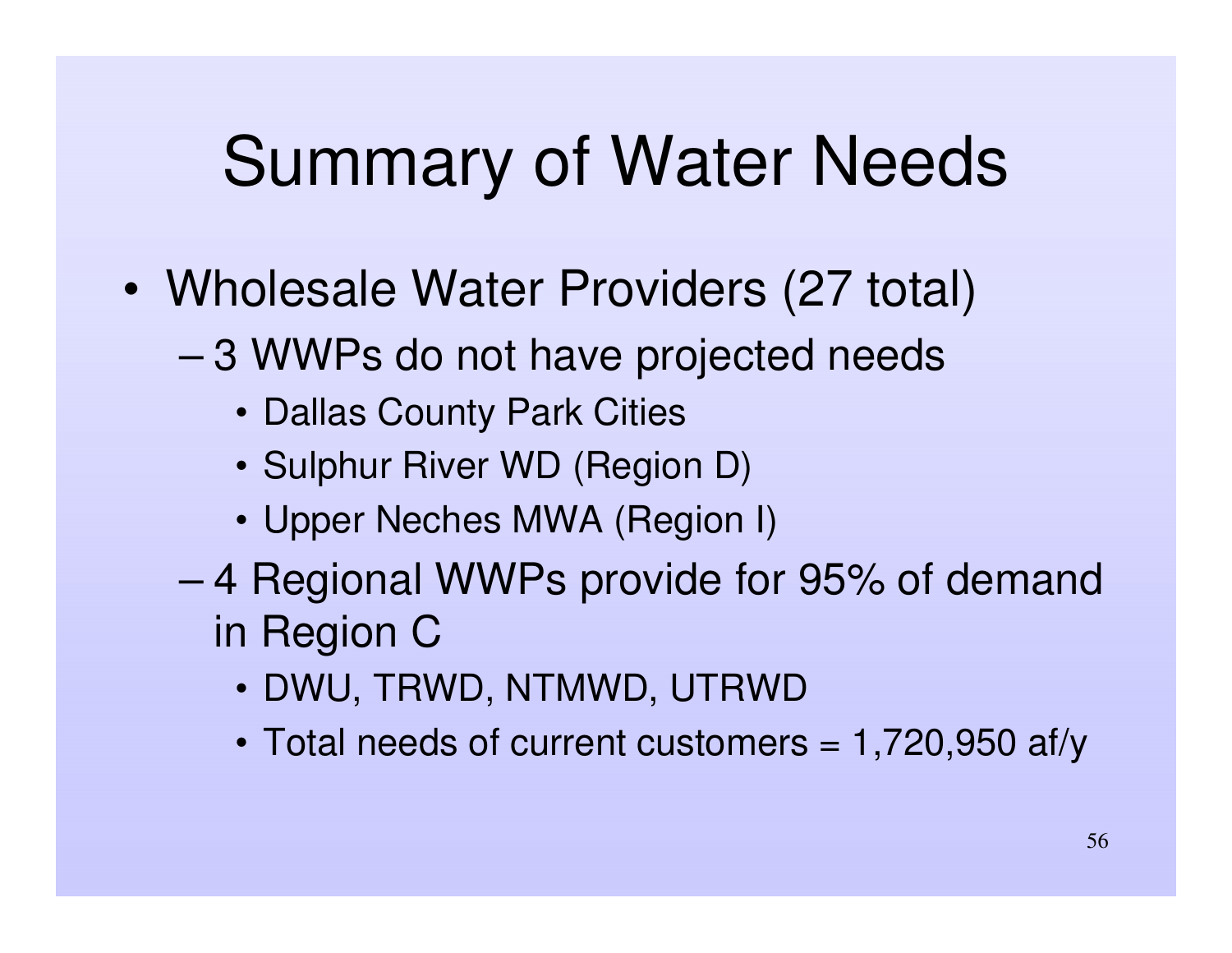### Discussion Item

#### Feasible Water Management **Strategies**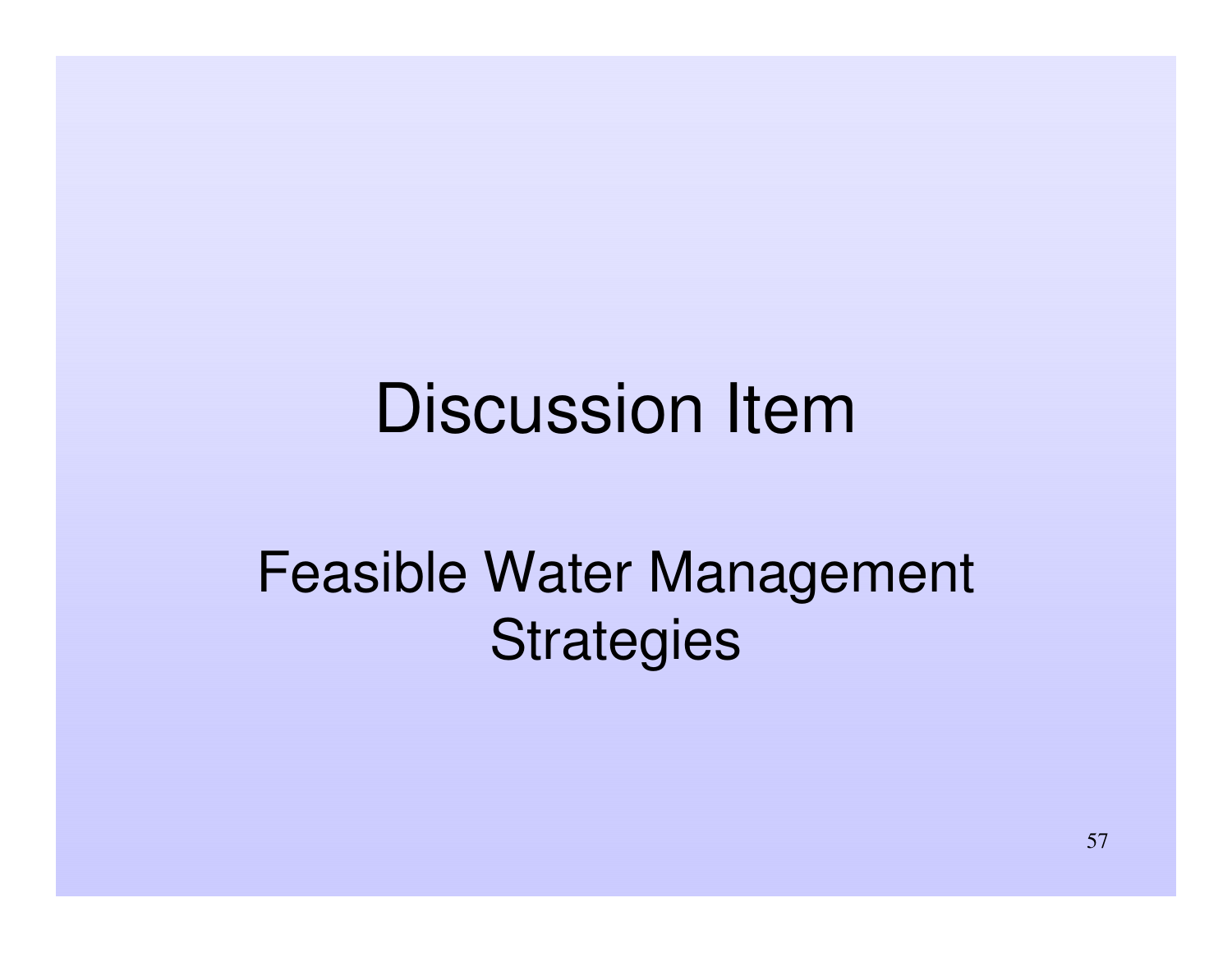#### Regional Demands

**Projected Demands and Current Supplies to Region C Users**



58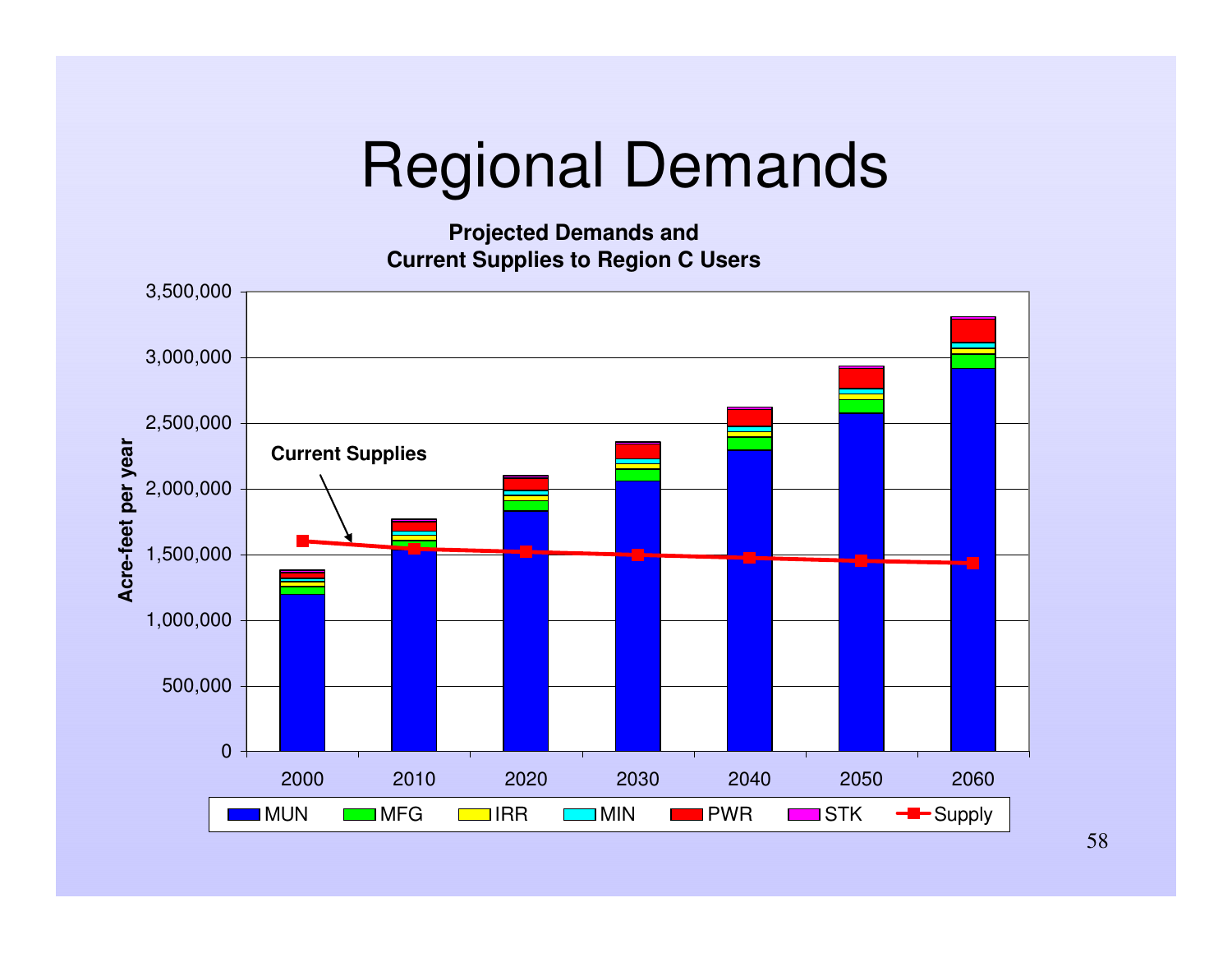# Regional Supply Strategies

- • Strategies for 4 Regional Providers
	- –Connection of existing sources of WWP
	- New connection to existing sources
	- –Development of new sources
	- Reuse
	- Conservation
- • Evaluated 50 infrastructure strategies for regional providers to date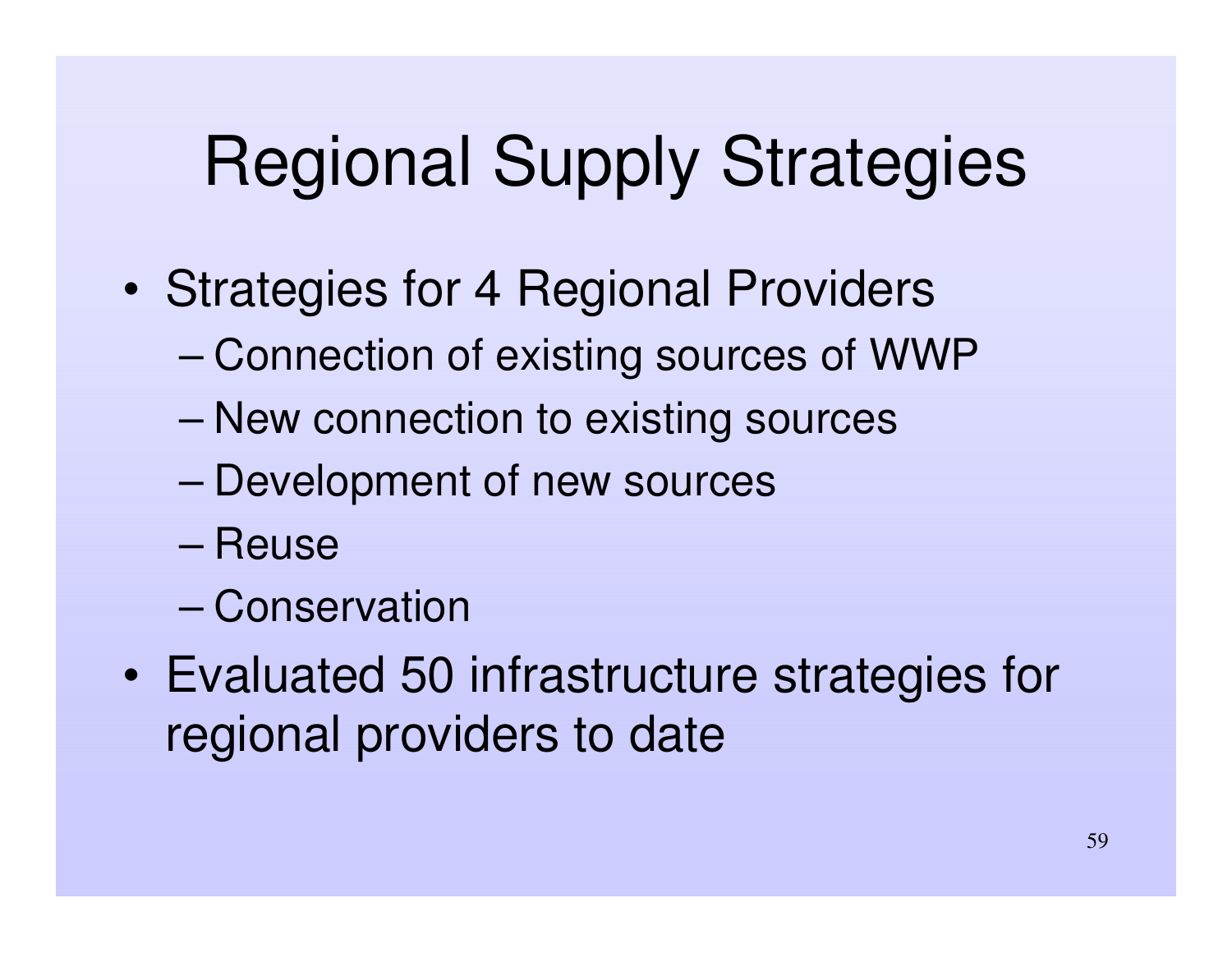**Supply Quantity (1)**

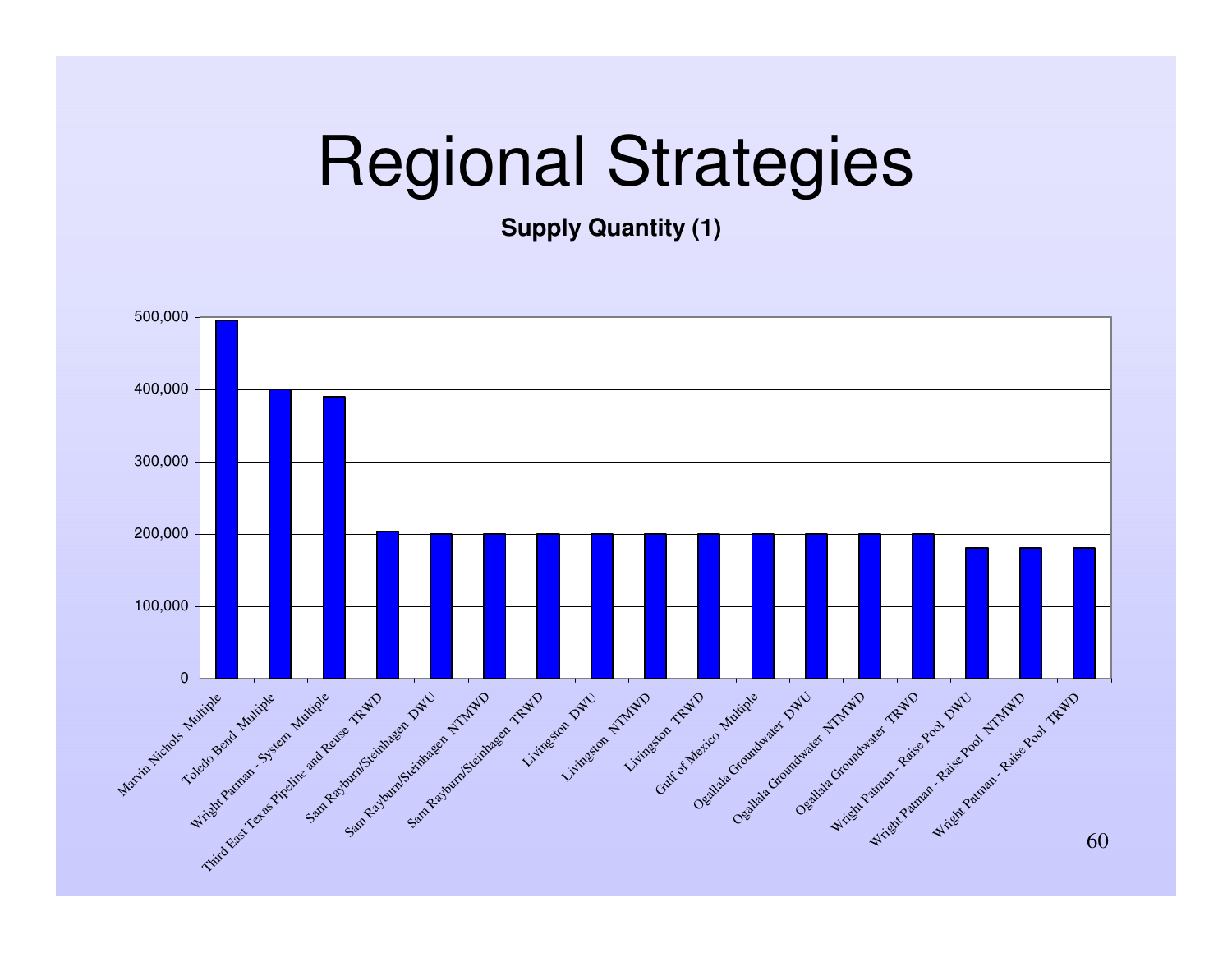**Supply Quantity (2)**

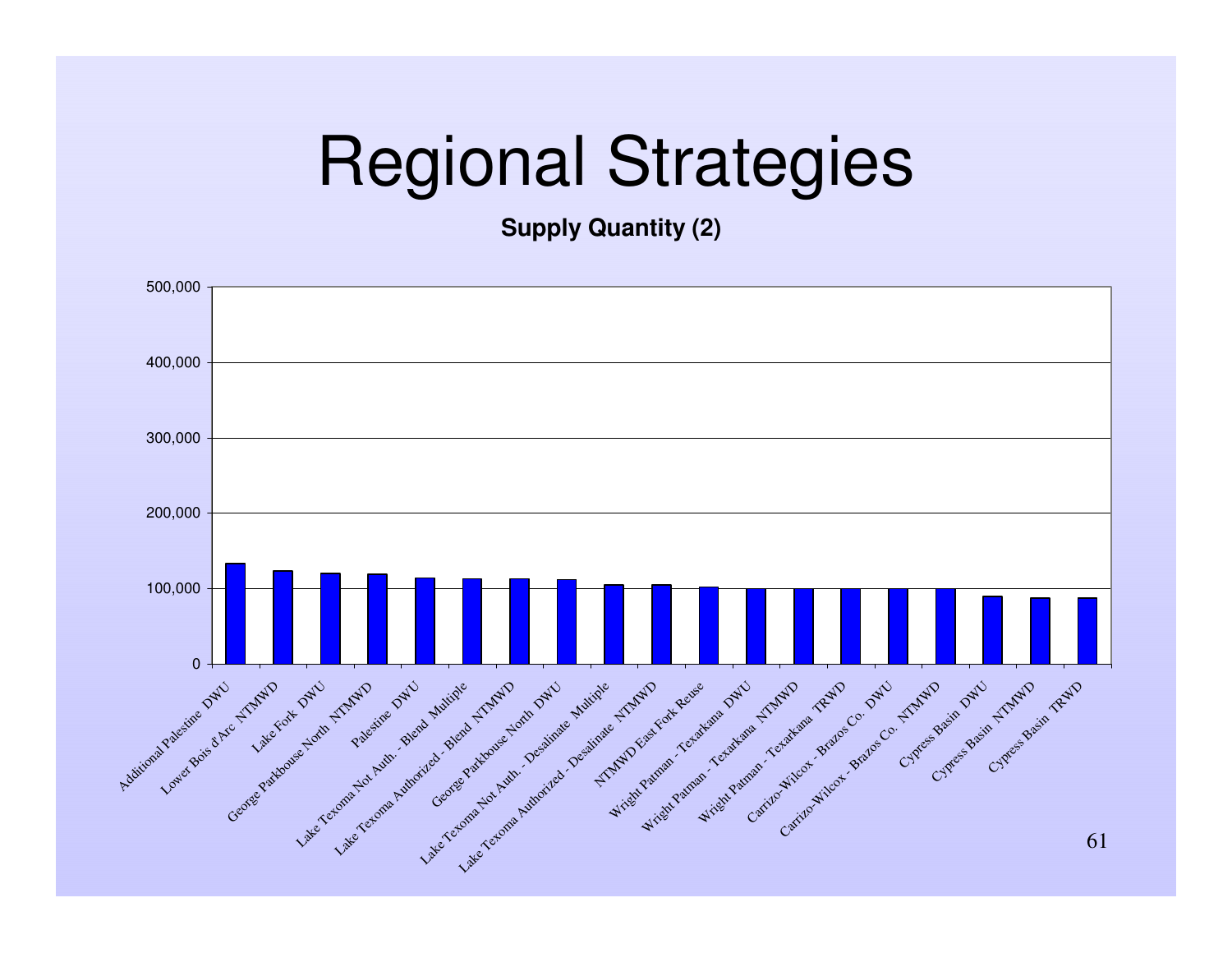**Supply Quantity (3)**

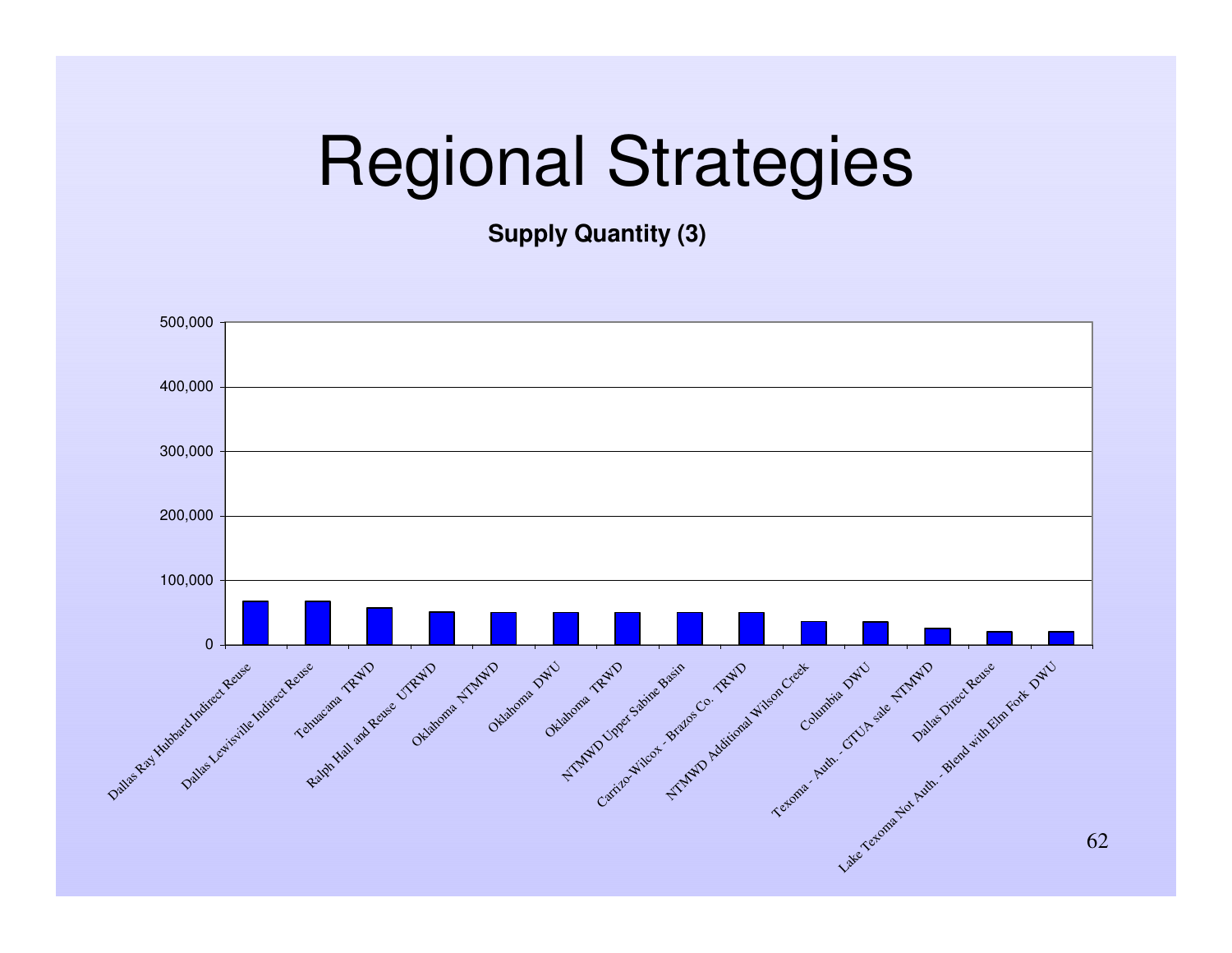**Costs for Region C Strategies (1)**

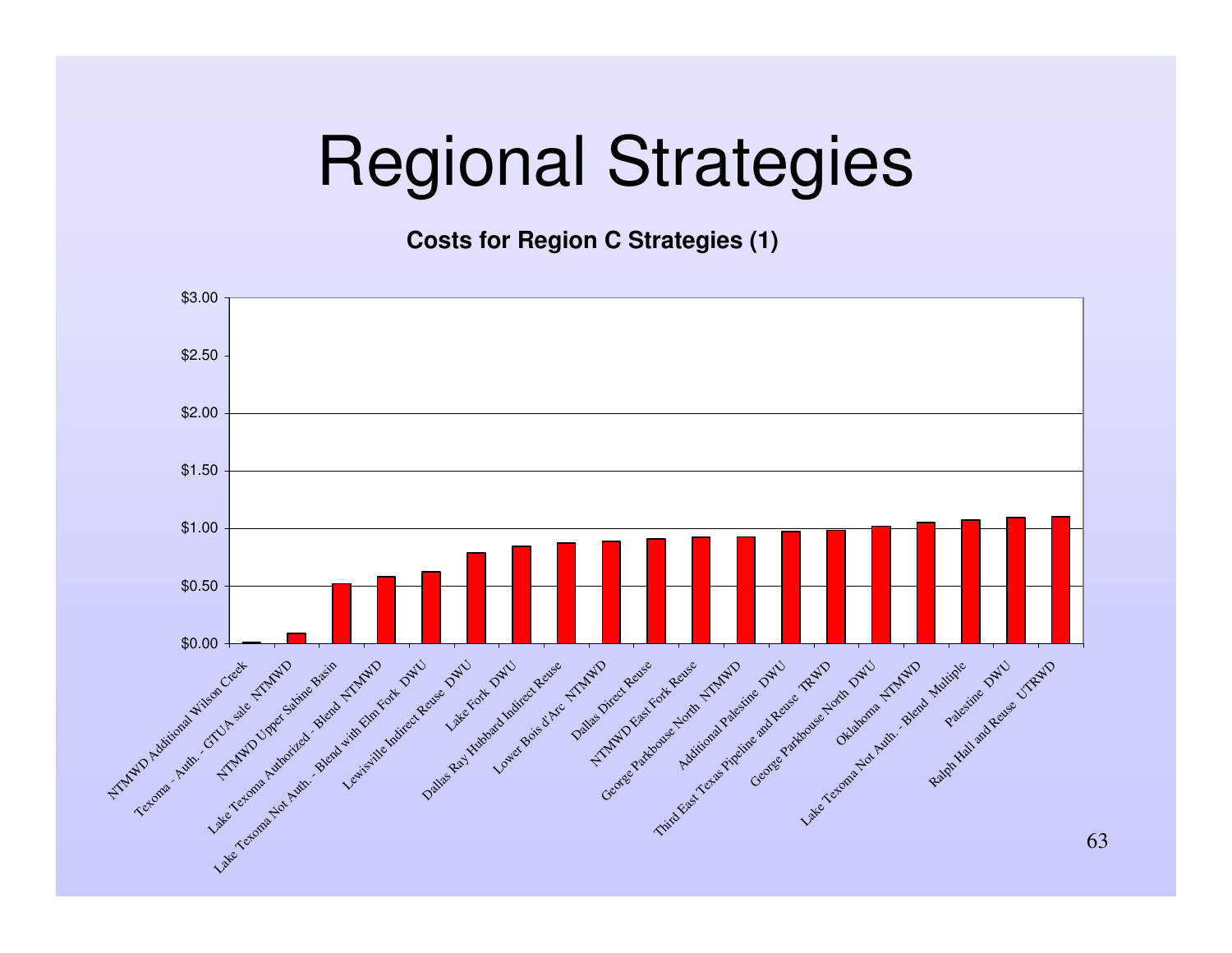**Costs for Region C Strategies (2)**

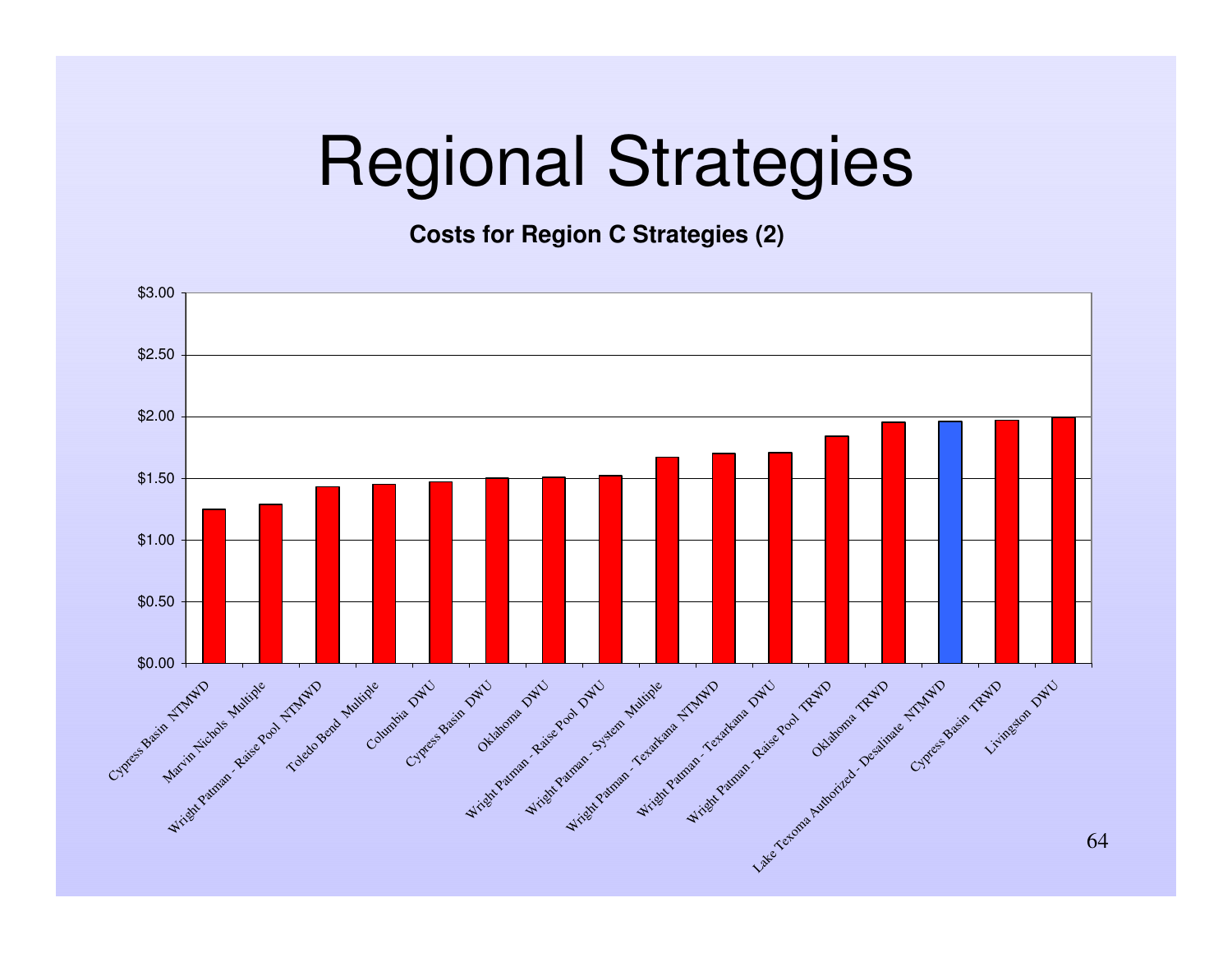**Costs for Region C Strategies (3)**

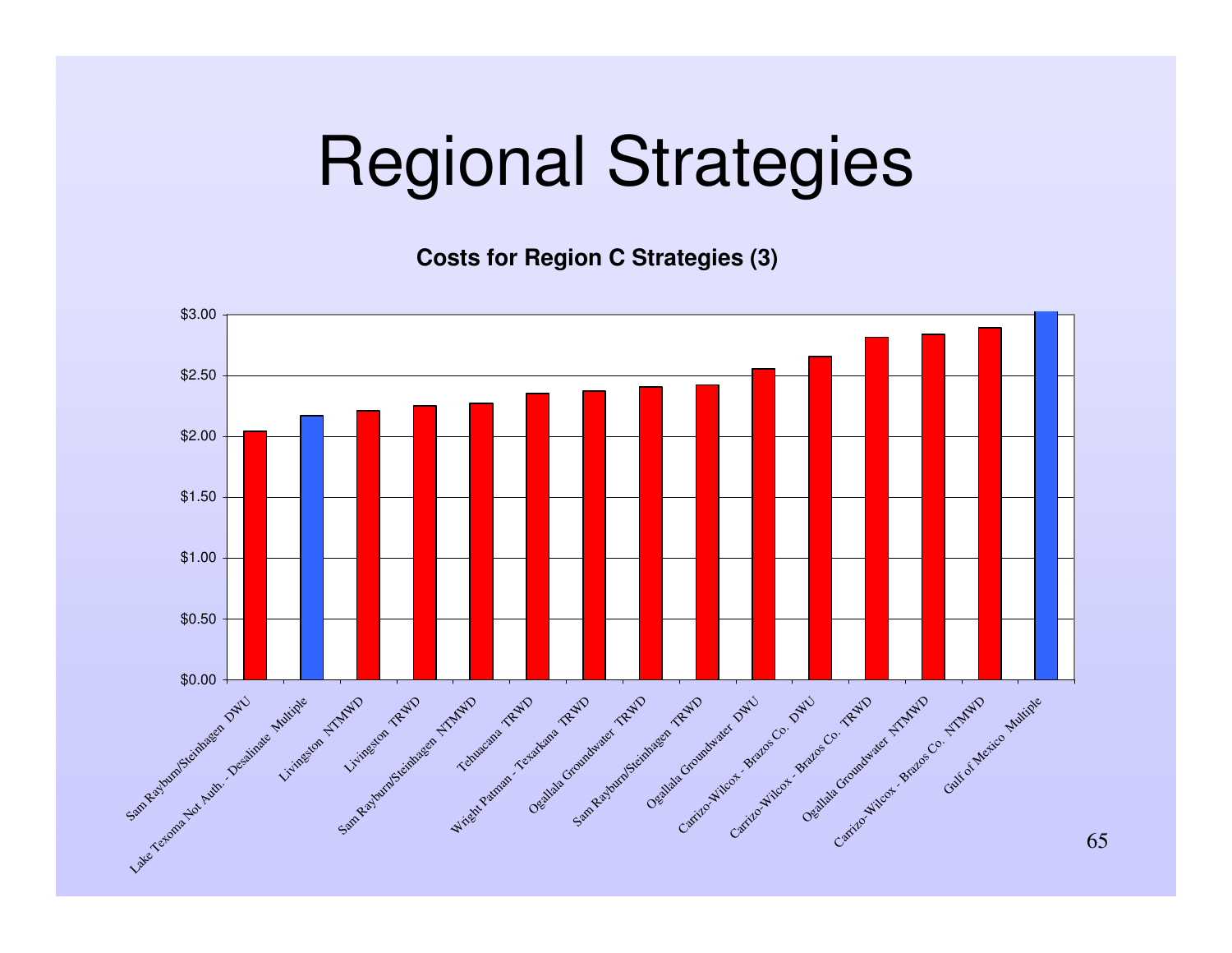**Collin County Comparison of Current Supplies to Projected Demands**

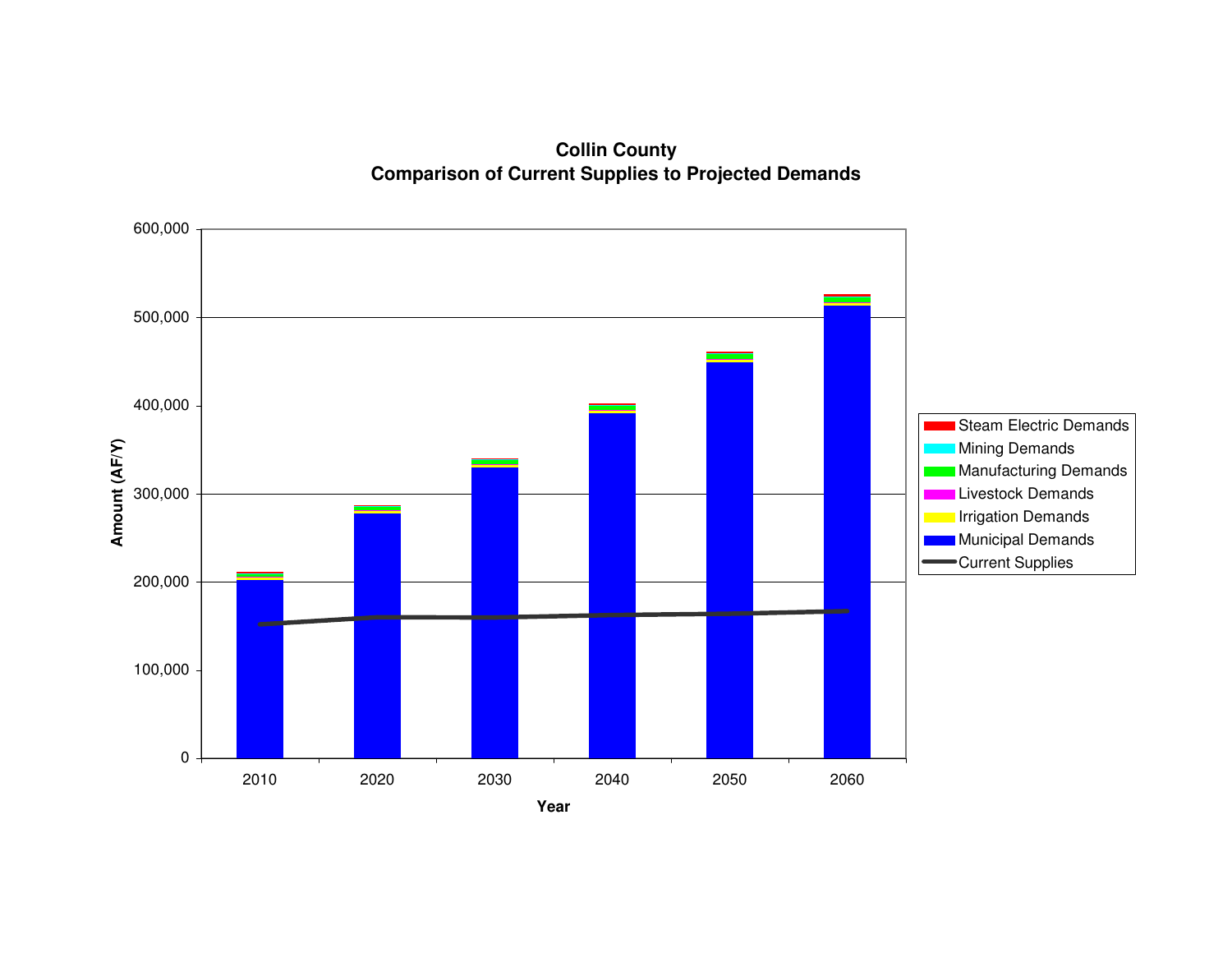- •• Current Supplies
	- –– North Texas Municipal Water District (85%)
	- –– Dallas Water Utilities (9%)
	- –Groundwater (3%)
	- –Reuse (2%)
	- –Local supplies (1%)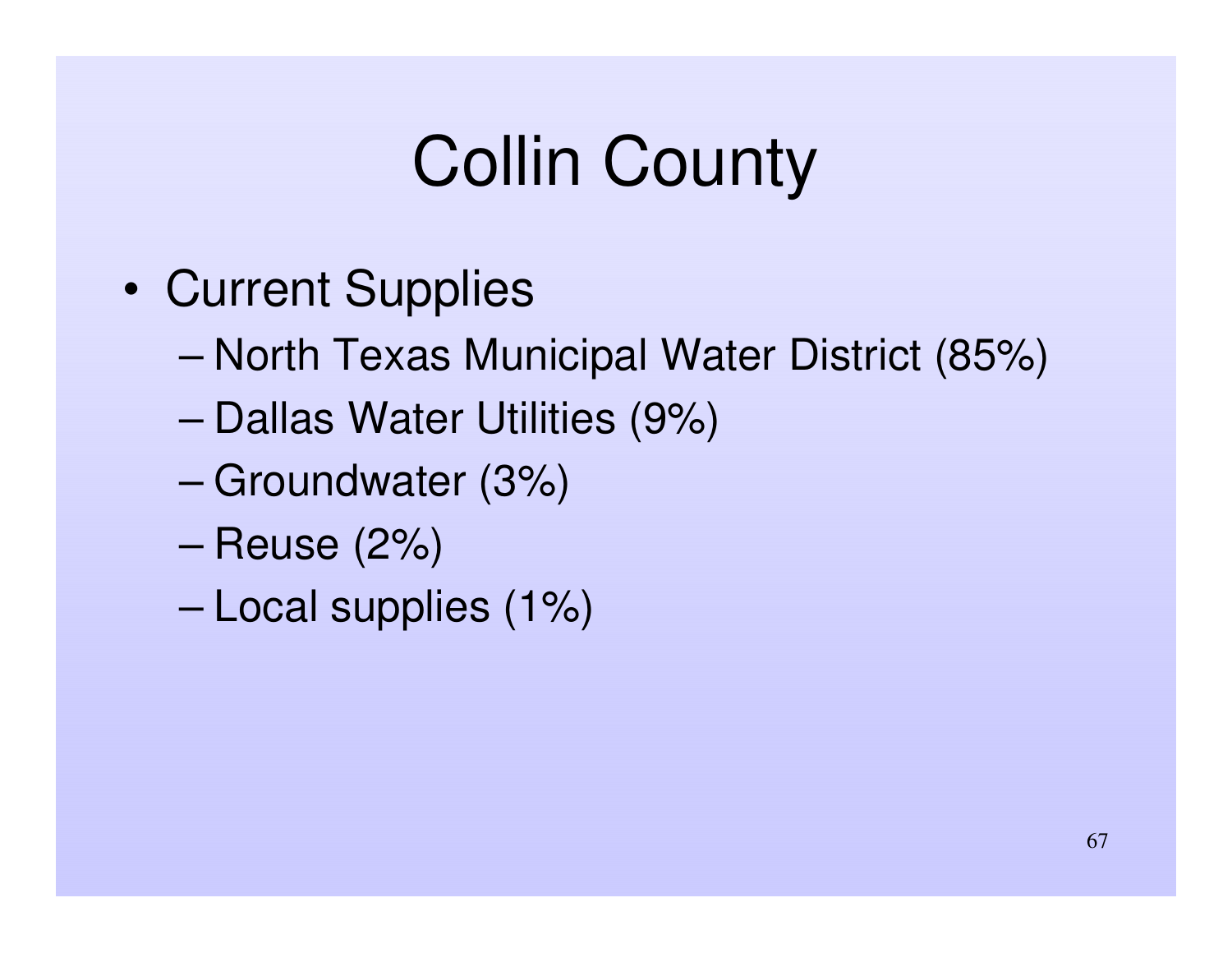- • Water conservation for all municipalities and manufacturing
- $\bullet$  Supplemental wells for all who currently have groundwater supplies
- $\bullet$  Temporary overdraft of Trinity and Woodbine aquifers in 2010
- $\bullet$  Water treatment plant construction/expansions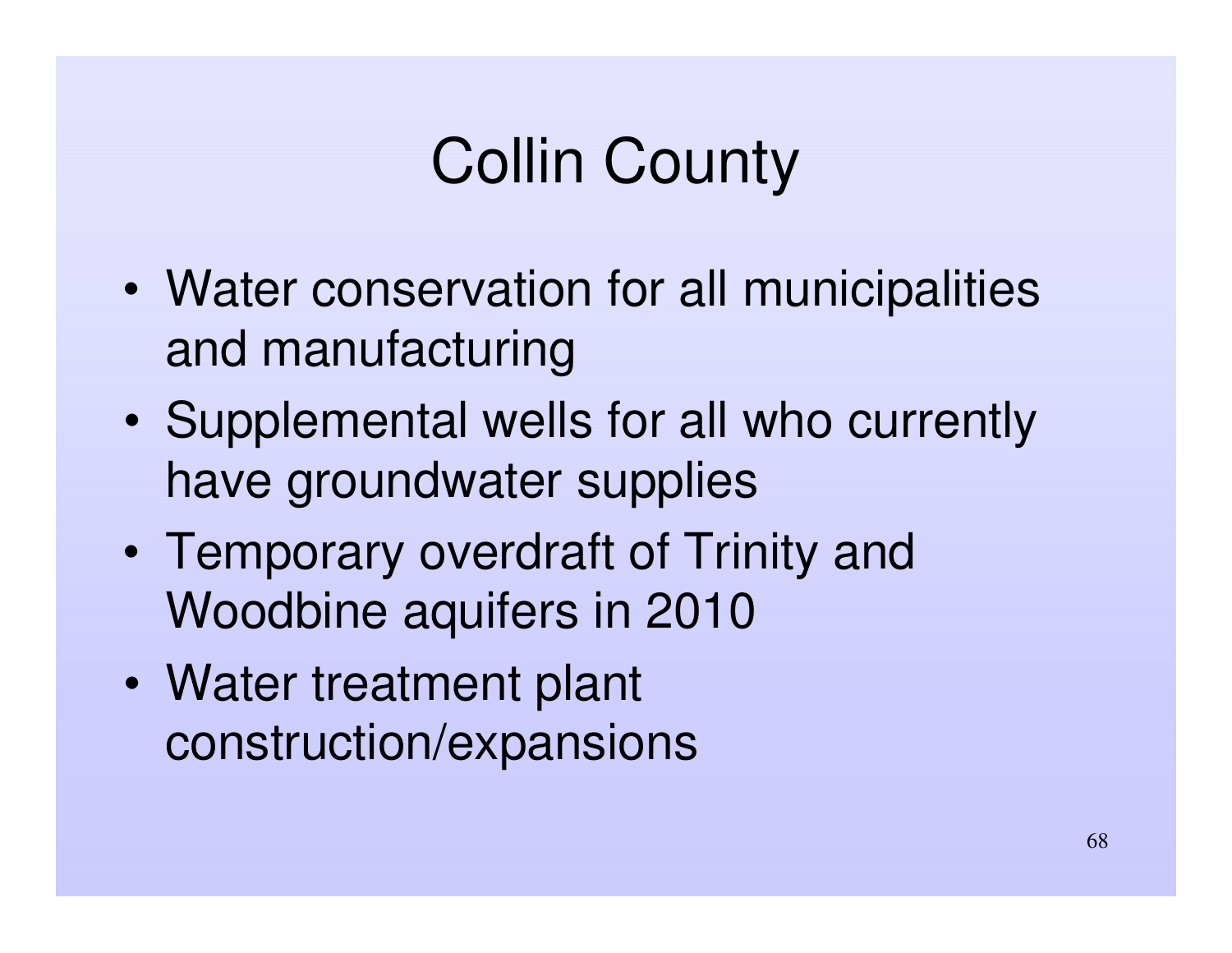• North Texas Municipal Water District will supply Allen, Anna, Caddo Basin SUD, Celina (portion), Culleoka WSC, Danville WSC, East Fork SUD, Fairview, Farmersville, Frisco, Josephine (including Reg D portion), Lavon WSC, Lowry Crossing, Lucas, McKinney, Melissa, Milligan WSC, Murphy, Nevada, New Hope, North Collin WSC, Parker, Plano, Princeton, Prosper (portion), Richardson, Royce City, Sachse, St. Paul, South Grayson WSC, Weston, Wylie, irrigation, manufacturing, mining, & steam electric power.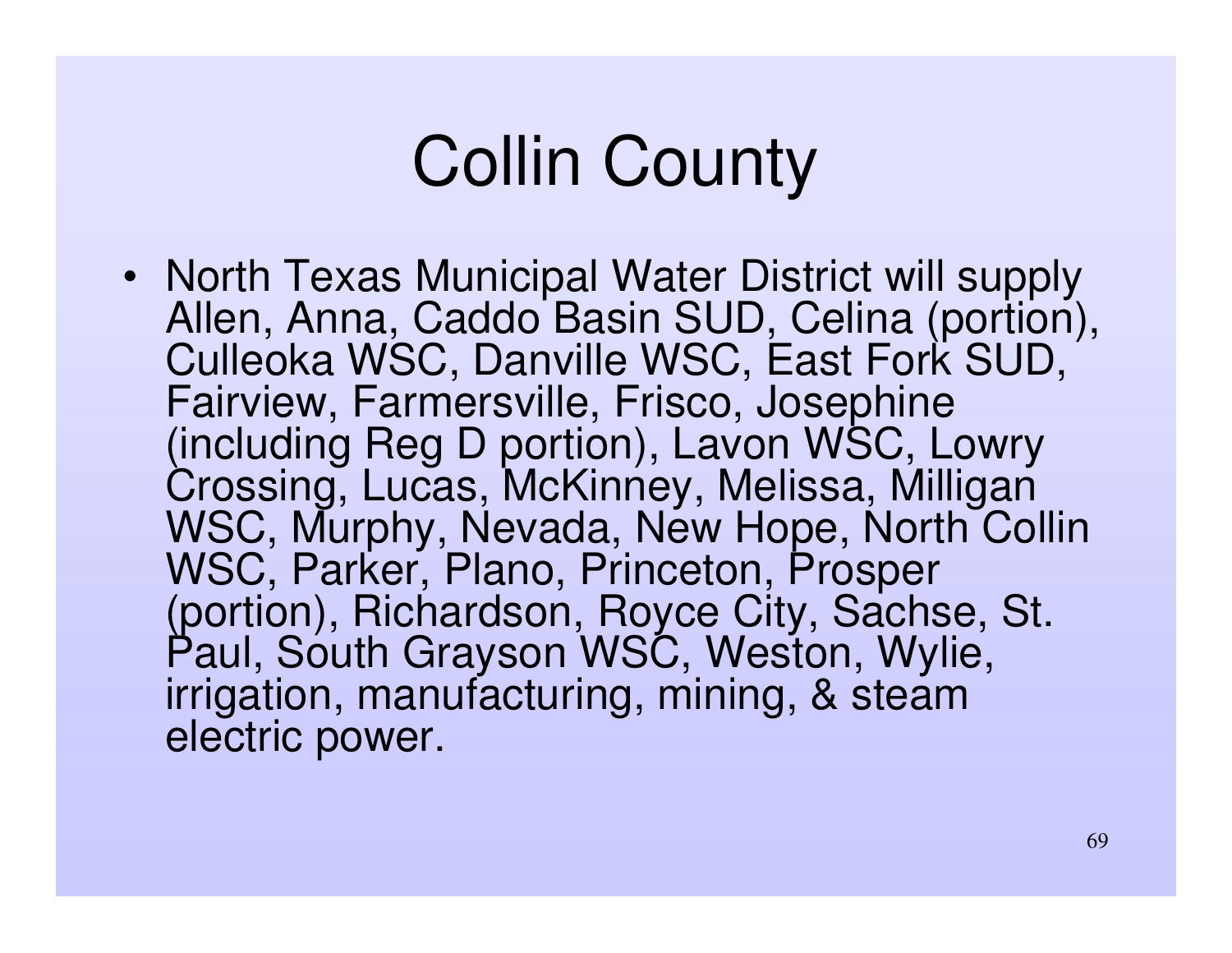- Anna, Melissa, South Grayson WSC, & Weston will participate in GTUA pipeline project.
- Anna, Blue Ridge, Gunter Rural WSC, South Grayson WSC, & Weston will temporarily overdraft Woodbine aquifer.
- Upper Trinity Regional Water District will supply Celina (portion) & Prosper (portion).
- Greater Texoma Utility Authority will supply Celina (portion).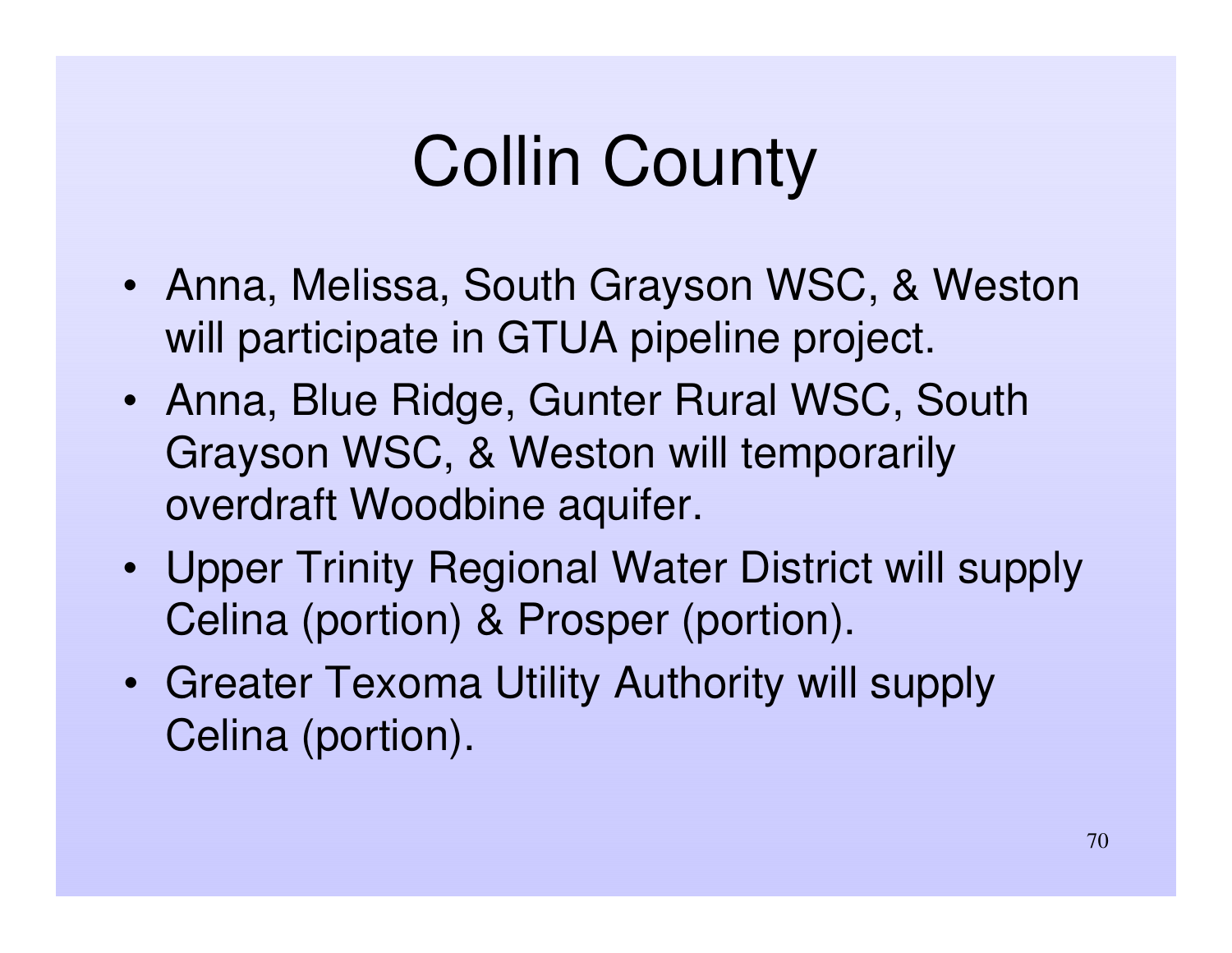- •• Dallas Water Utilities will supply Dallas.
- Gunter Rural WSC and South Grayson WSC will participate in the Grayson County surface water project.
- $\bullet$ • Region D may supply Hickory Creek SUD.
- $\bullet$ • Garland, county-other, & livestock have no shortages in Collin County.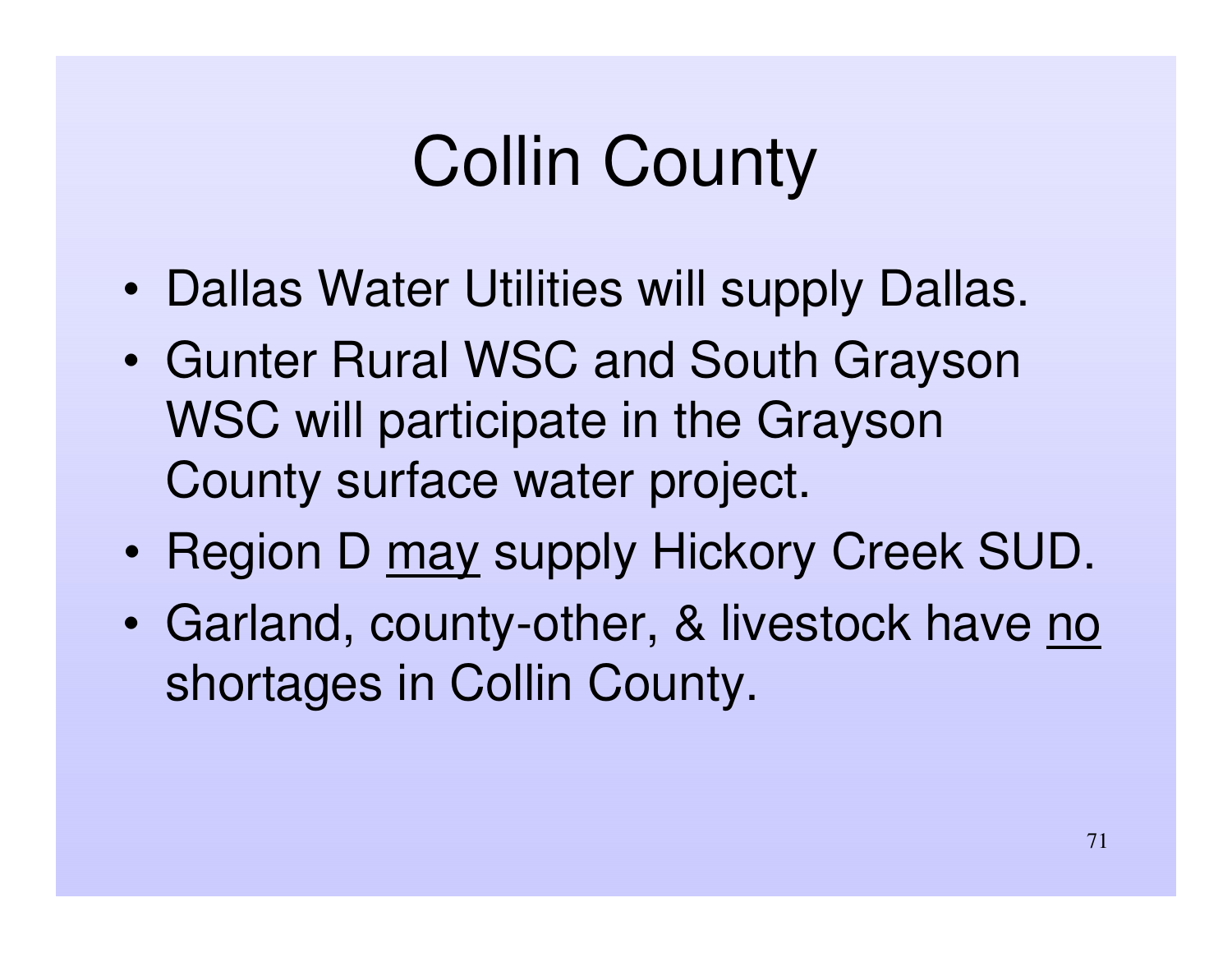**Cooke County Comparison of Current Supplies to Projected Demands**

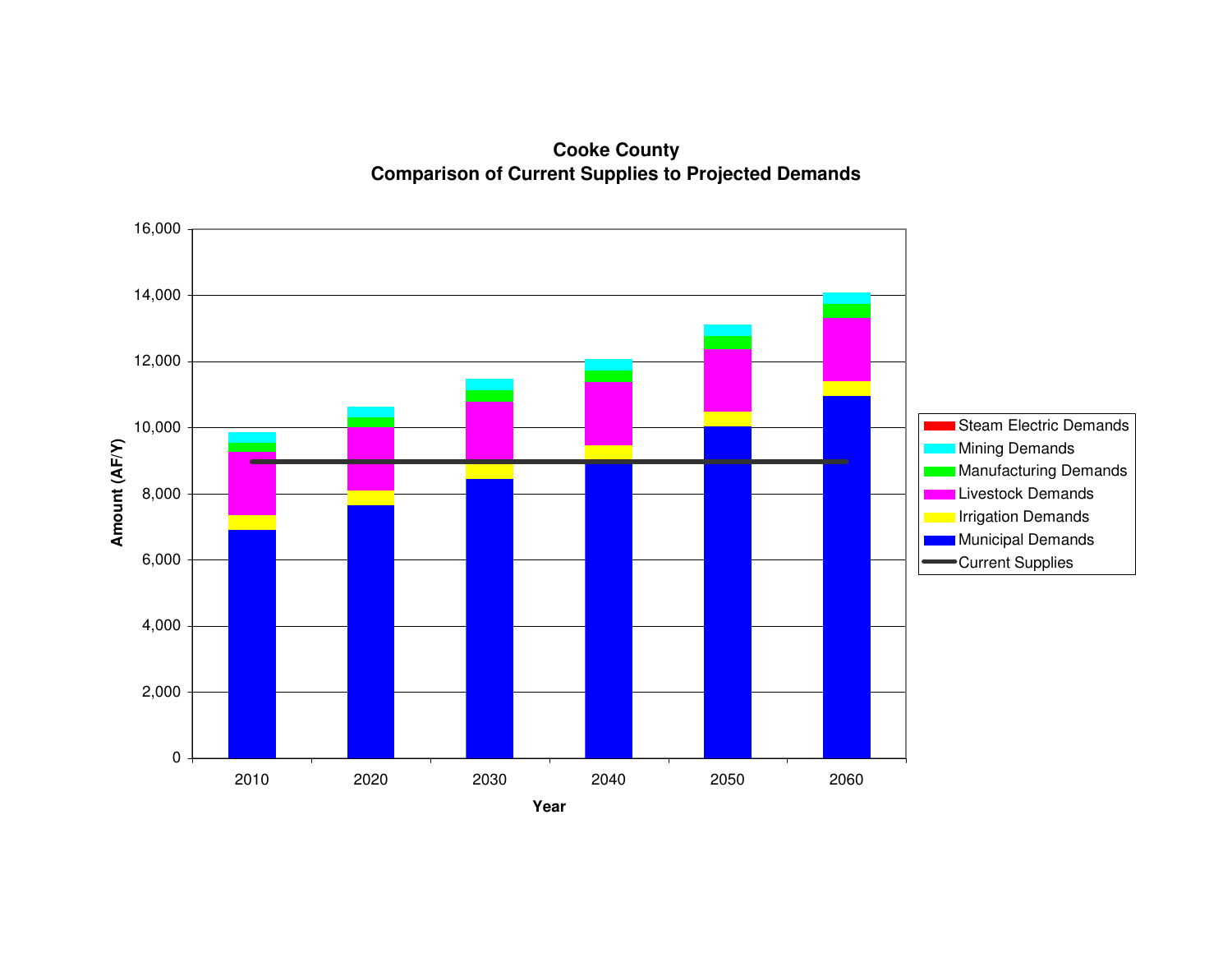- •• Current Supplies
	- –Groundwater (71%)
	- –Local supplies (16%)
	- –Moss Lake (13%)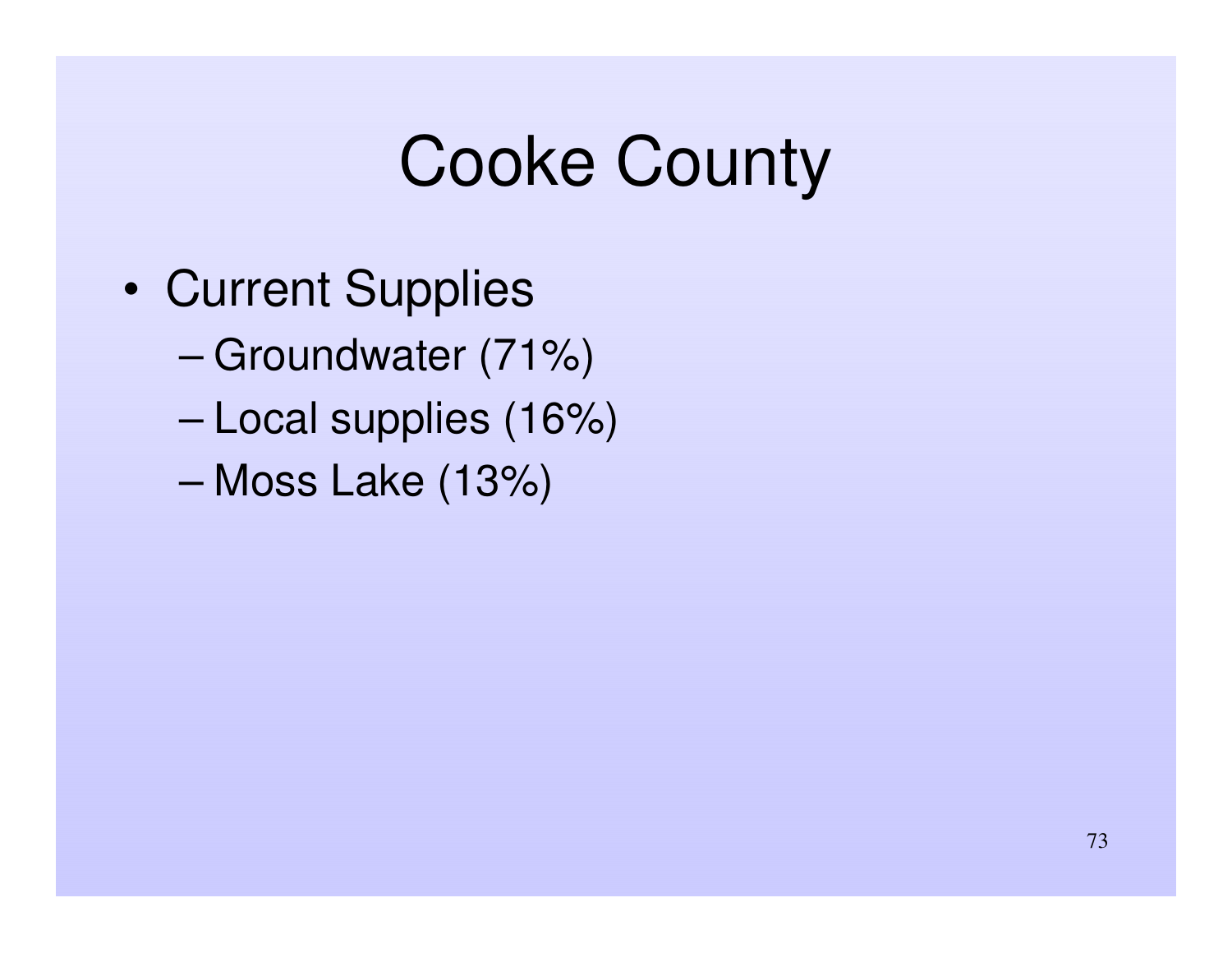- • Water conservation for all municipalities, irrigation, and manufacturing
- $\bullet$  Supplemental wells for all who currently have groundwater supplies
- $\bullet$  Temporary overdraft of Trinity aquifer in 2010
- $\bullet$  Water treatment plant construction/expansions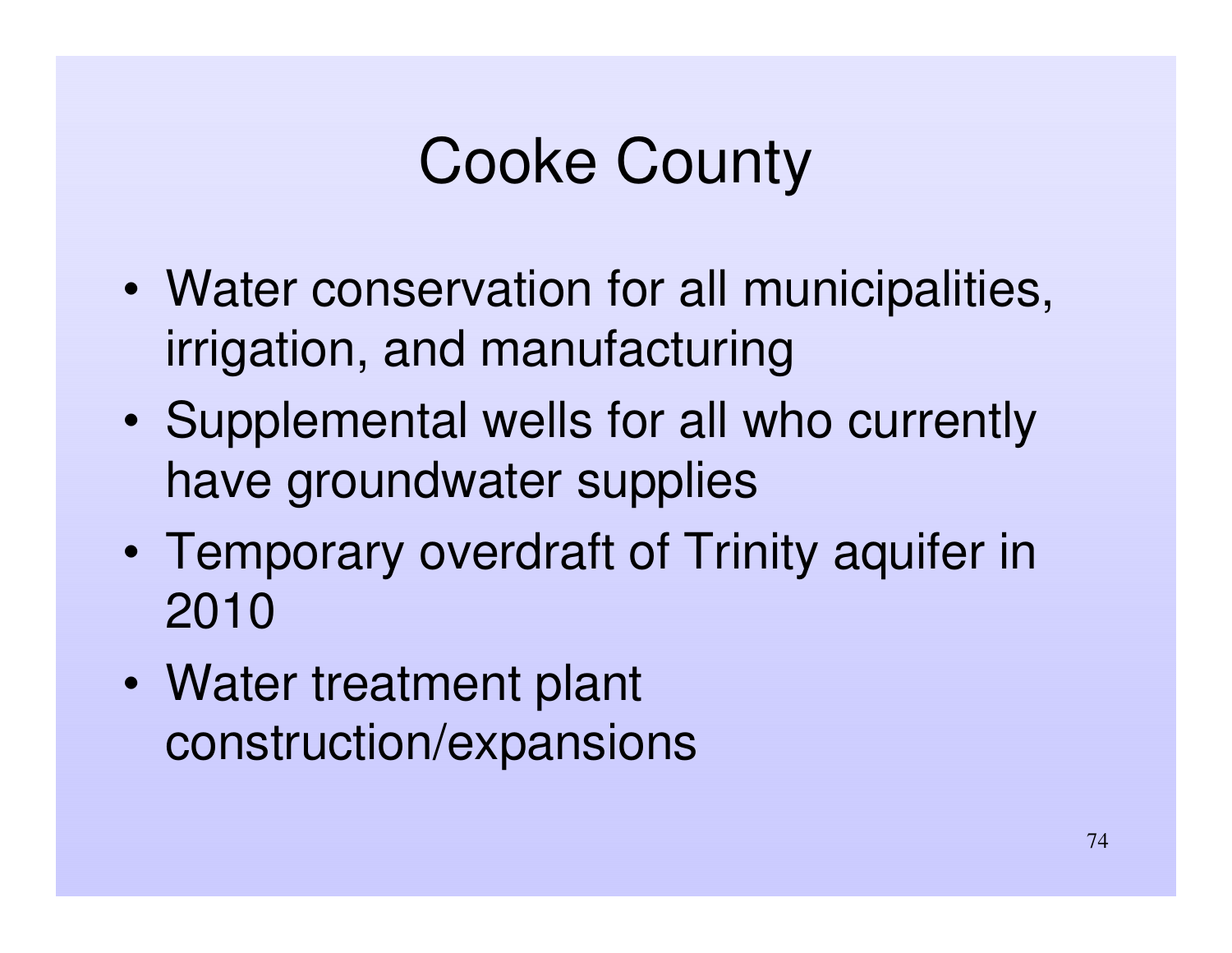- Gainesville will develop Cooke County Water Supply Project and supply Bolivar WSC (portion), Kiowa Homeowner WSC, Lindsay, Valley View (portion), Woodbine WSC, countyother, irrigation, & manufacturing (portion).
- Upper Trinity Regional Water District will supply Bolivar WSC (portion).
- Gainesville supplies will include additional Moss Lake and expanded water treatment facilities.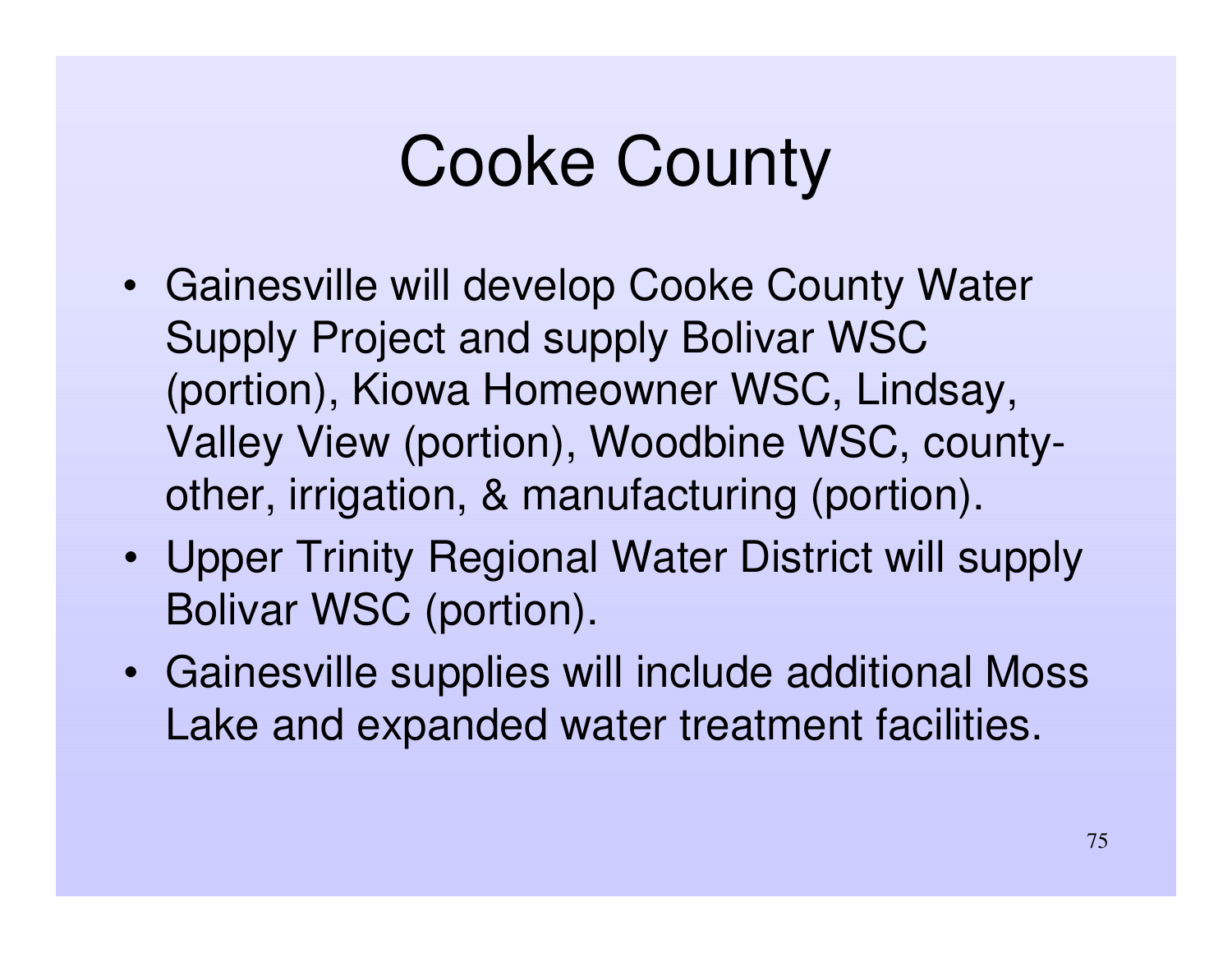- Muenster will get supply from Muenster Lake. Muenster Lake will need subordination or upstream diversion.
- Muenster will supply manufacturing (portion).
- Grayson County surface water supply project will supply Two Way WSC.
- Valley View will purchase its water distribution system from Bolivar WSC.
- Bolivar WSC will supply Valley View (portion).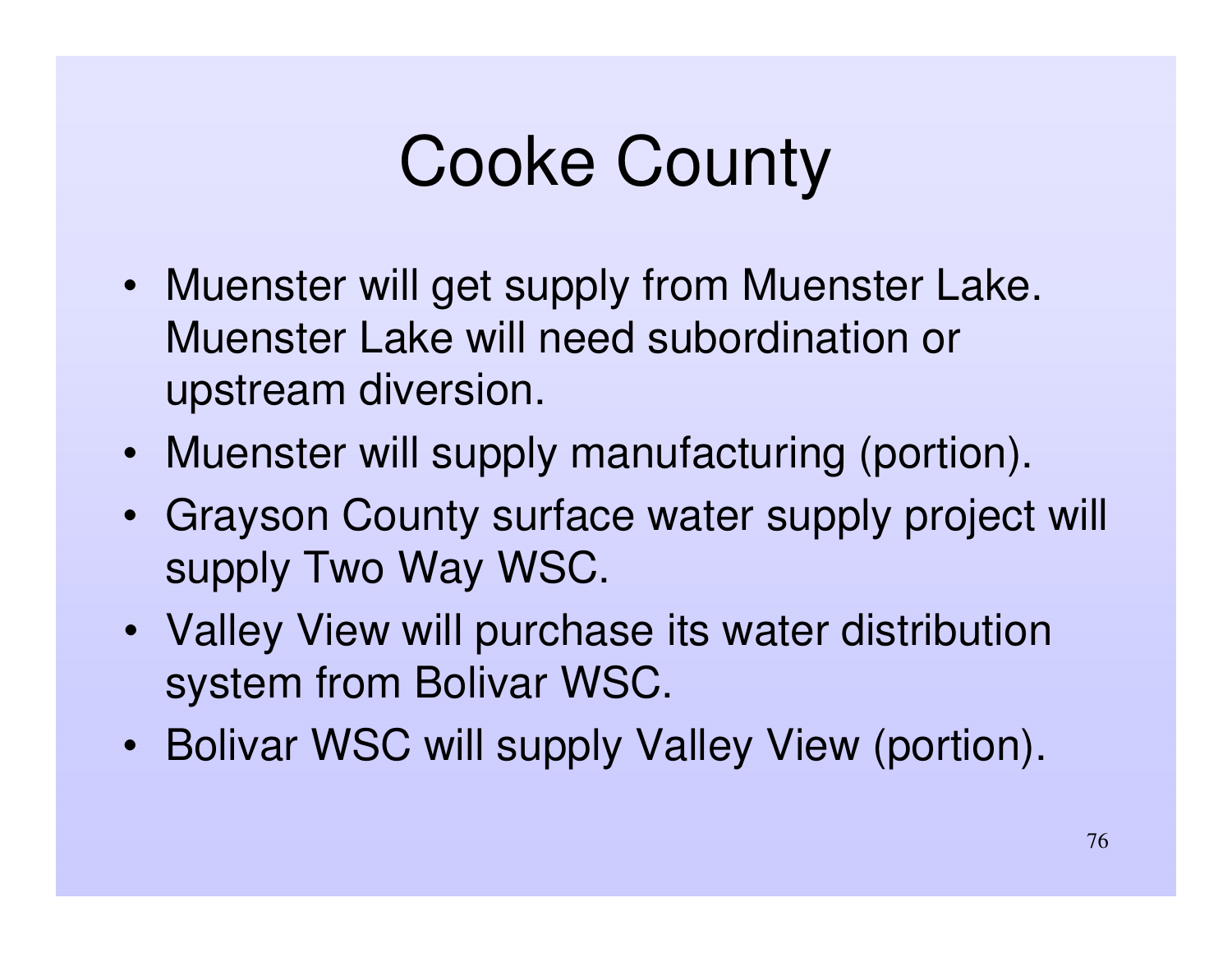- •Mining will get supply from groundwater.
- •• Irrigation and steam electric power have no shortages.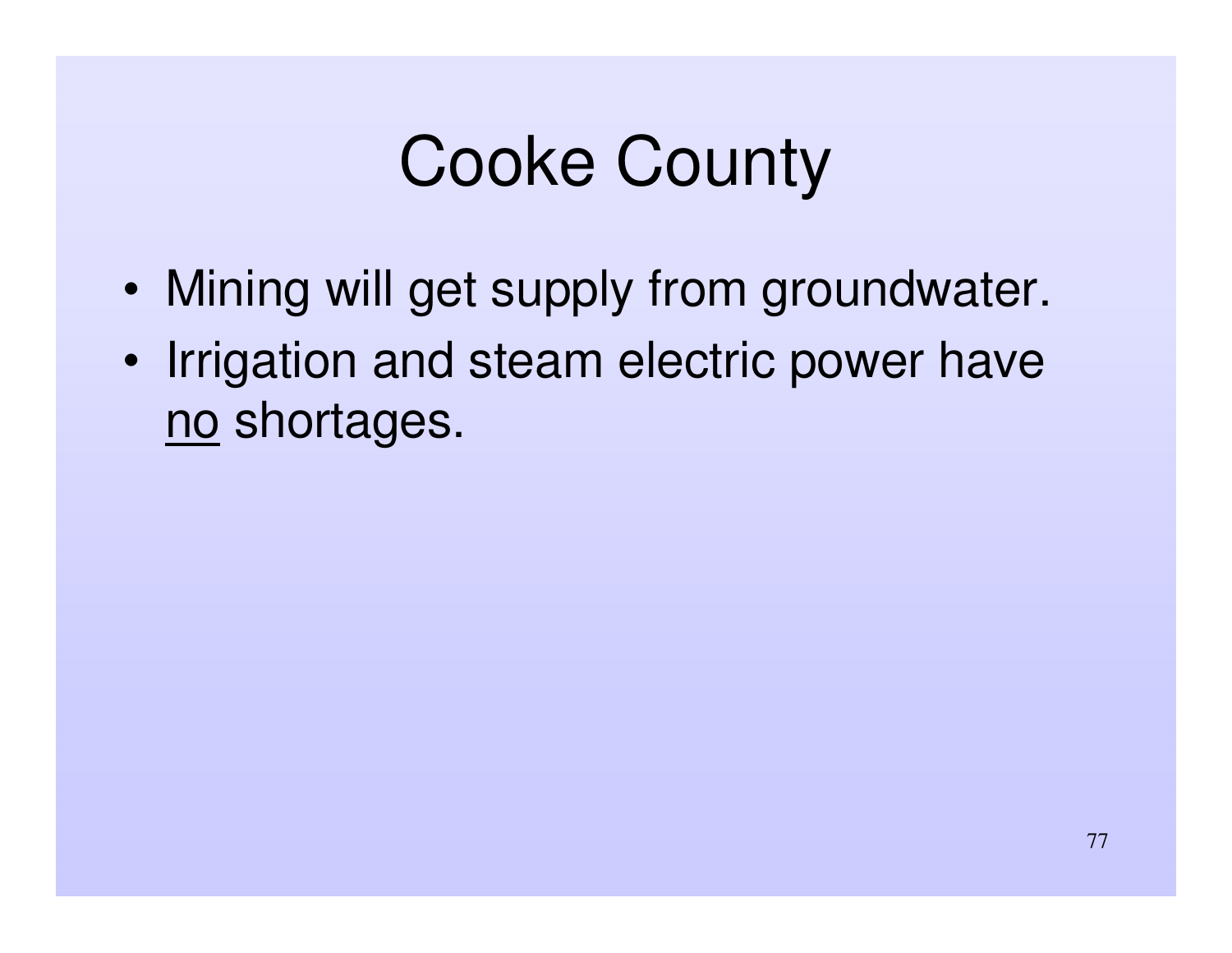**Dallas County Comparison of Current Supplies to Projected Demands**

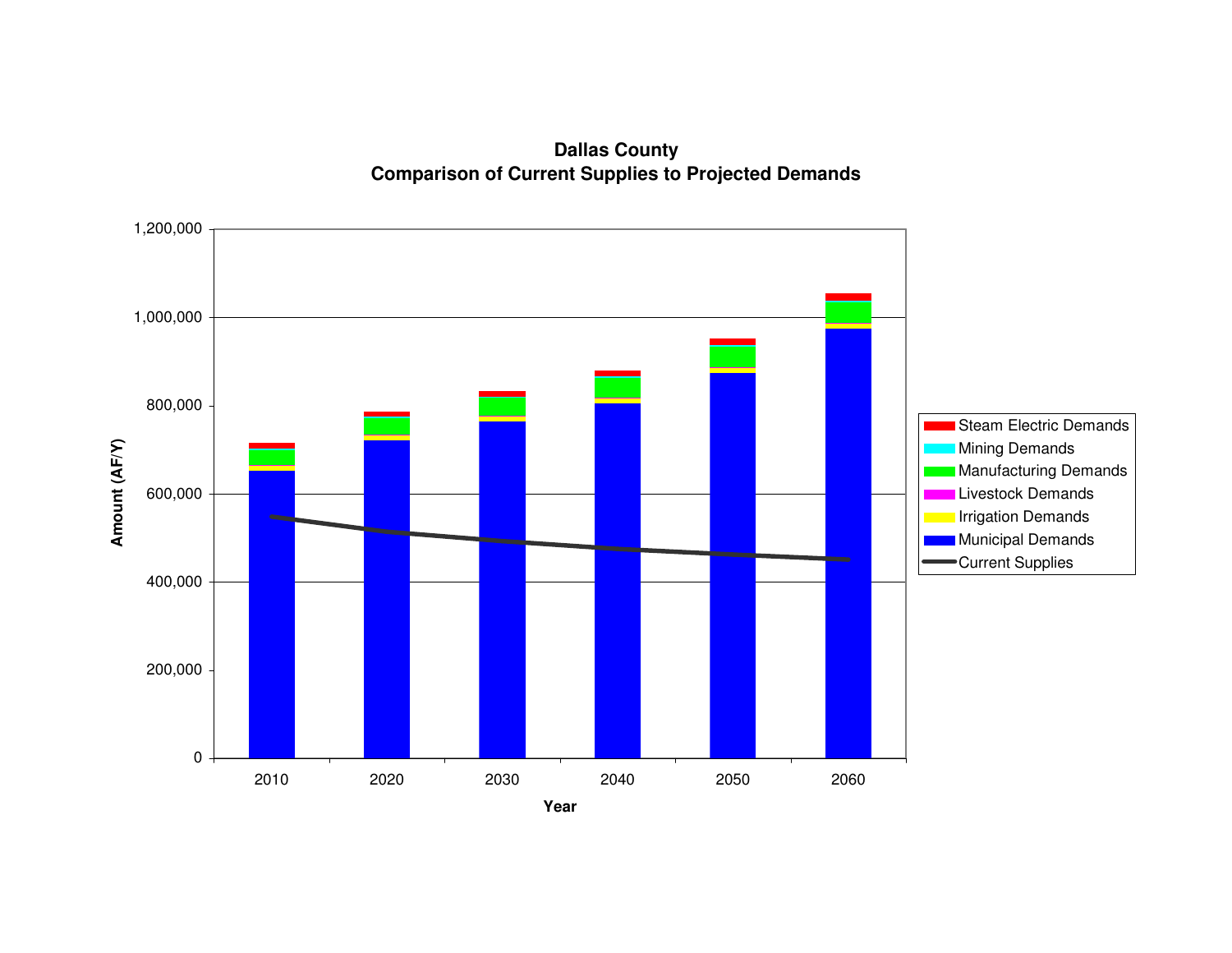- •• Current Supplies
	- –– Dallas Water Utilities (77%)
	- –– North Texas Municipal Water District (17%)
	- –Other surface water (3%)
	- Park Cities MUD (2%)
	- –Reuse (1%)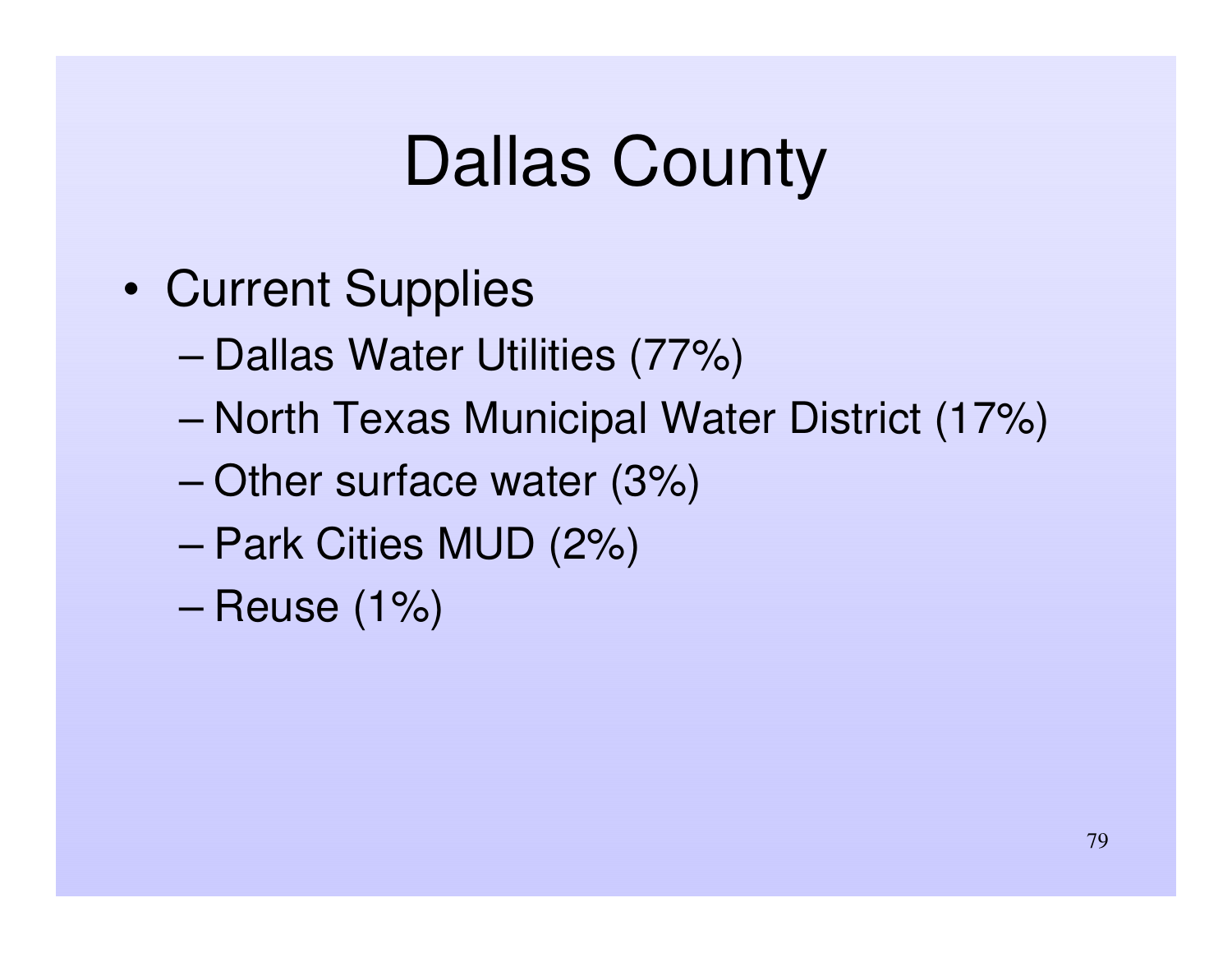- • Water conservation for all municipalities and manufacturing
- $\bullet$  Supplemental wells for all who currently have groundwater supplies
- $\bullet$  Water treatment plant construction/expansions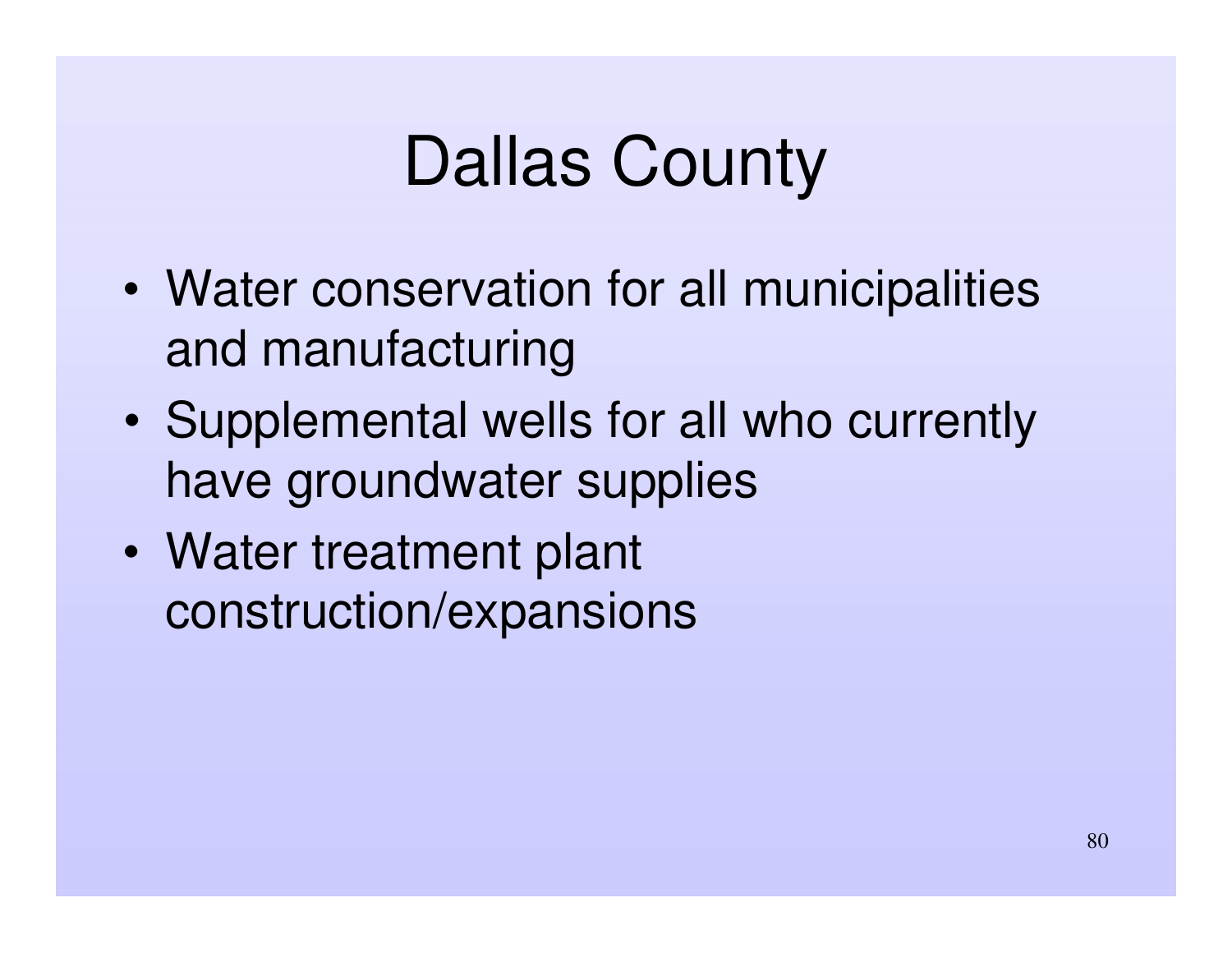•• Dallas Water Utilities will supply Addison, Balch Springs, Carrollton, Cedar Hill, Cockrell Hill, Combine, Combine WSC, Coppell, Dallas, Dallas County WCID #6, DeSoto, Duncanville, Farmers Branch, Glenn Heights, Grand Prairie, Hutchins, Irving (portion), Lancaster, Lewisville, Ovilla, Rockett SUD, Seagoville, Wilmer, irrigation, manufacturing (portion), & minin g.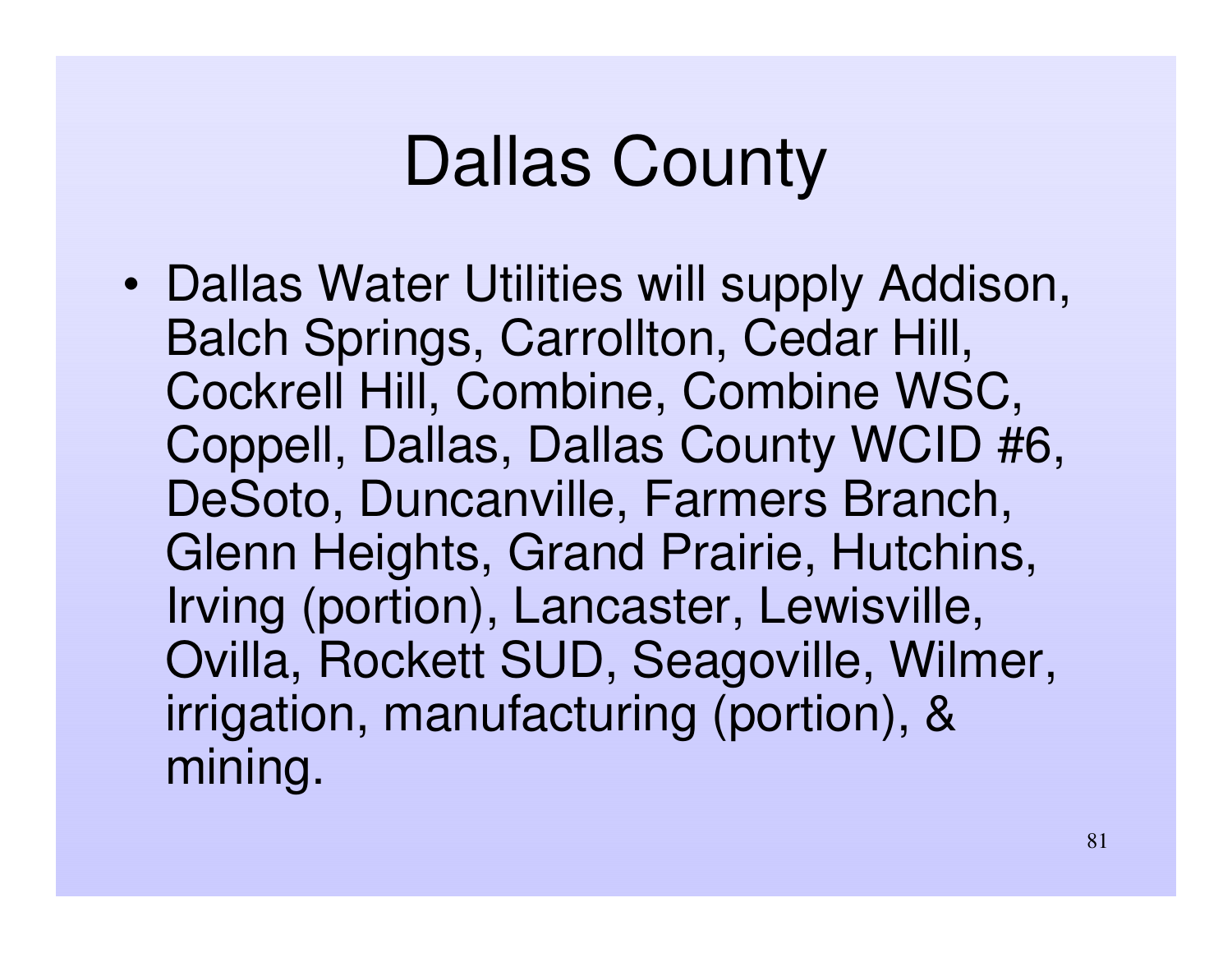- •• North Texas Municipal Water District will supply East Fork SUD, Garland, Mesquite, Richardson, Rowlett, Sachse, Sunnyvale, Wylie, & manufacturing (portion).
- DWU will supply reuse or raw water for steam electric purposes.
- $\bullet$  Mining will use some recycling of existing water as part of their strategy.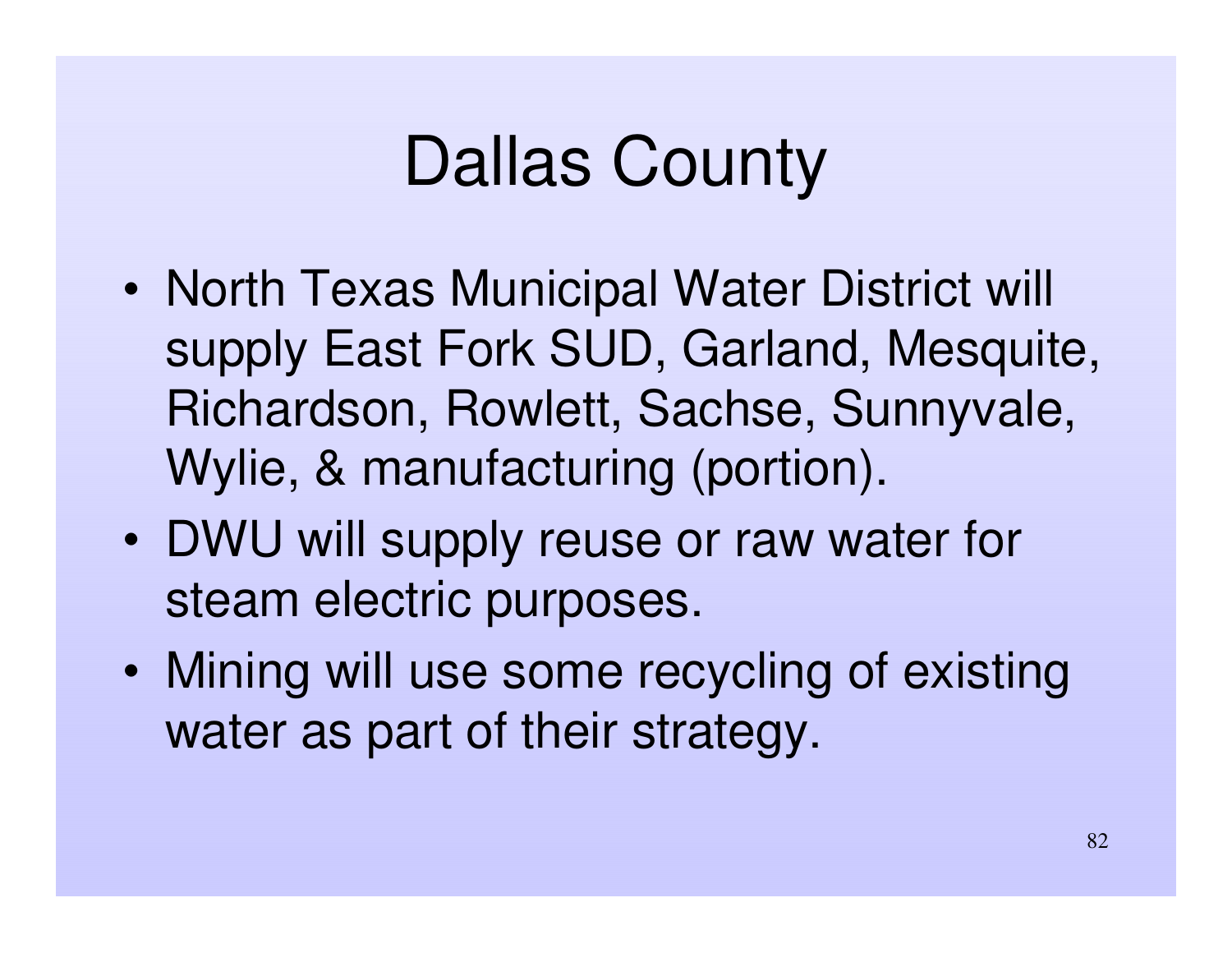- •• Irving will supply some water for manufacturing.
- $\bullet$ • Highland Park, University Park, countyother, & livestock have no shortages.
- Rockett SUD will supply Sardis-Lone Elm
- $\bullet$ • Irving to be determined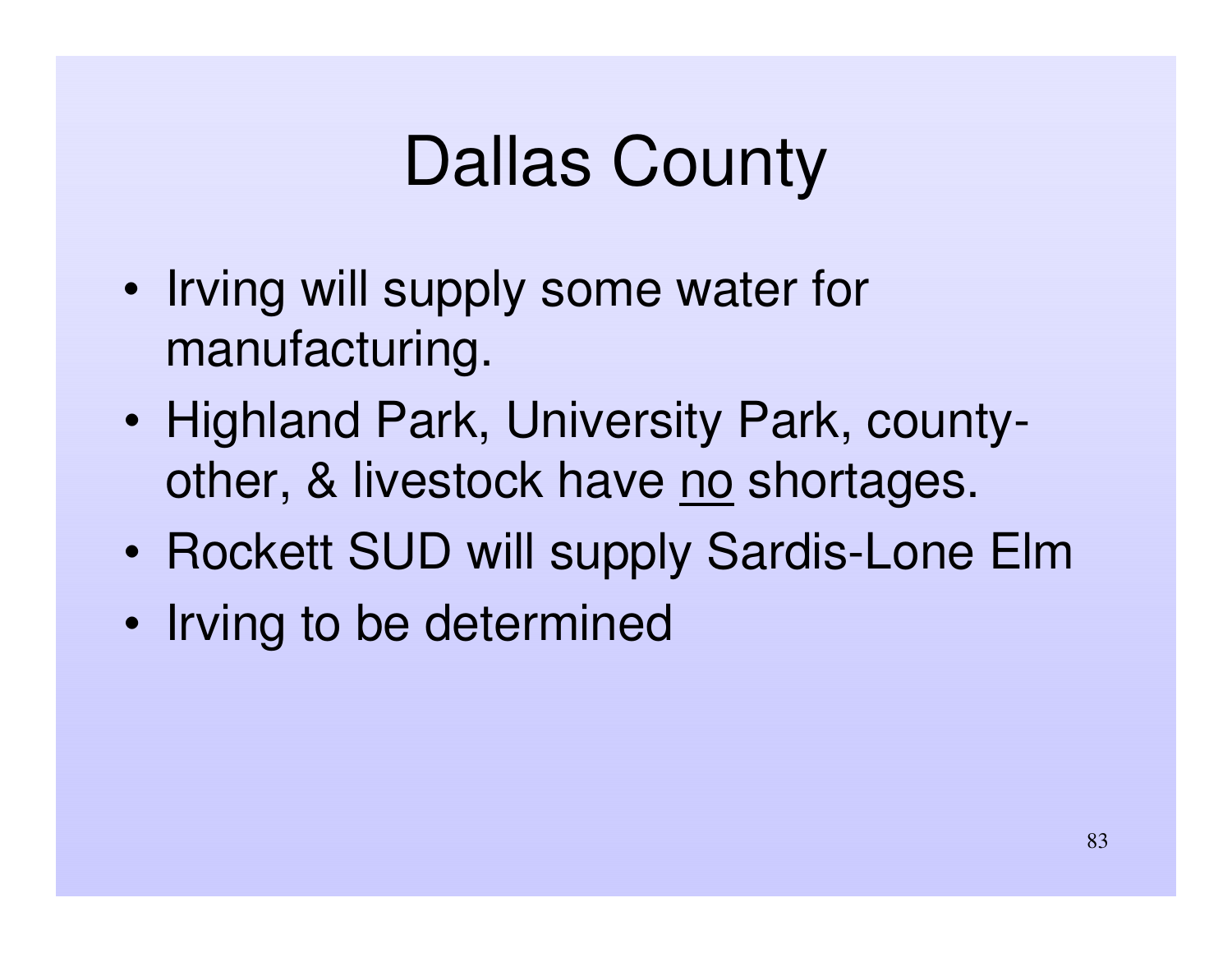**Denton County Comparison of Current Supplies to Projected Demands**

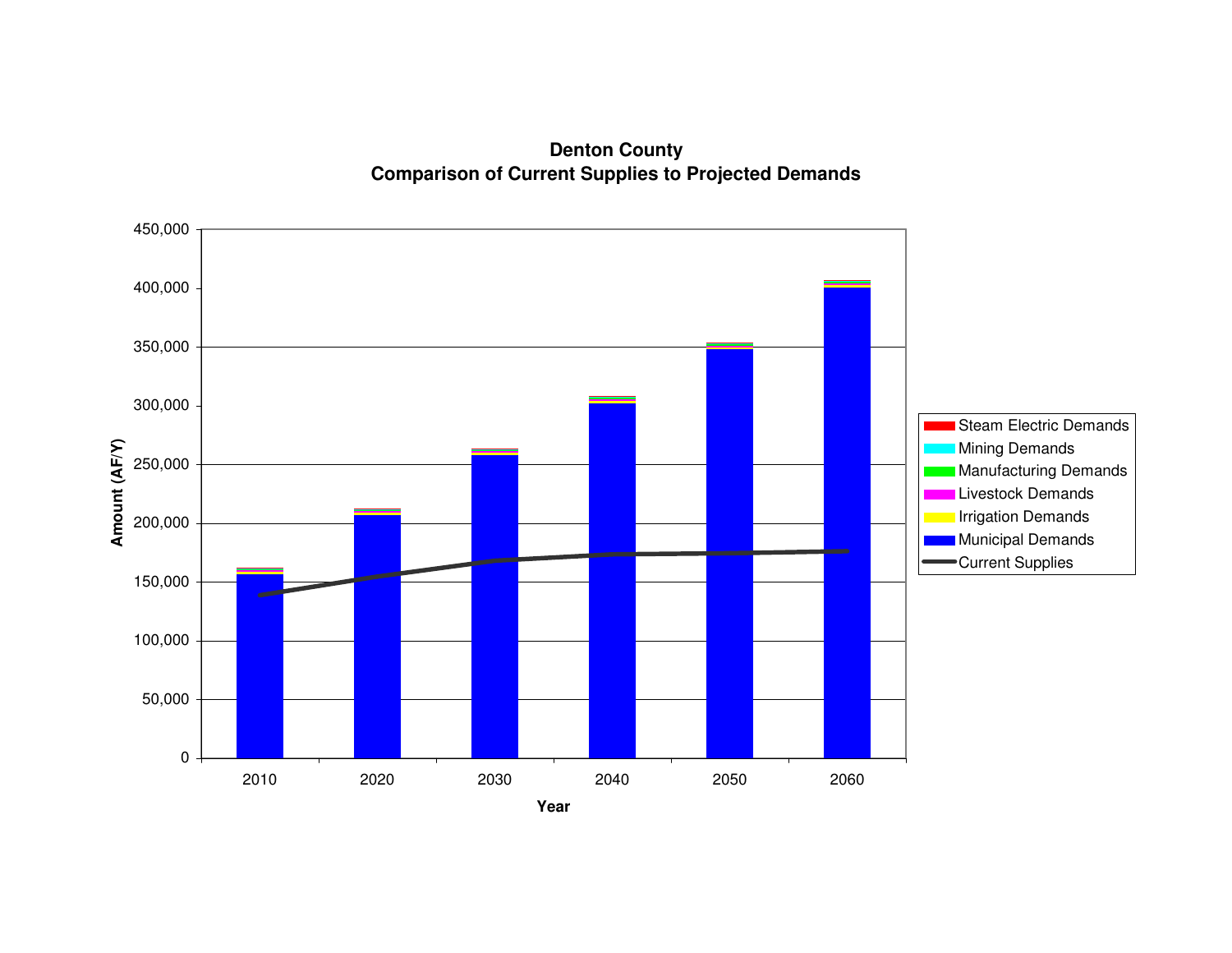- •• Current Supplies
	- –Dallas Water Utilities (36%)
	- –Denton (25%)
	- –Upper Trinity Regional Water District (18%)
	- –Groundwater (11%)
	- –Reuse (4%)
	- –Tarrant Regional Water District (3%)
	- –– North Texas Municipal Water District (2%)
	- –Other local supplies (1%)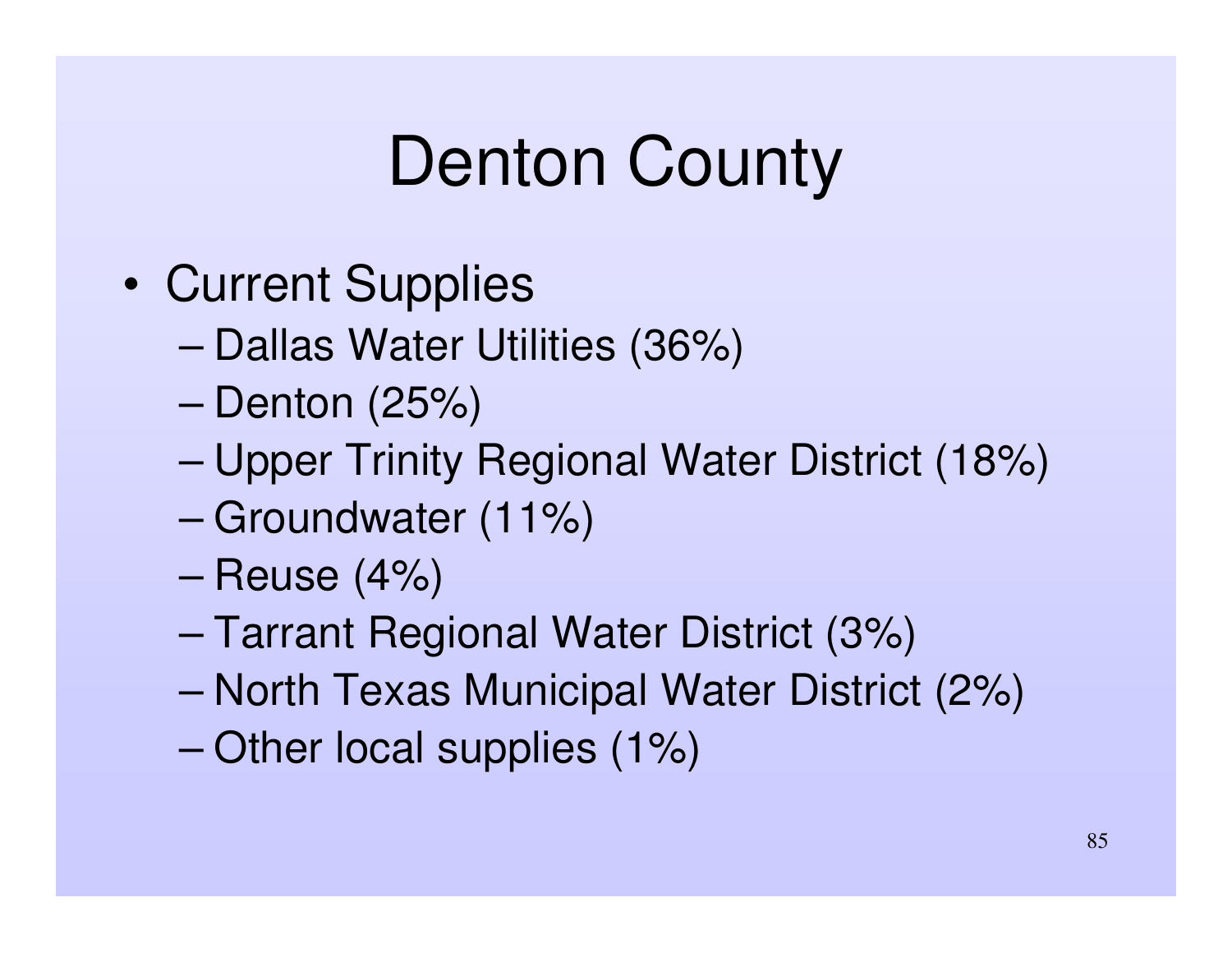- • Water conservation for all municipalities, irrigation, and manufacturing
- $\bullet$  Supplemental wells for all who currently have groundwater supplies
- $\bullet$  Water treatment plant construction/expansions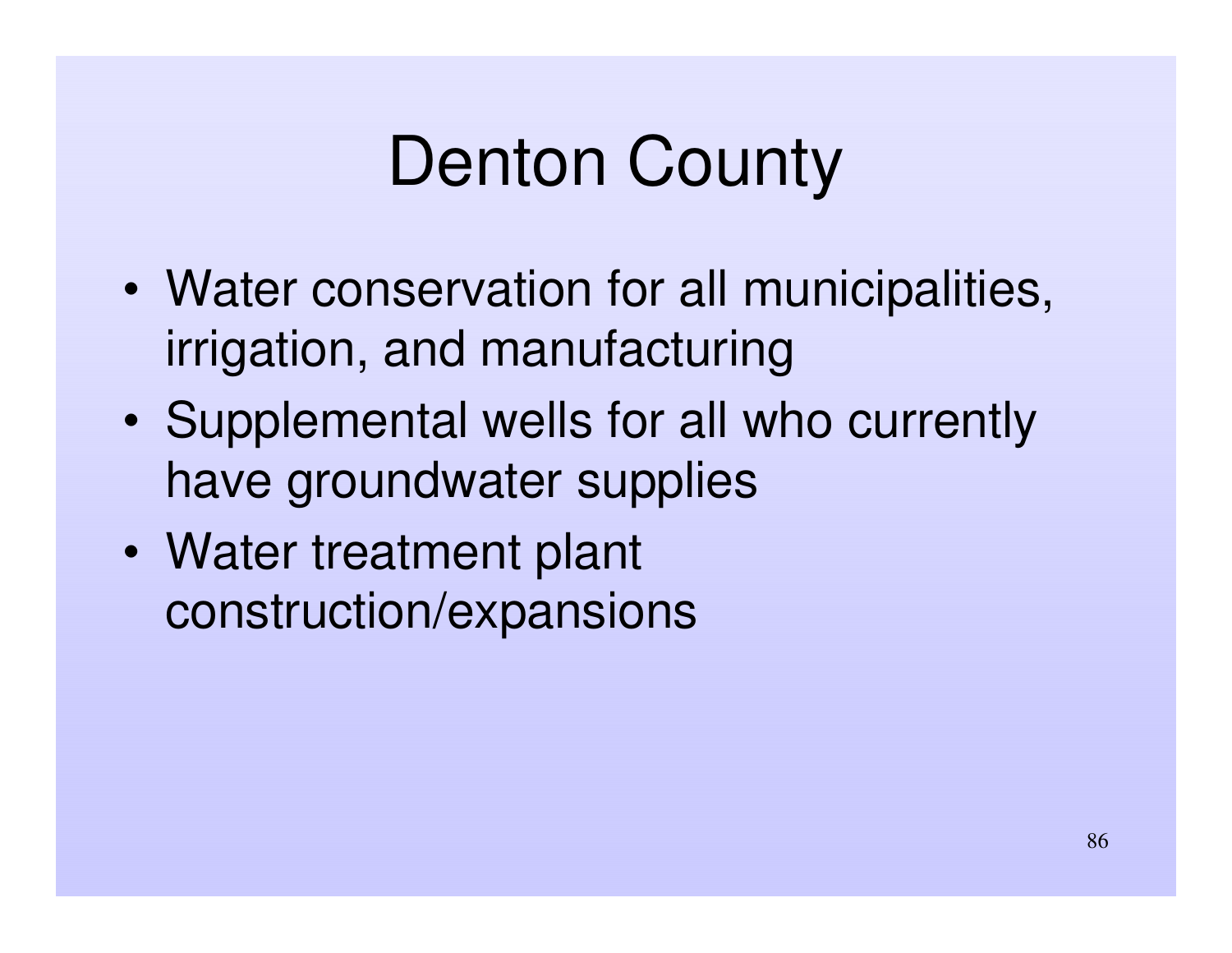- • Dallas Water Utilities will supply Carrollton, Coppell, Dallas, Denton, Hebron (portion), Lewisville, The Colony (portion), and manufacturing (portion).
- $\bullet$ • Denton will supply manufacturing (portion).
- • Gainesville will supply Bolivar WSC (portion).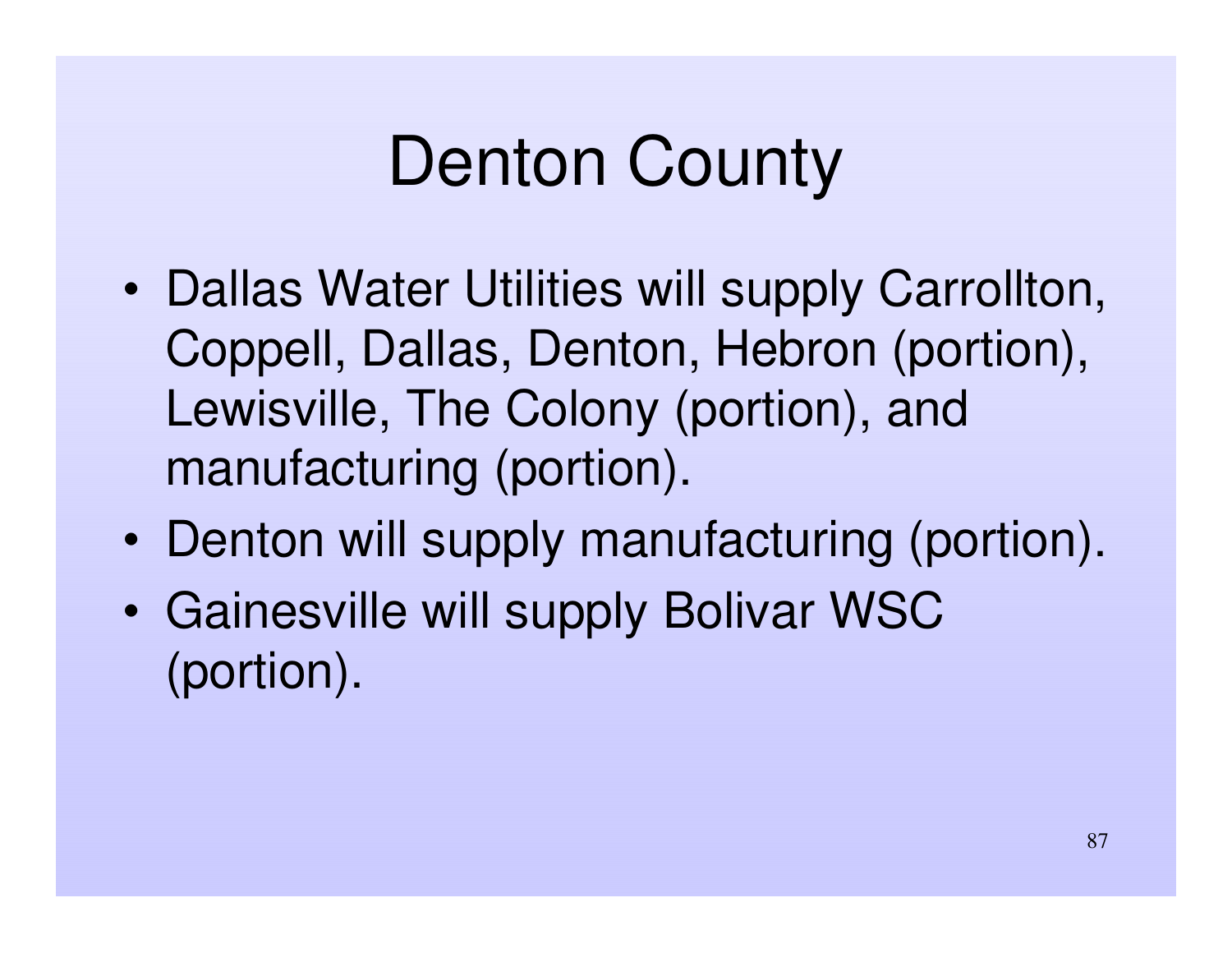• Upper Trinity Regional Water District will supply Argyle, Argyle (WSC), Aubrey, Bartonville, Bartonville WSC, Bolivar WSC (portion), Copper Canyon, Corinth, Cross Roads, Denton County FWSD #1, Double Oak, Flower Mound, Hebron (portion), Hickory Creek, Highland Village, Justin, Krugerville, Krum, Lake Dallas, Lincoln Park, Mustang SUD, Northlake (portion), Oak Point, Pilot Point, Ponder, Sanger, Shady Shores, Trophy Club, county--other (portion), manufacturing (portion), and mining.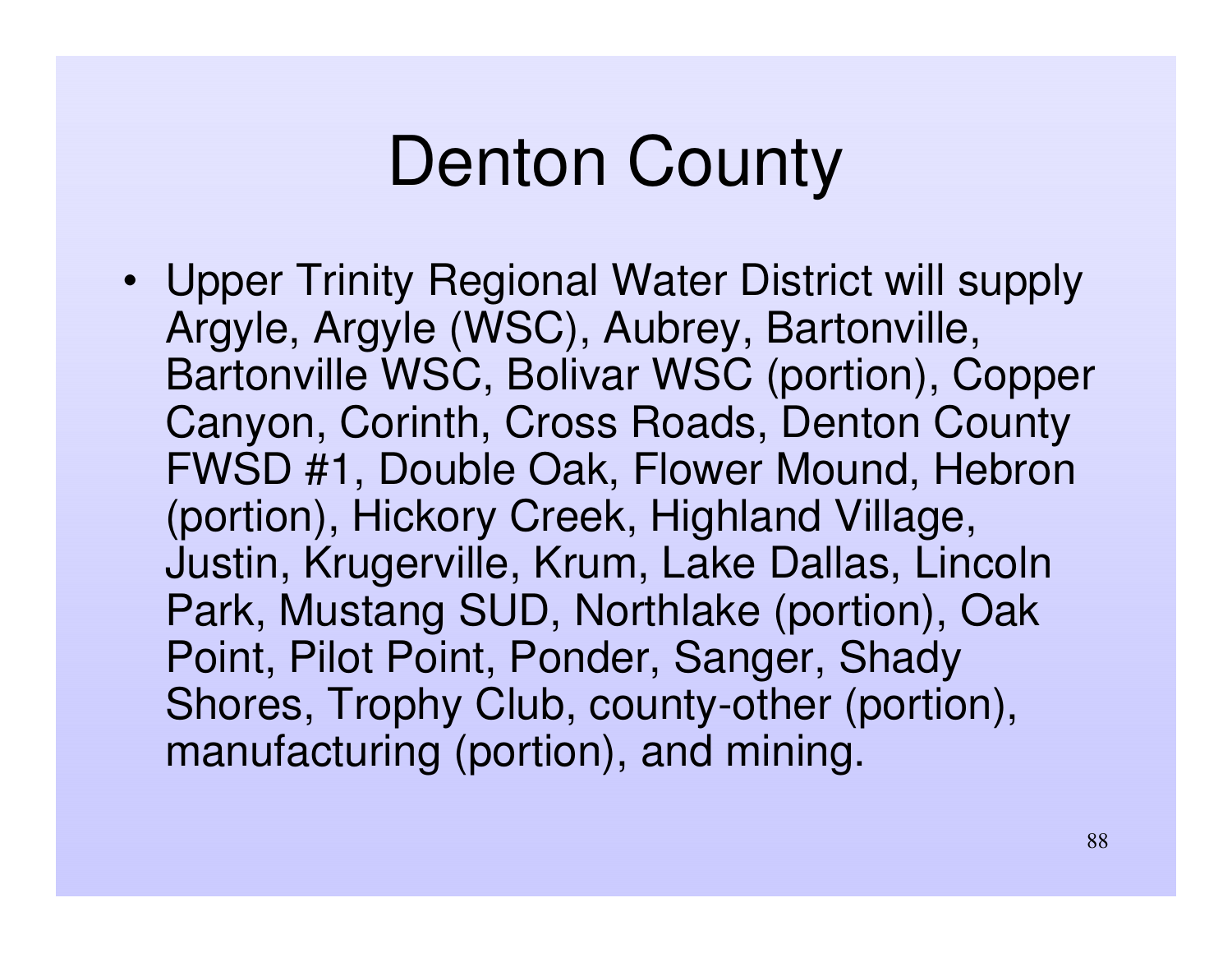- Tarrant Regional Water District will supply Fort Worth.
- Fort Worth will supply Northlake (portion), Roanoke, Southlake, and county-other (portion).
- North Texas Municipal Water District will supply Frisco, Hackberry, Little Elm, Plano, Prosper, and The Colony (portion).
- TRA reuse will supply county-other (portion) and irrigation.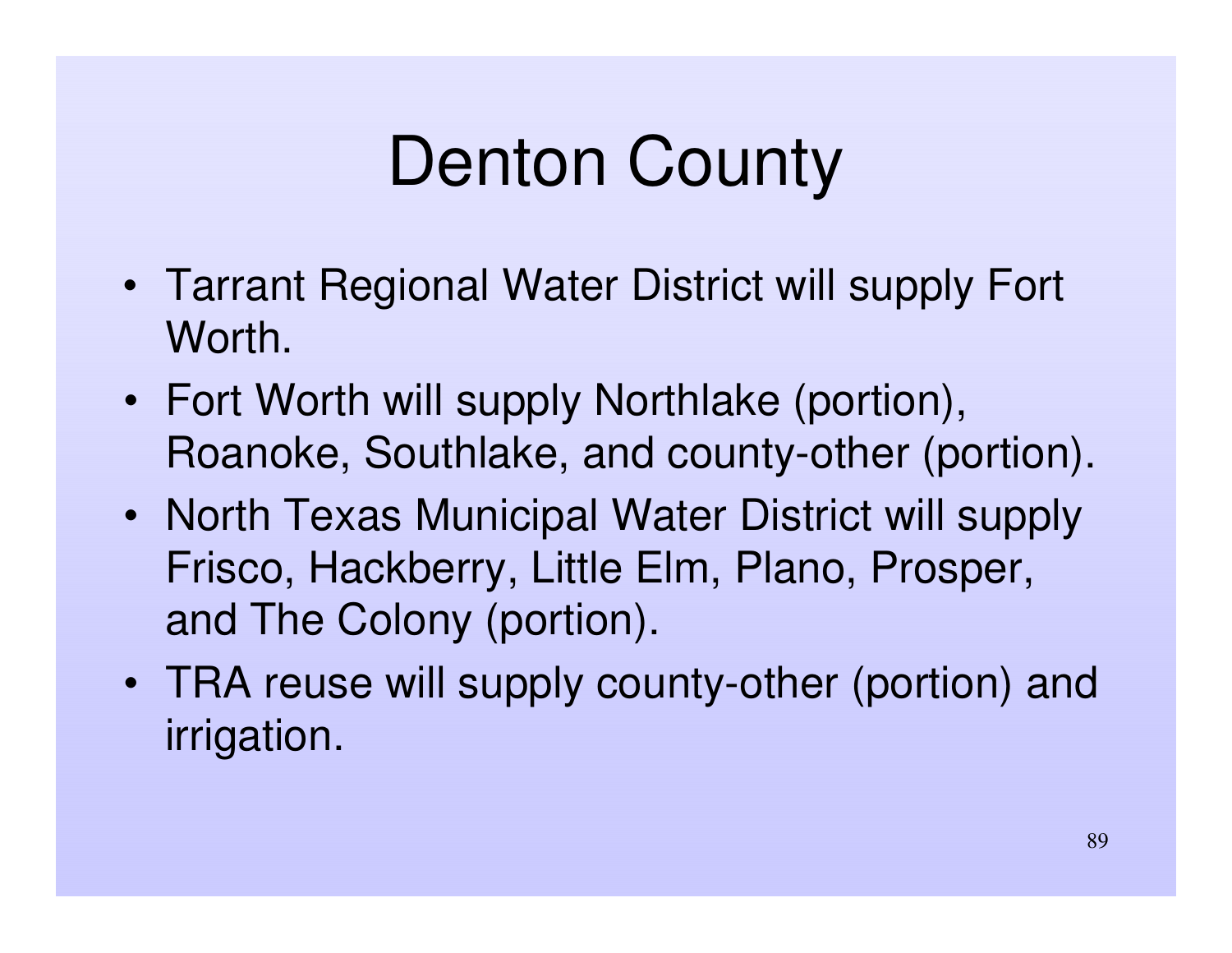• Livestock and steam electric power have no shortages.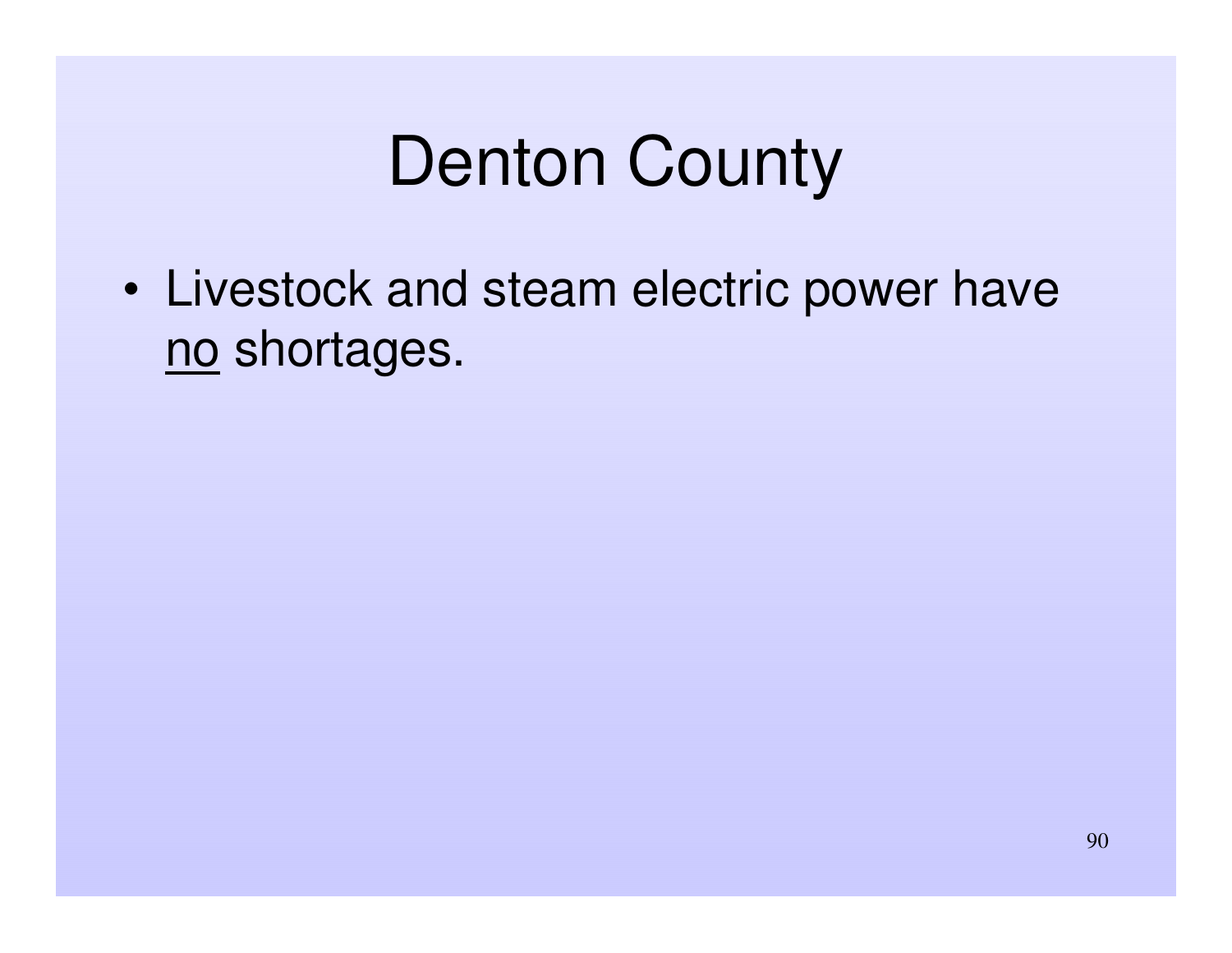**Ellis County Comparison of Current Supplies to Projected Demands**

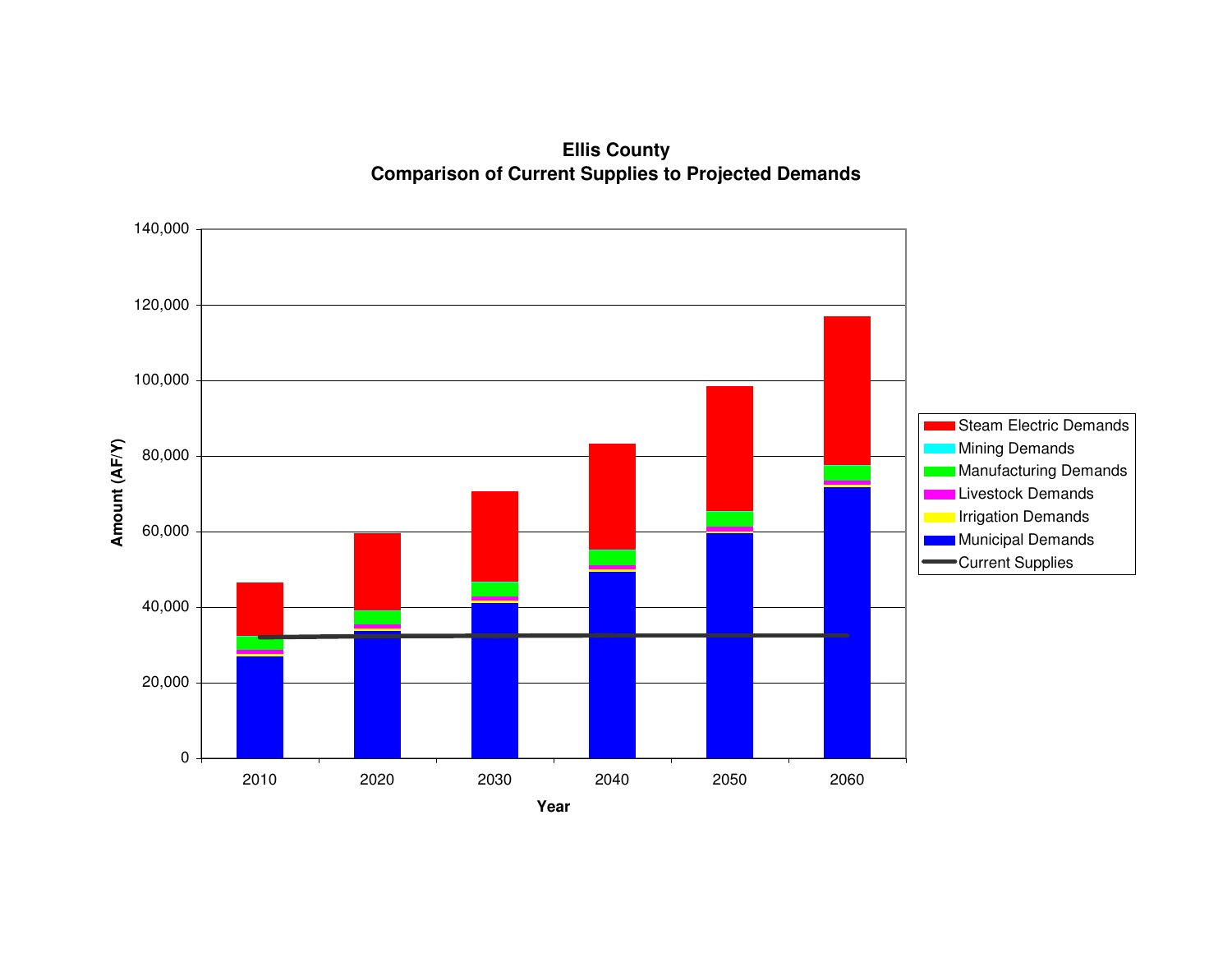- •• Current Supplies
	- –— Trinity River Authority (31%)
	- –Groundwater (20%)
	- –Waxahachie (18%)
	- –Midlothian (11%)
	- –Reuse (10%)
	- –Local supplies (7%)
	- –– Dallas Water Utilities (3%)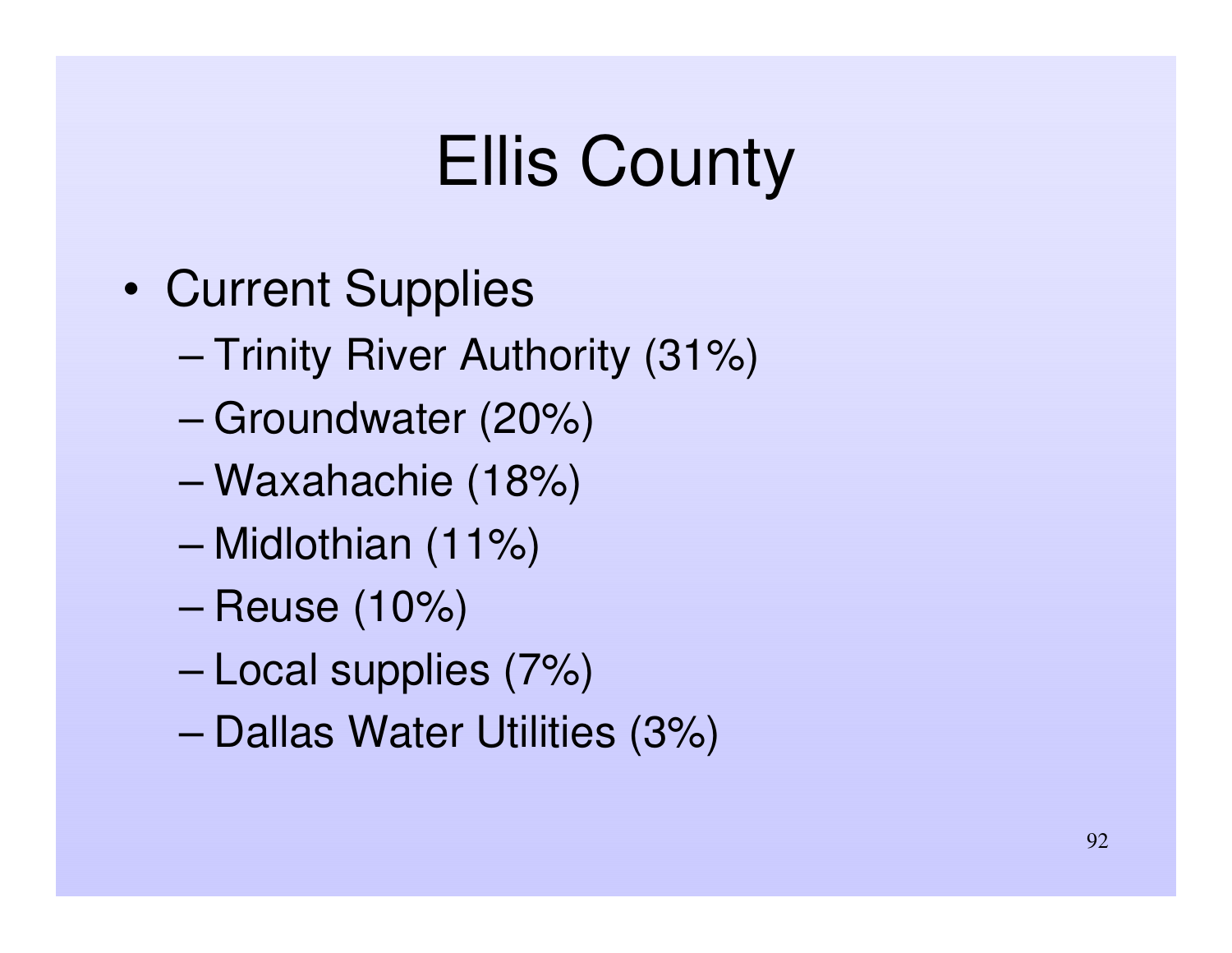- • Water conservation for all municipalities and irrigation
- $\bullet$  Supplemental wells for all who currently have groundwater supplies
- $\bullet$  Water treatment plant construction/expansions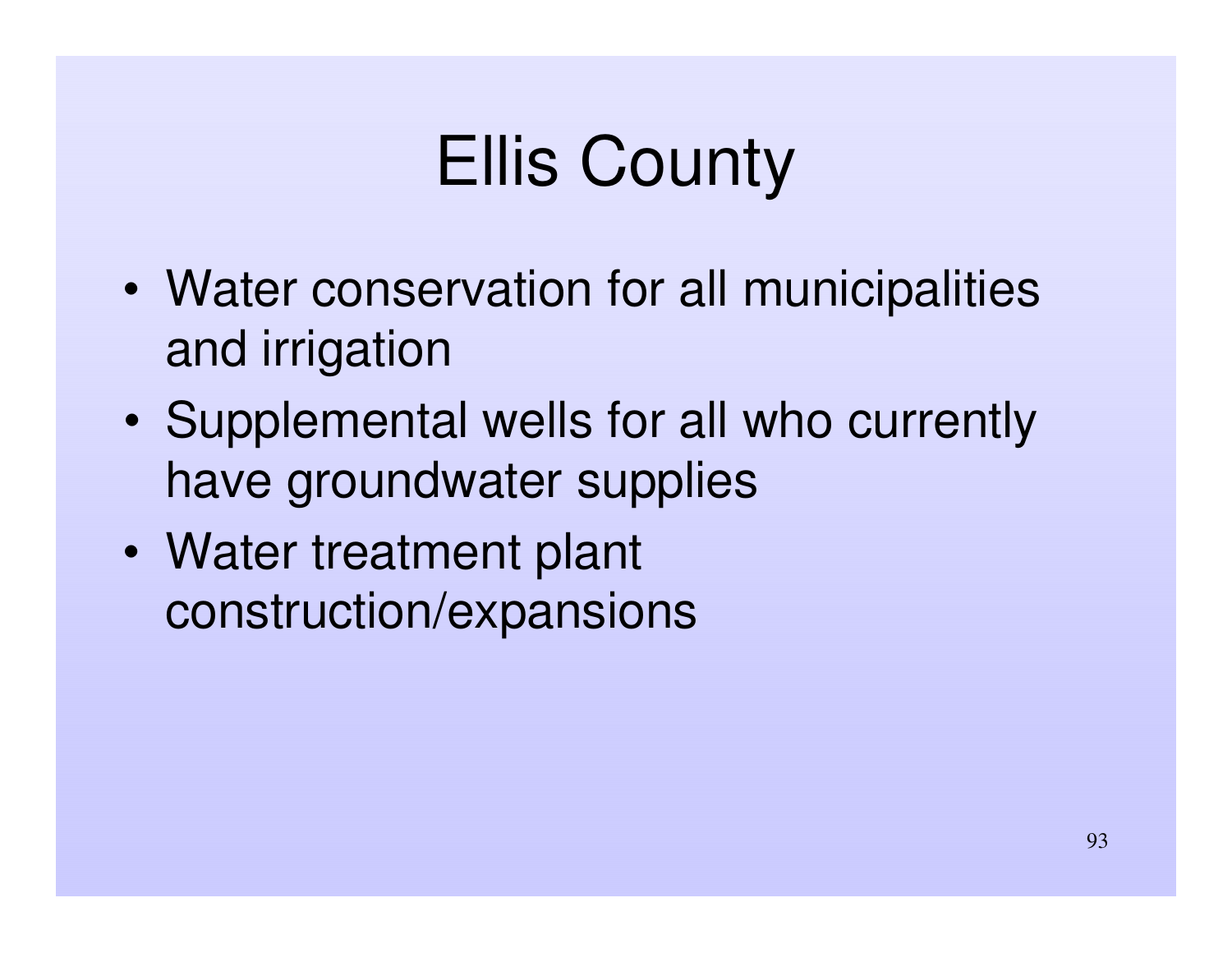- Trinity River Authority will supply water from Tarrant Regional Water District to Buena Vista – Bethel SUD (portion), Ennis (portion), Ferris (portion), Italy, Maypearl, Palmer (portion), Red Oak (portion), Rockett SUD (portion), Waxahachie (portion), and County-Other through the Ellis County Water Supply Project.
- Trinity River Authority will supply water from Tarrant Regional Water District to Ennis (portion).
- Trinity River Authority will supply Midlothian from Tarrant Regional Water District pipeline.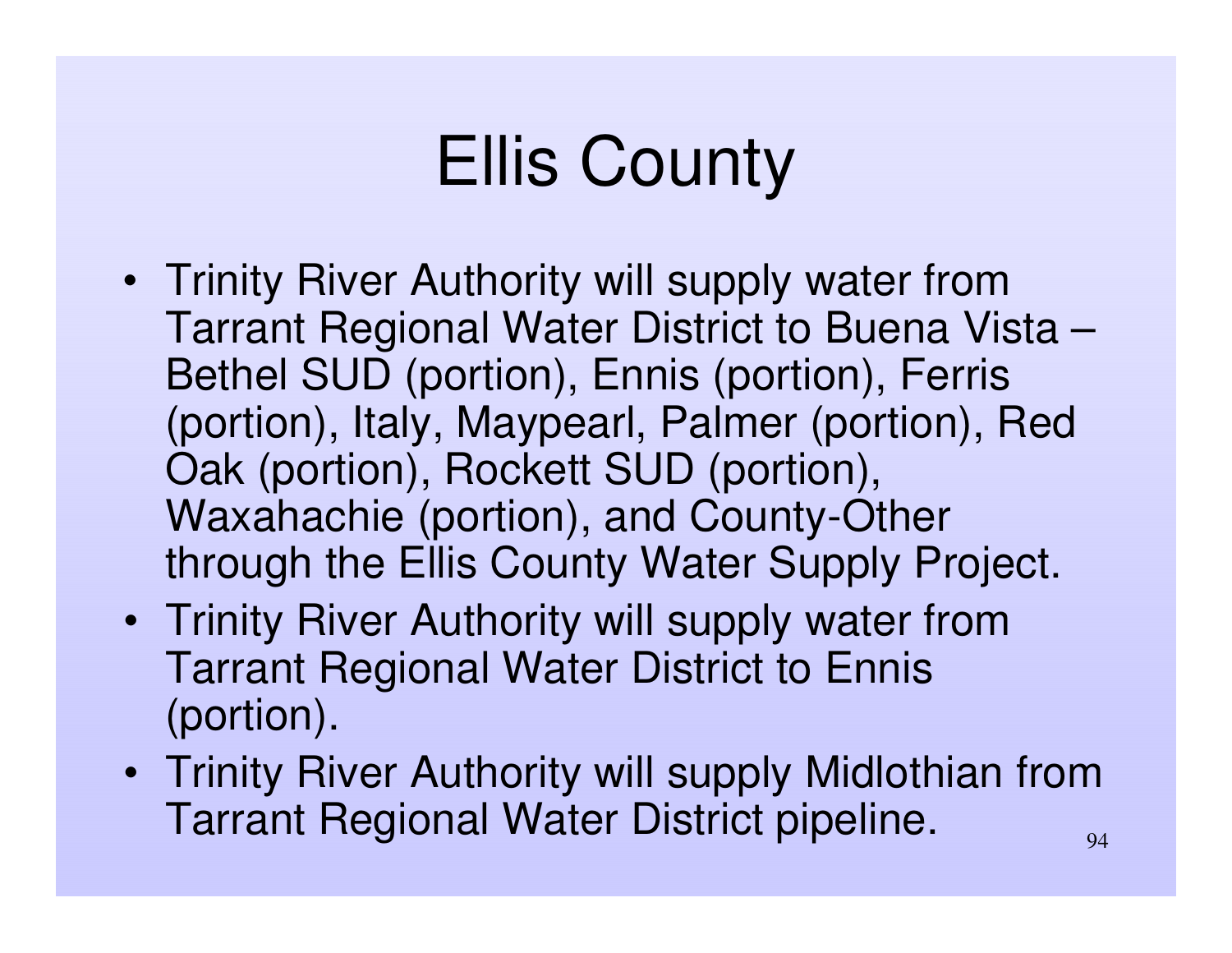- Rockett SUD will supply Buena Vista Bethel SUD (portion), Ferris (portion), Mountain Peak WSC (portion), Palmer (portion), Pecan Hill, & Sardis-Lone Elm WSC.
- • Bardwell will get its supply from the Woodbine aquifer.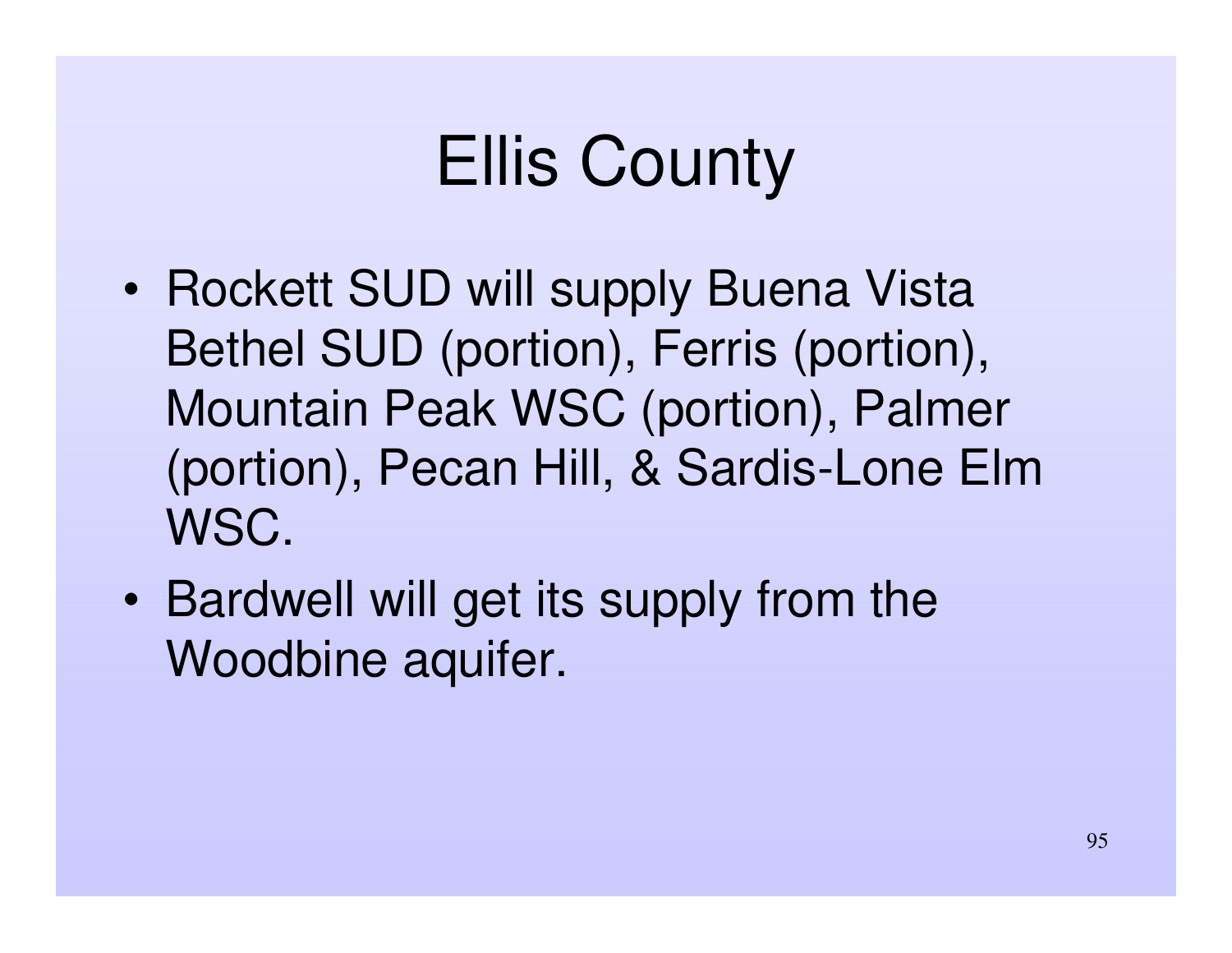- •• Dallas Water Utilities will supply Cedar Hill, Ennis (portion), Glenn Heights, Grand Prairie, Oak Leaf, Ovilla, Red Oak (portion), Rockett SUD (portion), & Waxahachie (portion).
- • Files Valley WSC will purchase additional water from Aquilla WSD.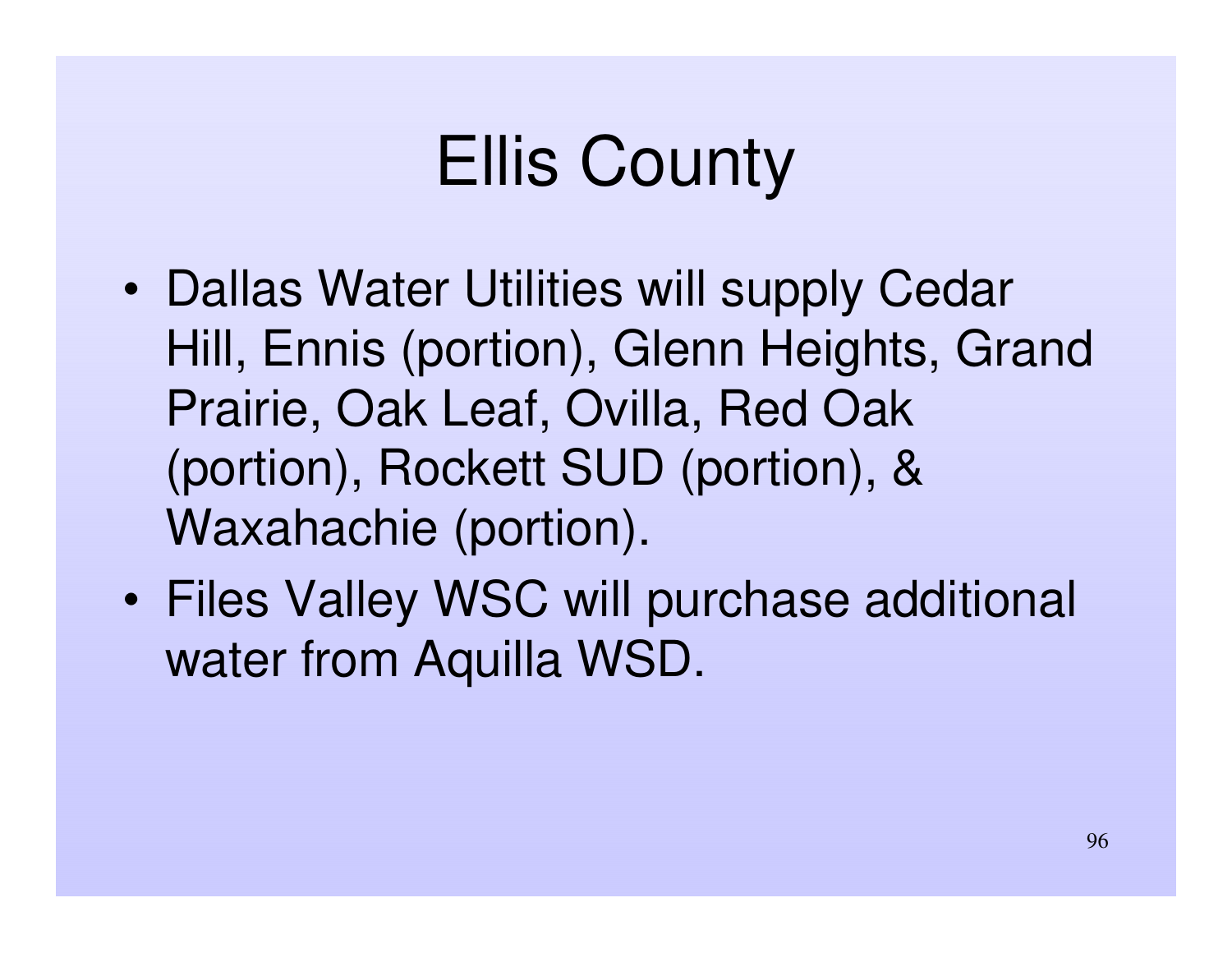- • Tarrant Regional Water District will supply Mansfield.
- $\bullet$ • Reuse will be part of the supply for Ennis and Waxahachie.
- • Ennis will supply Community Water Company, Rice WSC (portion), & manufacturing (portion).
- $\bullet$  Ennis is considering the idea of raising the conservation pool in Lake Bardwell.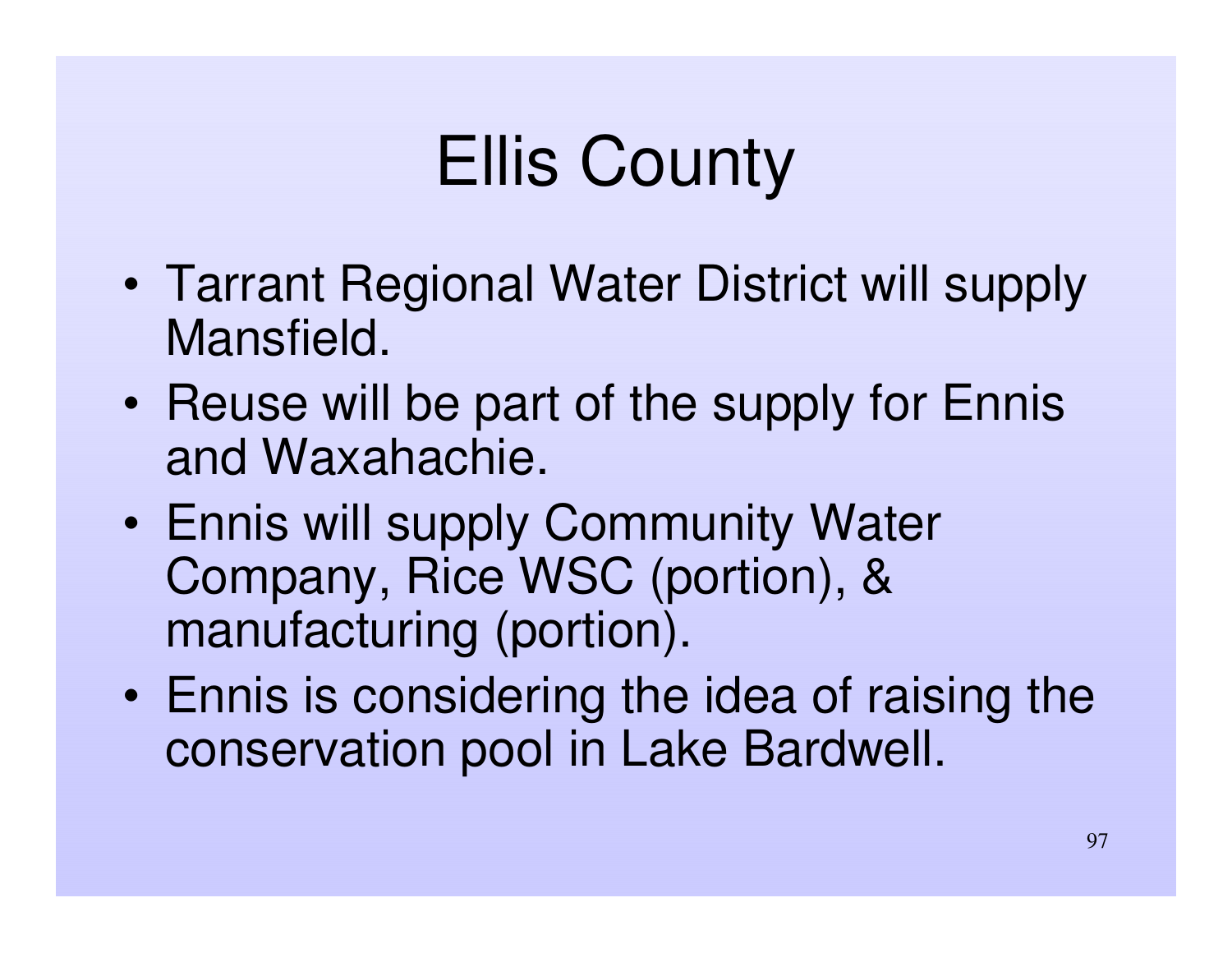- •Files Valley WSC will supply Milford.
- • Midlothian will supply Mountain Peak WSC (portion), manufacturing (portion), and steam electric power (portion).
- $\bullet$ Corsicana will supply Rice WSC (portion).
- $\bullet$ • Reuse water will supply irrigation and steam electric power (portion).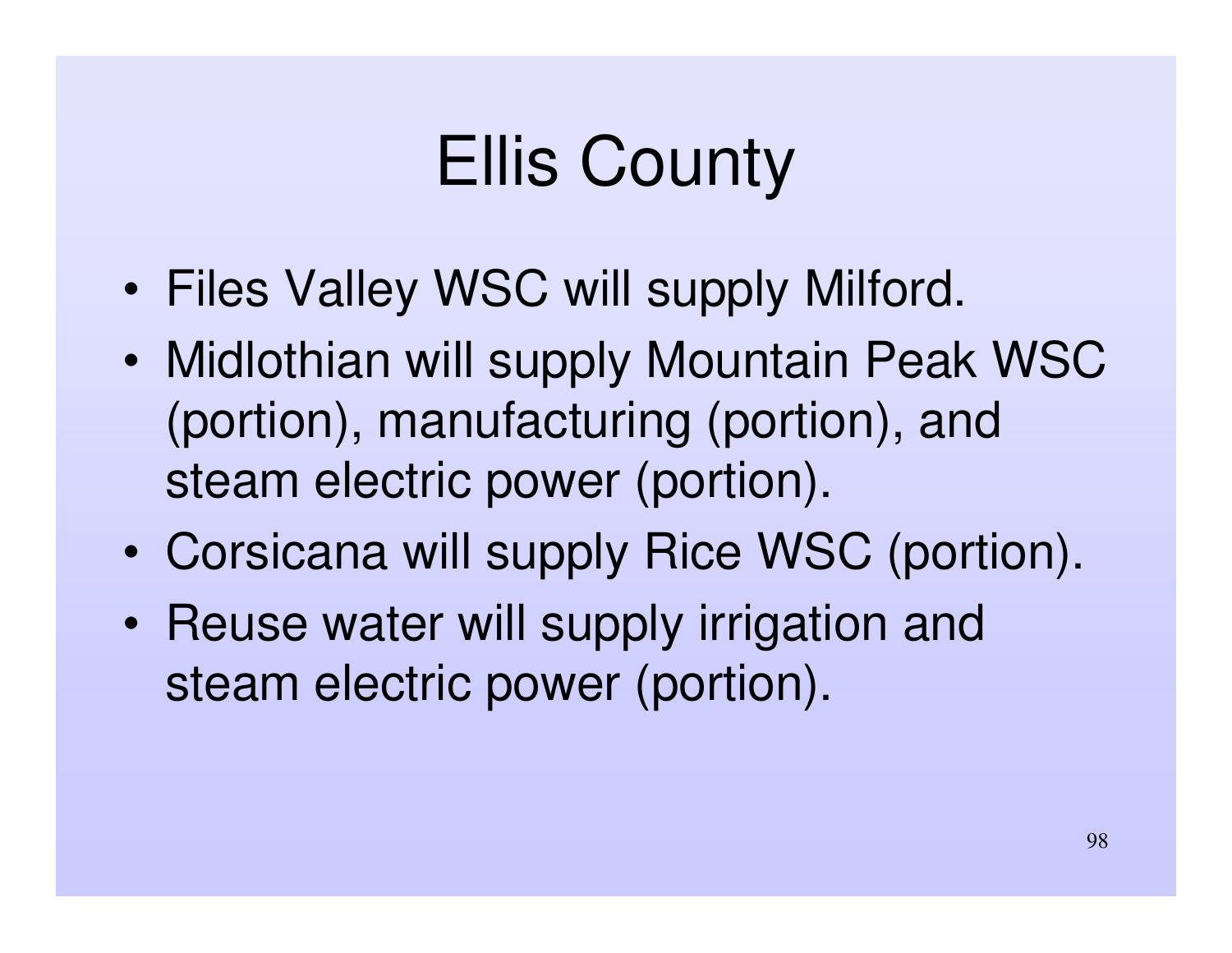- • Waxahachie will supply manufacturing (portion).
- $\bullet$ Ferris will supply manufacturing (portion).
- • Brandon-Irene WSC, Johnson County Rural WSC, Venus, livestock, and mining have no water shortages.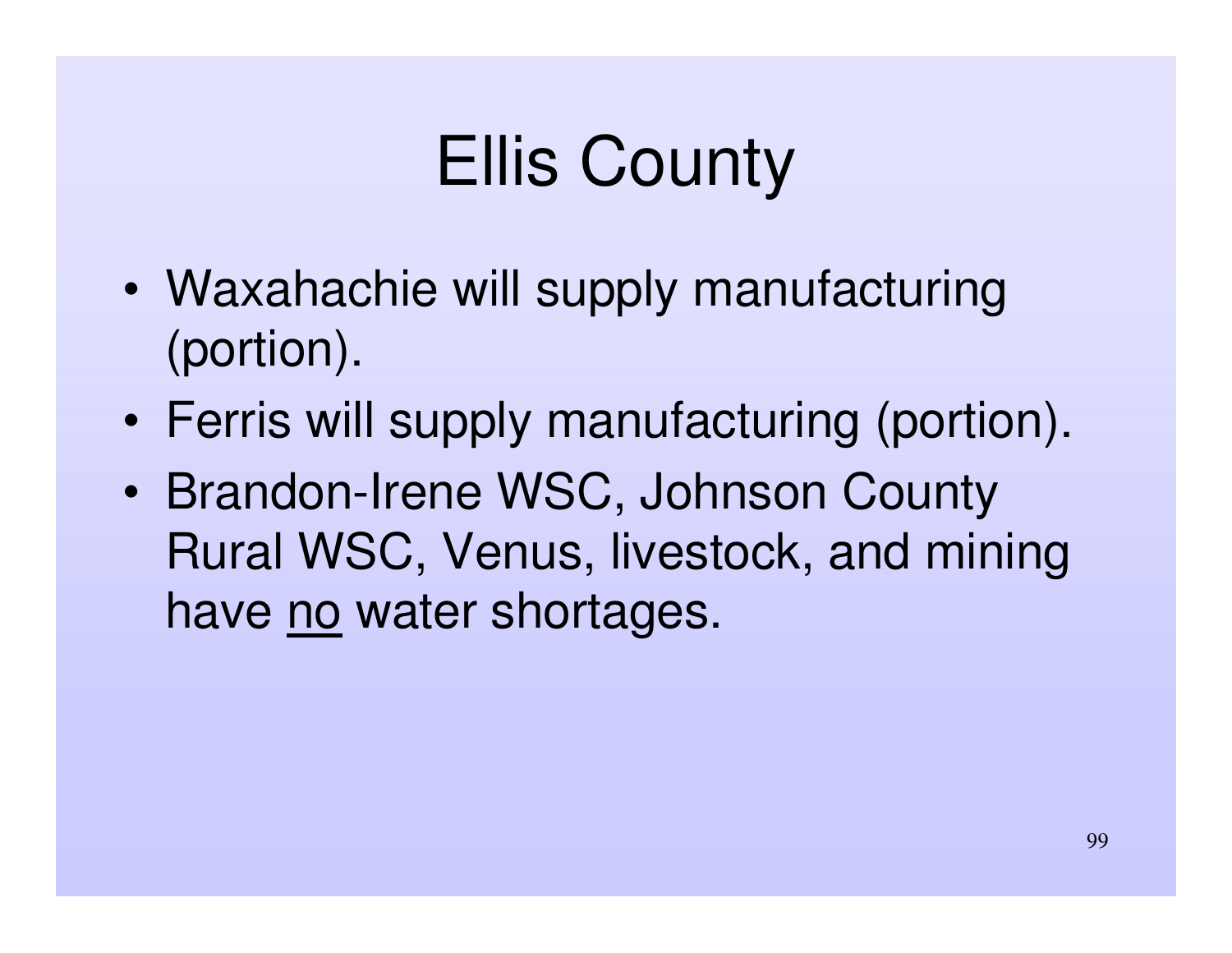**Fannin County Comparison of Current Supplies to Projected Demands**

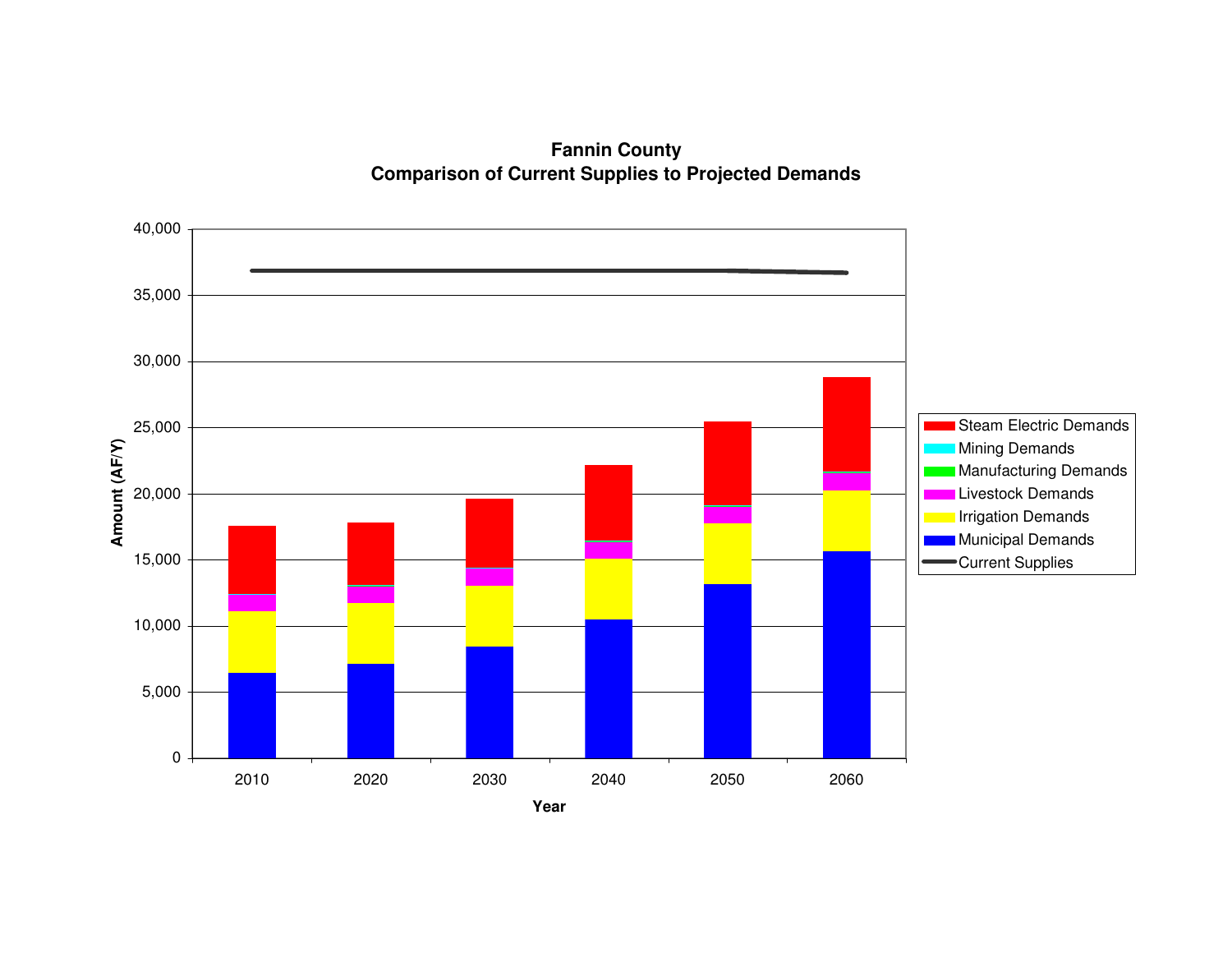- •• Current Supplies
	- –Local supplies (44%)
	- –Lake Texoma (27%)
	- –Groundwater (18%)
	- Bonham (10%)
	- –Other supplies (1%)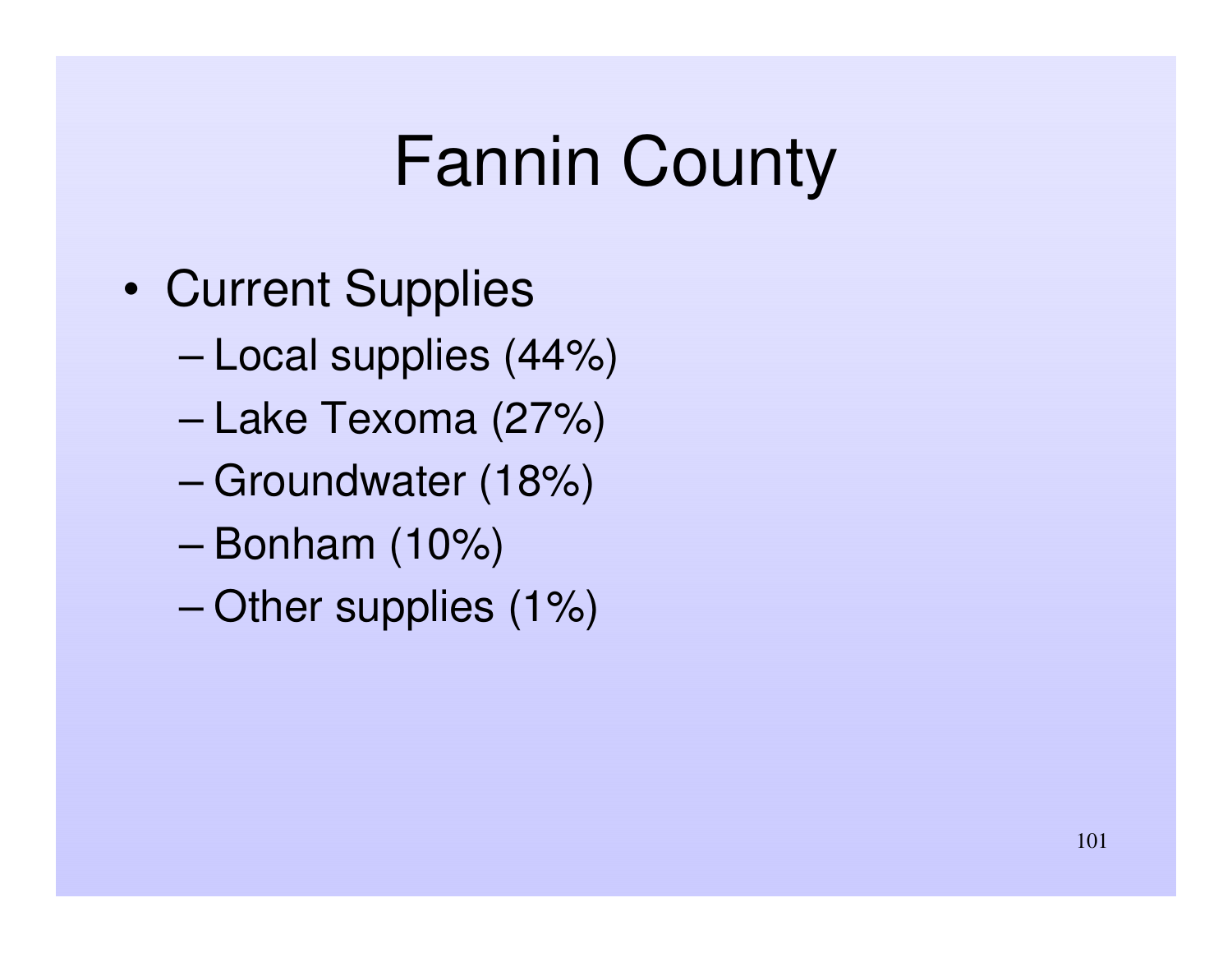- •Water conservation for all municipalities
- • Supplemental wells for all who currently have groundwater supplies
- • Temporarily overdraft the Trinity and Woodbine aquifers in 2010
- $\bullet$  Water treatment plant construction/expansions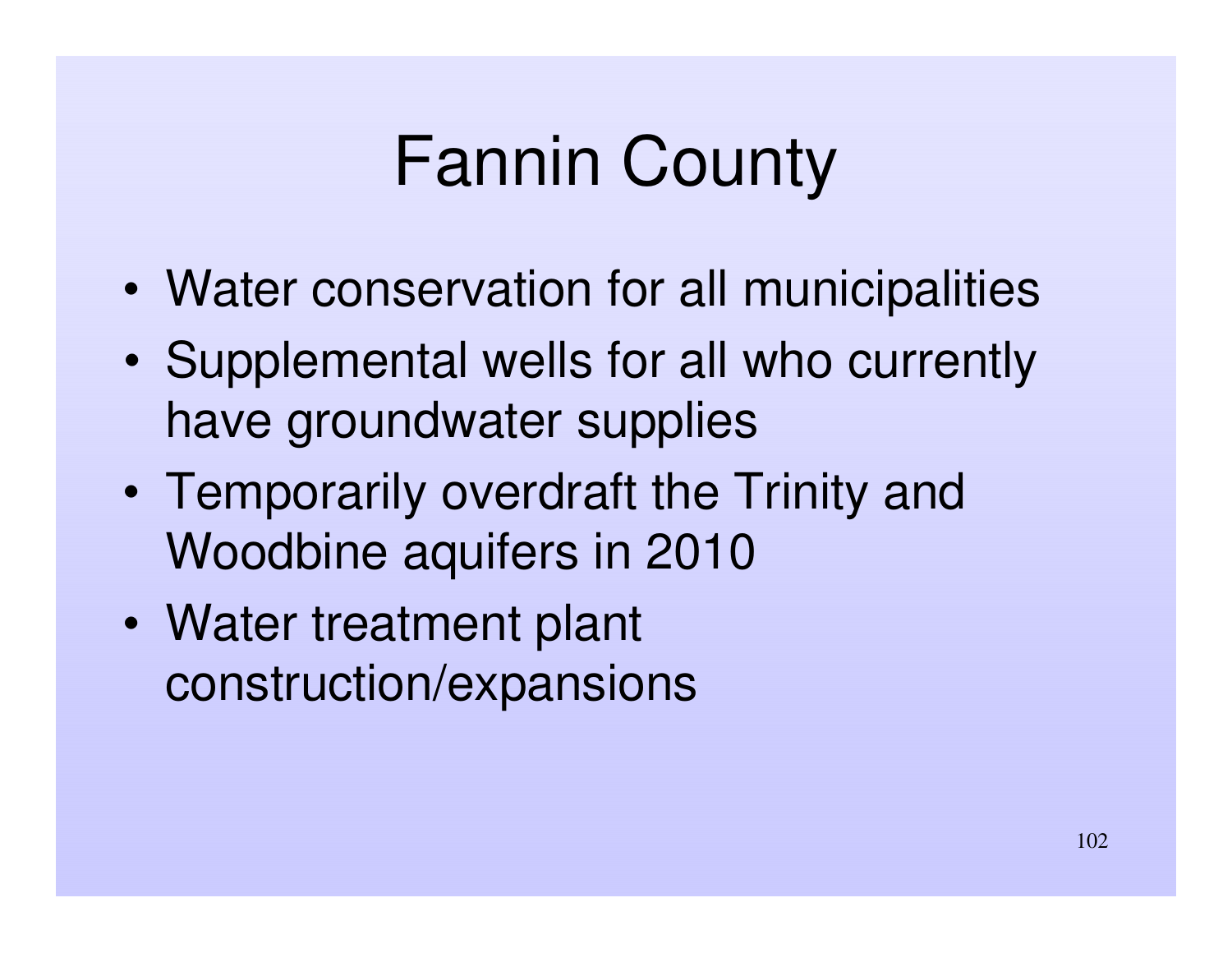- •• North Texas Municipal Water District will supply Bonham (portion), Ector, Honey Grove, Leonard, Savoy, Southwest Fannin County SUD, Trenton, & county-other (portion) through the Fannin County Water Supply Project.
- Lake Bonham will supply Bonham (portion).
- Bonham will supply county-other (portion).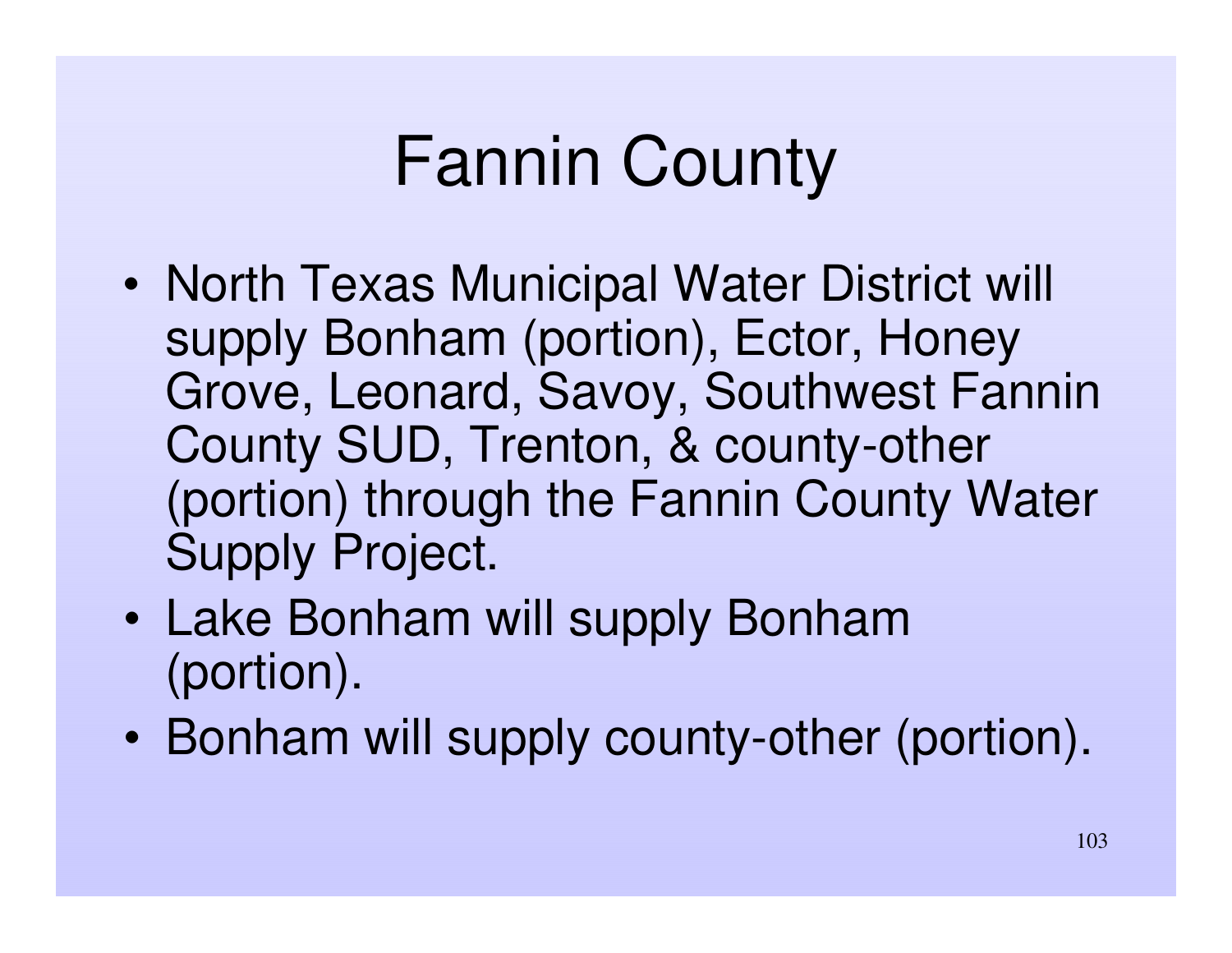- Upper Trinity Regional Water District will supply Ladonia (Lake Ralph Hall).
- Greater Texoma Utility Authority will supply Whitewright through the Grayson County Water Supply Project.
- Irrigation, livestock, manufacturing, mining, and steam electric power do <u>not</u> have shortages.
- Region D may supply Hickory Creek SUD and North Hunt WSC.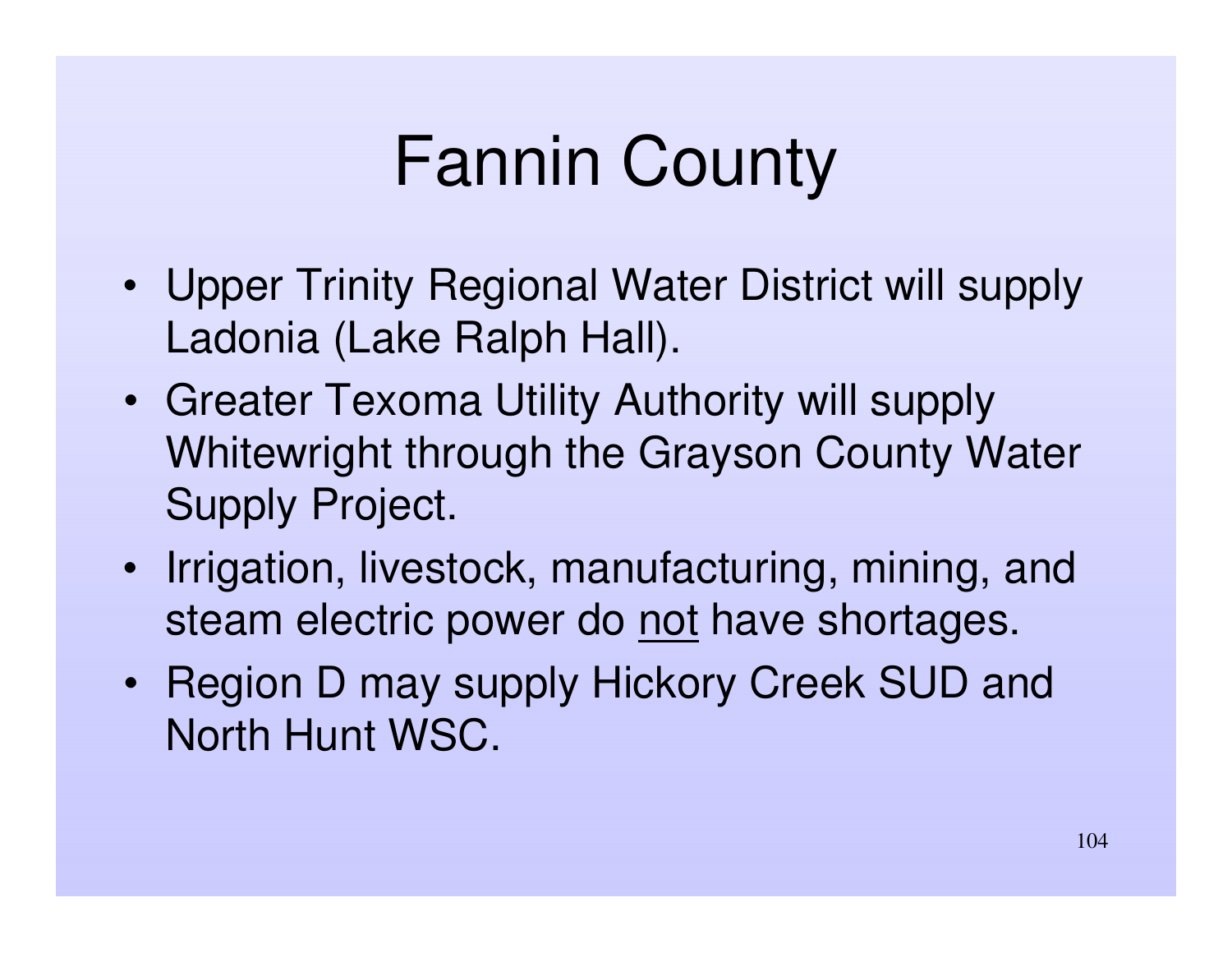**Freestone County Comparison of Current Supplies to Projected Demands**

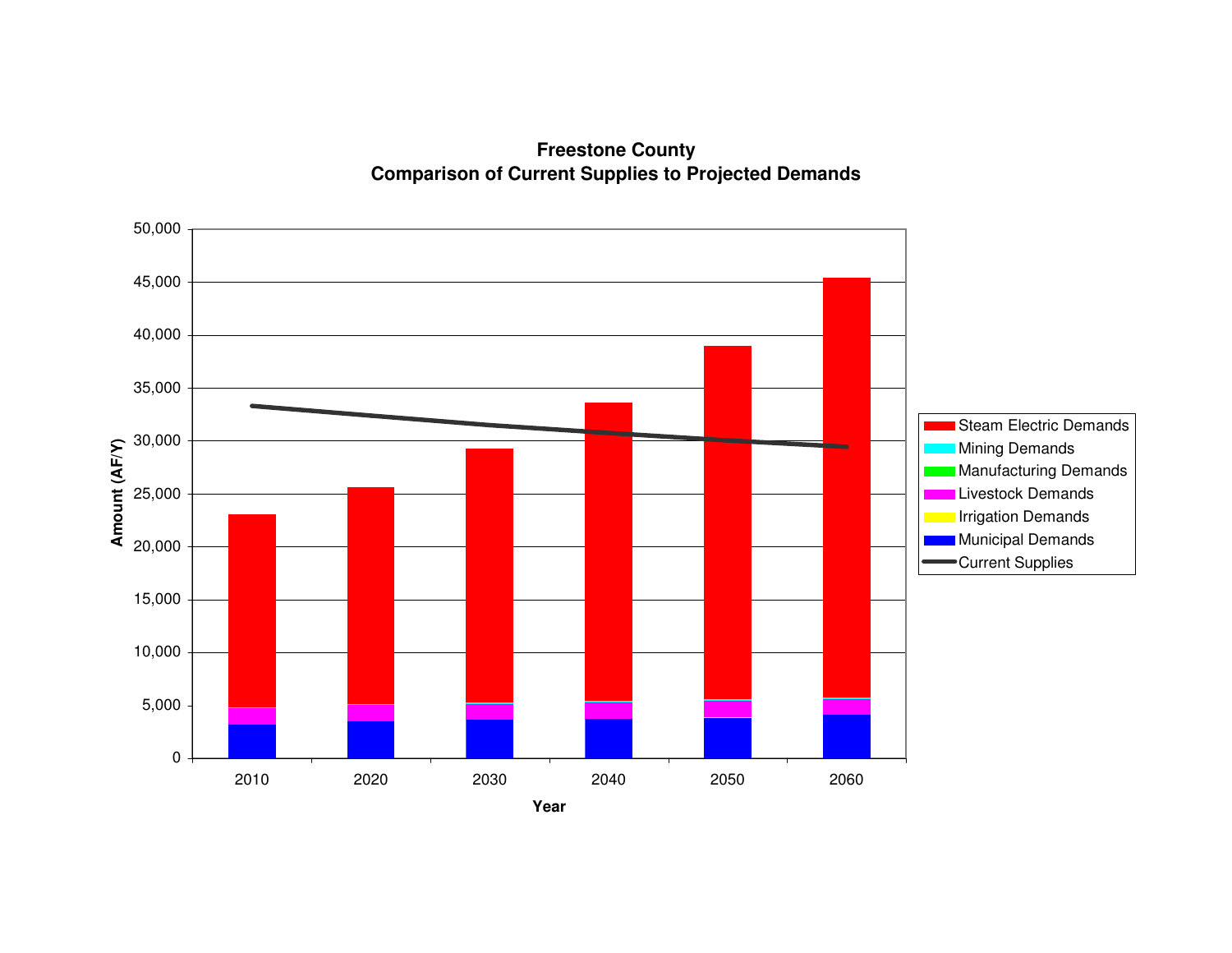#### Freestone County

- •• Current Supplies
	- TRA (Livingston) (72%)
	- –Groundwater (15%)
	- TXU (Lake Fairfield & Livingston) (6%)
	- –Other local supplies (6%)
	- –Tarrant Regional Water District (1%)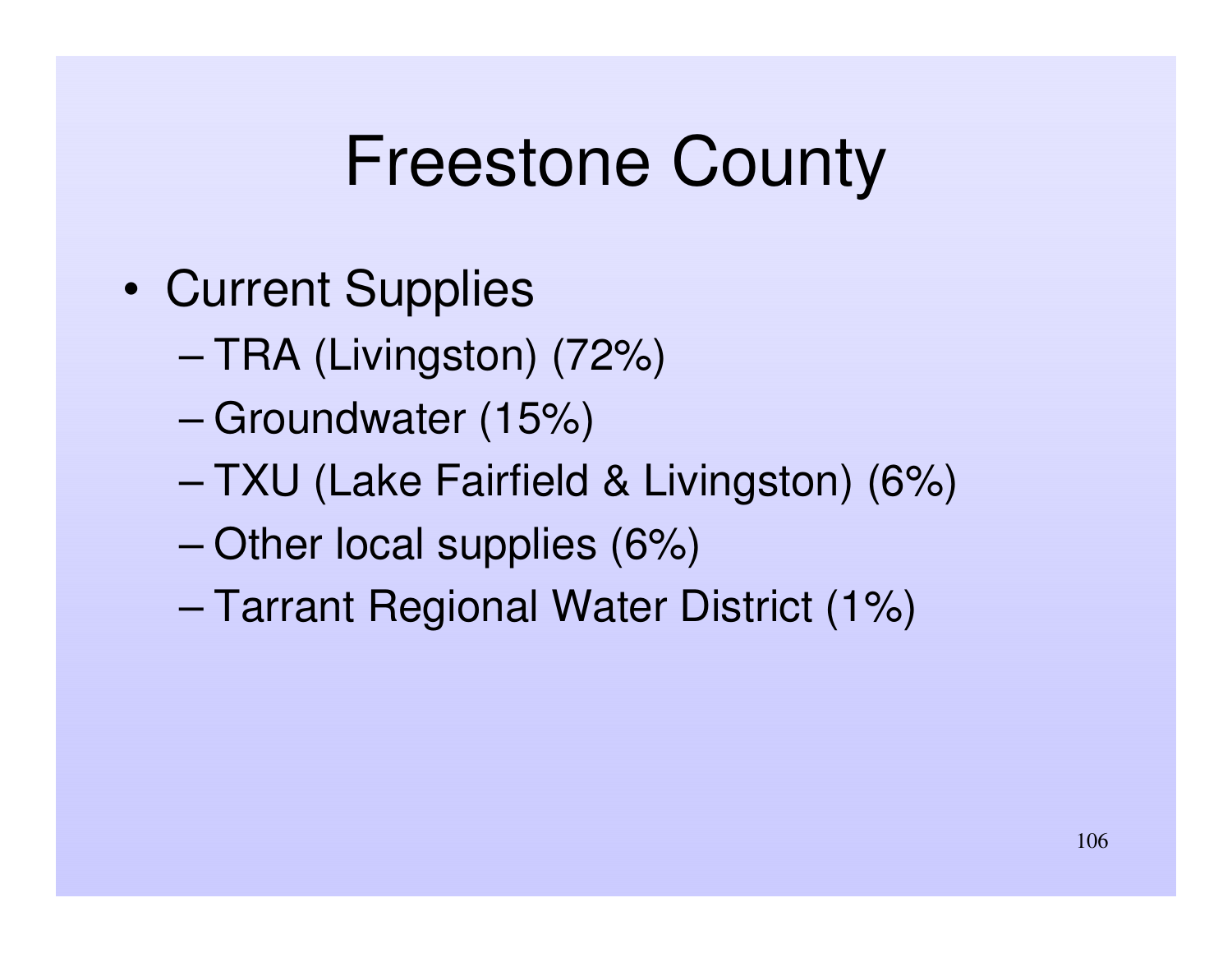### Freestone County

- •Water conservation for all municipalities
- • Supplemental wells for all who currently have groundwater supplies
- • Water treatment plant construction/expansions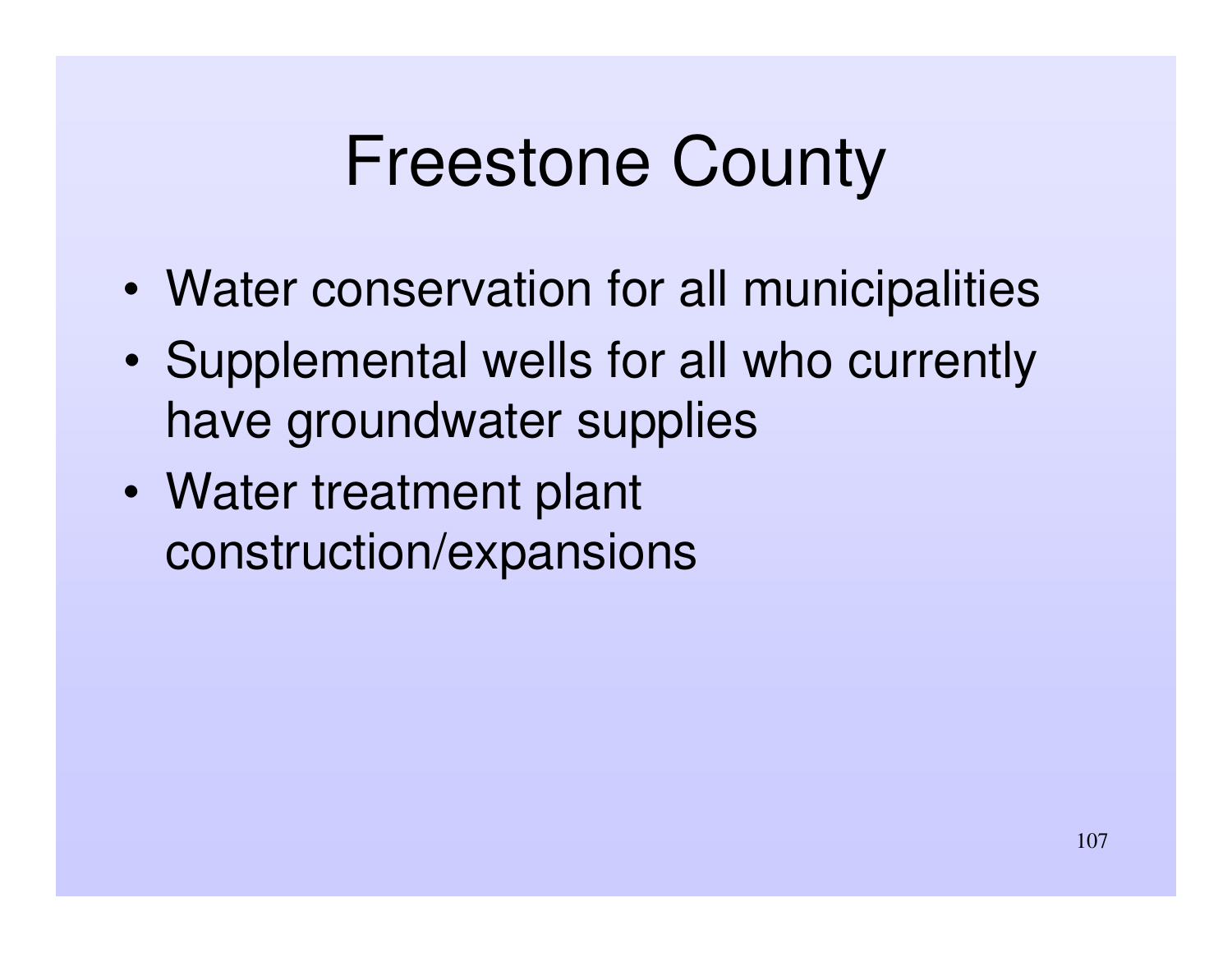### Freestone County

- • Tarrant Regional Water District will supply Fairfield and steam electric power (portion).
- • Trinity River Authority will supply reuse to steam electric power (portion).
- • Teague will rely on groundwater for future supplies.
- Wortham to be determined.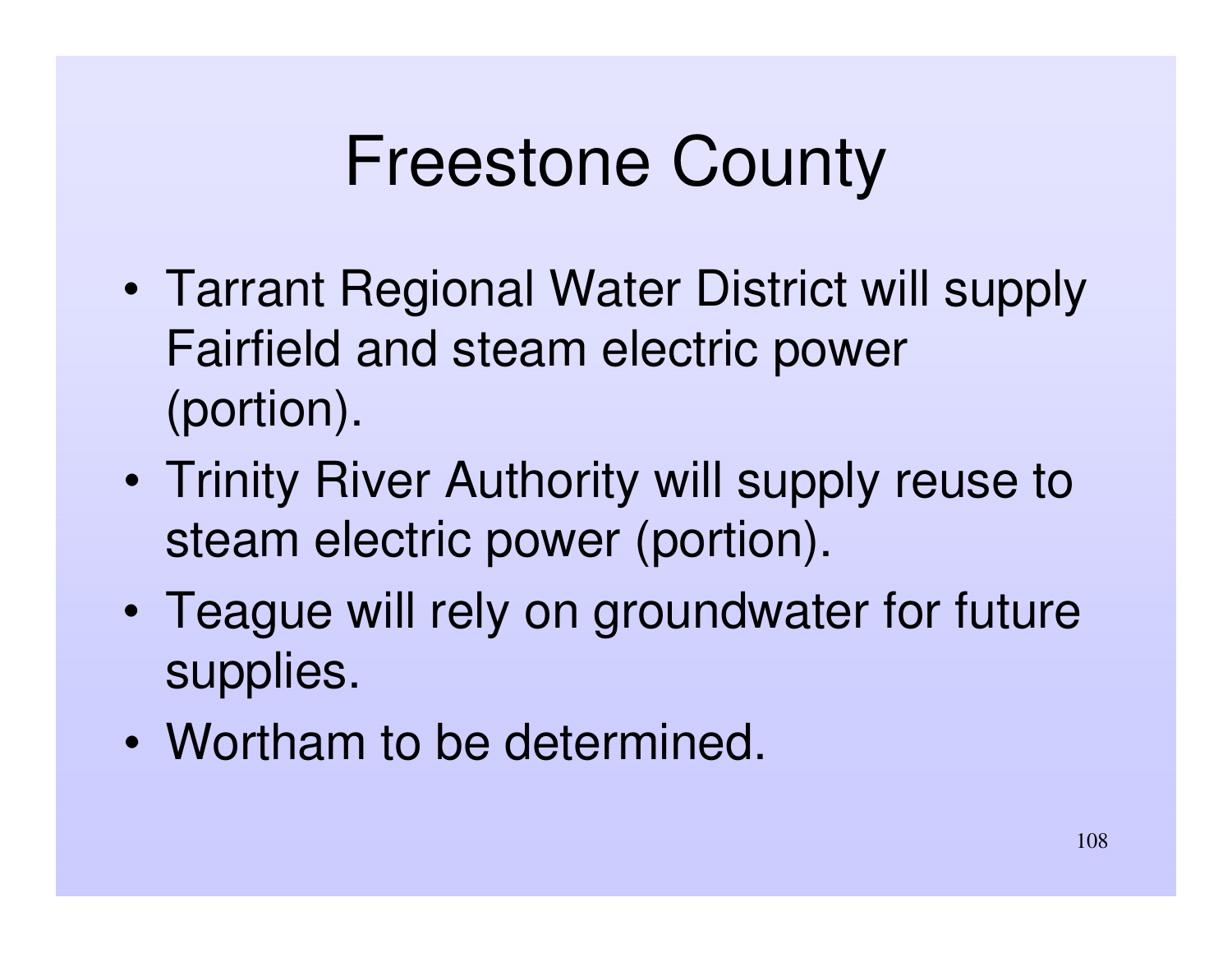#### Freestone County

• Flo Community WSC, county-other, irrigation, livestock, manufacturing, and mining do not have shortages.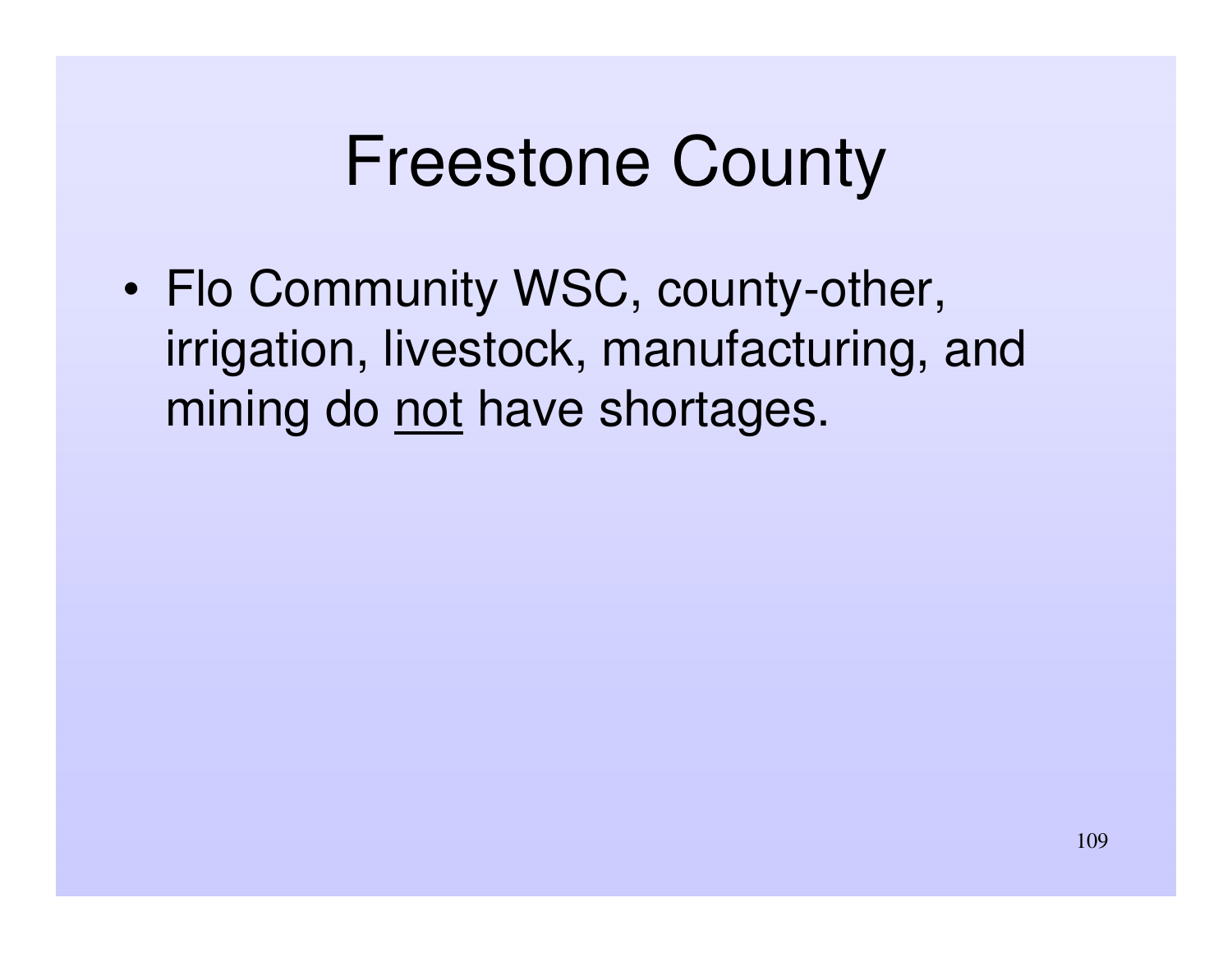**Grayson County Comparison of Current Supplies to Projected Demands**

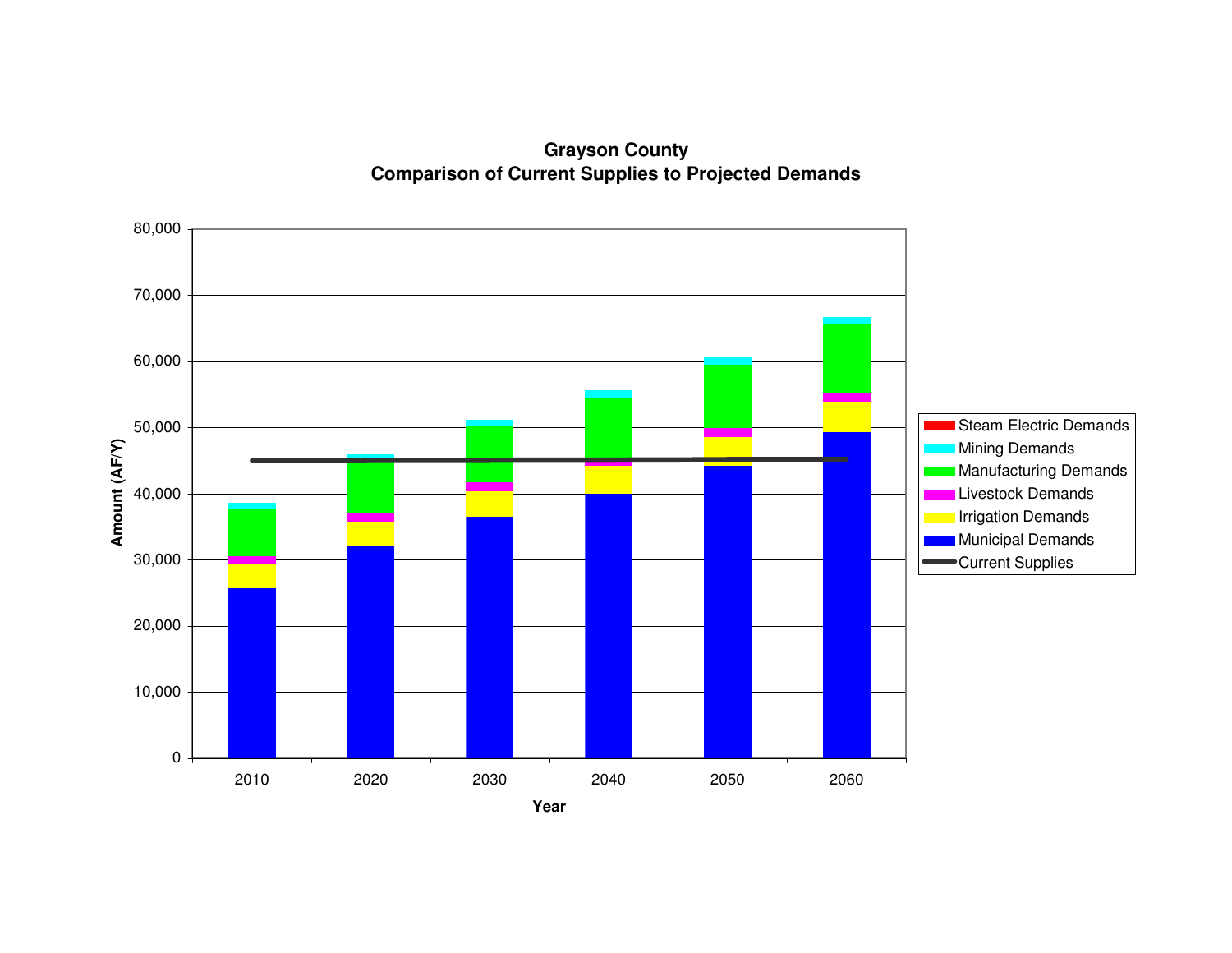- •• Current Supplies
	- –Groundwater (47%)
	- –Lake Texoma (32%)
	- –Lake Randell (12%)
	- –Local supplies (9%)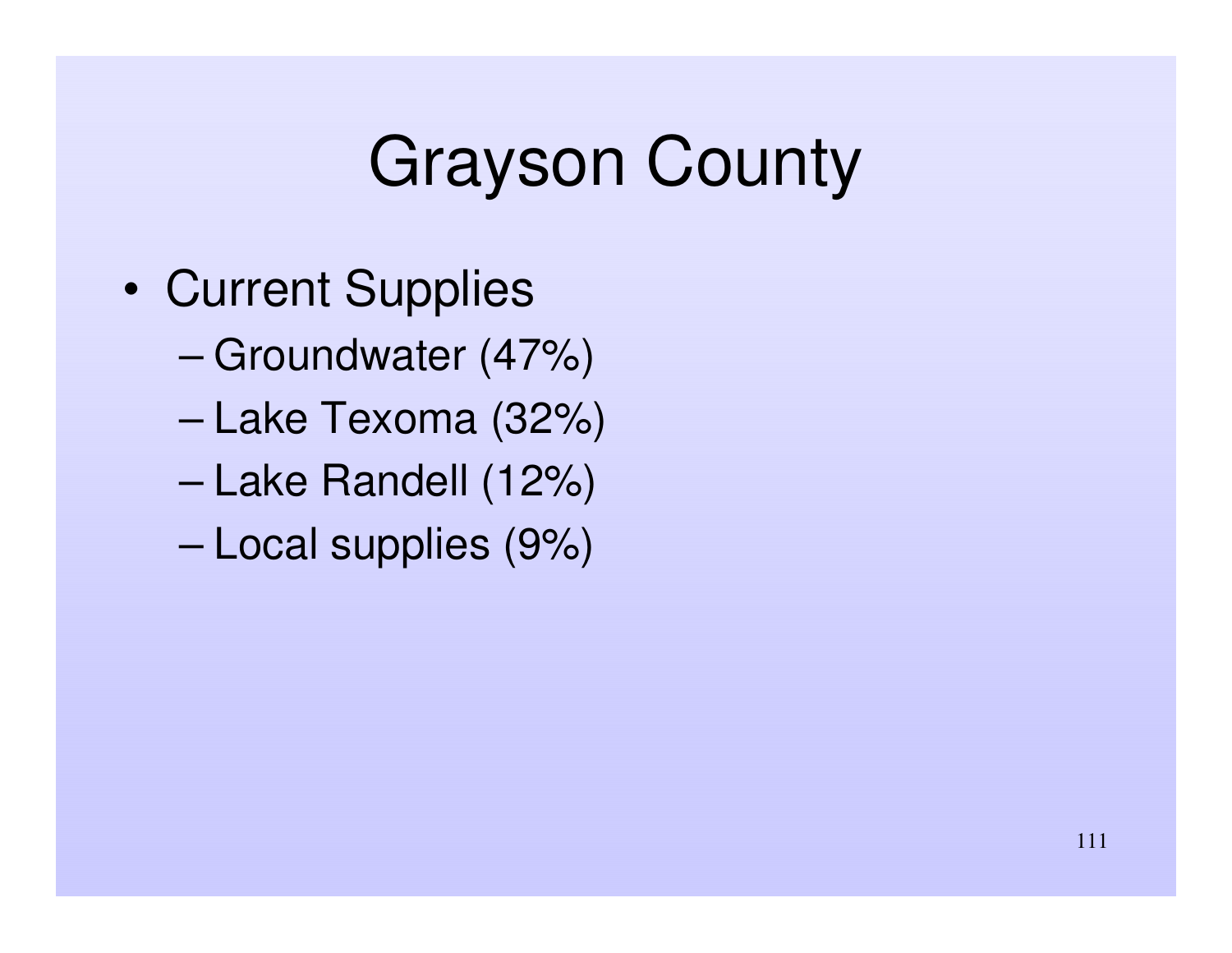- • Water conservation for all municipalities and manufacturing
- $\bullet$  Supplemental wells for all who currently have groundwater supplies
- $\bullet$  Temporarily overdraft the Trinity and Woodbine aquifers in 2010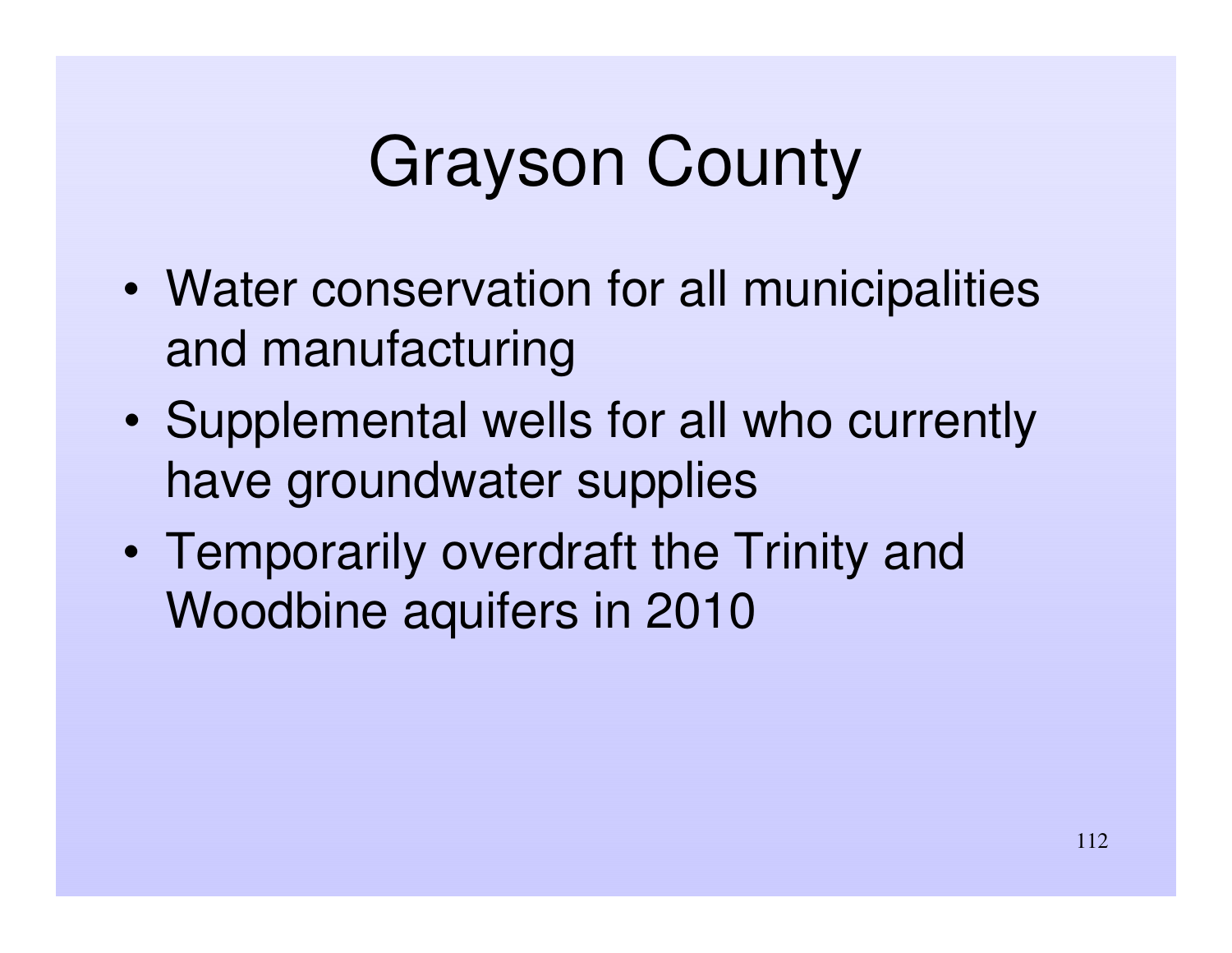• Greater Texoma Utility Authority will supply Bells, Collinsville, Gunter, Gunter Rural WSC, Luella WSC, Sherman, South Grayson WSC (portion), Southmayd, Tioga, Tom Bean, Two Way WSC, Whitesboro, Whitewright, and county-other (portion) with the Grayson County Surface Water Project.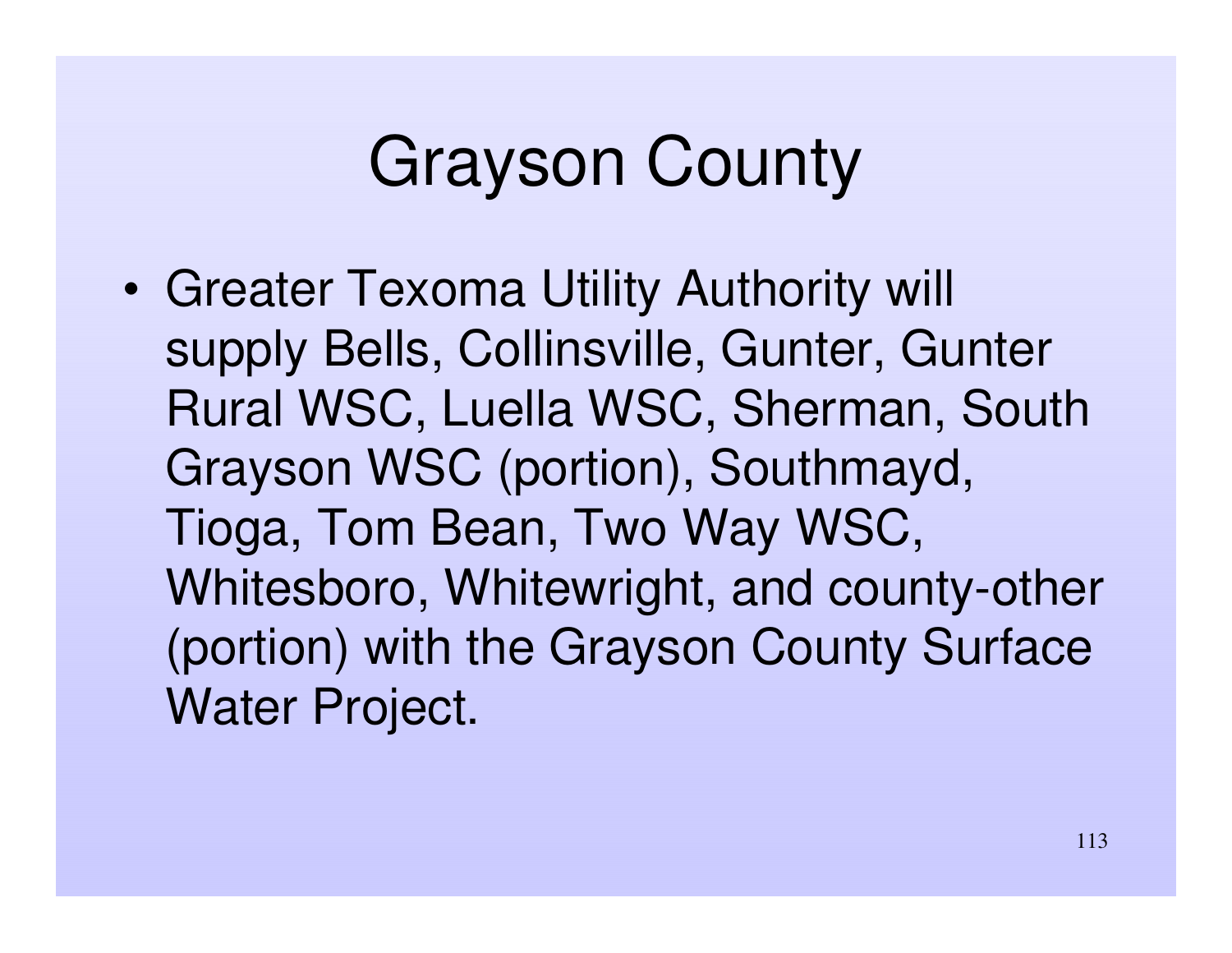- • Denison will get additional water from Lake Texoma.
- $\bullet$  Denison will supply Pottsboro, countyother (portion), and manufacturing (portion).
- •• North Texas Municipal Water District will supply Howe, South Grayson WSC (portion), Van Alstyne, and county-other (portion).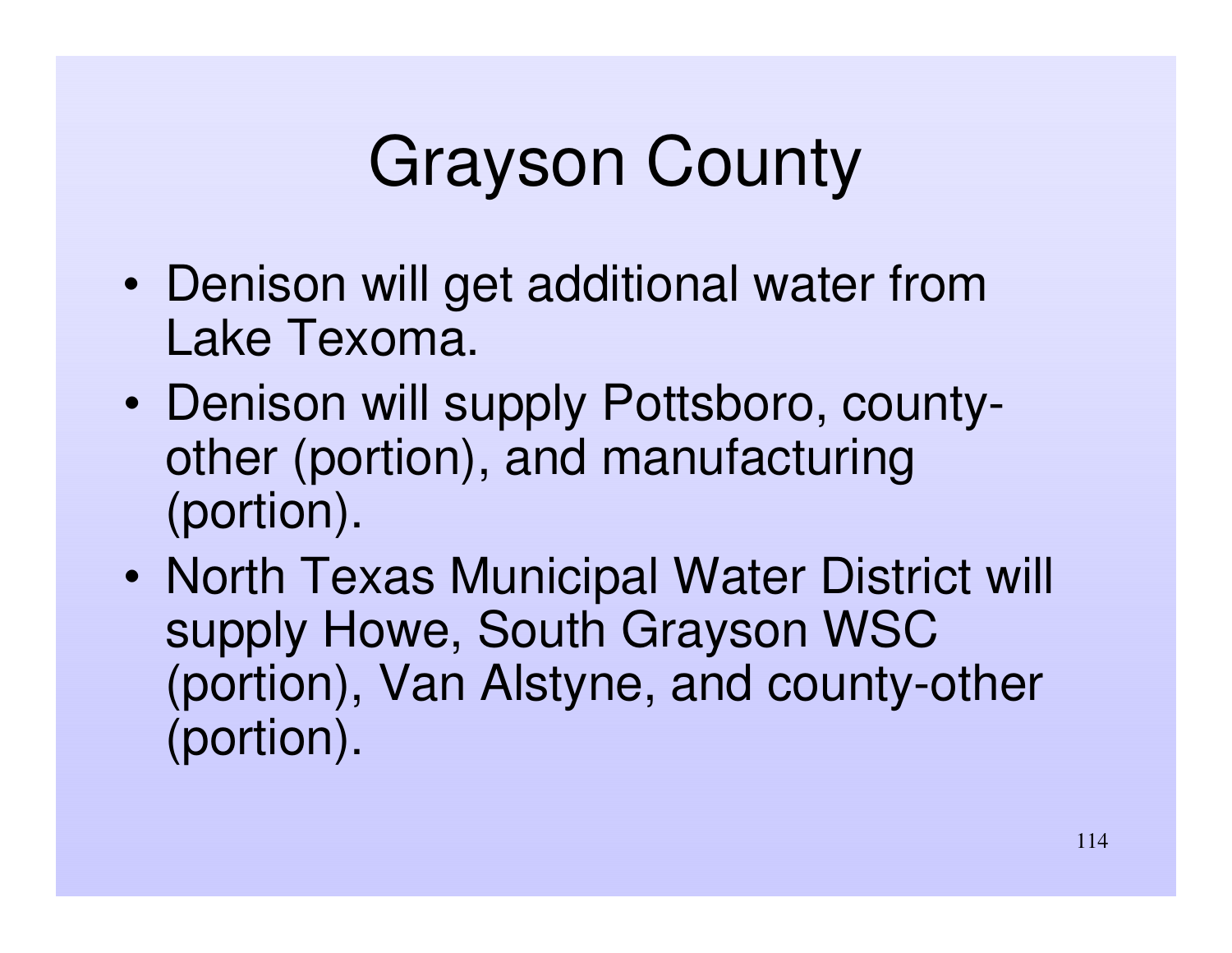- •• Red River Authority will supply countyother (portion).
- $\bullet$ • Sherman will supply manufacturing (portion).
- $\bullet$ • Howe will supply manufacturing (portion).
- $\bullet$ • Irrigation will rely on groundwater.
- • Woodbine WSC, livestock, mining, and steam electric power have <u>no</u> shortages.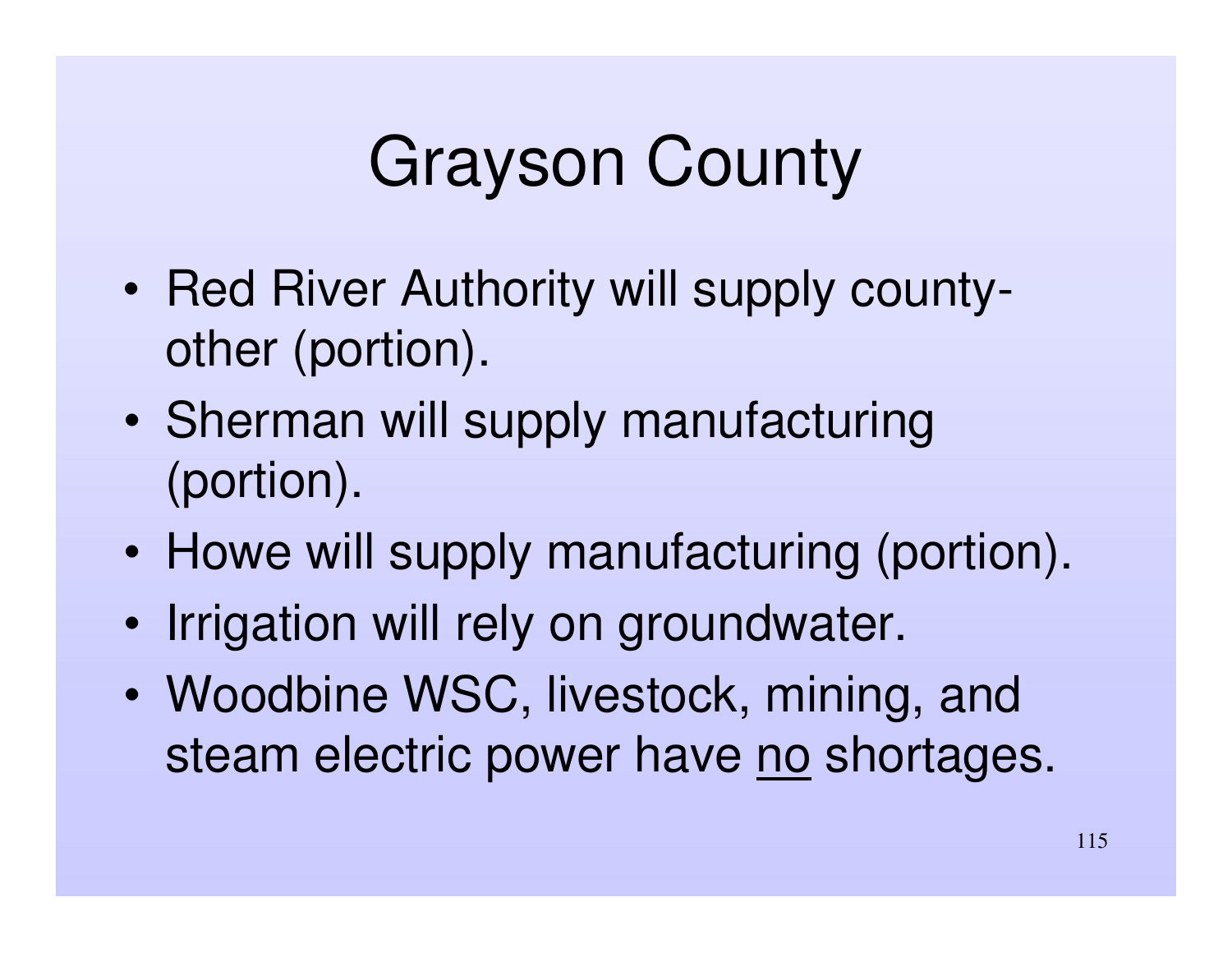**Henderson County Comparison of Current Supplies to Projected Demands**

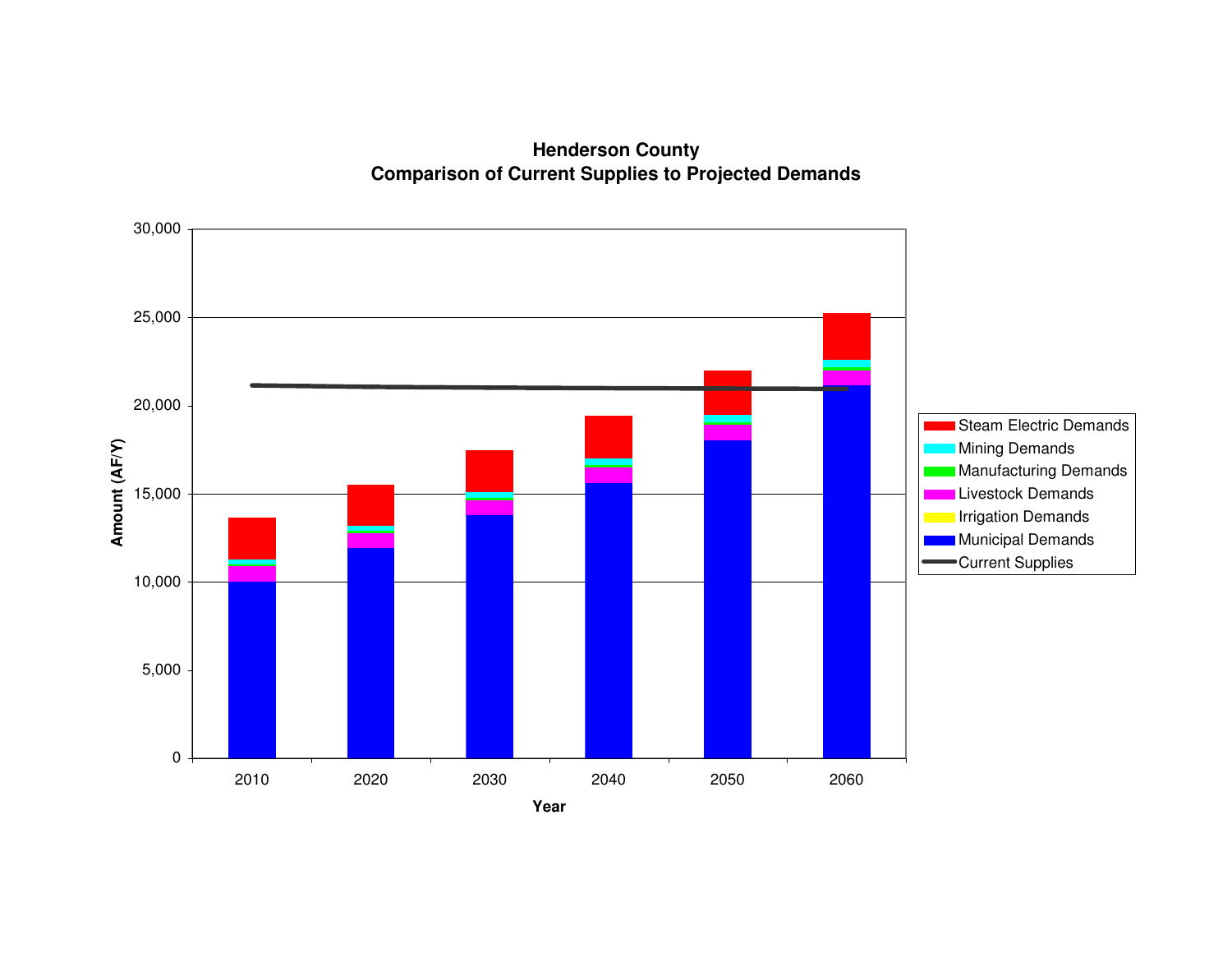- •• Current Supplies
	- –Forest Grove (SEP) (41%)
	- –Groundwater (19%)
	- –– Trinidad (SEP) (15%)
	- –Tarrant Regional Water District (14%)
	- –Lake Athens (7%)
	- –Other local supplies (4%)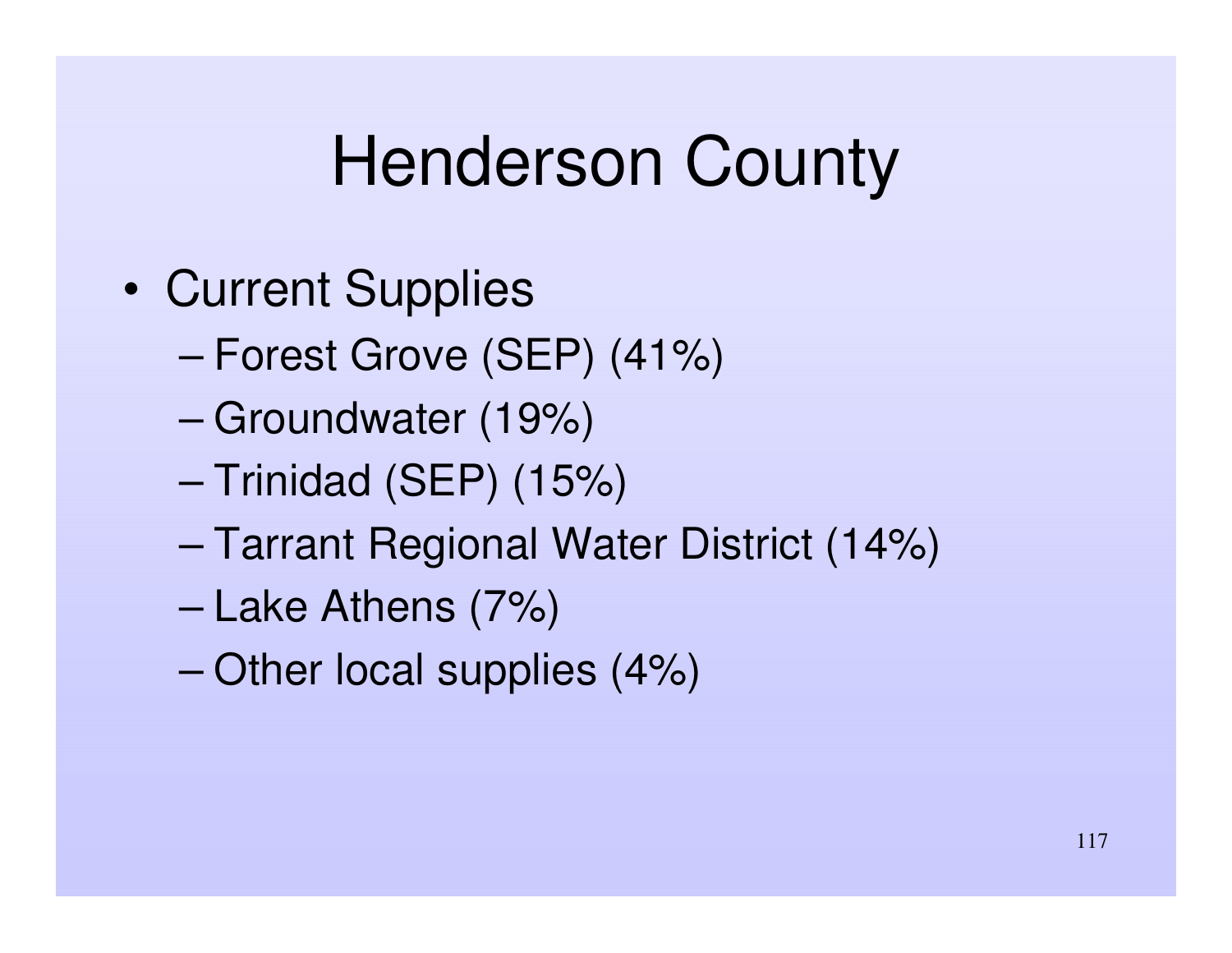- • Water conservation for all municipalities and manufacturing
- $\bullet$  Supplemental wells for all who currently have groundwater supplies
- $\bullet$  Water treatment plant construction/expansions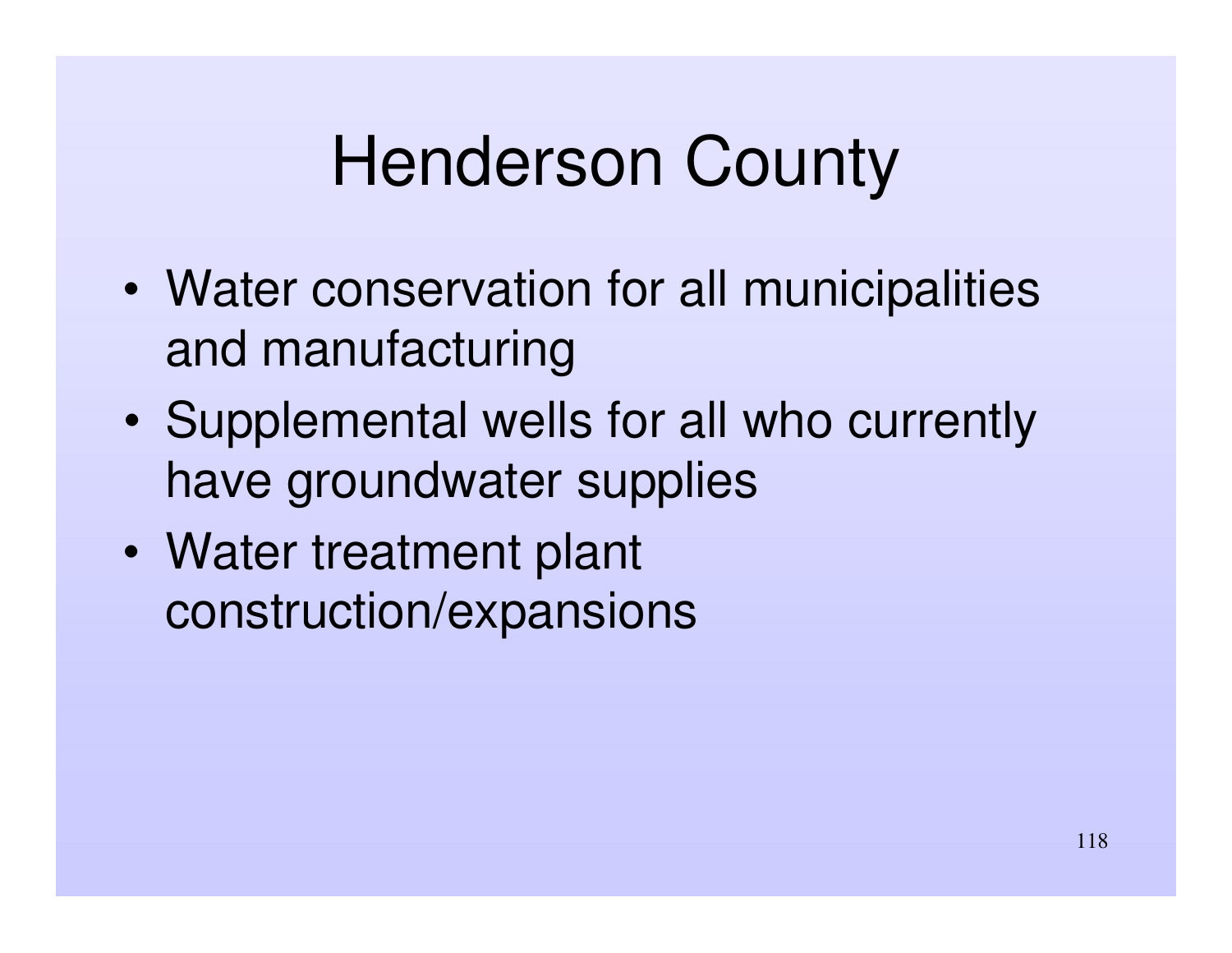- • Athens MWA will supply Athens and manufacturing.
- $\bullet$ • Region D will supply Bethel-Ash WSC.
- • Tarrant Regional Water District will supply East Cedar Creek FWSD, Mabank, & West Cedar Creek MUD.
- Athens MWA to be determined.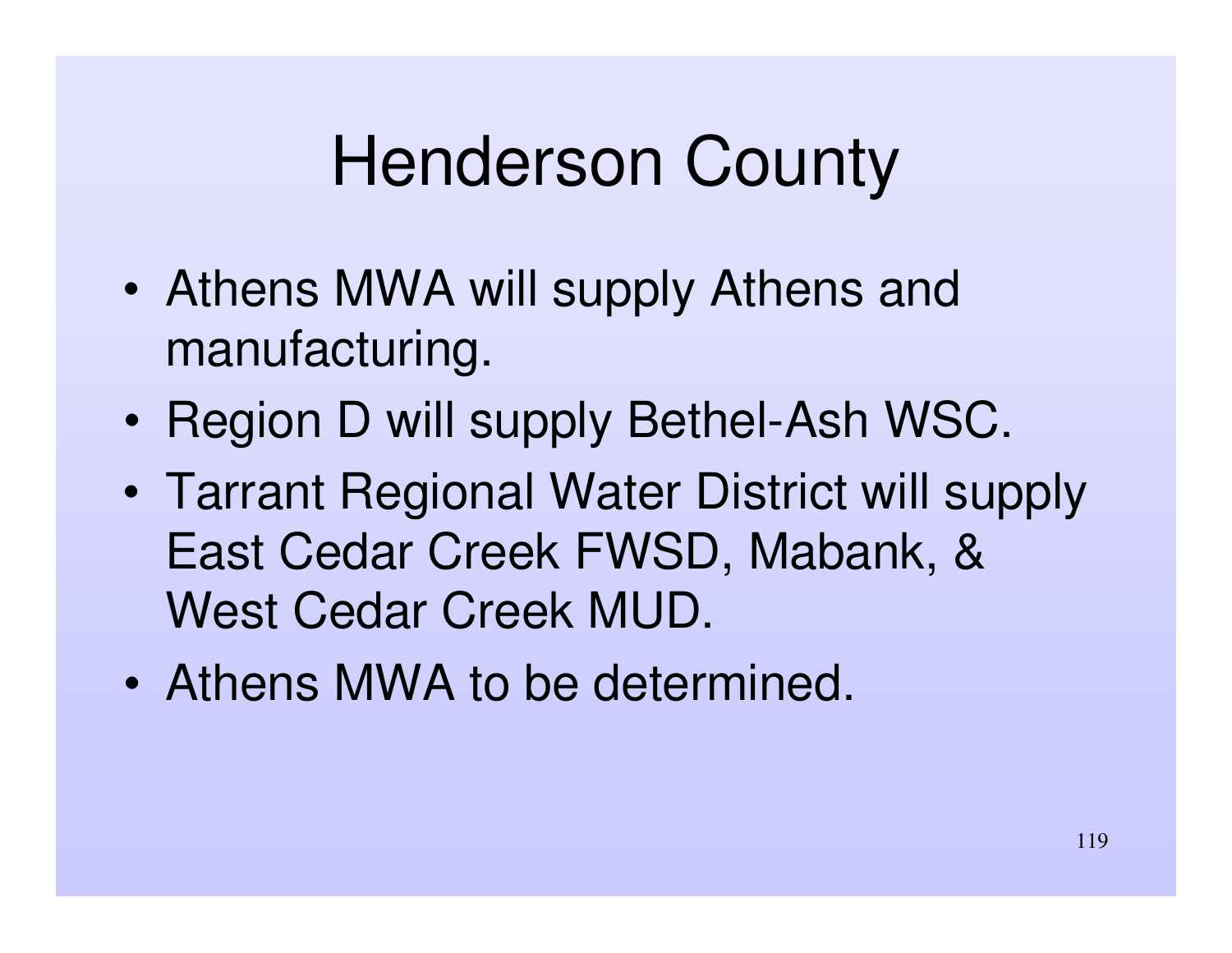- East Cedar Creek FWSD will supply Gun Barrel City, Log Cabin, & Payne Springs.
- $\bullet$ Eustace will rely on groundwater.
- West Cedar Creek MUD will supply Seven Points, & Tool.
- $\bullet$  Malakoff, Trinidad, Virginia Hill WSC, county-other, irrigation, livestock, mining, and steam electric power have <u>no</u> shortages.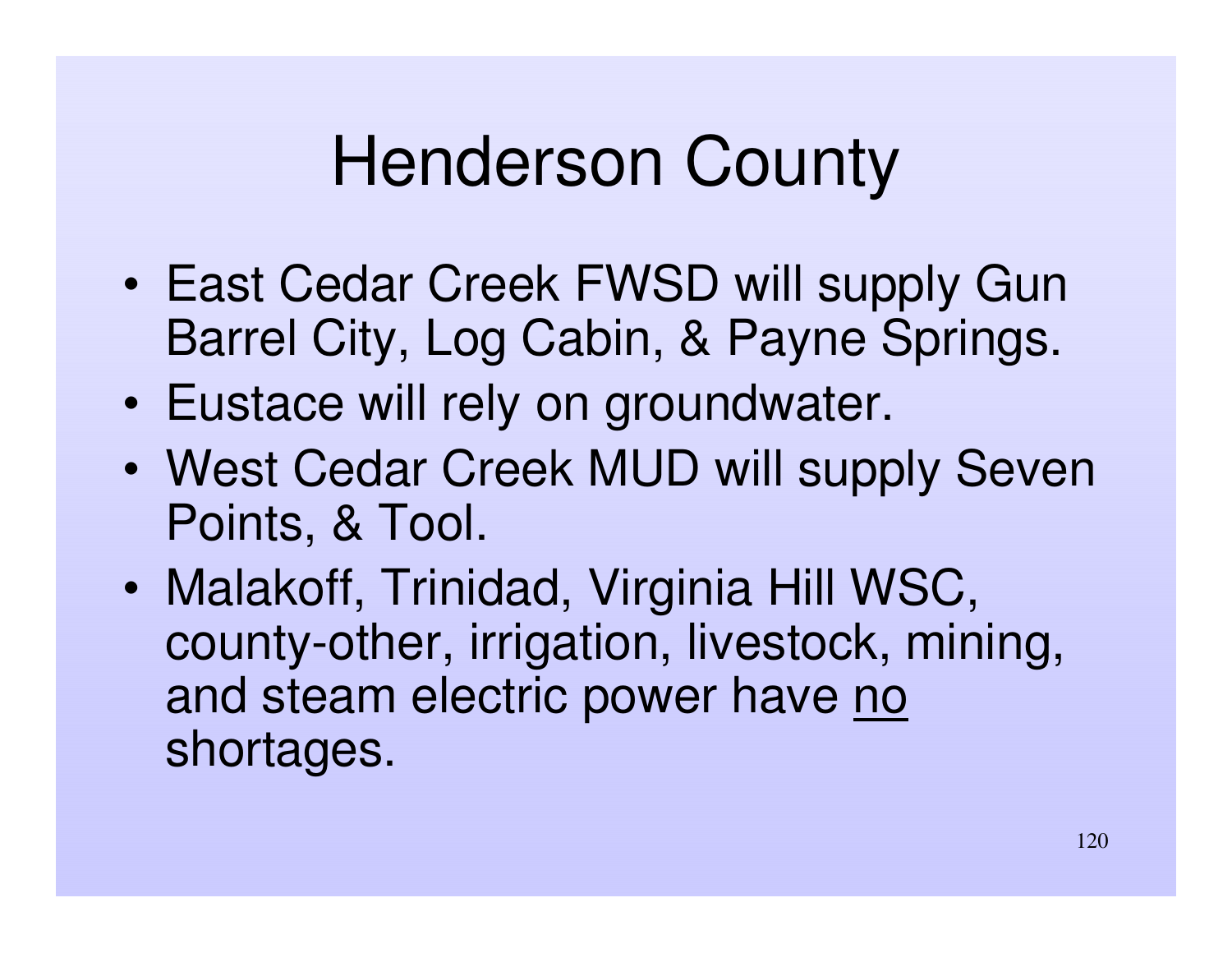**Jack County Comparison of Current Supplies to Projected Demands**

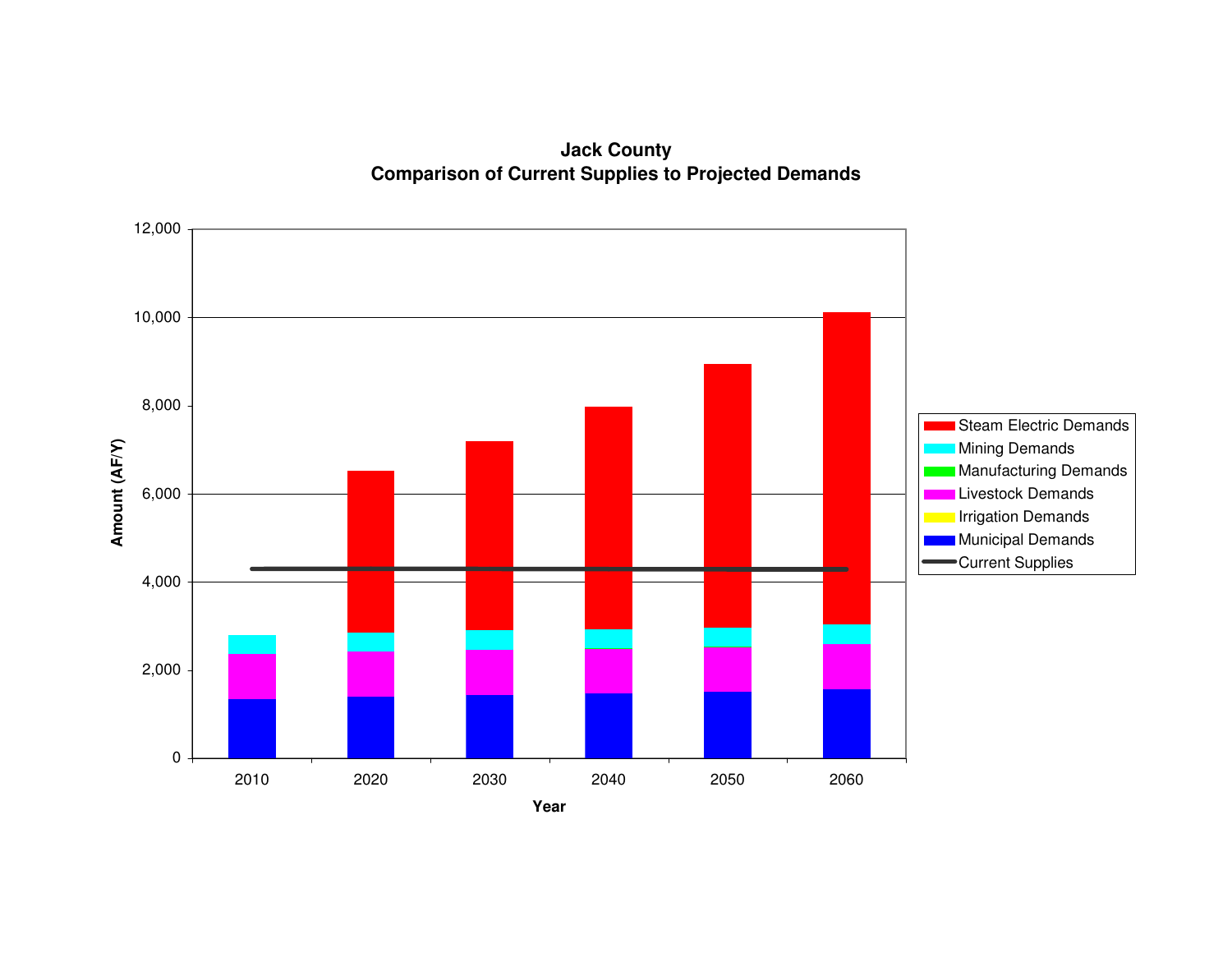### Jack County

- •• Current Supplies
	- –Other local supplies (50%)
	- –Lost Creek/Jacksboro System (23%)
	- –Groundwater (17%)
	- –Reuse (10%)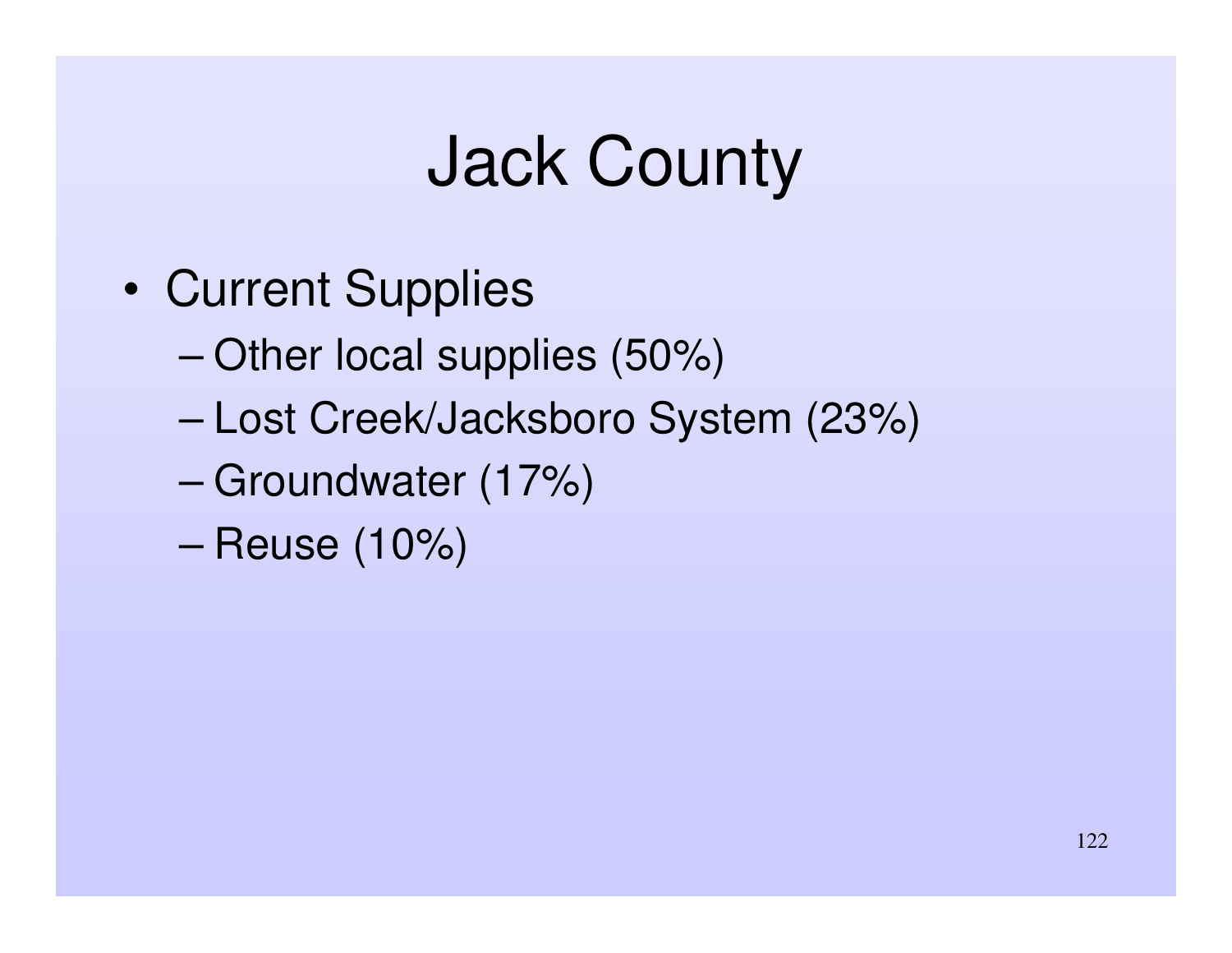# Jack County

- •Water conservation for all municipalities
- • Supplemental wells for all who currently have groundwater supplies
- • Water treatment plant construction/expansions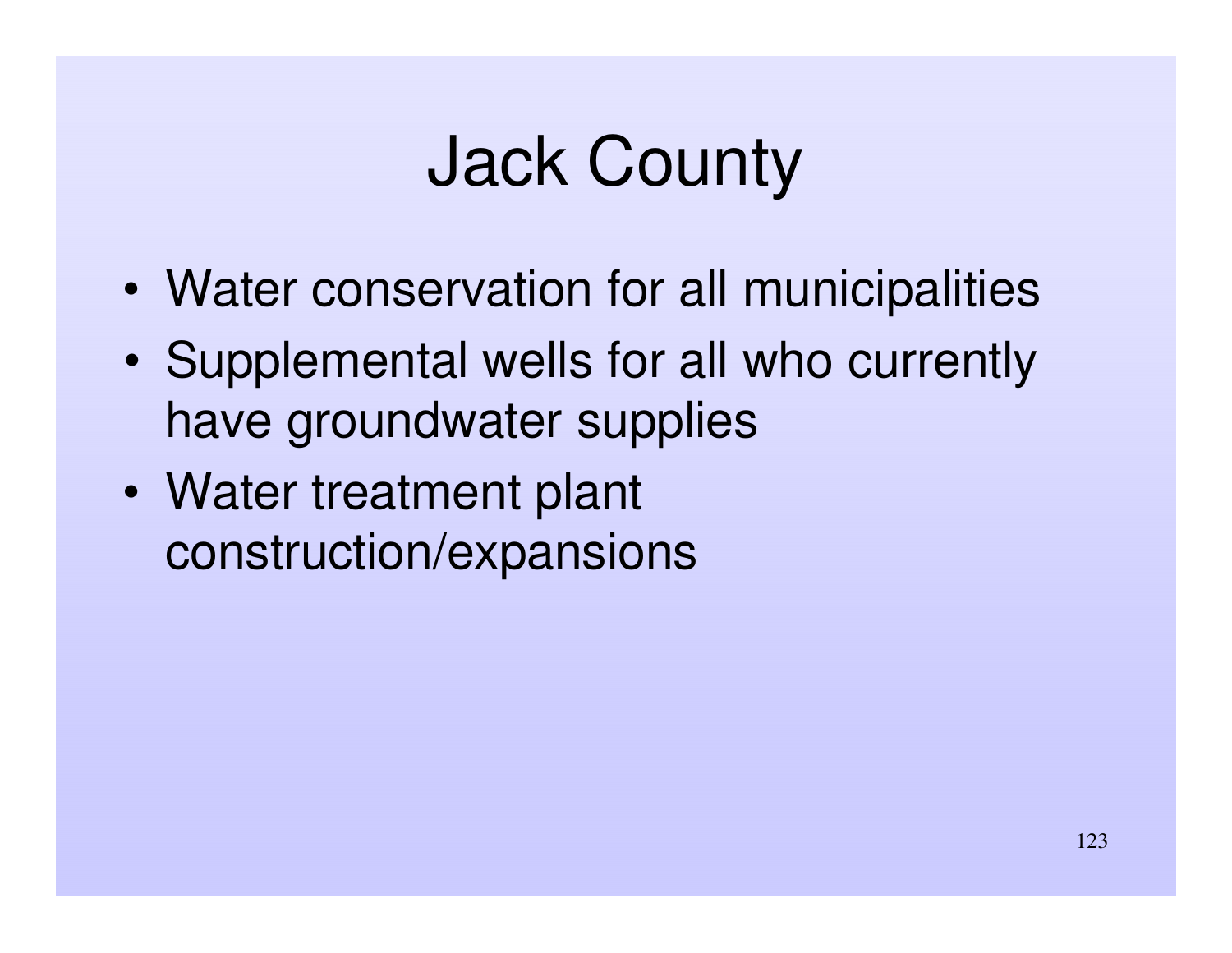# Jack County

- • Jacksboro will supply Bryson and countyother.
- $\bullet$  Tarrant Regional Water District will supply steam electric power.
- $\bullet$  Jacksboro, irrigation, livestock, manufacturing, and mining do not have shortages.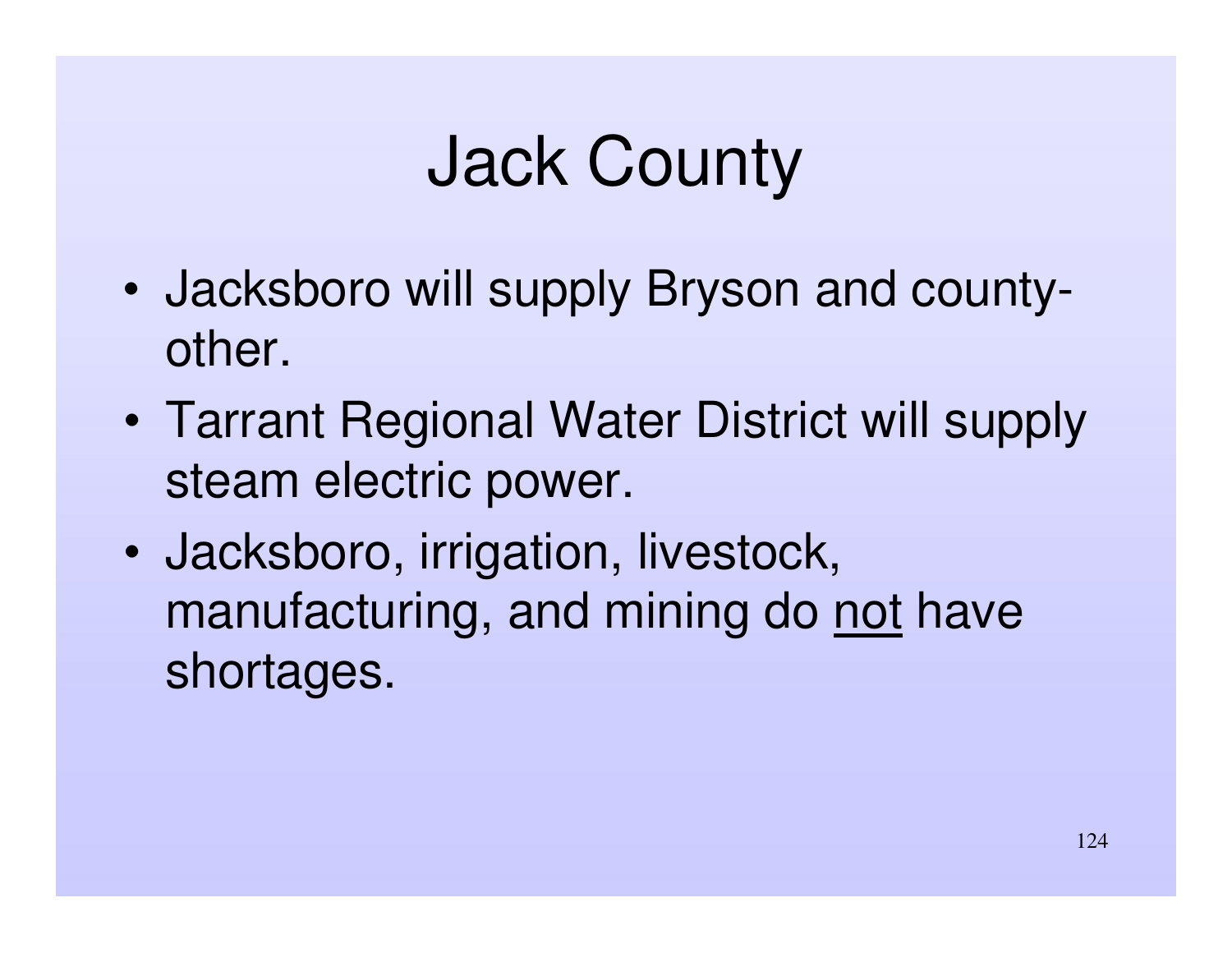**Kaufman County Comparison of Current Supplies to Projected Demands**

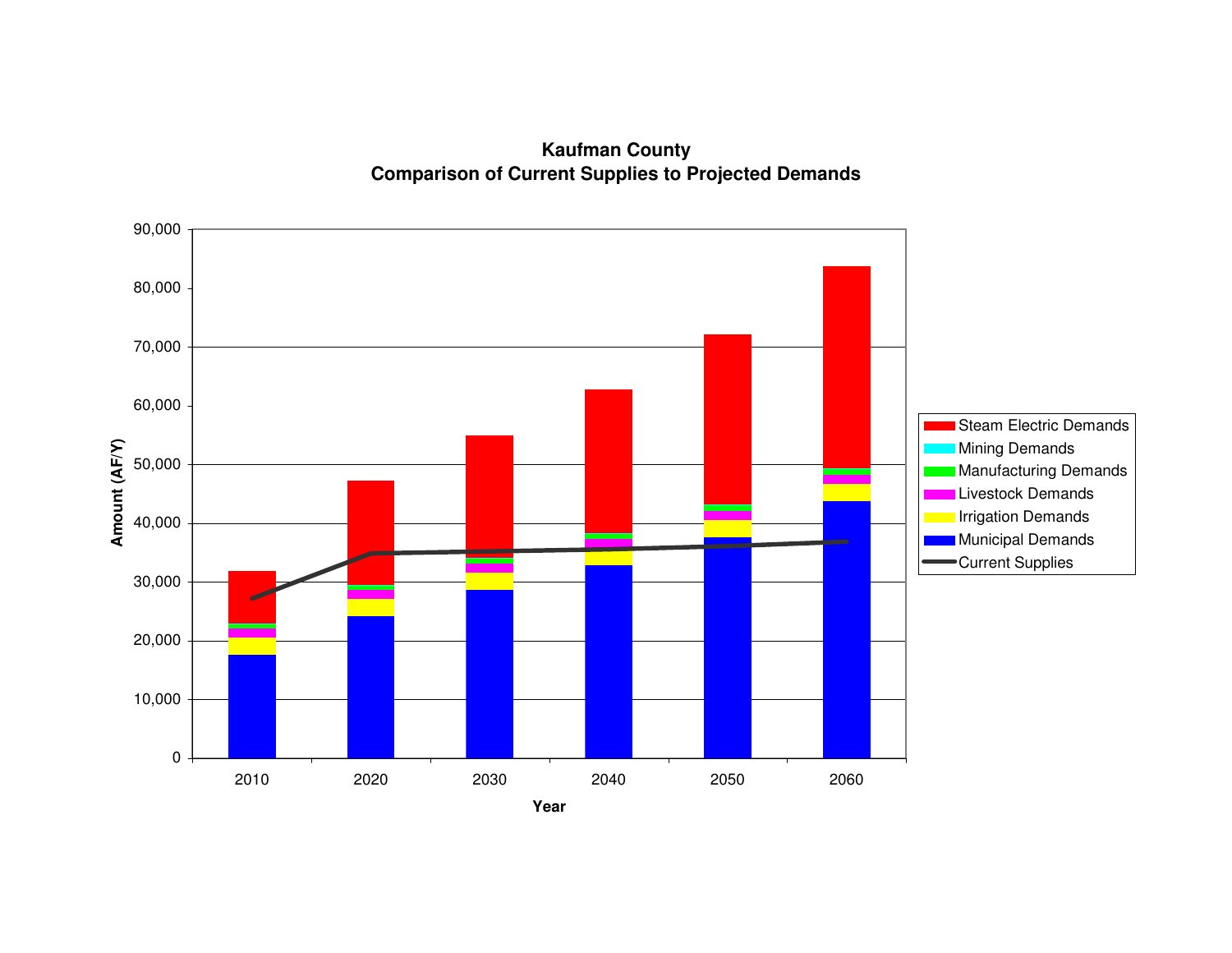- •• Current Supplies
	- –– North Texas Municipal Water District (34%)
	- –Terrell (20%)
	- –– Sabine River Authority (20%)
	- –Local supplies (11%)
	- –Tarrant Regional Water District (9%)
	- –Groundwater (3%)
	- –Reuse (2%)
	- –– Dallas Water Utilities (1%)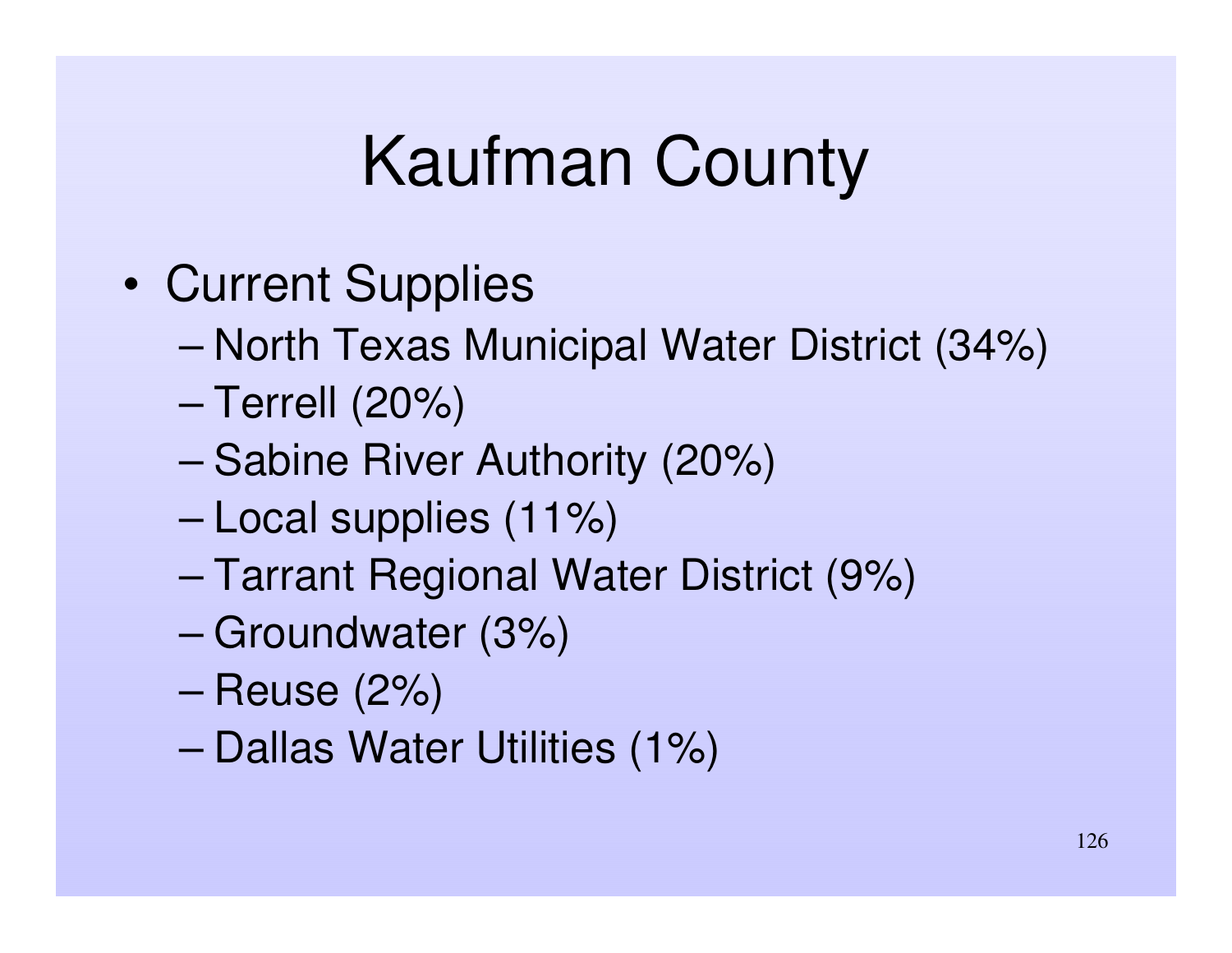- • Water conservation for all municipalities and manufacturing
- $\bullet$  Supplemental wells for all who currently have groundwater supplies
- $\bullet$  Water treatment plant construction/expansions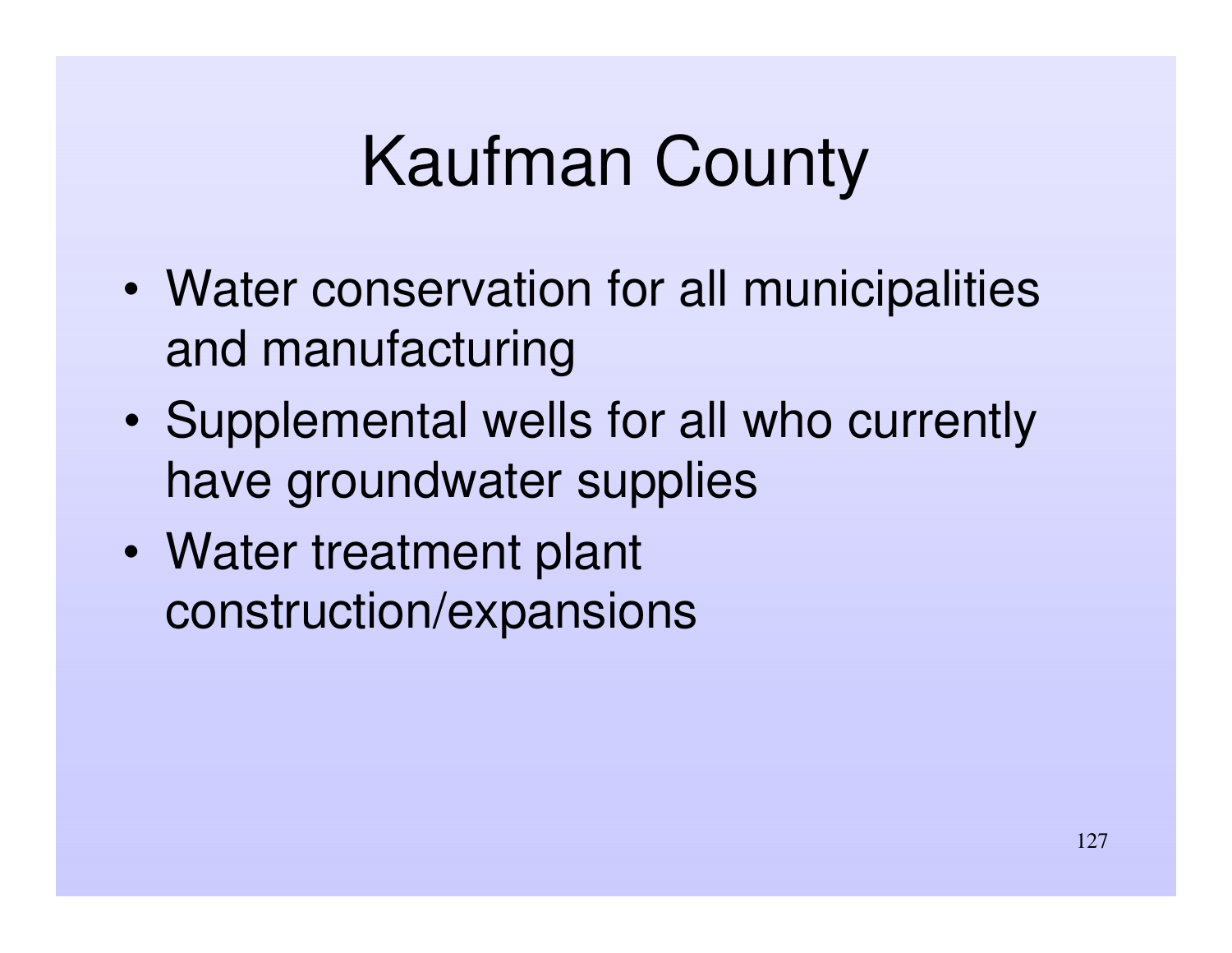- •• Sabine River Authority will supply Able Springs WSC and Mac Bee WSC.
- $\bullet$ • North Texas Municipal Water District will supply College Mound WSC, Crandall, Forney, Forney Lake WSC, Gastonia-Scurry, High Point WSC, Kaufman, Mesquite, Oak Grove, Talty, Terrell, county-other (portion), irrigation (portion), and manufacturing.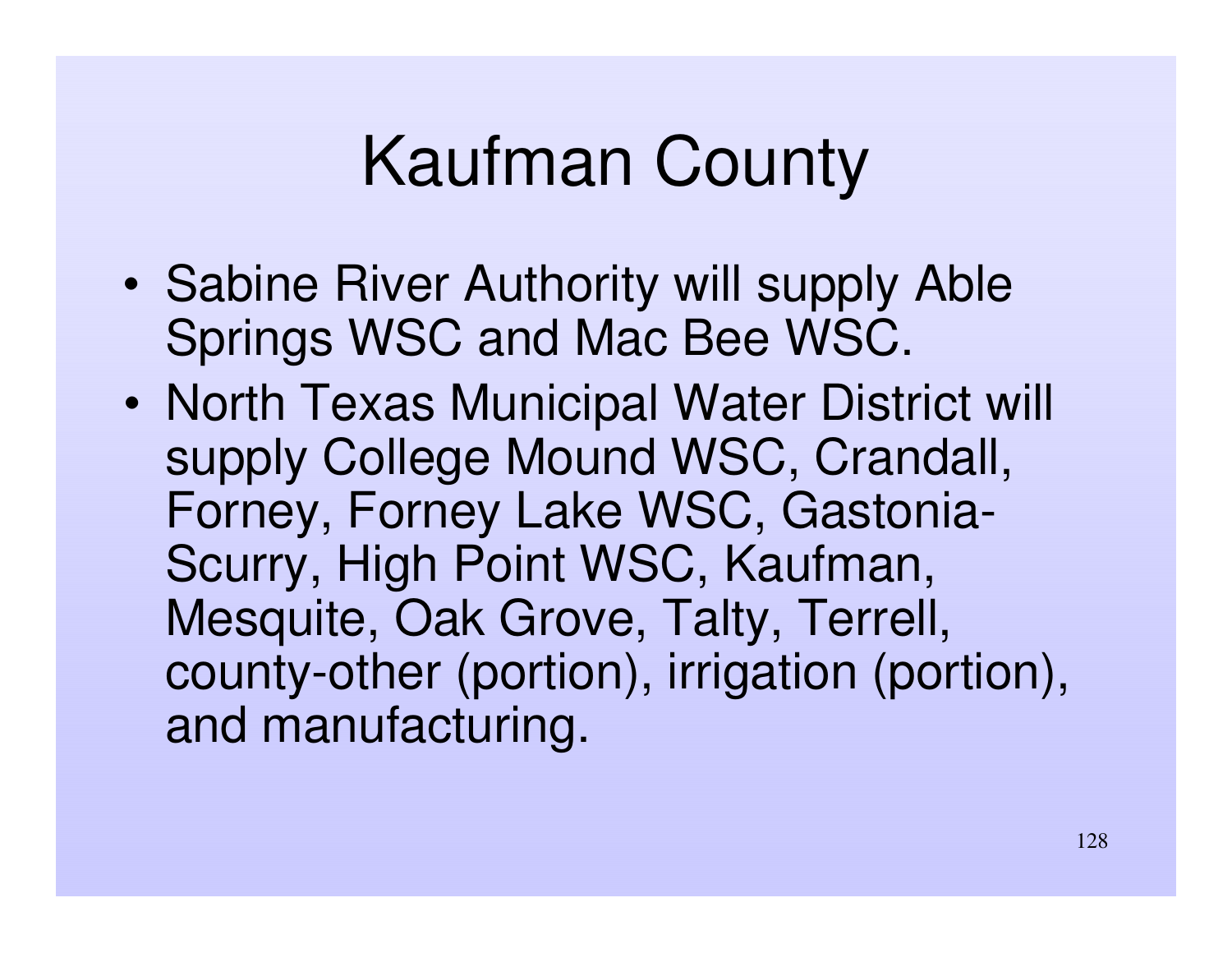- •• Dallas Water Utilities will supply Combine, Combine WSC, and Dallas.
- $\bullet$  Tarrant Regional Water District will supply Kemp, Mabank, West Cedar Creek MUD, county-other (portion), & irrigation (portion).
- $\bullet$ Terrell will supply county-other (portion).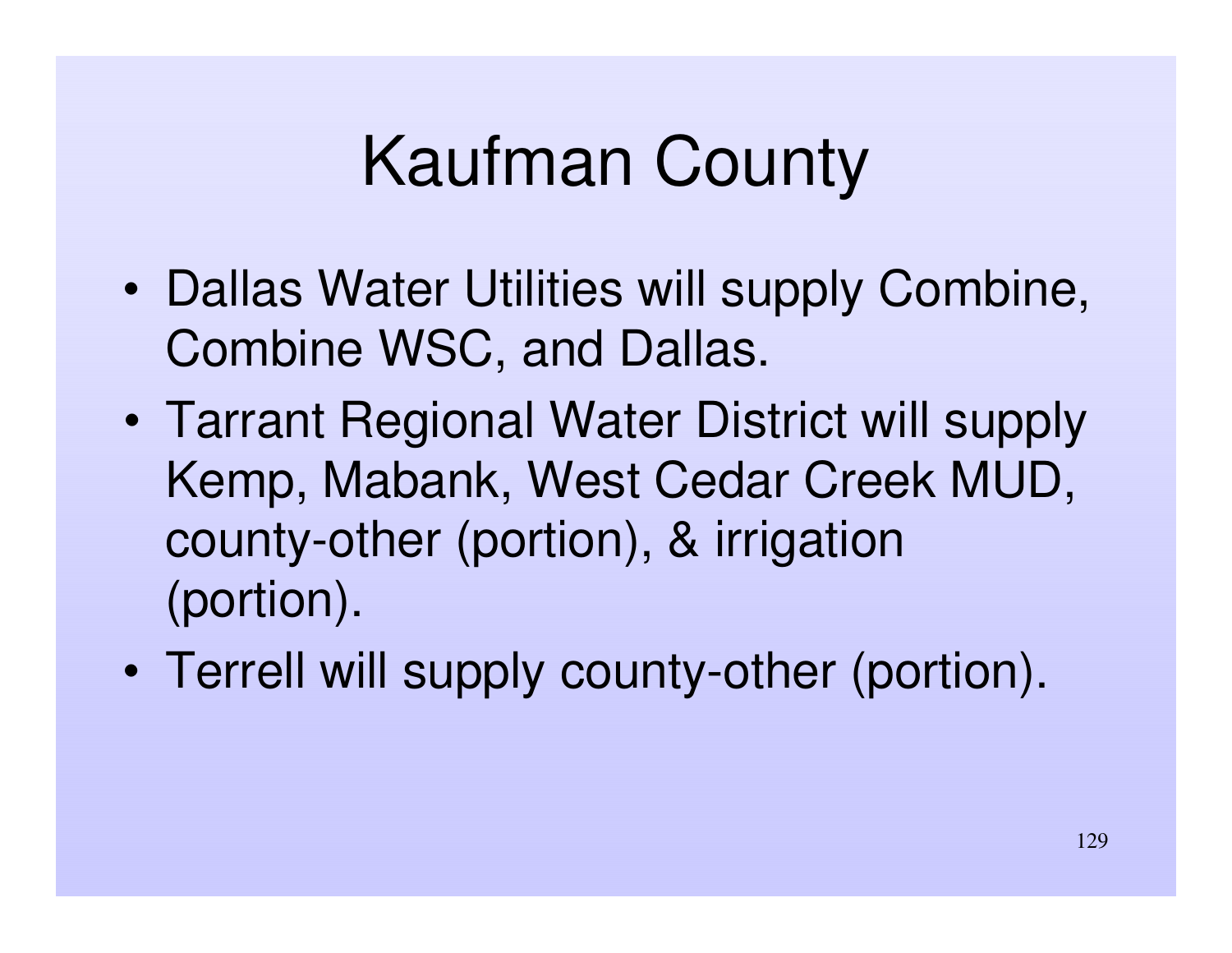- Reuse from Forney (Garland) and TRA will be used for steam electric power.
- $\bullet$ • Seagoville, livestock, and mining do not have any shortages.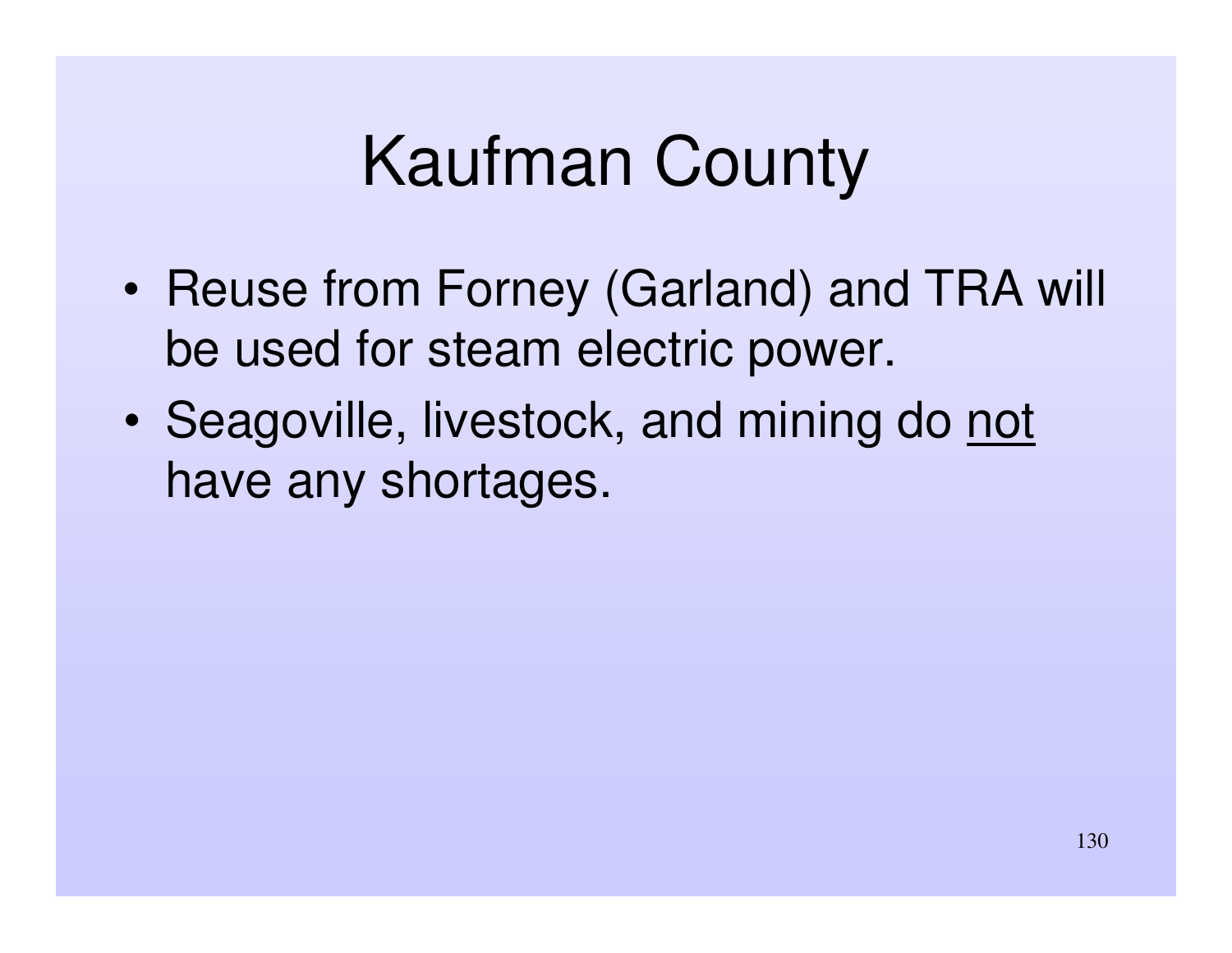**Navarro County Comparison of Current Supplies to Projected Demands**

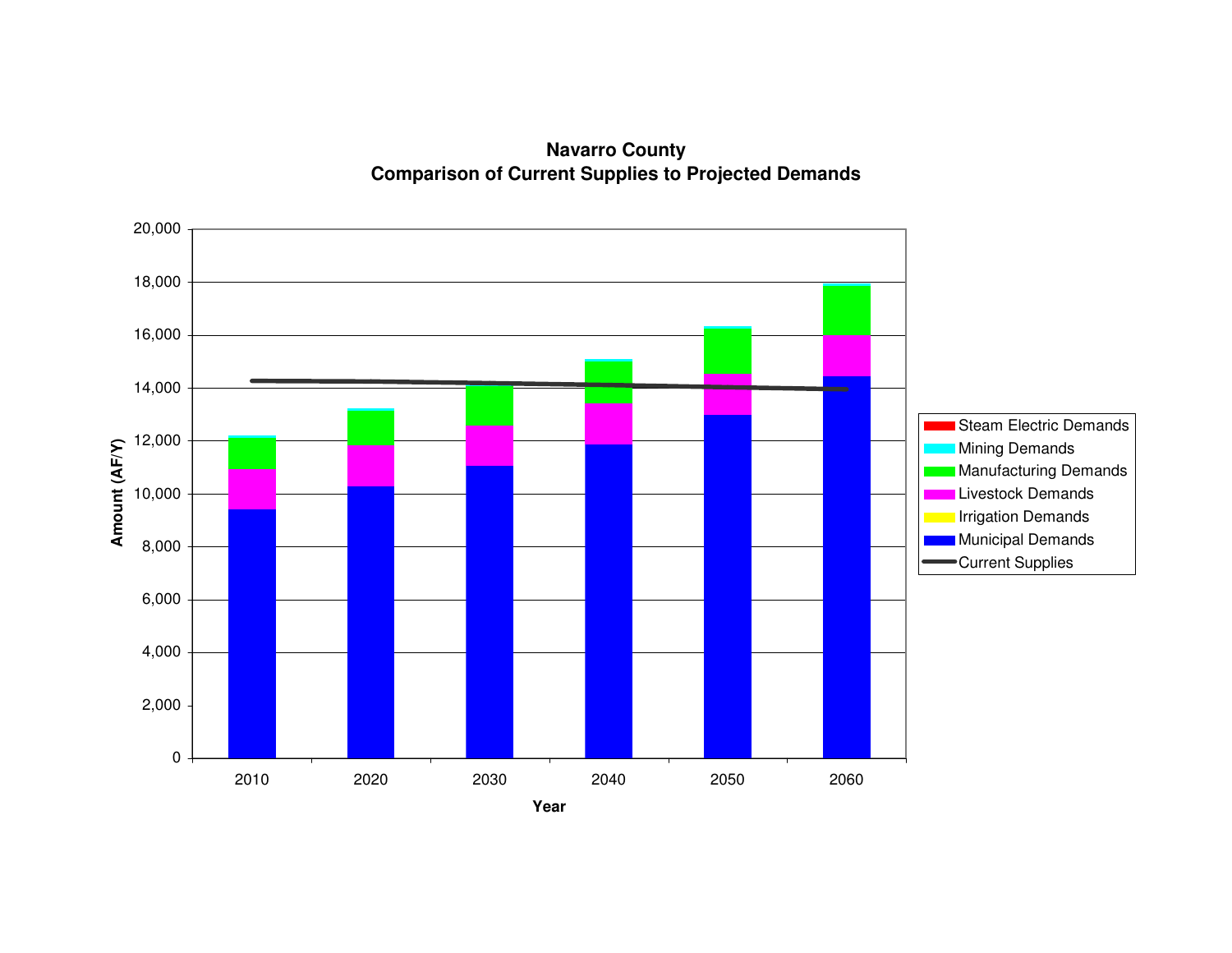- •• Current Supplies
	- –Corsicana (TRA) (76%)
	- –Local supplies (13%)
	- –Tarrant Regional Water District (6%)
	- –Groundwater (3%)
	- –Other supplies (2%)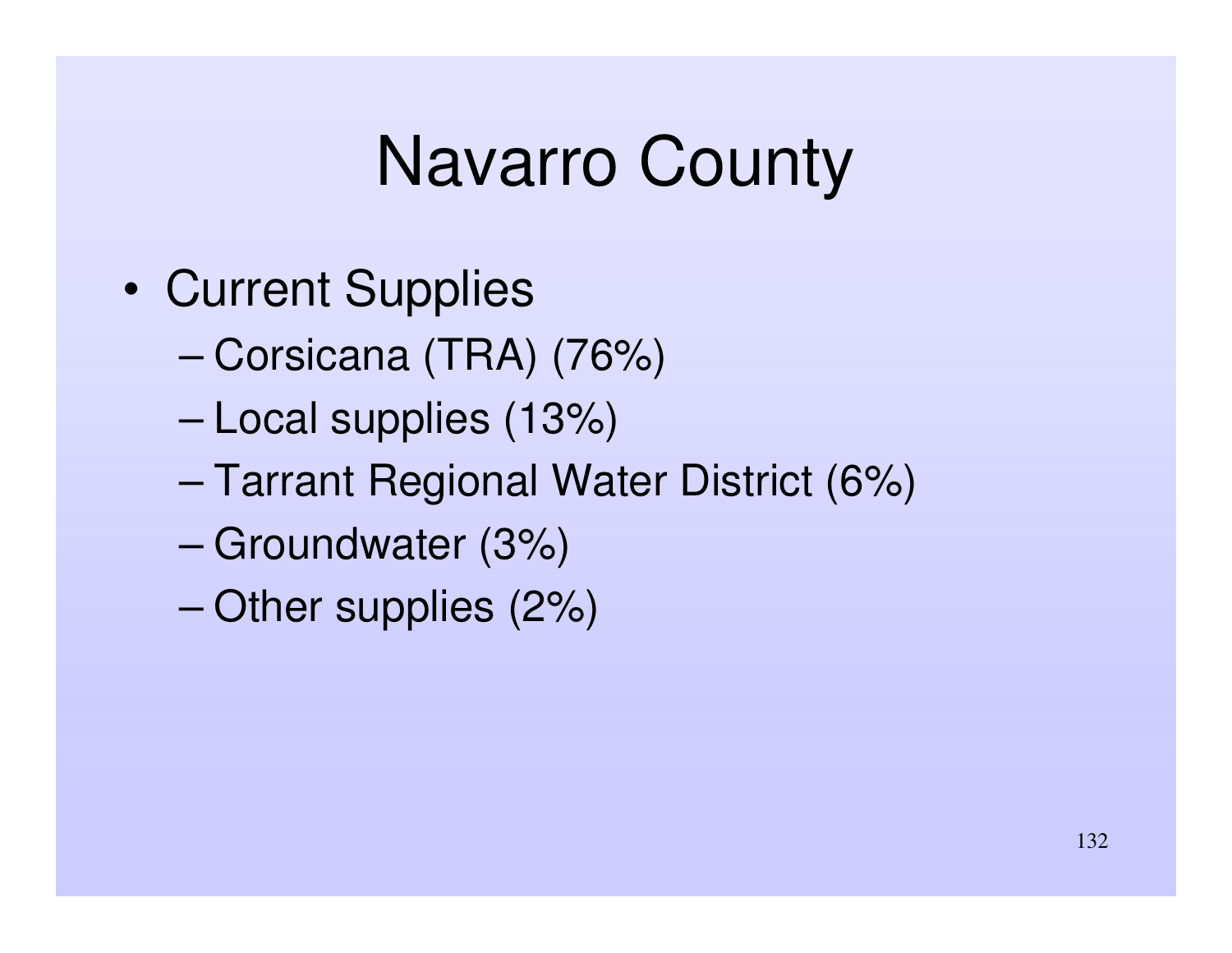- • Water conservation for all municipalities and manufacturing
- $\bullet$  Supplemental wells for all who currently have groundwater supplies
- $\bullet$  Water treatment plant construction/expansions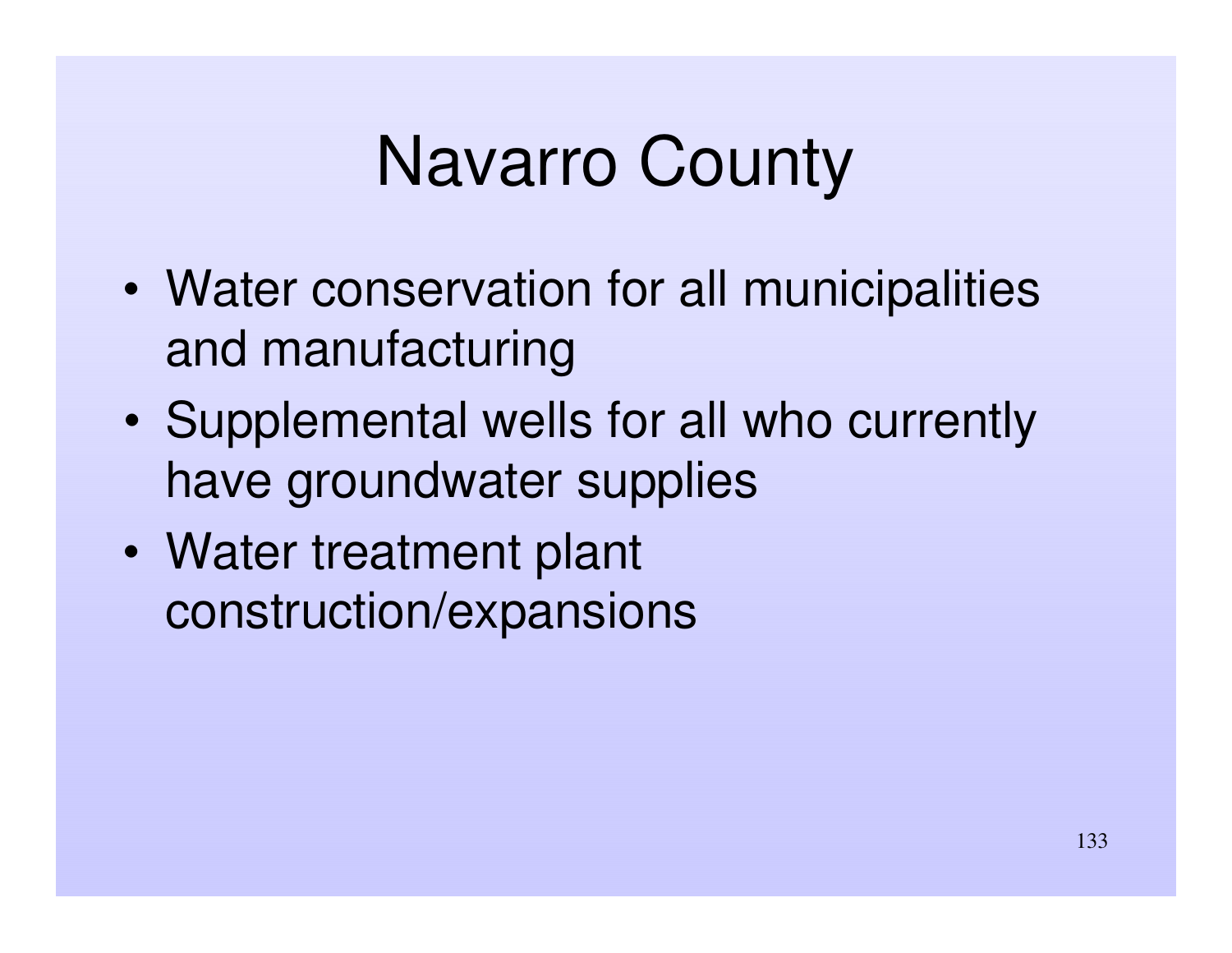- •• Corsicana will supply Blooming Grove, Chatfield WSC, Community Water Company, Dawson, M E N WSC, Navarro Mills WSC, Rice WSC (portion), countyother (portion), manufacturing (portion) with water from the Trinity River Authority.
- $\bullet$ • Corsicana will expand their water treatment plants and connect to Richland -Chambers for future supplies.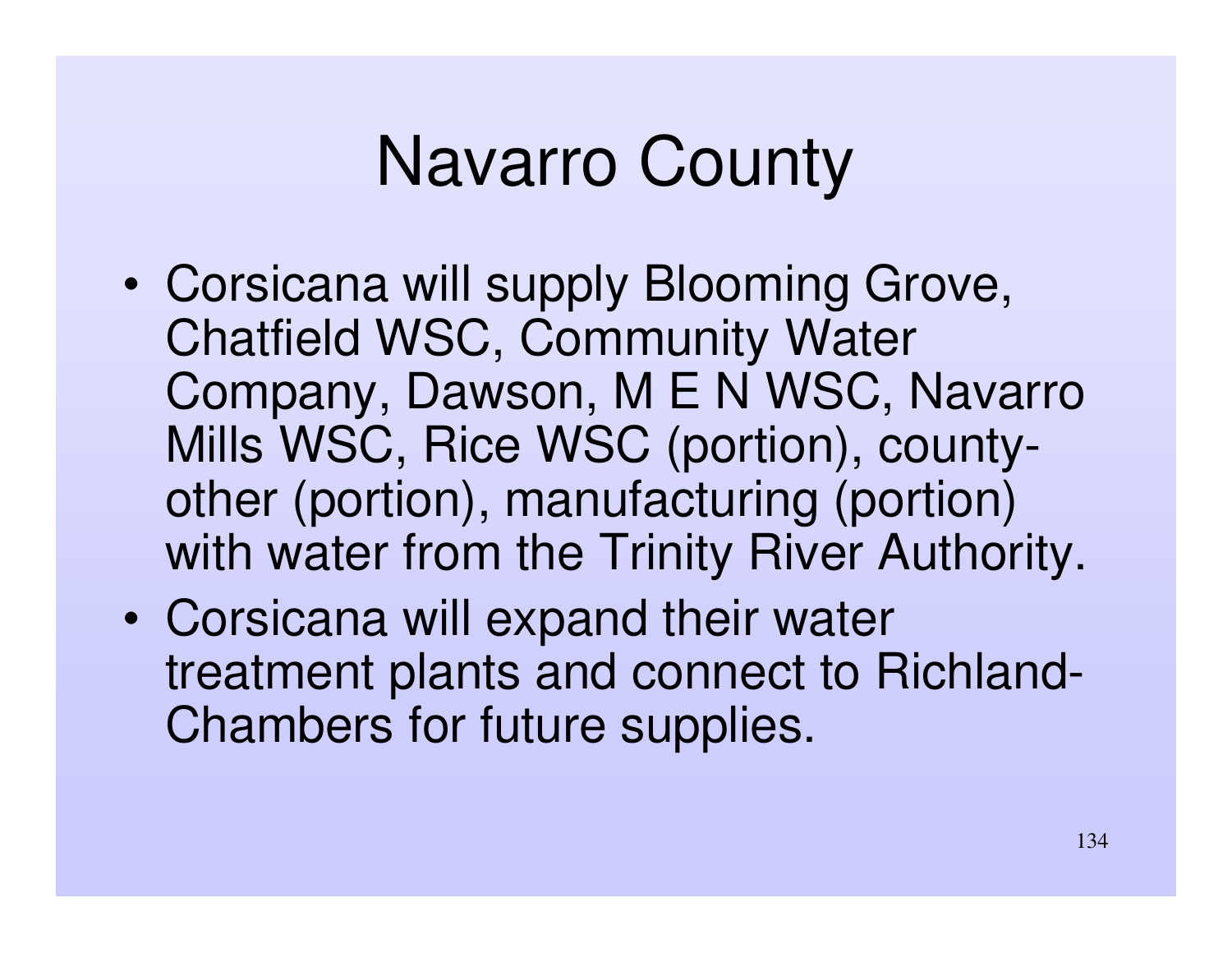- • Tarrant Regional Water District will supply manufacturing (portion).
- $\bullet$ • Region G will supply Brandon-Irene WSC.
- •Ennis will supply Rice WSC (portion).
- Rice WSC will supply Rice.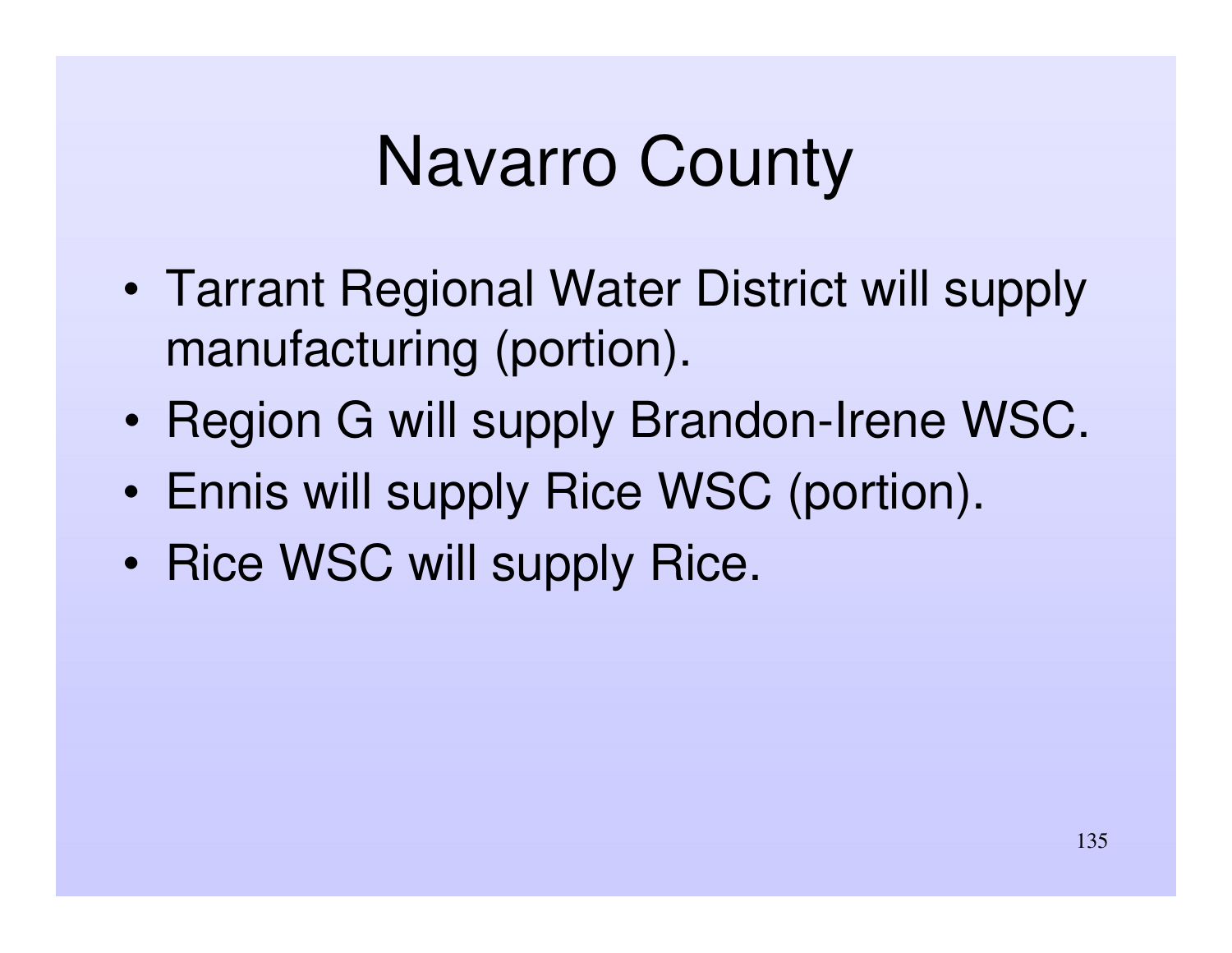- •Dawson will supply county-other (portion).
- • Frost, Kerens, irrigation, livestock, mining, and steam electric power do <u>not</u> have shortages.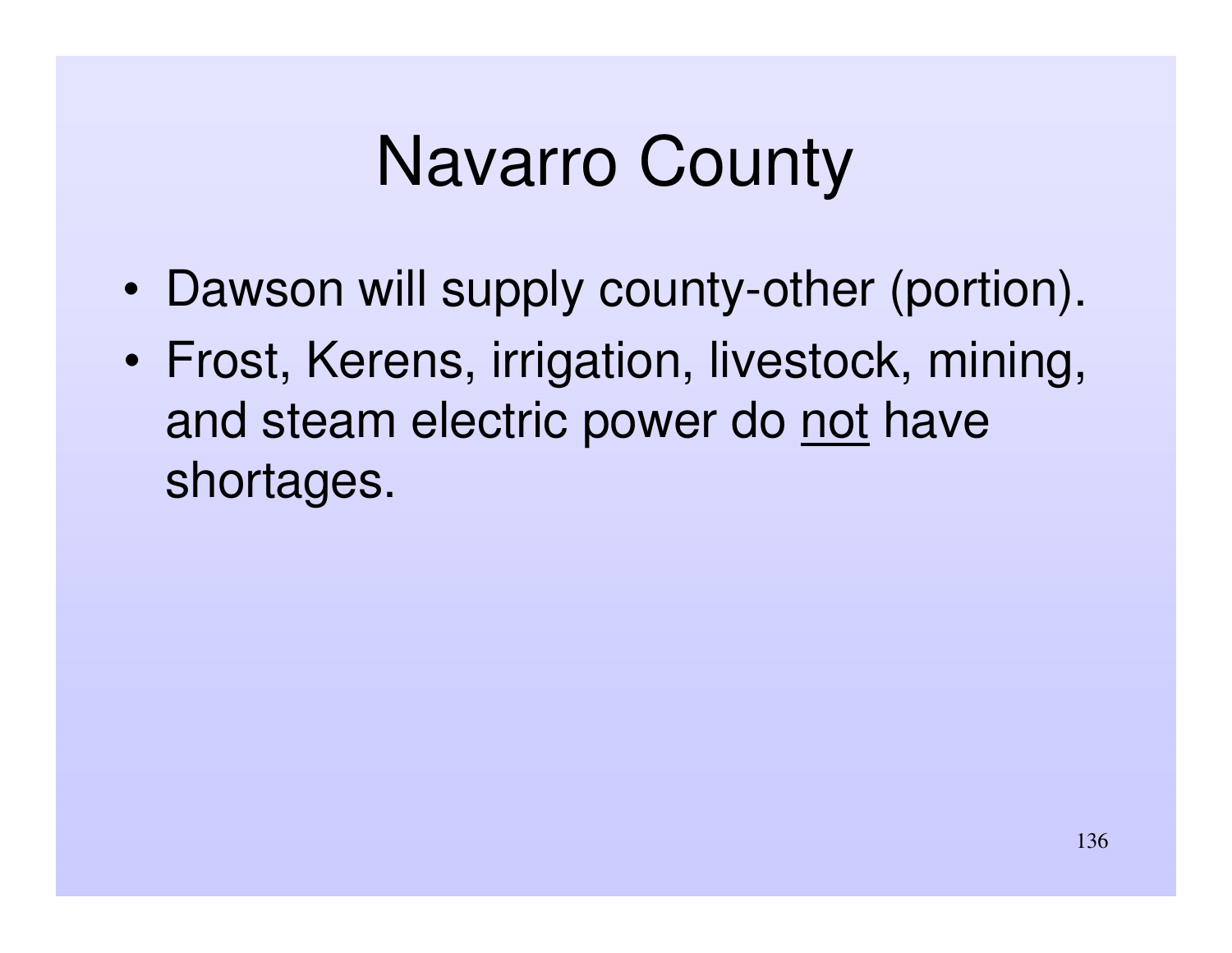**Parker County Comparison of Current Supplies to Projected Demands**

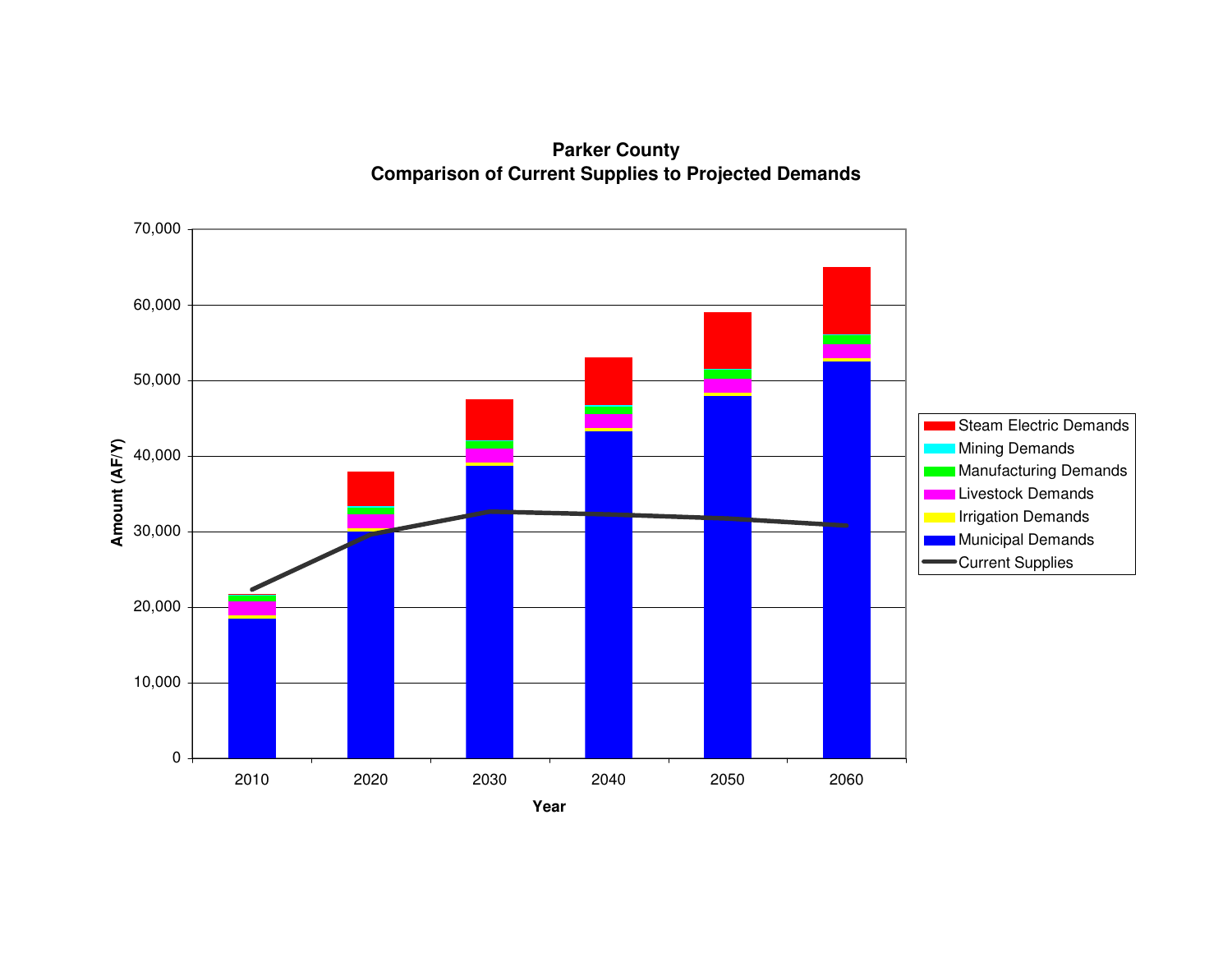- •• Current Supplies
	- –Groundwater (36%)
	- –Weatherford (24%)
	- –Tarrant Regional Water District (12%)
	- –Local supplies (12%)
	- – Brazos River Authority (Possum Kingdom)  $(11\%)$
	- –Mineral Wells (4%)
	- –Reuse (1%)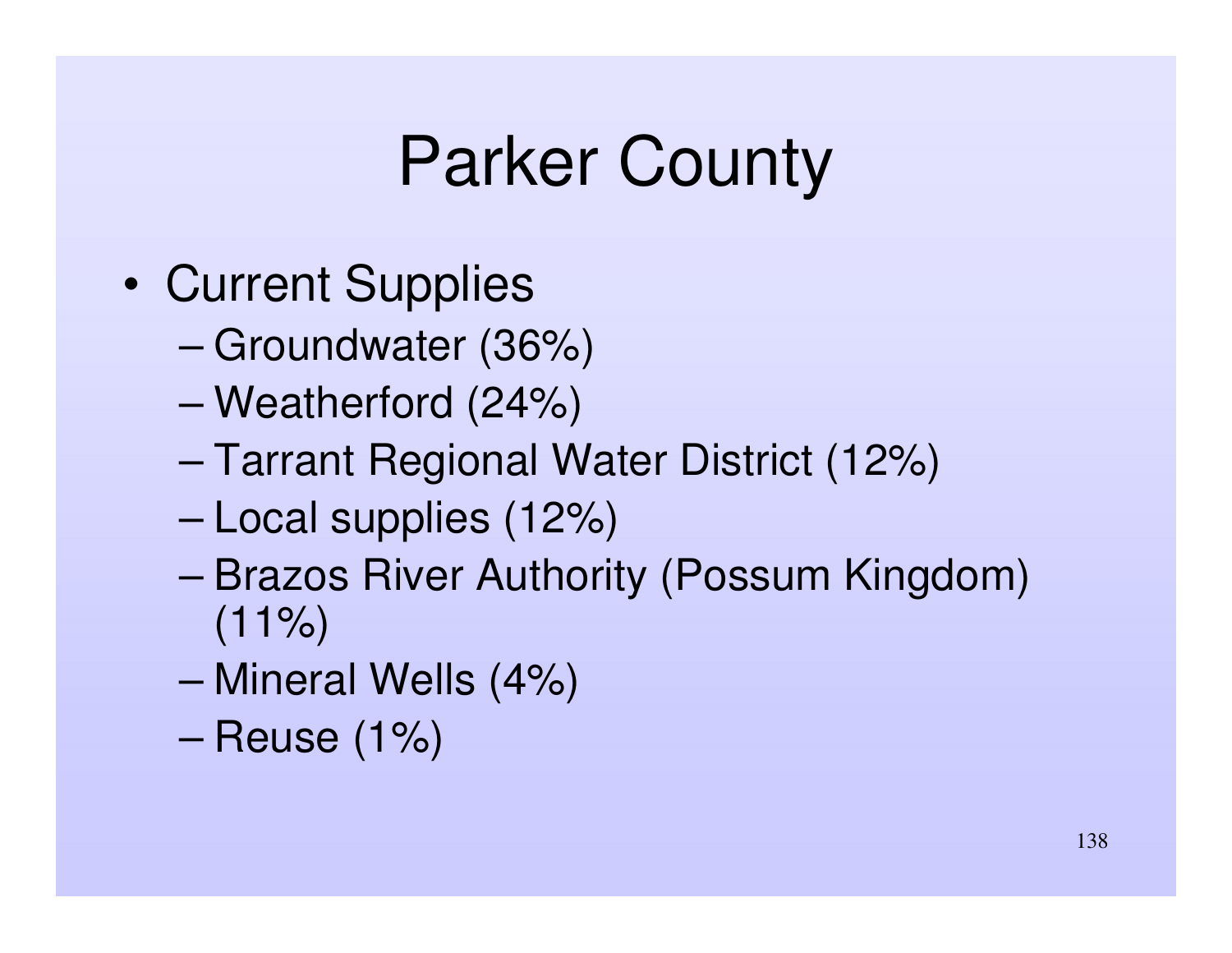- • Water conservation for all municipalities, manufacturing, and mining
- $\bullet$  Supplemental wells for all who currently have groundwater supplies
- $\bullet$ Overdraft the Trinity aquifer in 2010
- $\bullet$  Water treatment plant construction/expnasions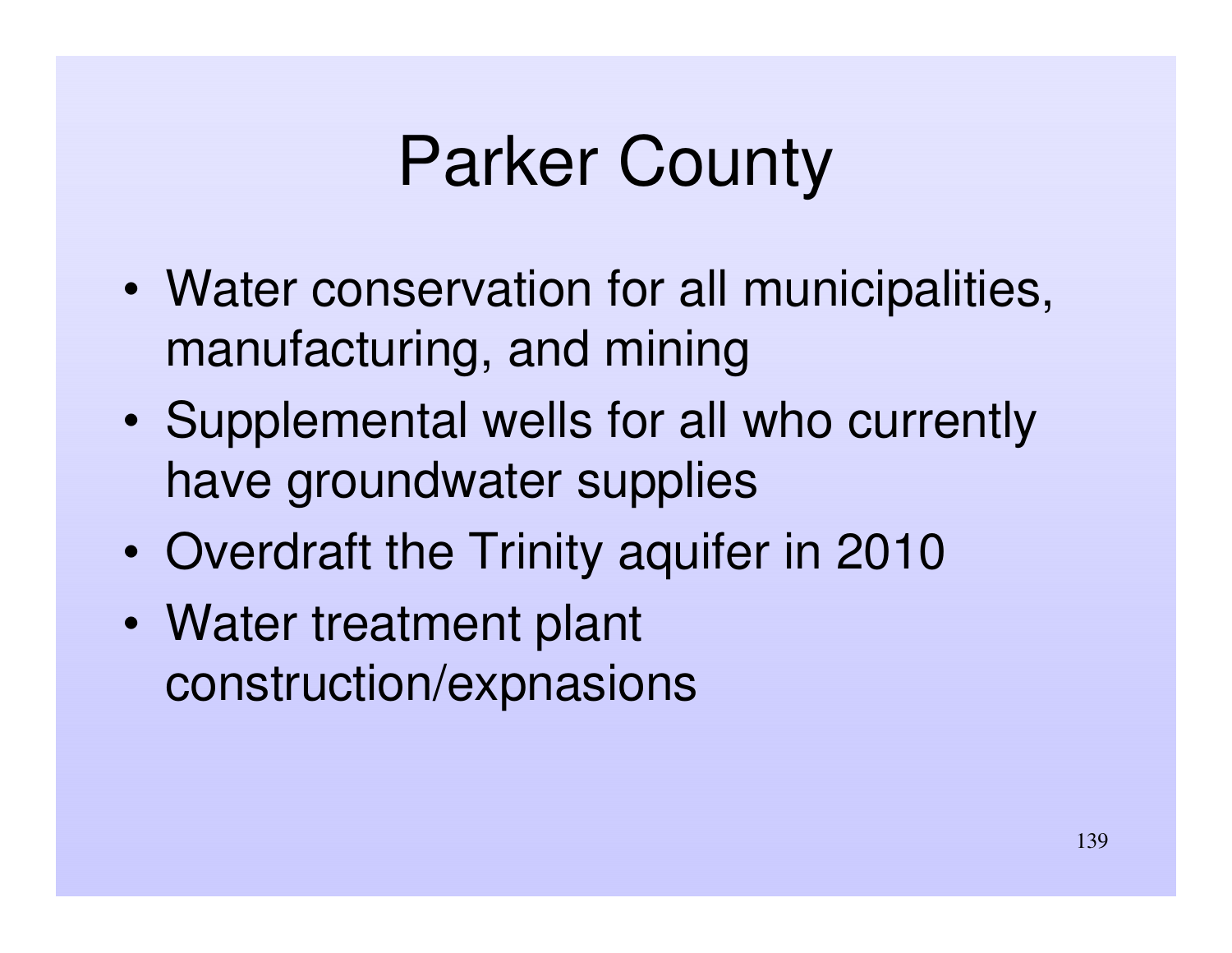- • Tarrant Regional Water District will supply Aledo (through Fort Worth), Azle, Fort Worth, Springtown, Reno, Walnut Creek SUD & Weatherford.
- $\bullet$  The East Parker County System will supply Annetta, Annetta South, & Hudson Oaks.
- Willow Park to be determined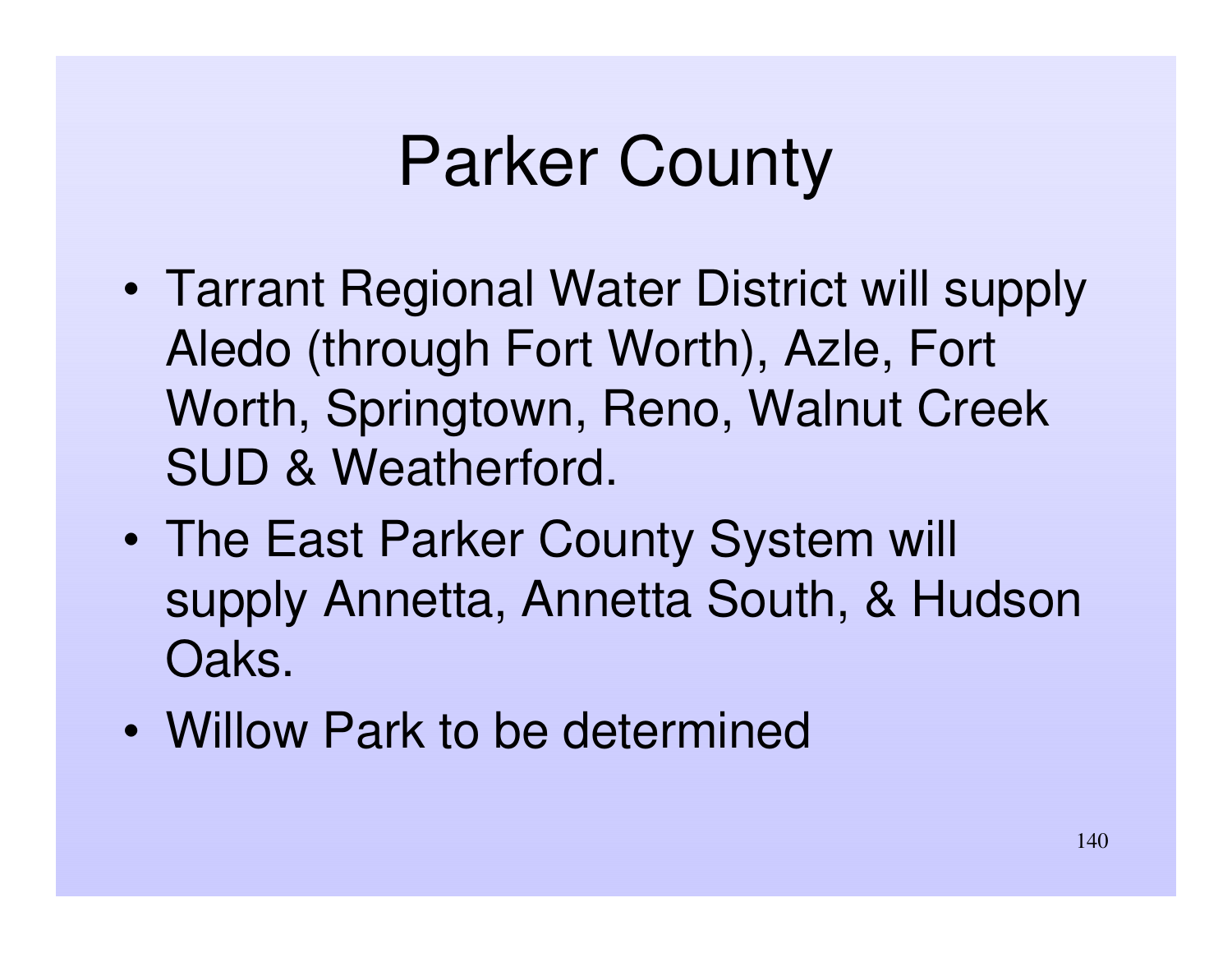- • Weatherford will supply manufacturing (portion).
- $\bullet$  Mineral Wells will supply manufacturing (portion).
- $\bullet$  Weatherford will supply steam electric power (portion) with reuse.
- $\bullet$  Brazos River Authority may supply steam electric power (portion).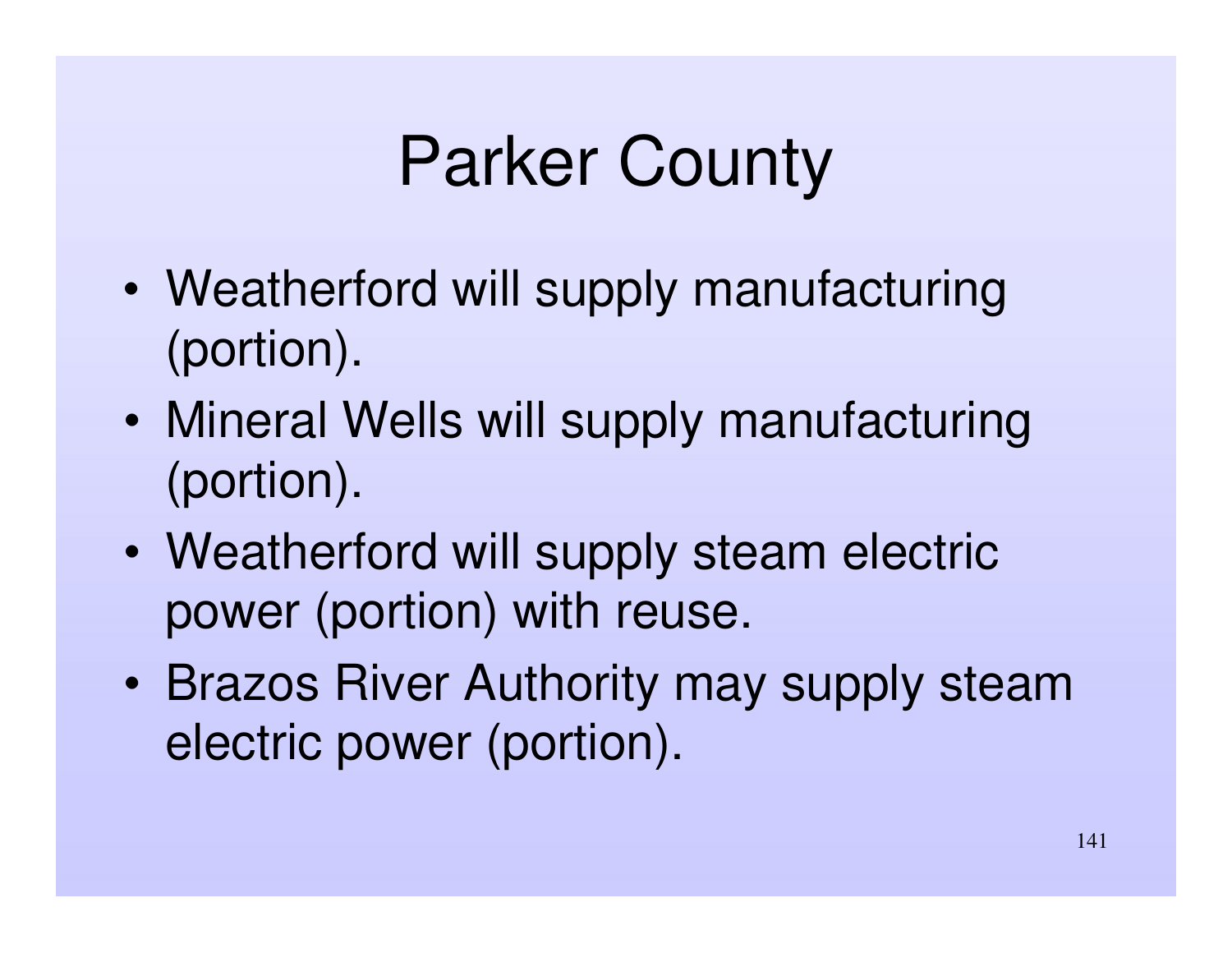• Mineral Wells, county other, irrigation, livestock, and mining do not have shortages.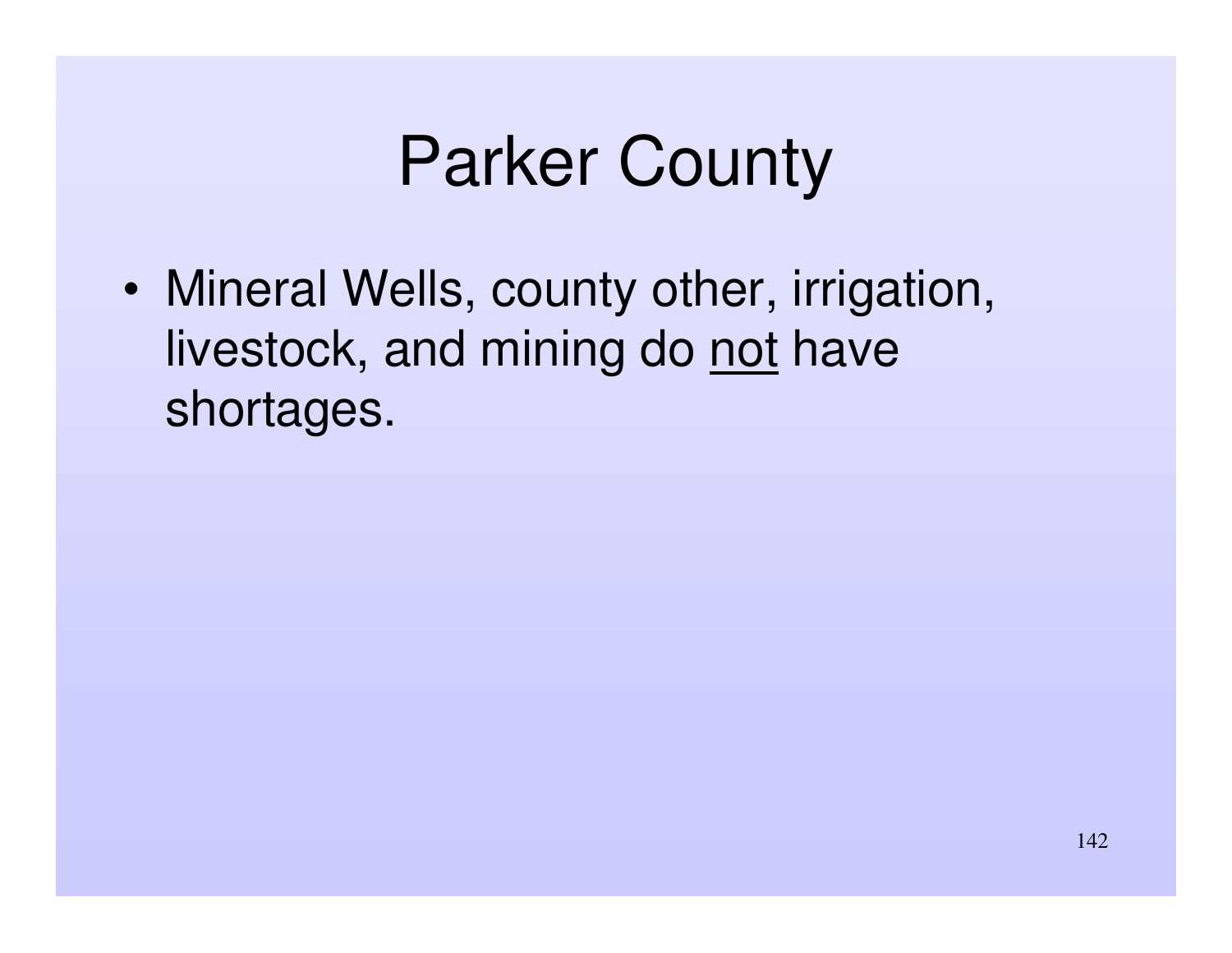**Rockwall County Comparison of Current Supplies to Projected Demands**

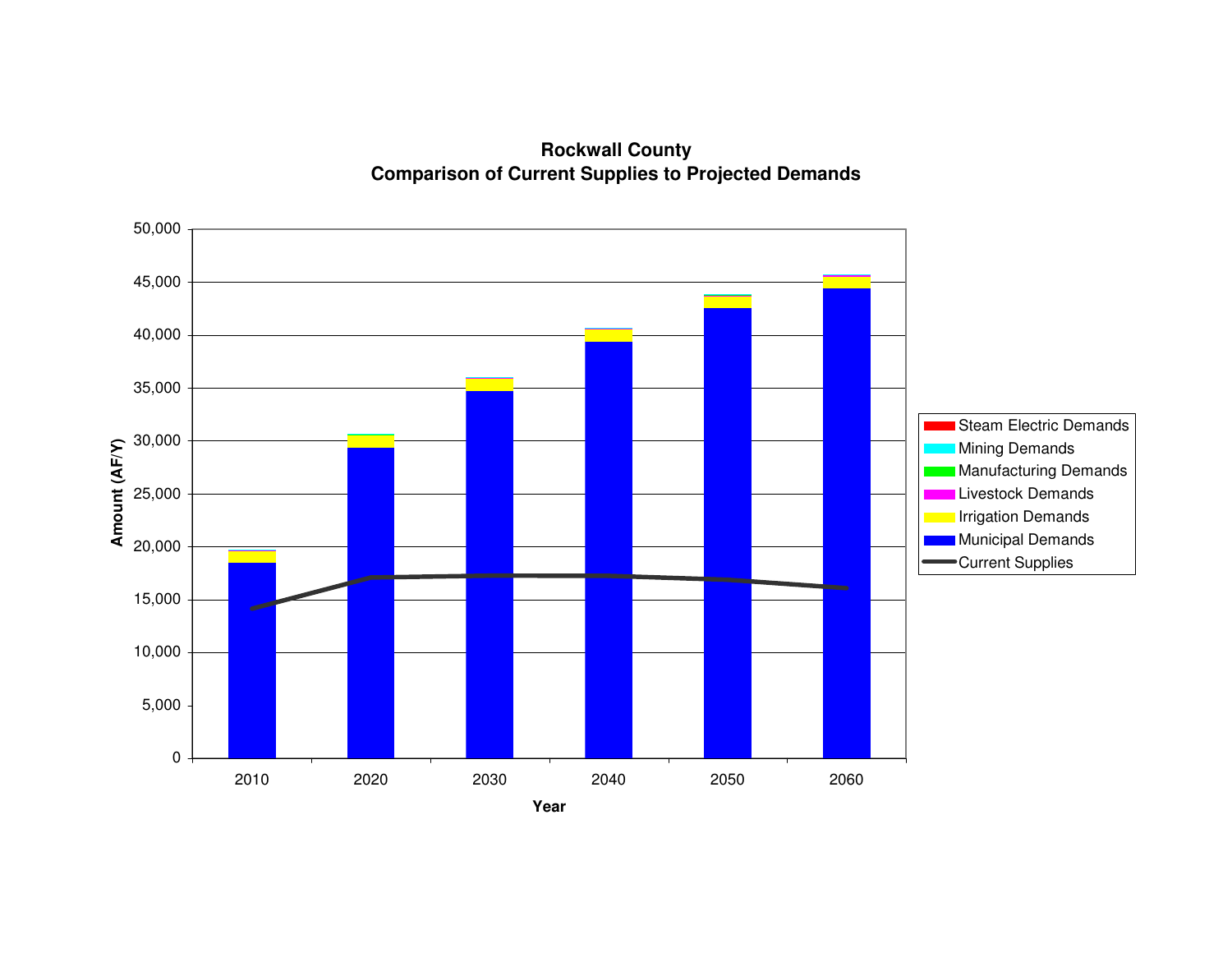#### Rockwall County

- •• Current Supplies
	- –– North Texas Municipal Water District (89%)
	- –Reuse (7%)
	- –Groundwater (2%)
	- –Other local supplies (2%)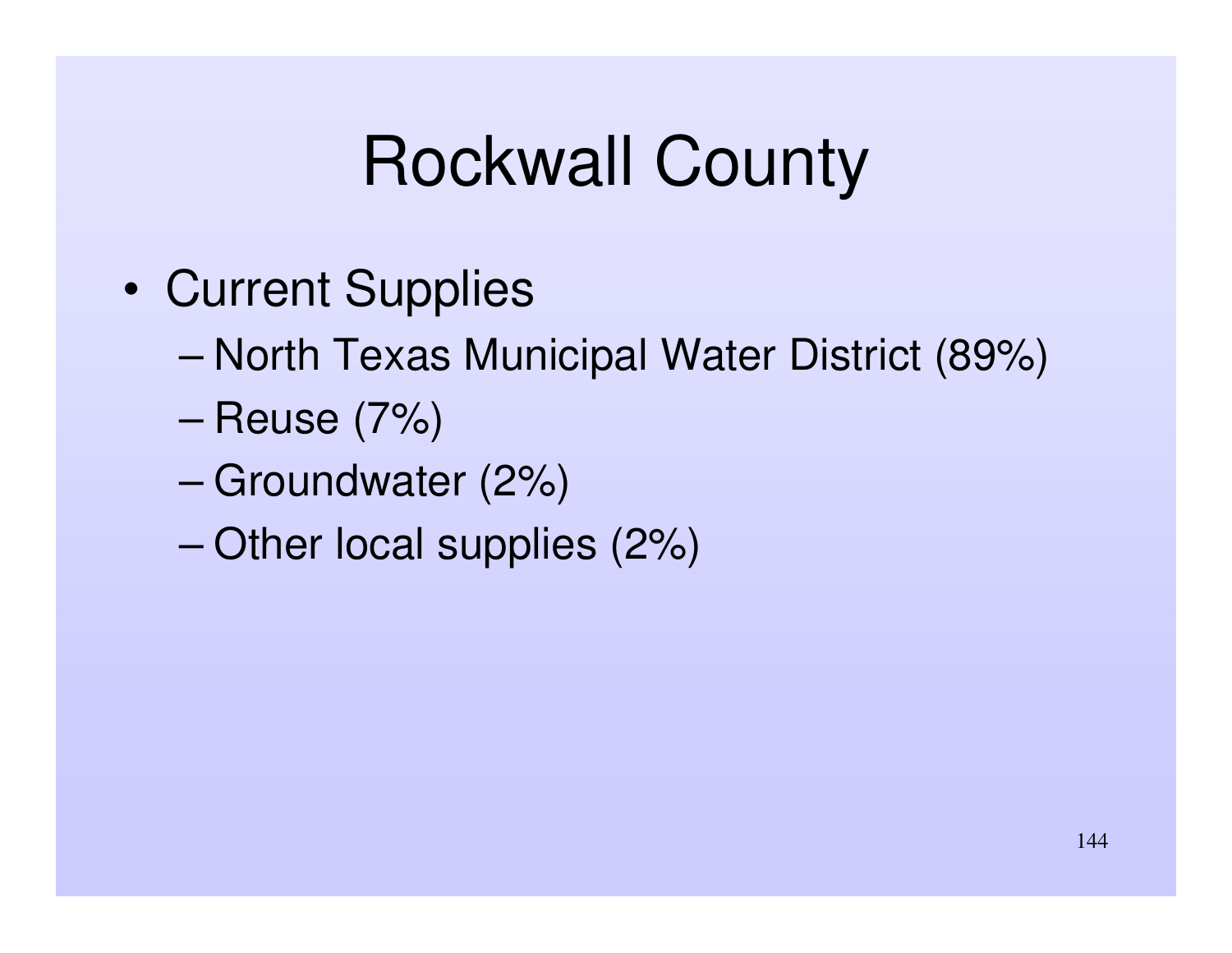# Rockwall County

- • Water conservation for all municipalities and manufacturing
- $\bullet$  Supplemental wells for all who currently have groundwater supplies
- $\bullet$  Water treatment plant construction/expansions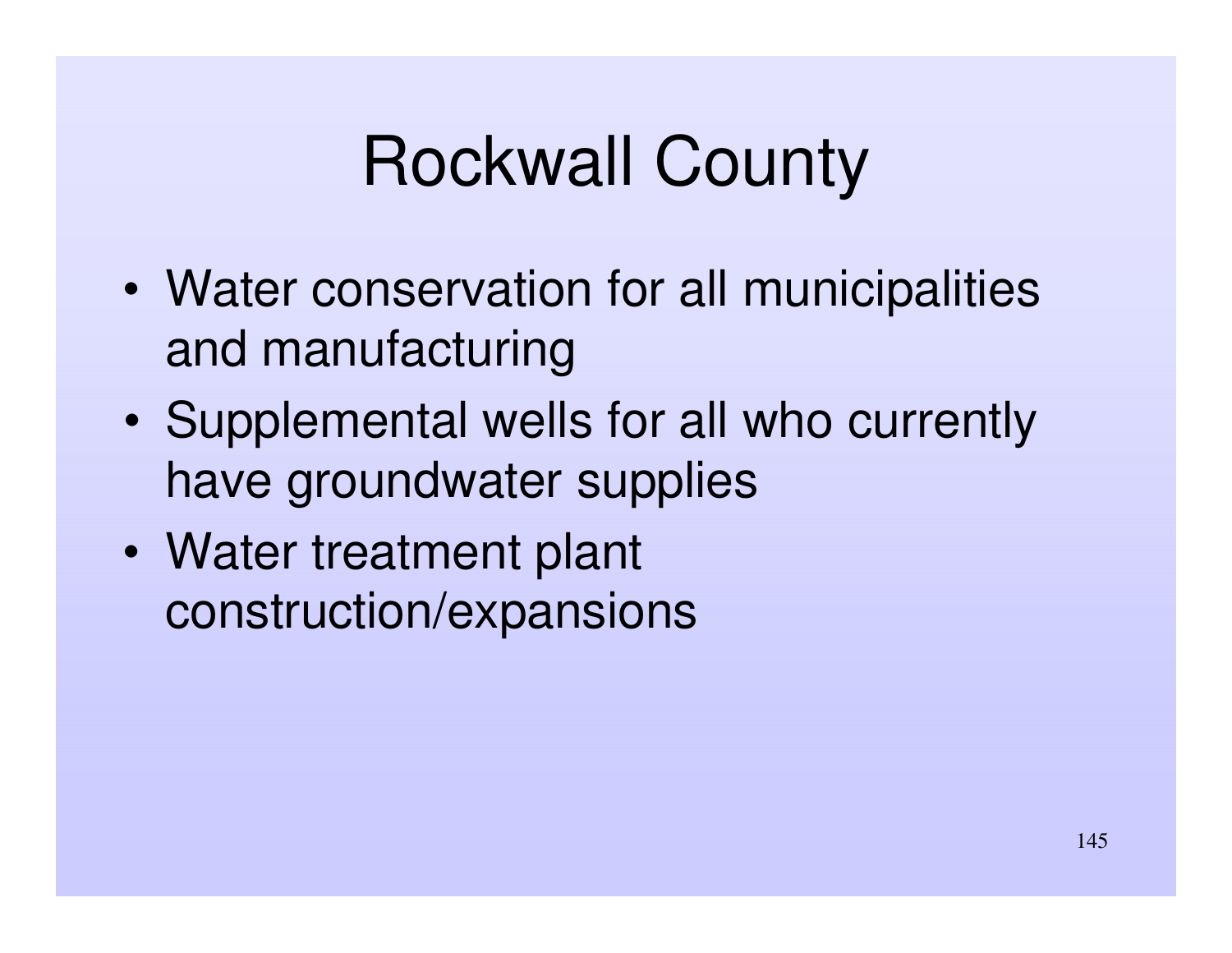## Rockwall County

- •• North Texas Municipal Water District will supply Blackland WSC, Cash WSC (Reg C portion), East Fork SUD, Forney Lake WSC, Heath, High Point WSC, Lavon WSC, McLendon-Chisholm, Mt. Zion, R-C-H WSC, Rockwall, Rowlett, Royse City, Wylie, county-other, and manufacturing.
- •• North Texas Municipal Water District will supply reuse for irrigation.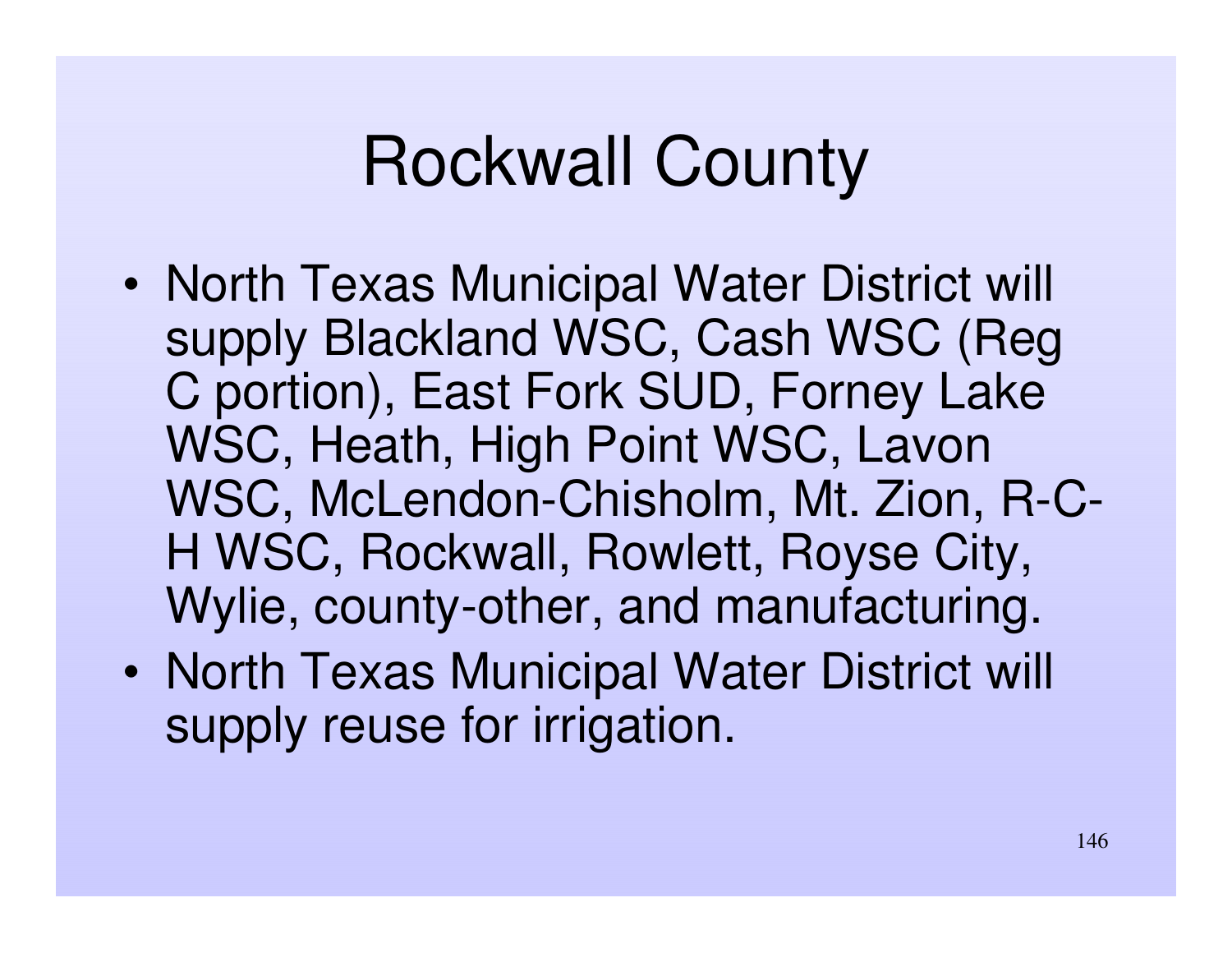## Rockwall County

- •• Dallas Water Utilities will supply Dallas.
- •• Irrigation, livestock, mining, and steam electric power do not have shortages.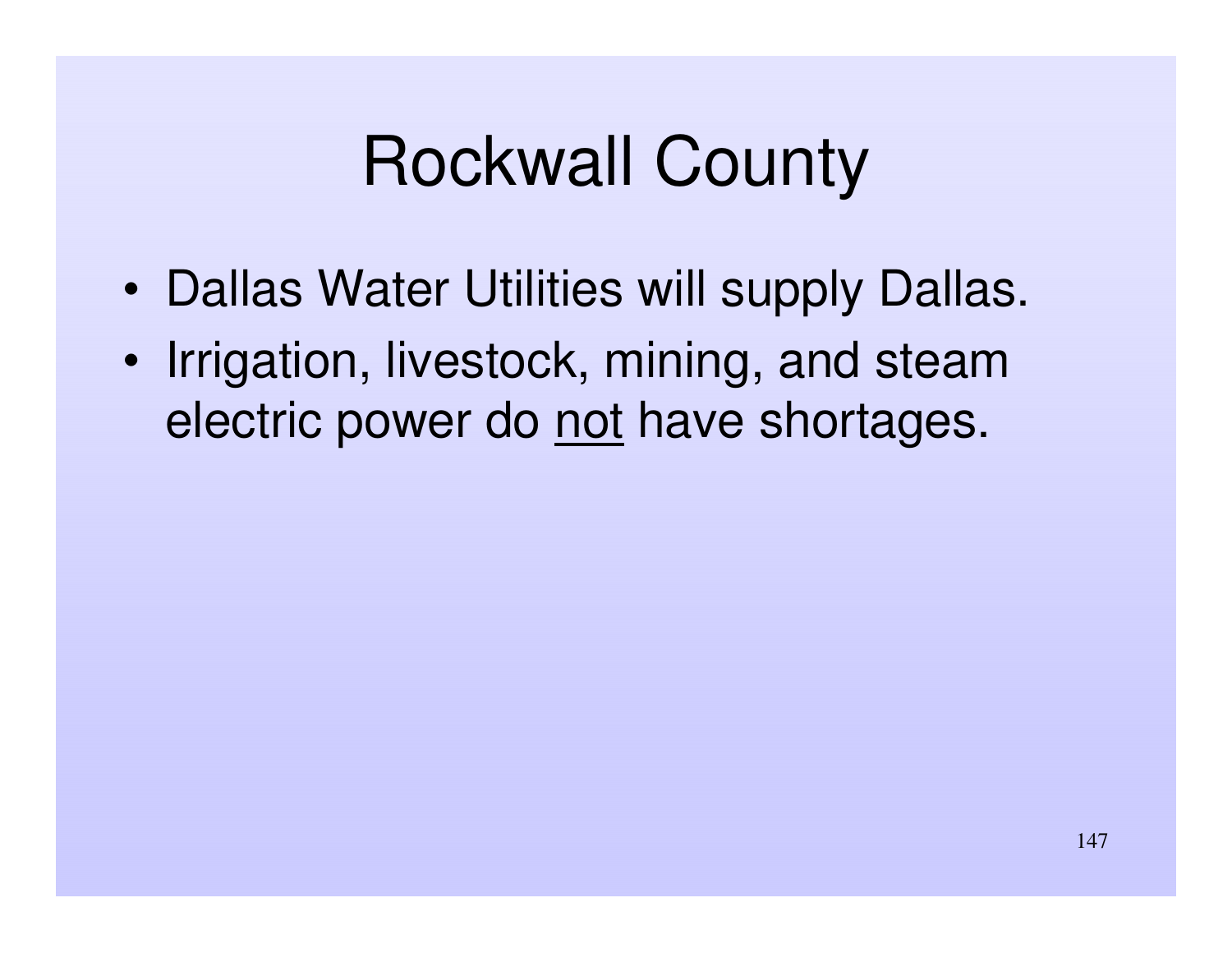**Tarrant County Comparison of Current Supplies to Projected Demands**

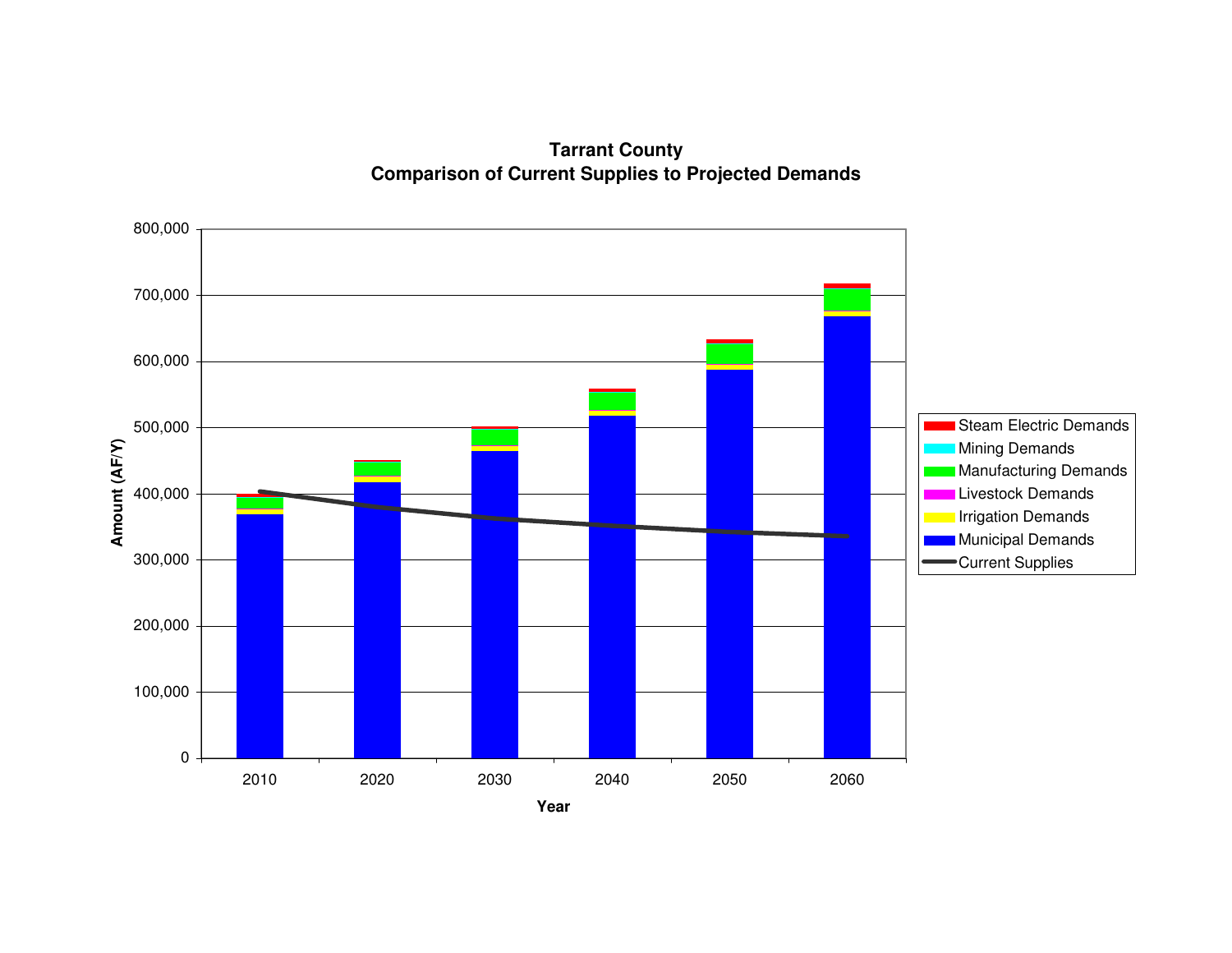- •• Current Supplies
	- –Tarrant Regional Water District (93%)
	- –Lake Arlington (2%)
	- –Groundwater (2%)
	- –Other local supplies (2%)
	- –Reuse (1%)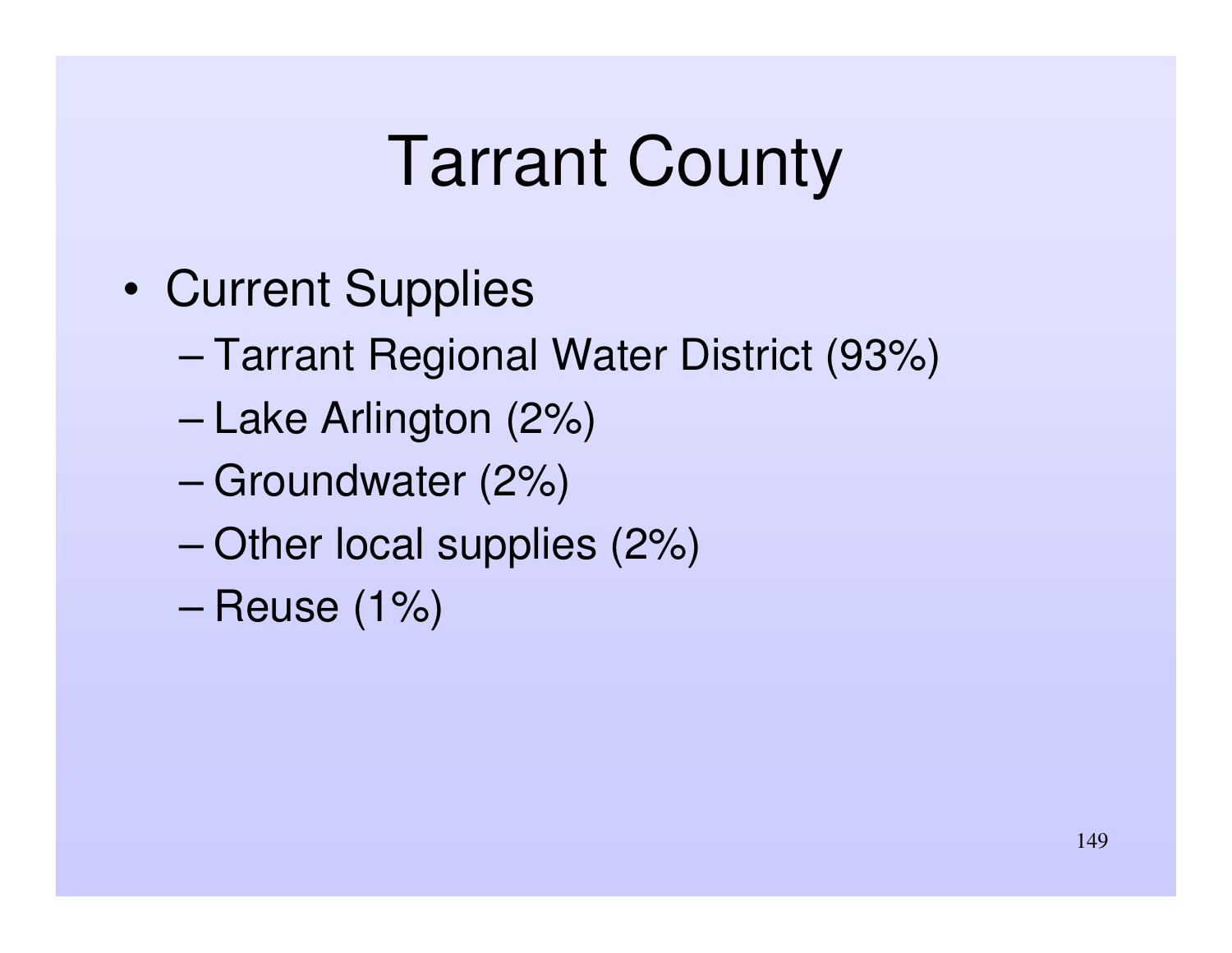- • Water conservation for all municipalities, manufacturing, and mining
- $\bullet$  Supplemental wells for all who currently have groundwater supplies
- $\bullet$ Overdraft the Trinity aquifer in 2010
- $\bullet$  Water treatment plant construction/expansions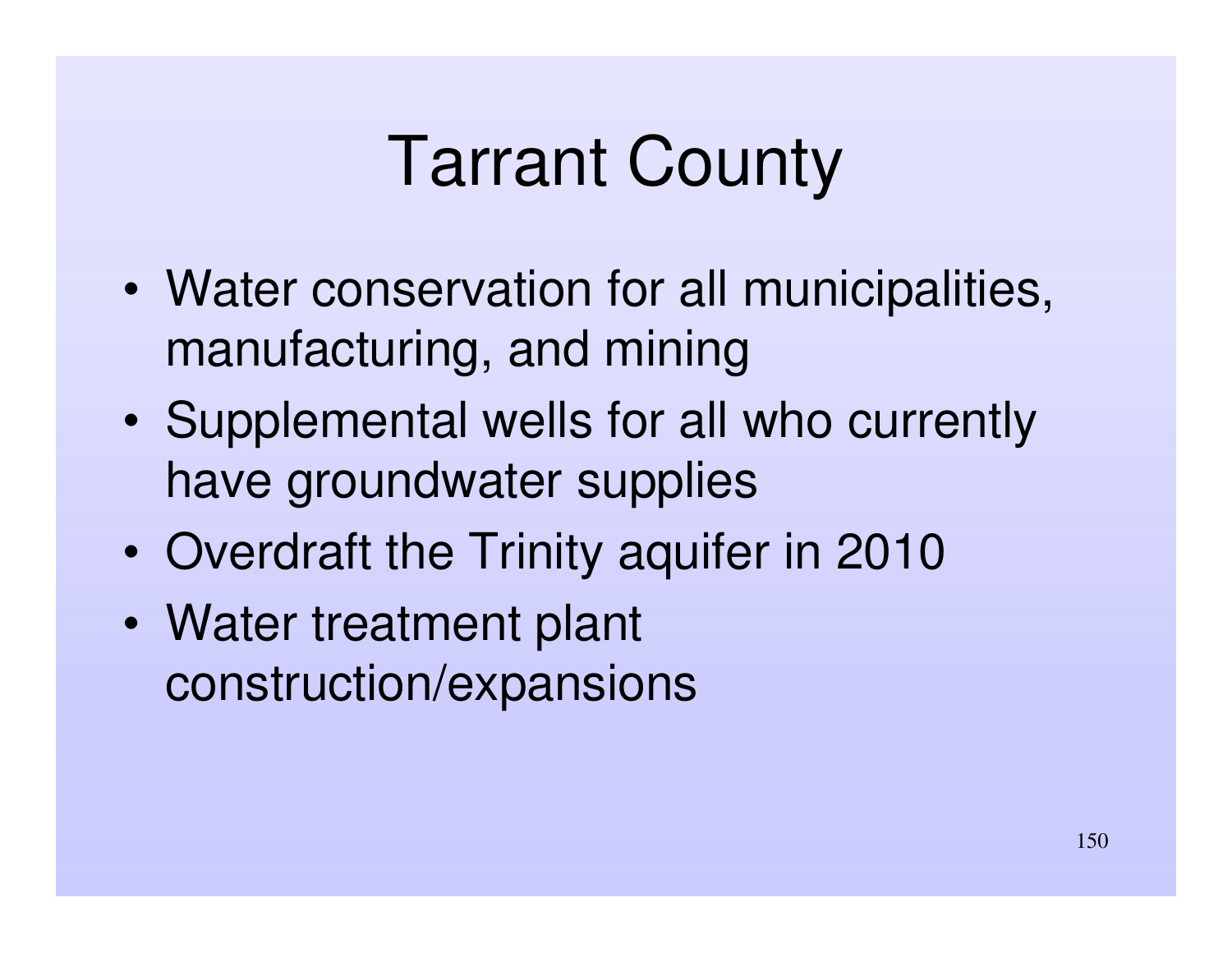• Tarrant Regional Water District will supply Arlington, Azle, Benbrook, Blue Mound, Community WSC, Fort Worth, Lakeside, Mansfield, River Oaks, irrigation (portion), mining, and steam electric power (portion).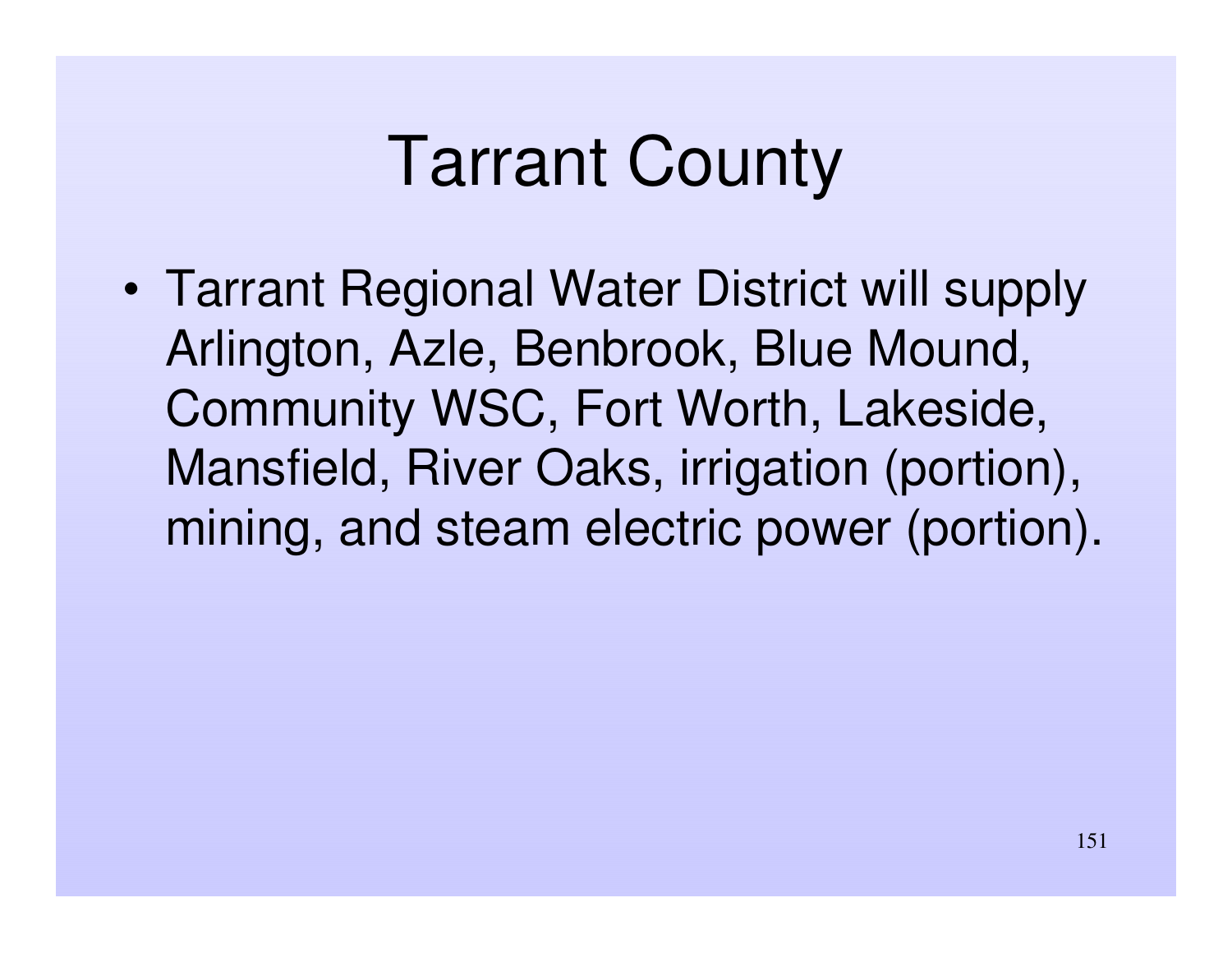•• Fort Worth will supply Burleson, Crowley, Dalworthington Gardens, Edgecliff Village, Everman, Forest Hill, Haltom City, Haslet, Hurst, Keller, Kennedale (portion), Lake Worth, North Richland Hills (portion), Pantego (portion), Richland Hills, Saginaw, Sansom Park Village, Southlake, Watauga, Westover Hills, Westworth Village, White Settlement, county--other, and manufacturing (portion).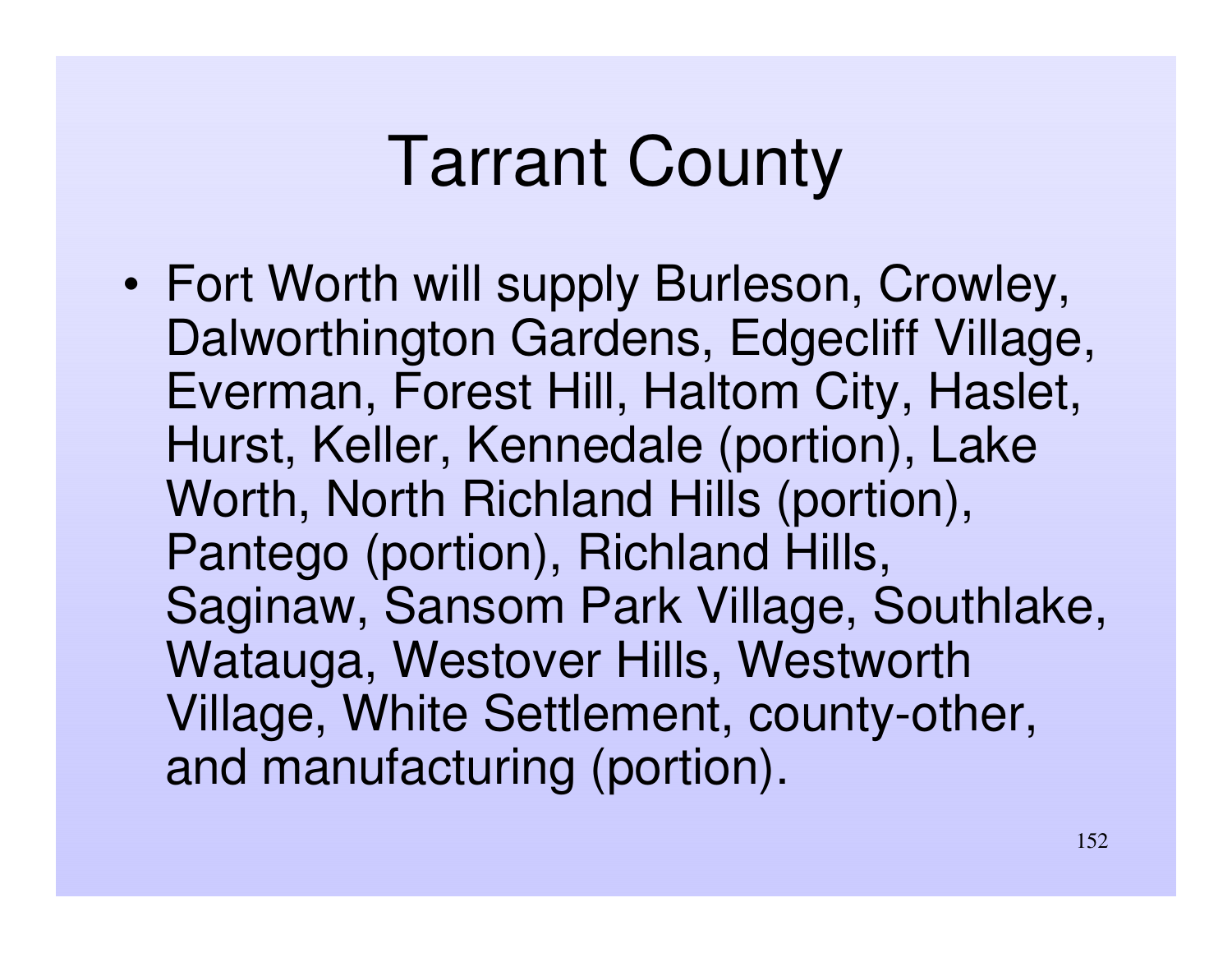- • Trinity River Authority will supply Bedford, Colleyville, Euless, Grapevine (portion), North Richland Hills (portion),
- •• Dallas Water Utilities will supply Grand Prairie (portion), Grapevine (portion), and Johnson County Rural WSC (portion).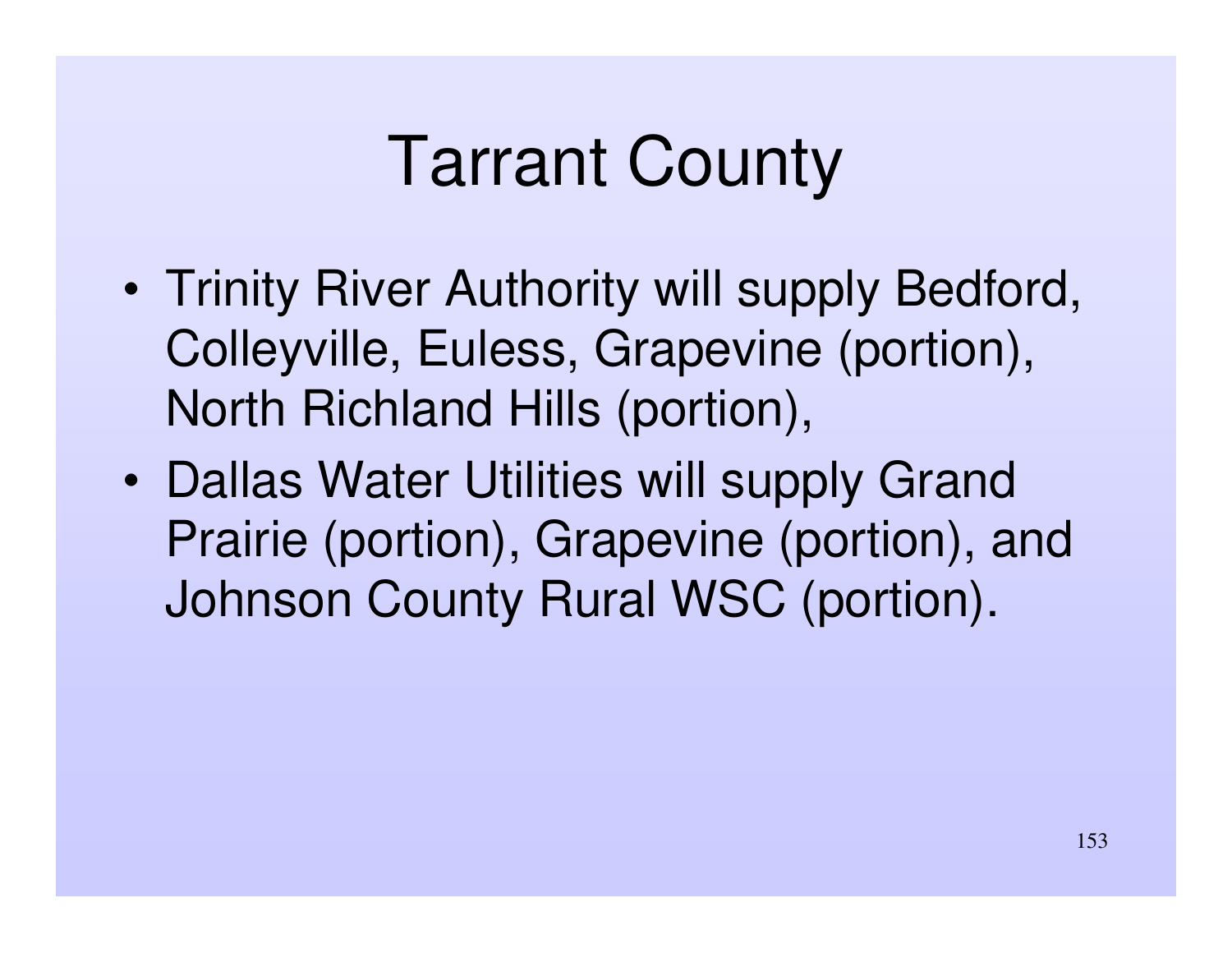- • Mansfield will supply Grand Prairie (portion).
- $\bullet$  Brazos River Authority (Region G) will supply Johnson County Rural WSC (portion).
- • Arlington will supply Kennedale (portion), Pantego (portion), and manufacturing (portion).
- •Argyle will supply Pelican Bay.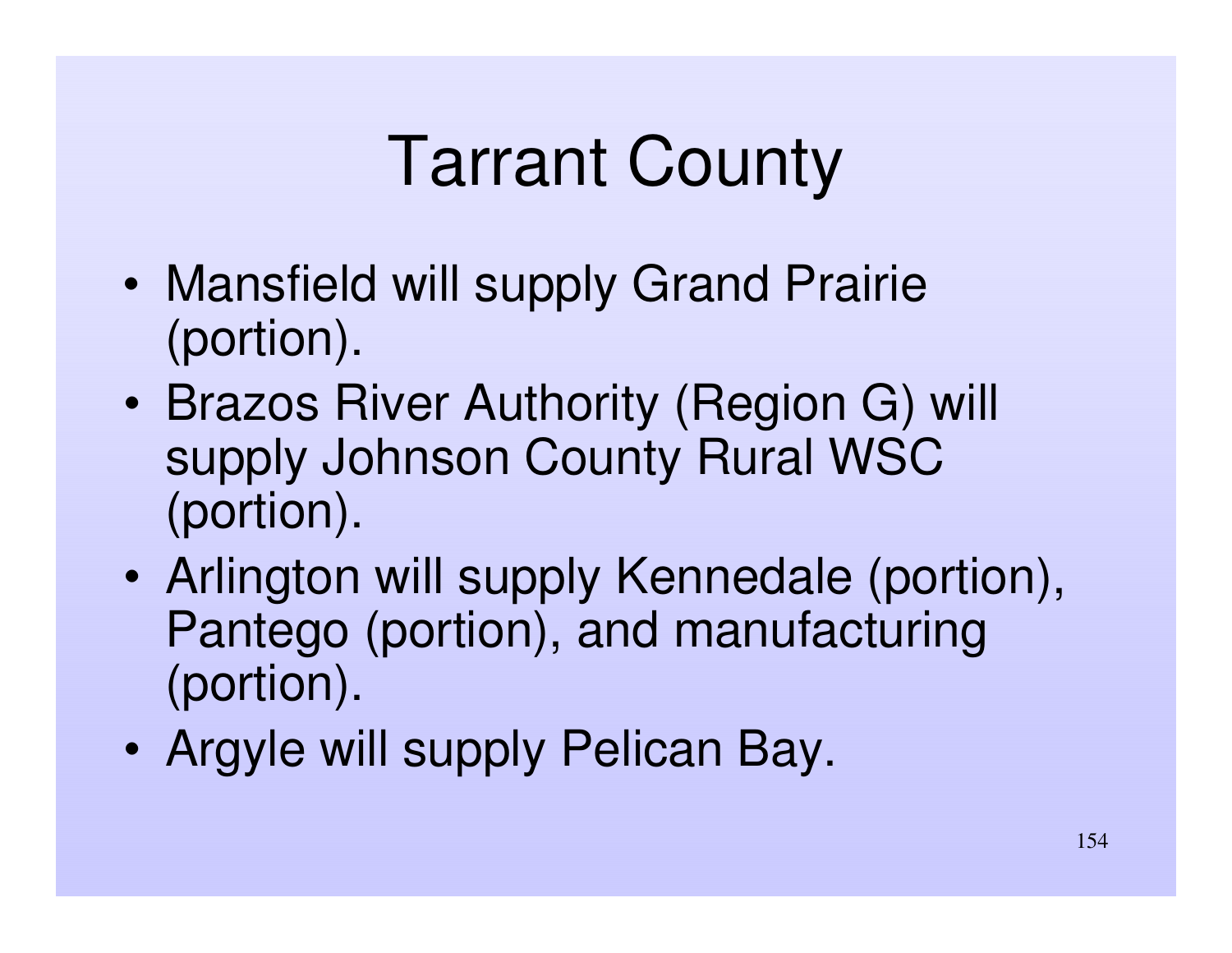- •• Irrigation (portion) and steam electric power (portion) will be supplied by reuse.
- $\bullet$  Mansfield will supply manufacturing (portion).
- $\bullet$ • North Richland Hills will supply manufacturing (portion).
- $\bullet$ • Livestock does not have shortages.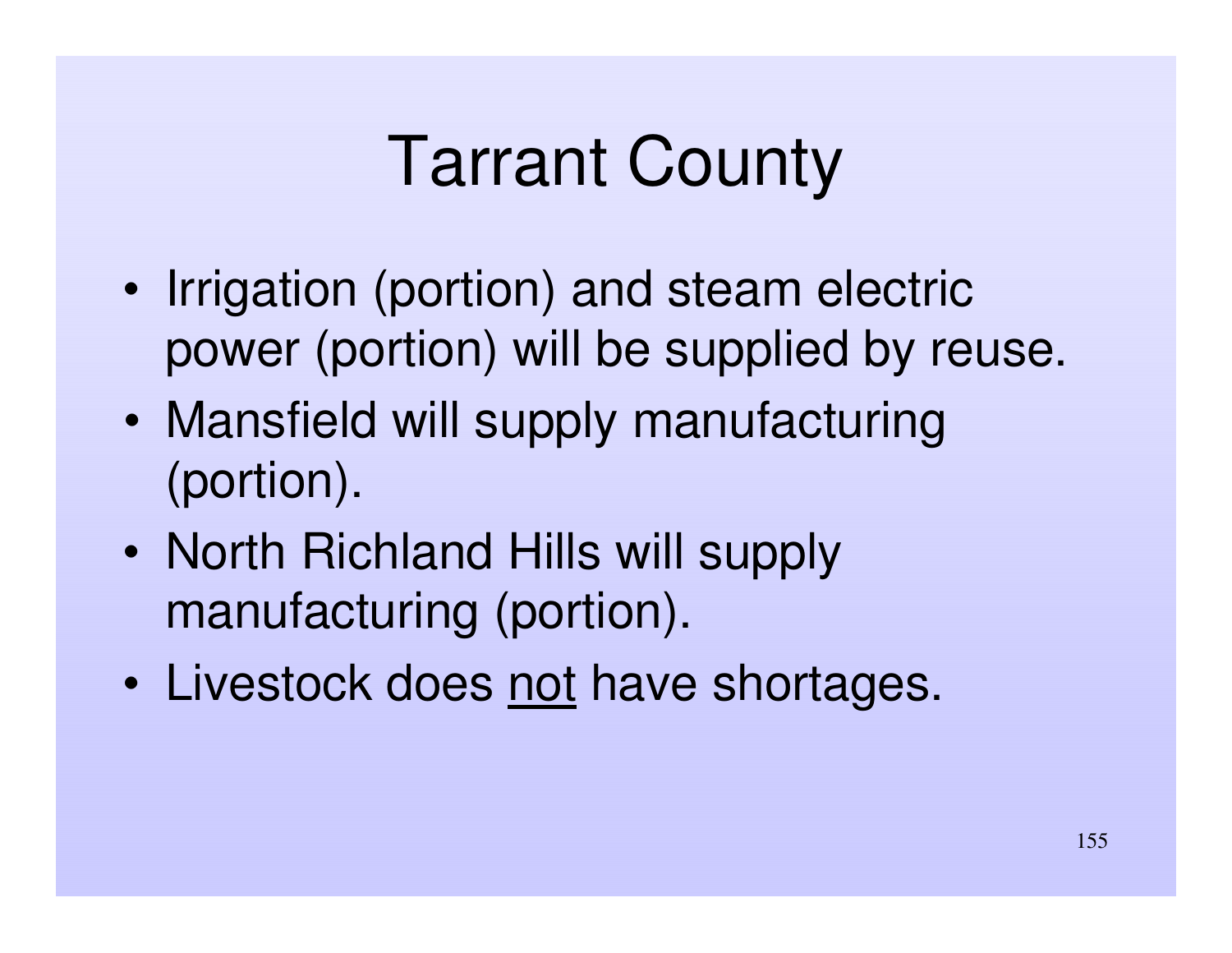**Wise County Comparison of Current Supplies to Projected Demands**

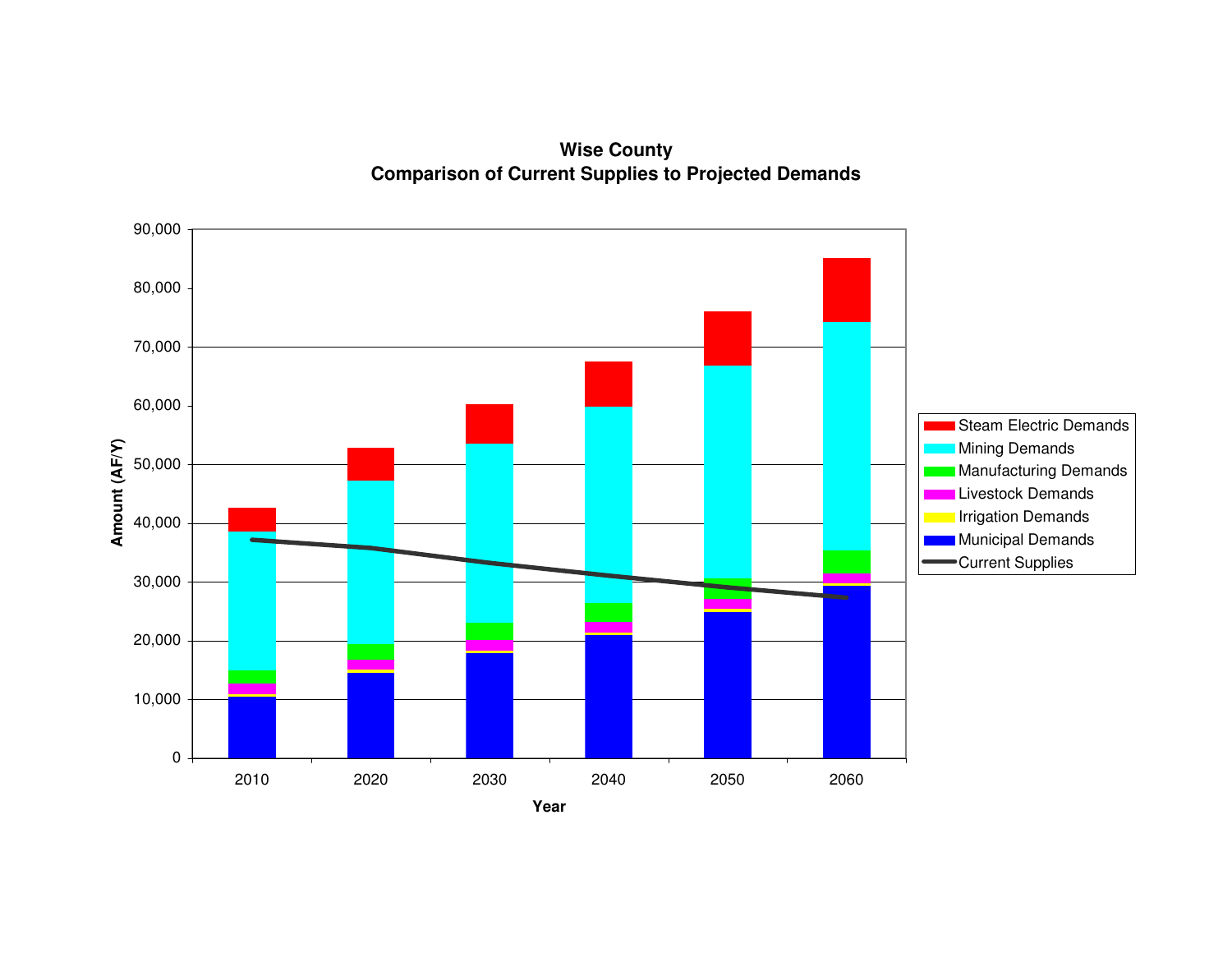- •• Current Supplies
	- –Reuse (44%)
	- –Tarrant Regional Water District (40%)
	- –Groundwater (12%)
	- –Other local supplies (4%)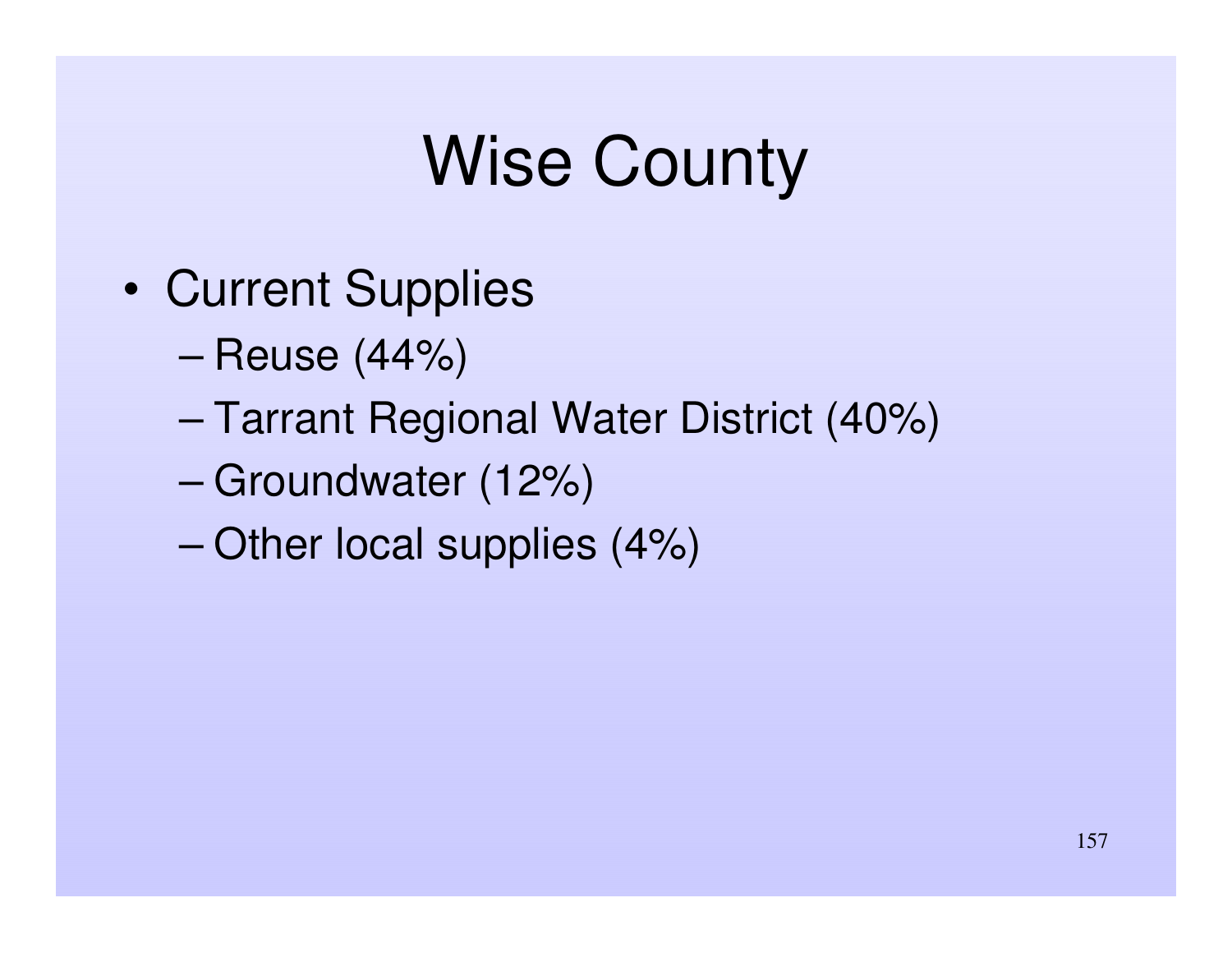- • Water conservation for all municipalities and manufacturing
- $\bullet$  Supplemental wells for all who currently have groundwater supplies
- $\bullet$ Overdraft the Trinity aquifer in 2010
- $\bullet$  Water treatment plant construction/expansions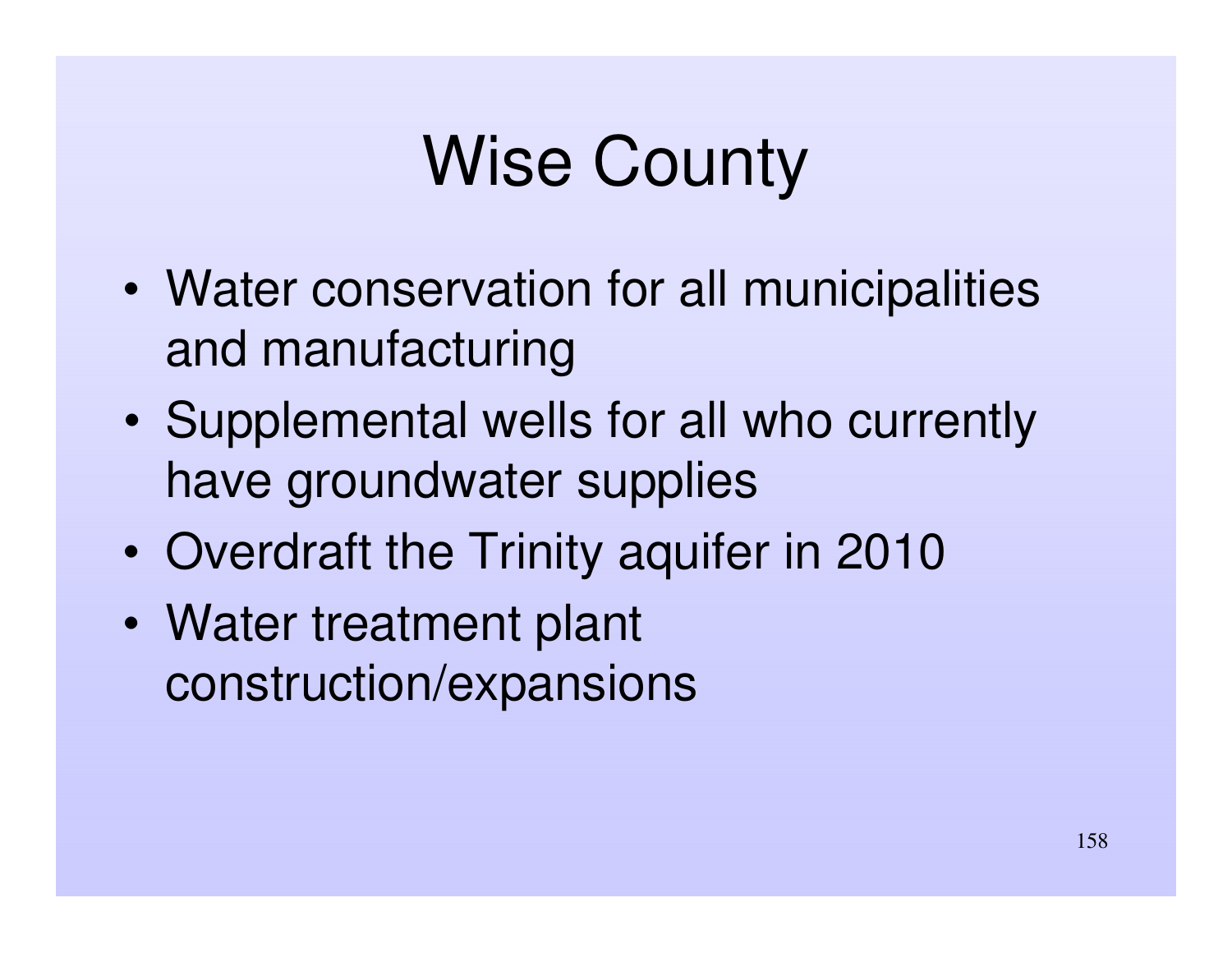- • Tarrant Regional Water District will supply Bridgeport, Community WSC, Fort Worth, Runaway Bay, Walnut Creek SUD, West Wise Rural WSC, Wise County Water Supply District, irrigation, manufacturing, mining (portion), and steam electric power (portion).
- $\bullet$ Wise County WSD will supply Decatur.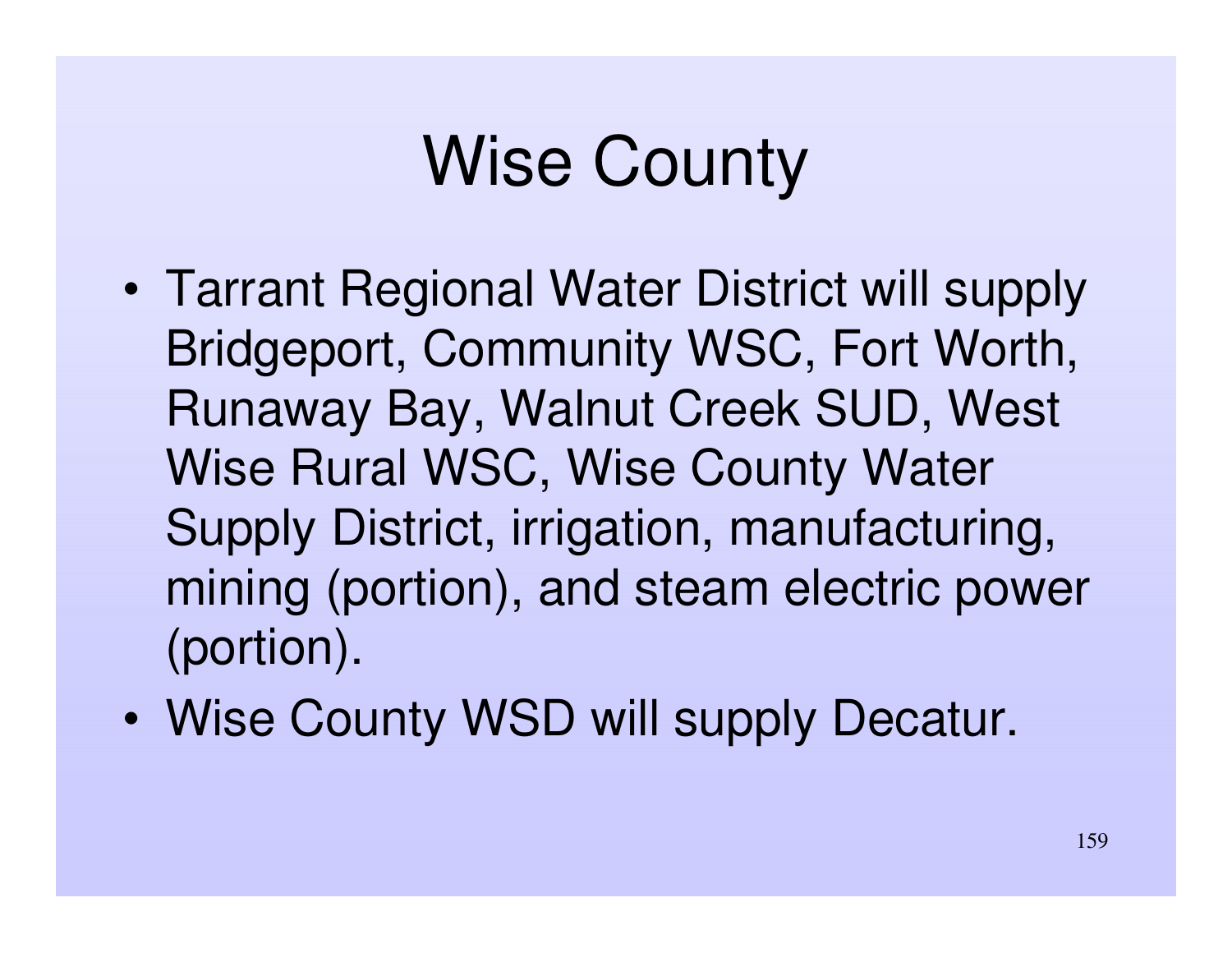- West Wise WSC will supply Alvord and Chico.
- Walnut Creek SUD will supply Aurora, Boyd, New Fairview, Newark, Rhome, and county-other.
- • Greater Texoma Utility Authority will supply Bolivar WSC (portion).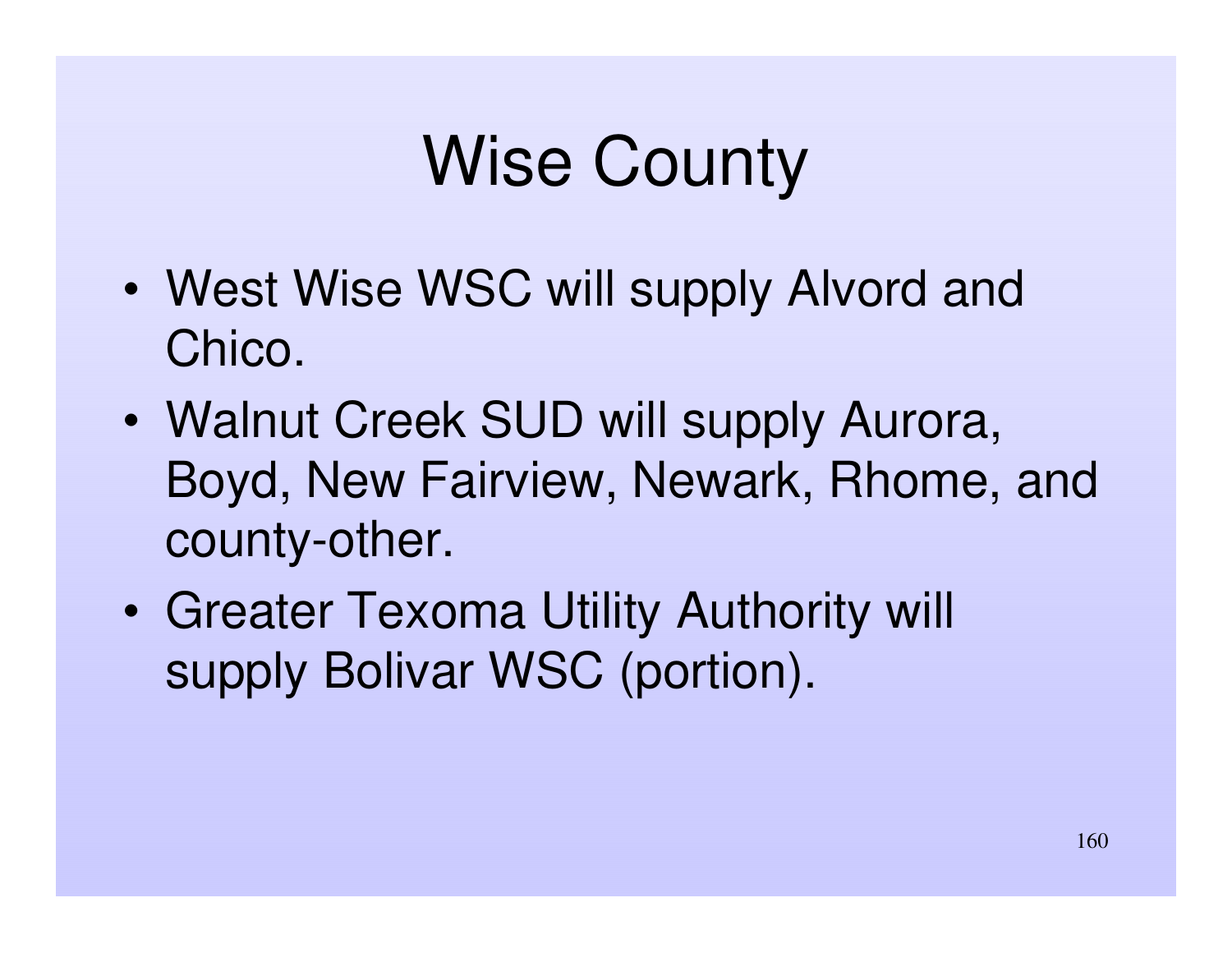- • Upper Trinity Regional Water District will supply Bolivar WSC (portion).
- $\bullet$  Mining (portion) will also recycle their available water.
- $\bullet$  Bridgeport and Decatur will each supply reuse for steam electric power.
- $\bullet$ • Livestock does not have shortages.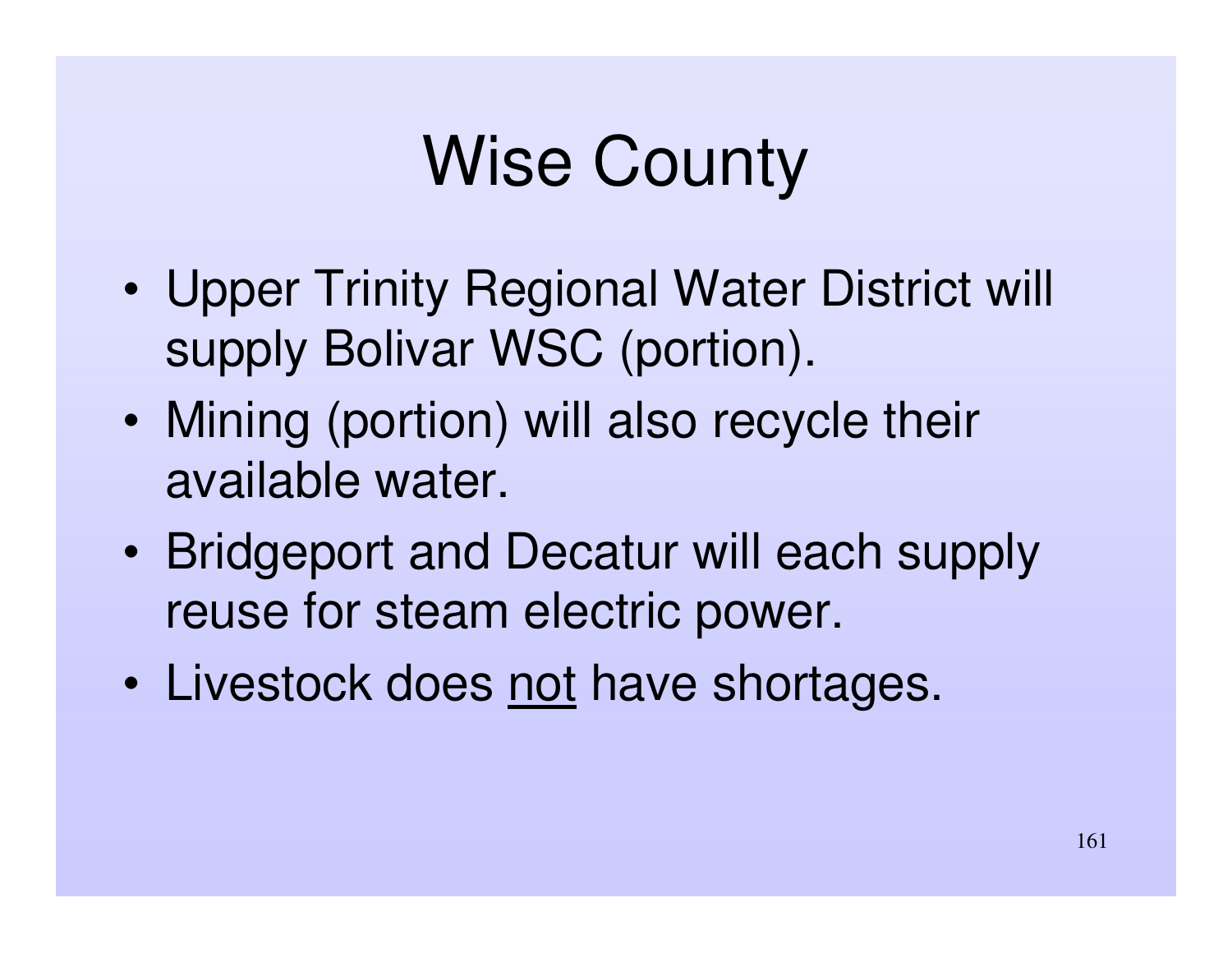### Strategies for Wholesale Water Providers - Corsicana

- • Current supply is Navarro Mills Lake and Lake Halbert (no yield)
- $\bullet$  Future supplies
	- Water conservation
	- –Water treatment plant expansion
	- Connect to Richland-Chambers Reservoir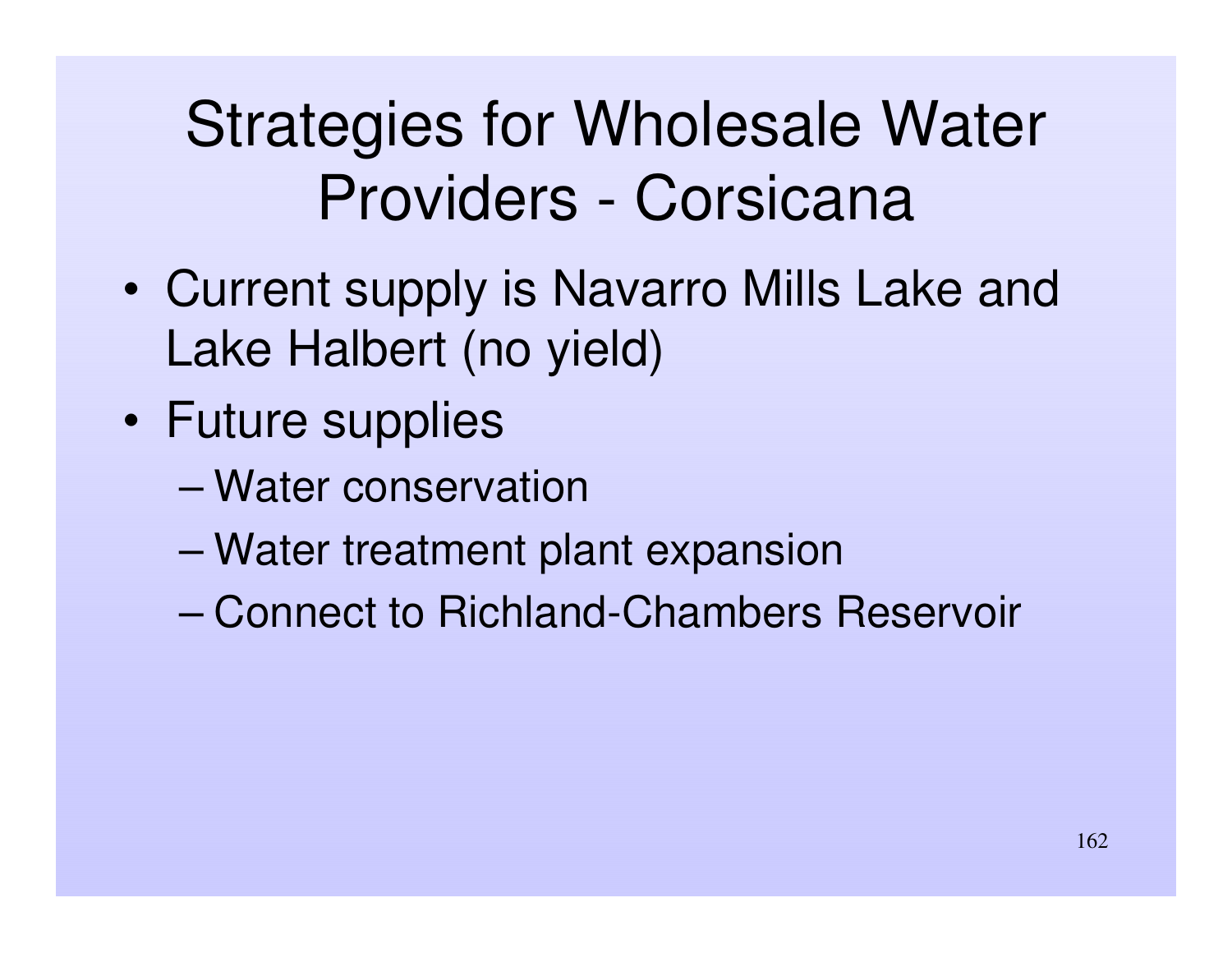#### **City of C orsic a n a**

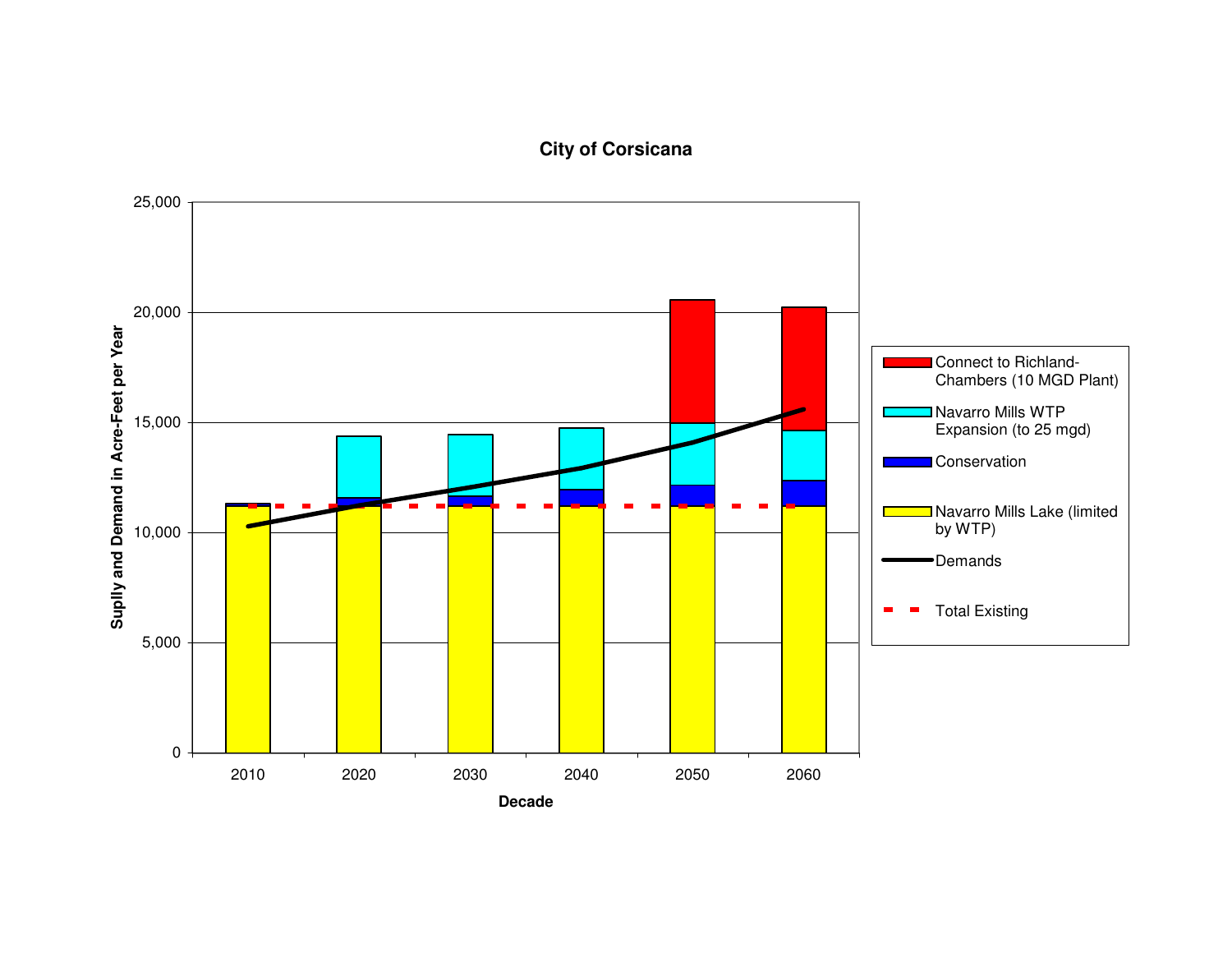### Strategies for Wholesale Water Providers - Weatherford

- • Current supplies are Lake Weatherford and Tarrant Regional Water District
- $\bullet$  Future supplies
	- Water conservation
	- –Water treatment plant expansions
	- –Parallel pipeline to TRWD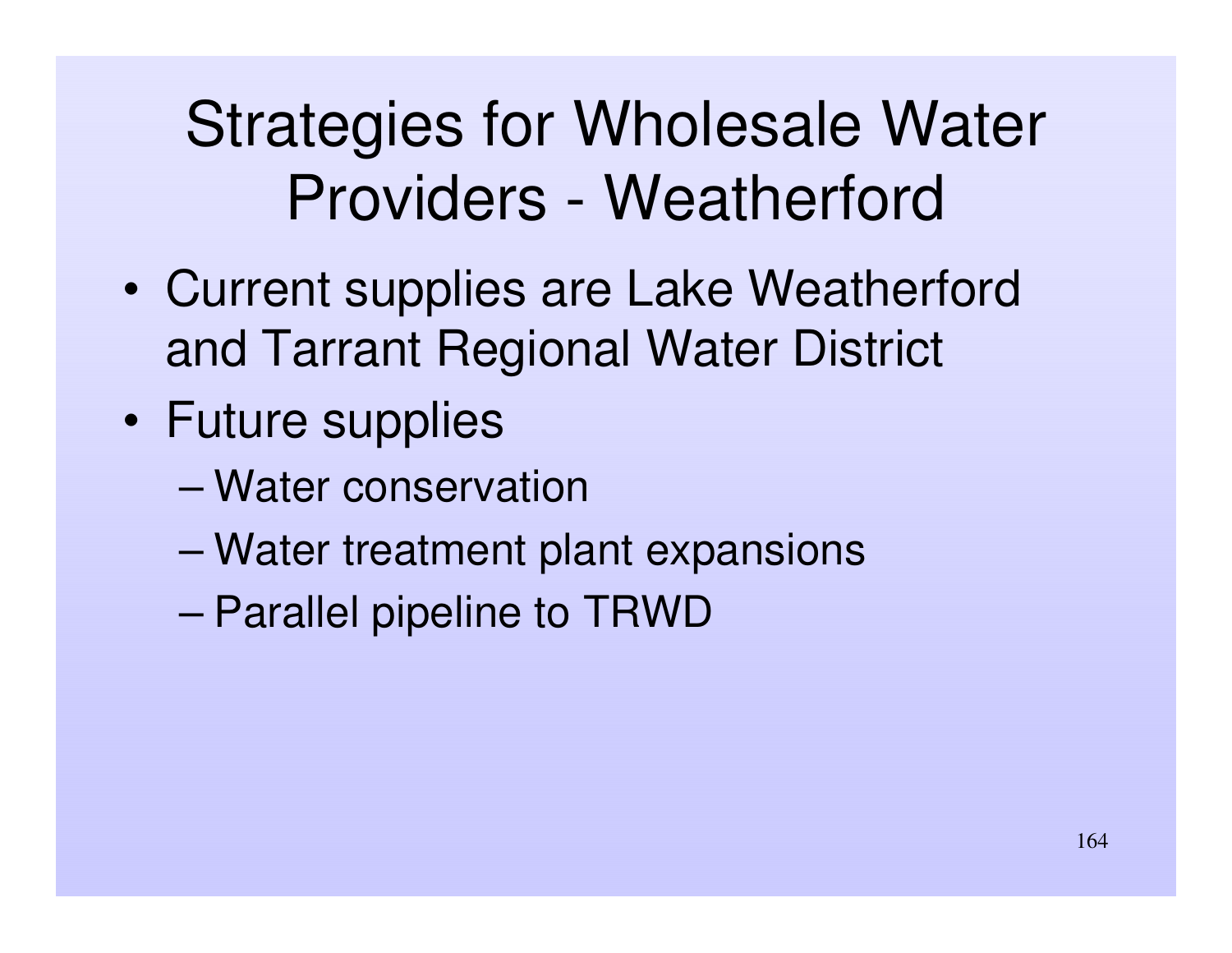#### **City of W e ath erford**

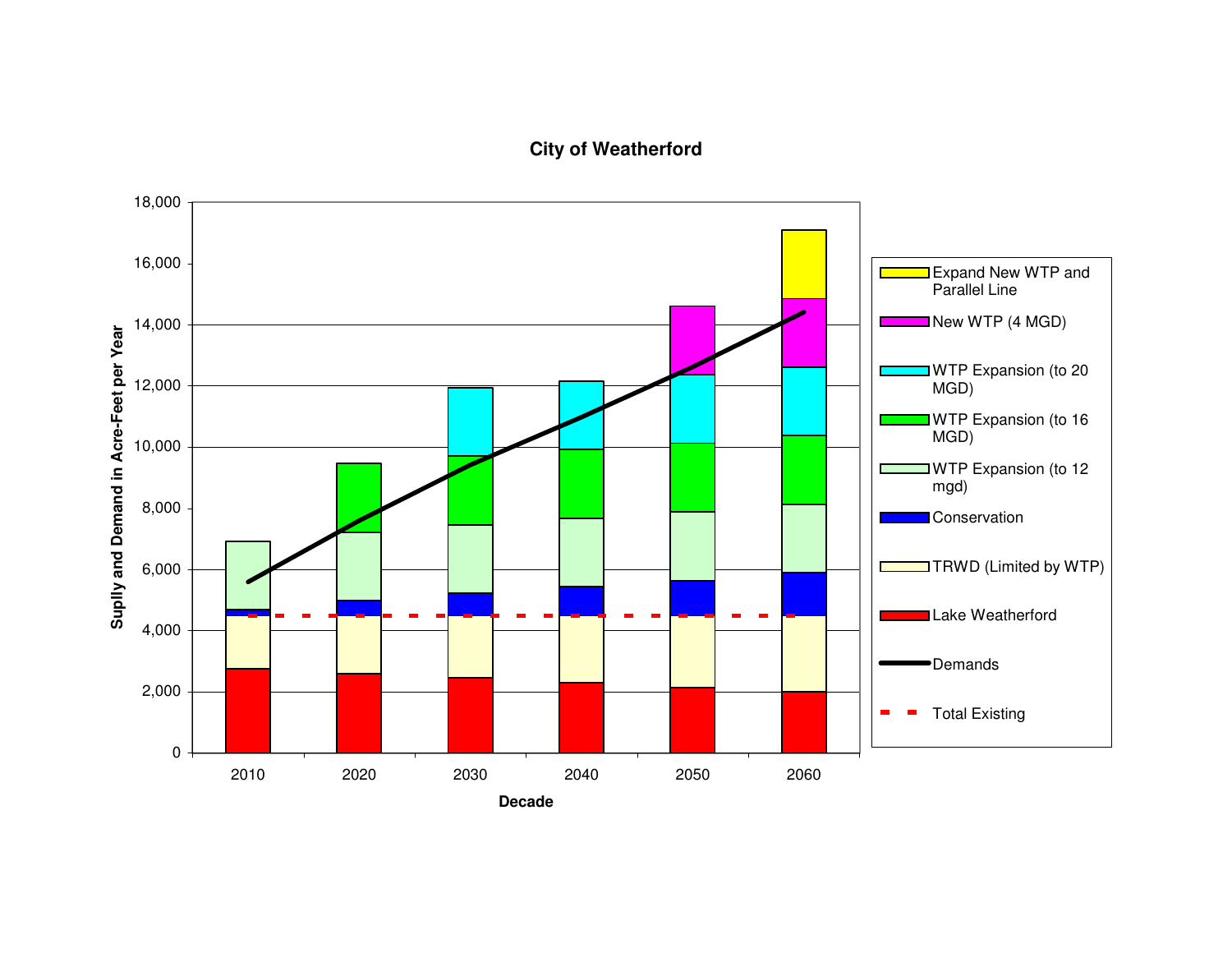### Strategies for Wholesale Water Providers – North Texas MWD

- • Current supplies are Lake Lavon, Lake Texoma, Lake Chapman, reuse, Lake Bonham
- • Future supplies
	- Water conservation
	- –Water treatment plant expansions
	- Interim DWU supply
	- Additional Wilson Creek reuse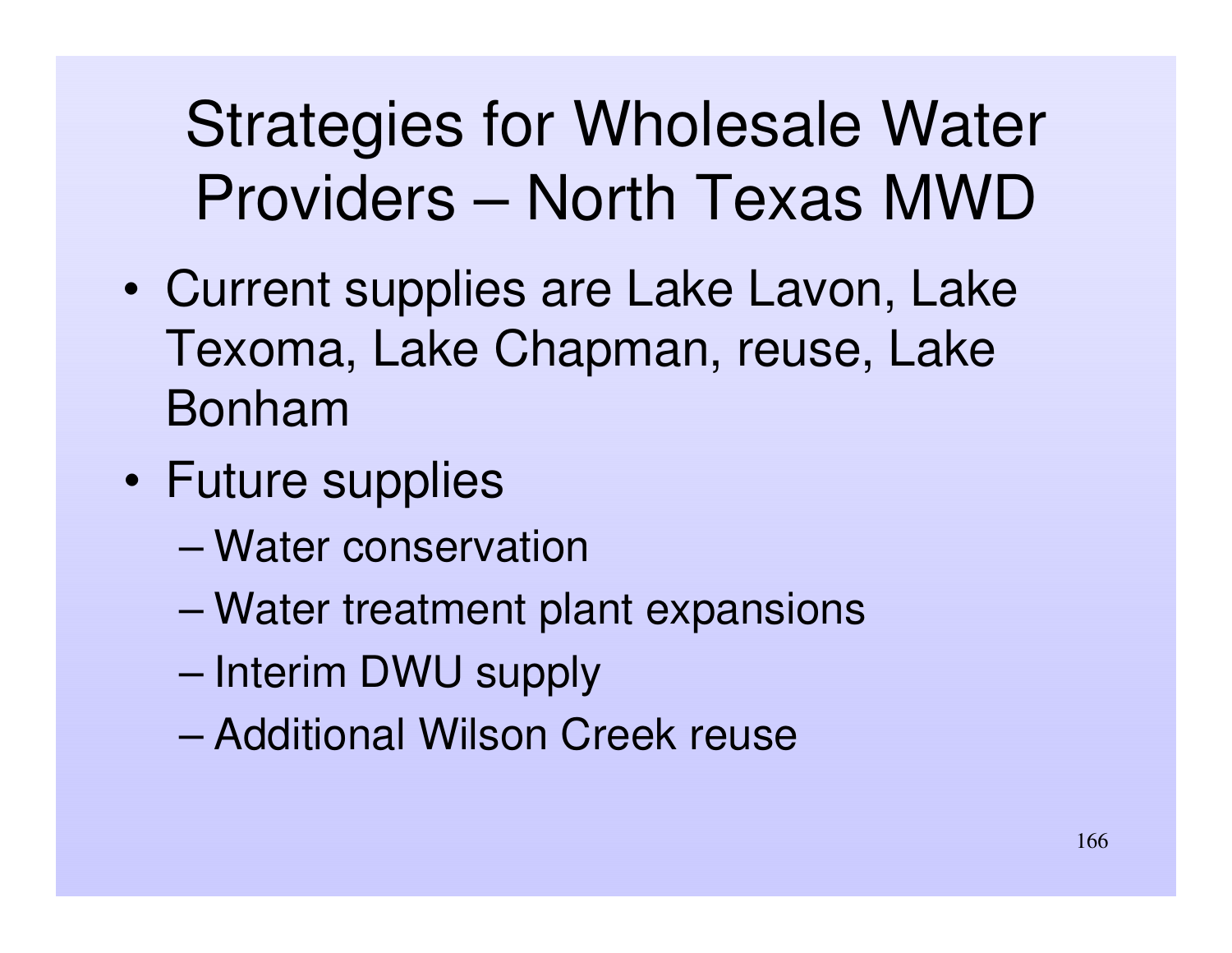### Strategies for Wholesale Water Providers – North Texas MWD

- East Fork reuse
- –Additional Lake Lavon yield
- Interim GTUA supply
- –Upper Sabine Basin
- New Lake Texoma
- Lower Bois d'Arc Creek Lake
- Marvin Nichols Lake
- Toledo Bend
- Oklahoma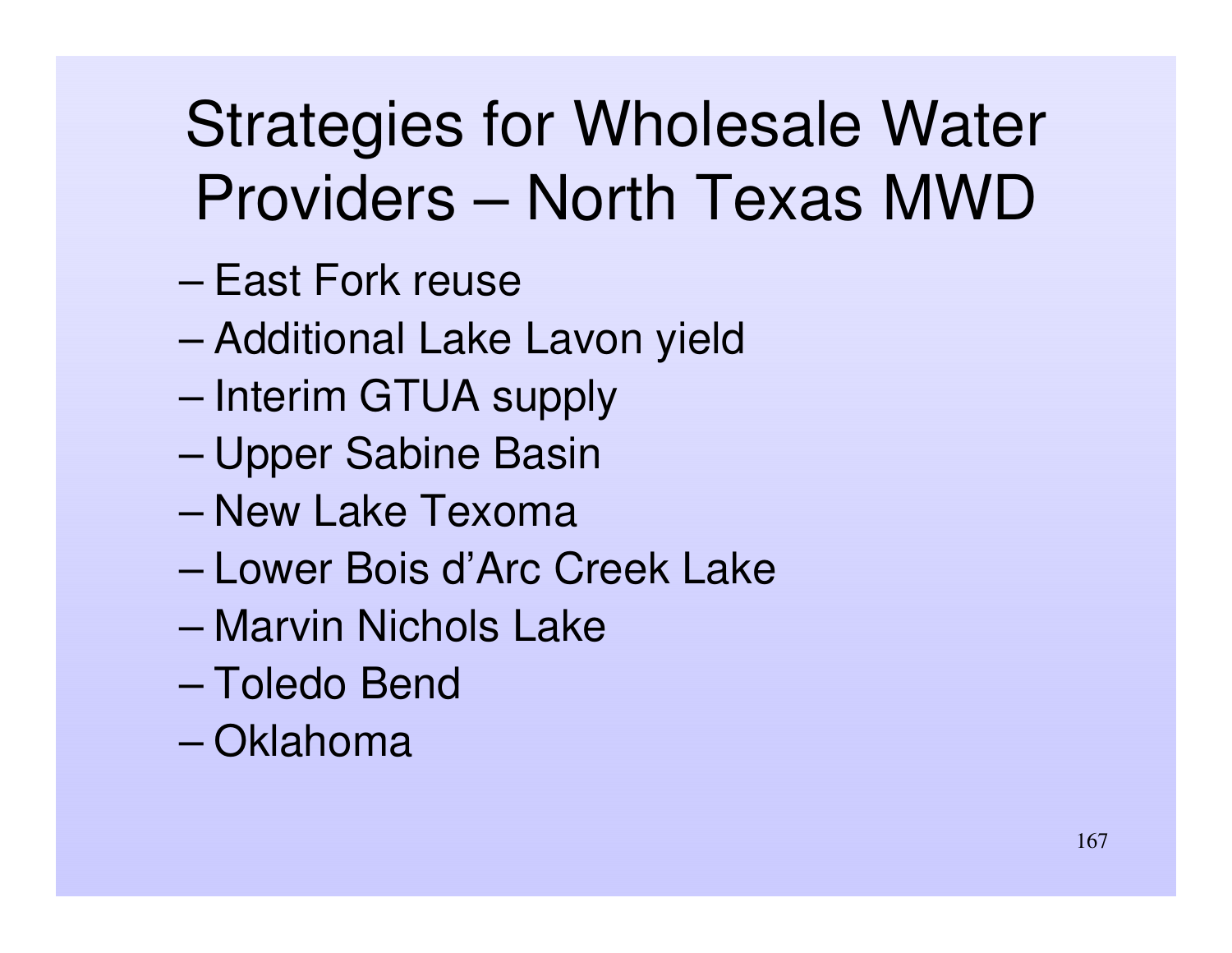#### **N orth T e x a s M u nicip al W D**

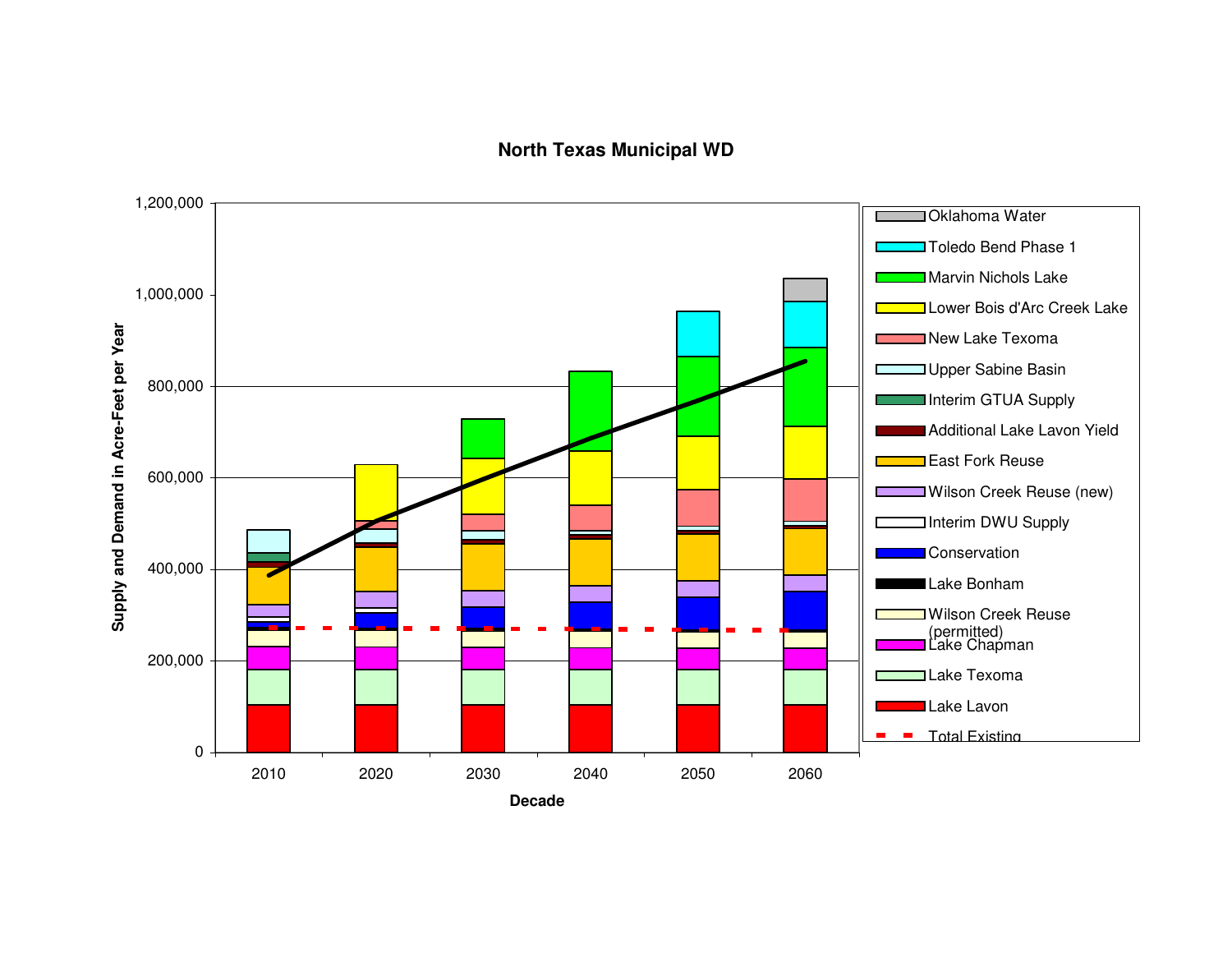### Strategies for Wholesale Water Providers – Tarrant Regional WD

- Current supplies are West Fork system, Lake Benbrook, Cedar Creek, Richland-Chambers
- Future supplies
	- Water conservation
	- –Eagle Mountain Connection
	- **However, Marketing Committee** Third pipeline & reuse
	- Marvin Nichols Lake
	- Toledo Bend
	- Oklahoma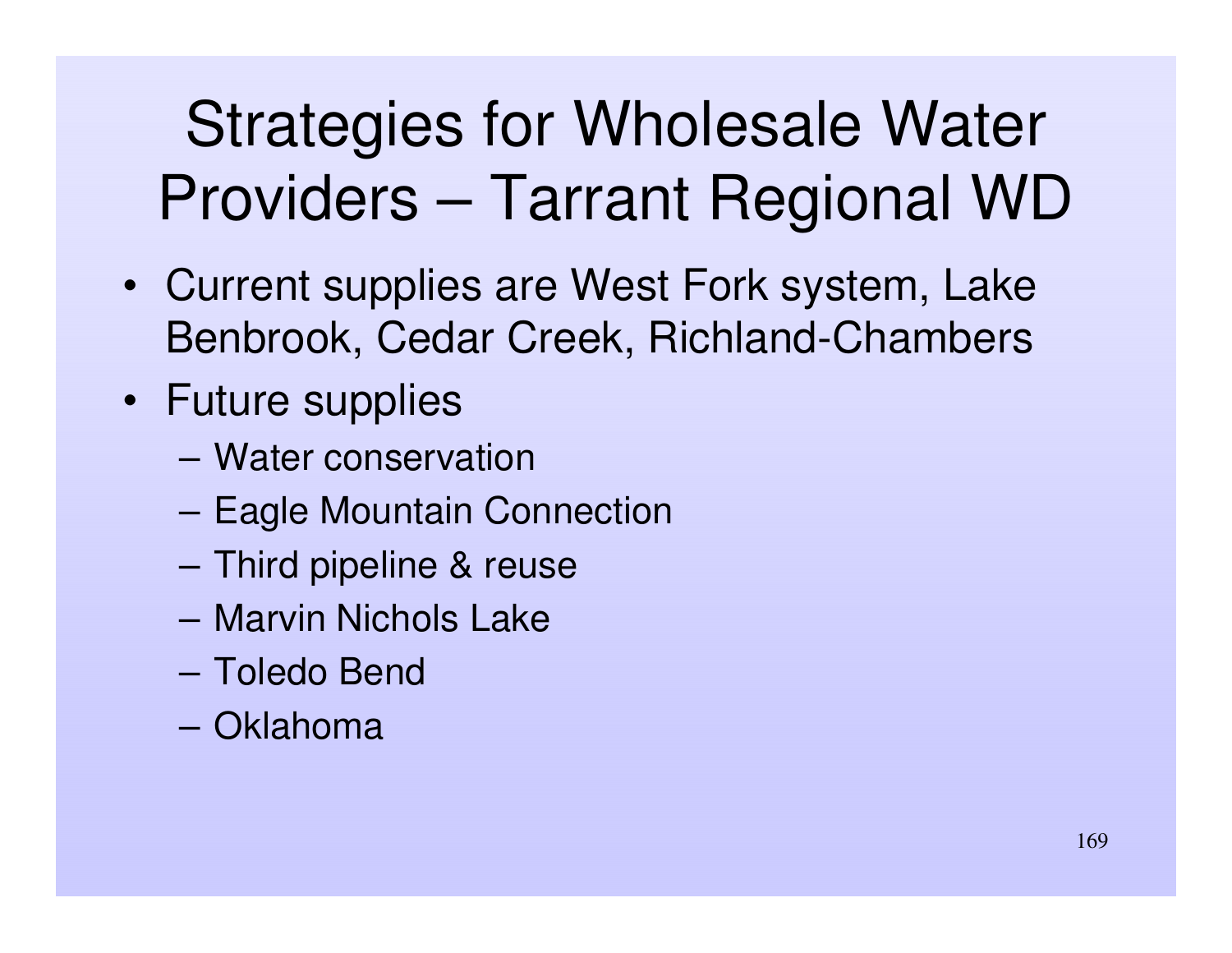#### **T arra nt R e gio n al W D**

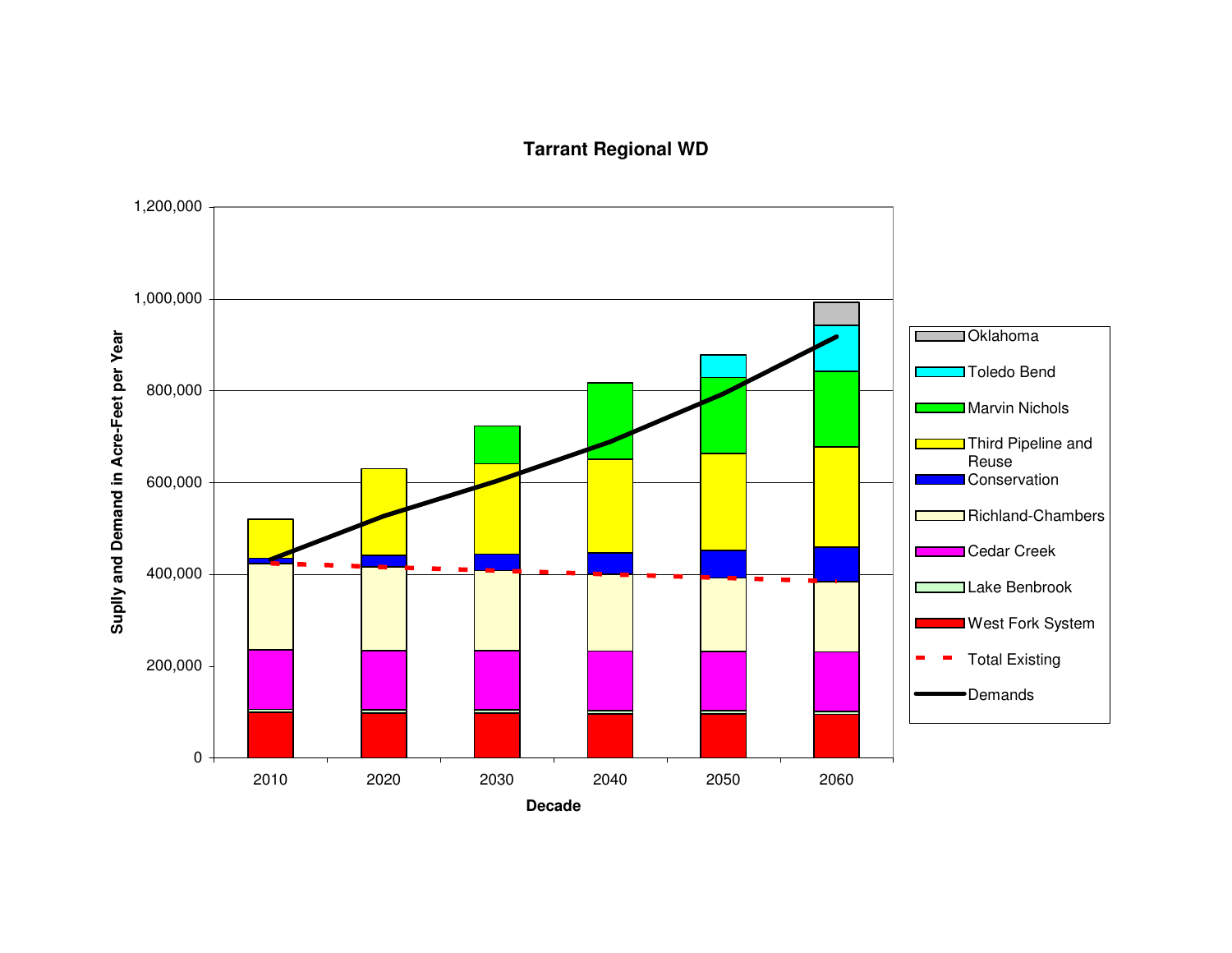- Cedar Hill supplied by Dallas Water Utilities
- Forney supplied by North Texas Municipal Water **District**
- Fort Worth supplied by Tarrant Regional Water **District**
- Garland supplied by North Texas Municipal Water District
- North Richland Hills supplied by TRA and Fort **Worth**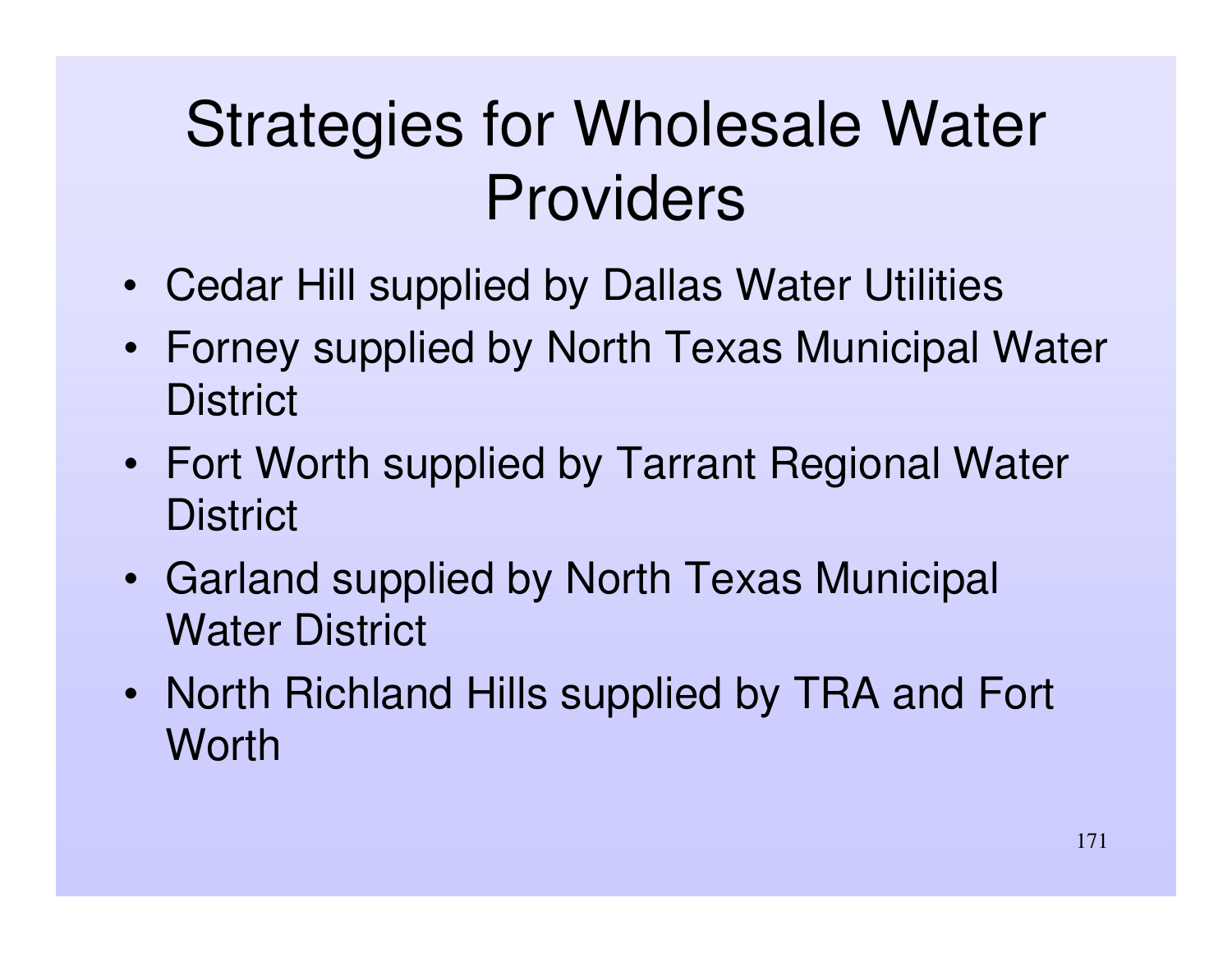- •• Rockwall supplied by North Texas Municipal Water District
- $\bullet$  Terrell supplied by North Texas Municipal Water District
- $\bullet$ • Dallas County Park Cities MUD has no shortages
- $\bullet$  Lake Cities MUA supplied by Upper Trinity Regional Water District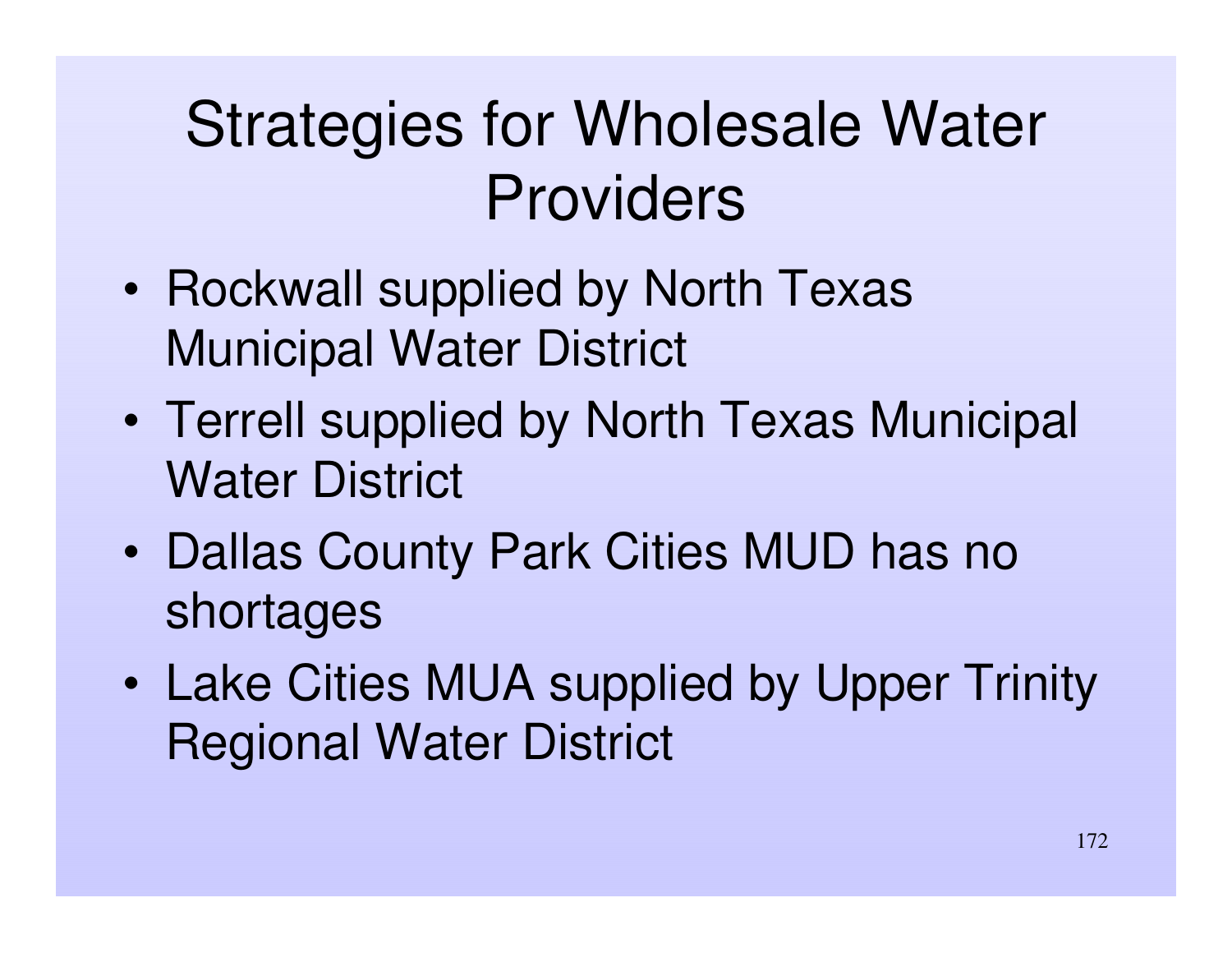- • Mustang SUD supplied by Upper Trinity Regional Water District
- $\bullet$ • Parker County Utility District #1 supplied by Weatherford
- $\bullet$ • Sabine River Authority to be done by Region D
- $\bullet$ • Sulphur River Water District does not have any shortages (Region D)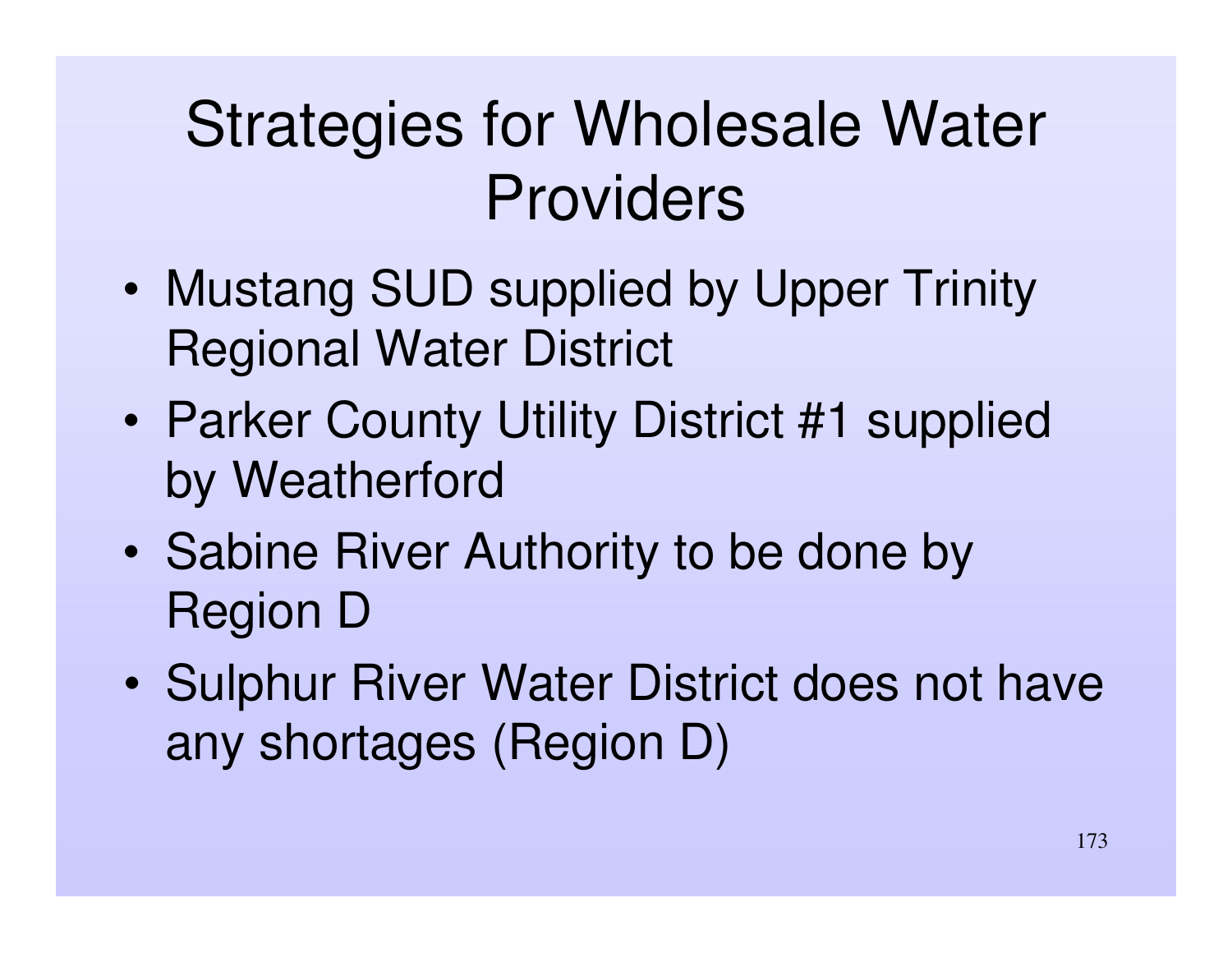- • Upper Neches Municipal Water Authority does not have any shortages (Region D)
- $\bullet$  Wise County WSD supplied by Tarrant Regional Water District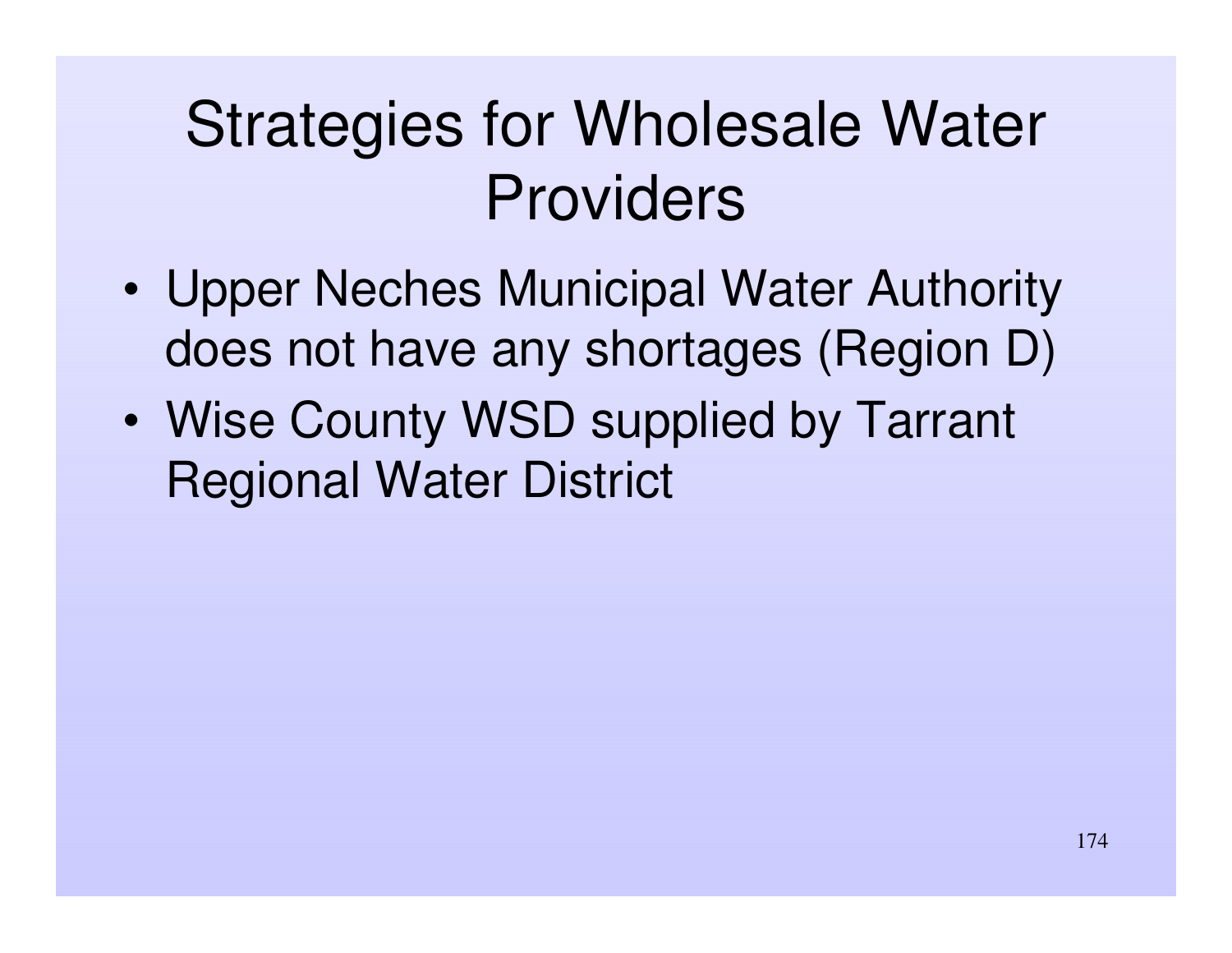### Wholesale Water Providers to be Done

- Trinity River Authority
- Upper Trinity Regional Water District
- Greater Texoma Utility District
- Dallas Water Utilities
- Waxahachie
- Athens MWA
- Denton
- Gainesville
- Walnut Creek SUD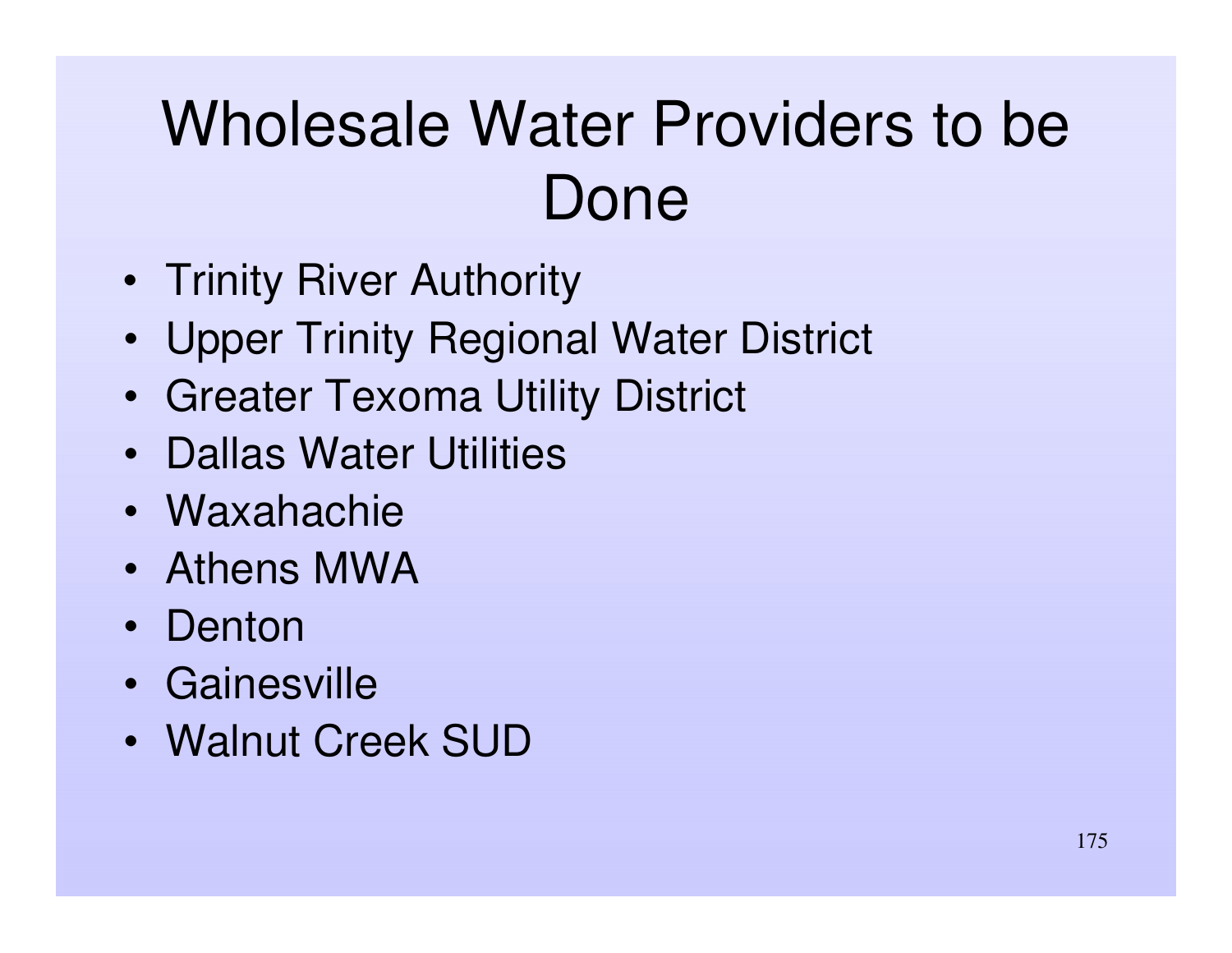### Discussion Item

### Report from the Unique Stream Segment Committee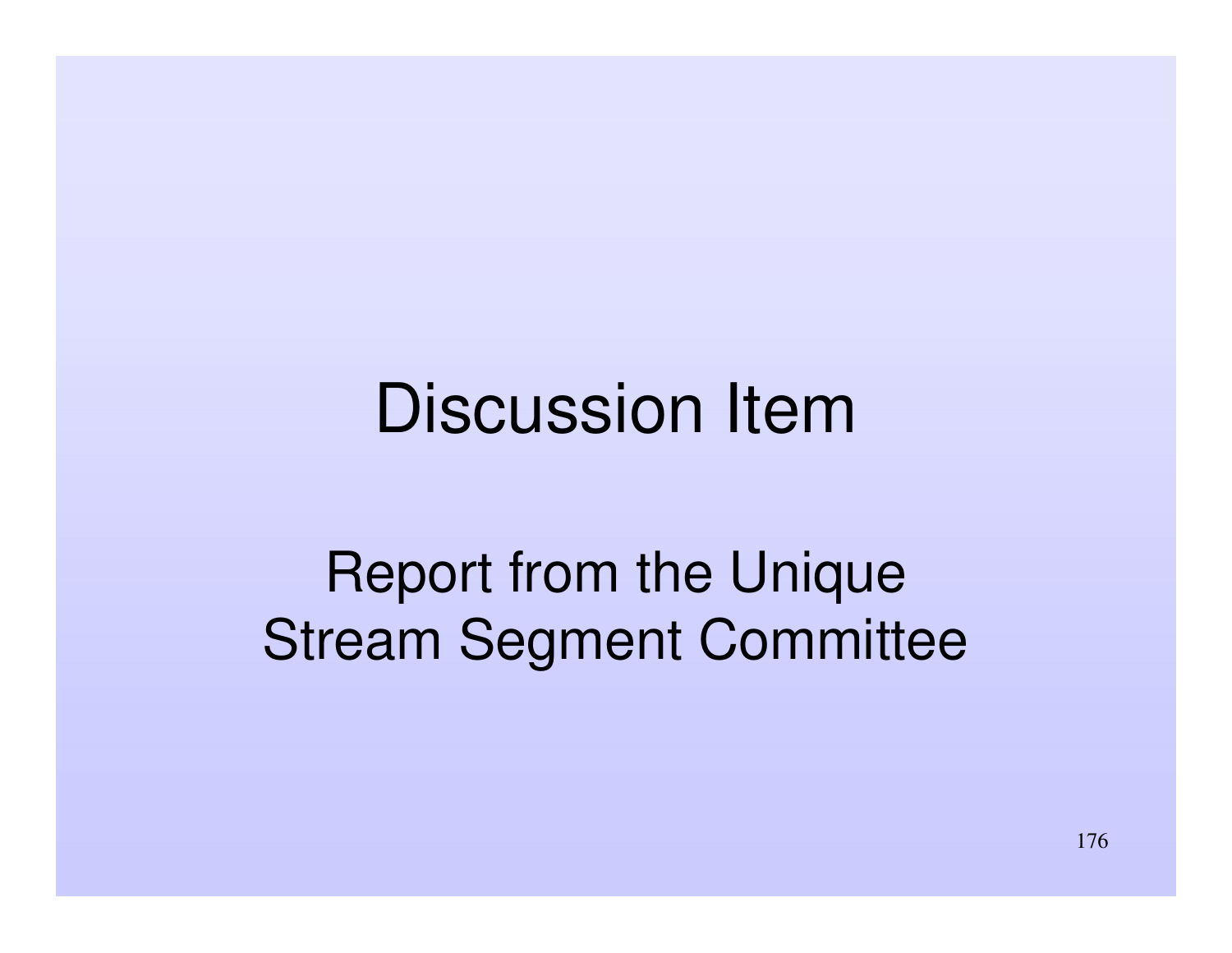### Discussion Item

### Report from the Policy Topics **Committee**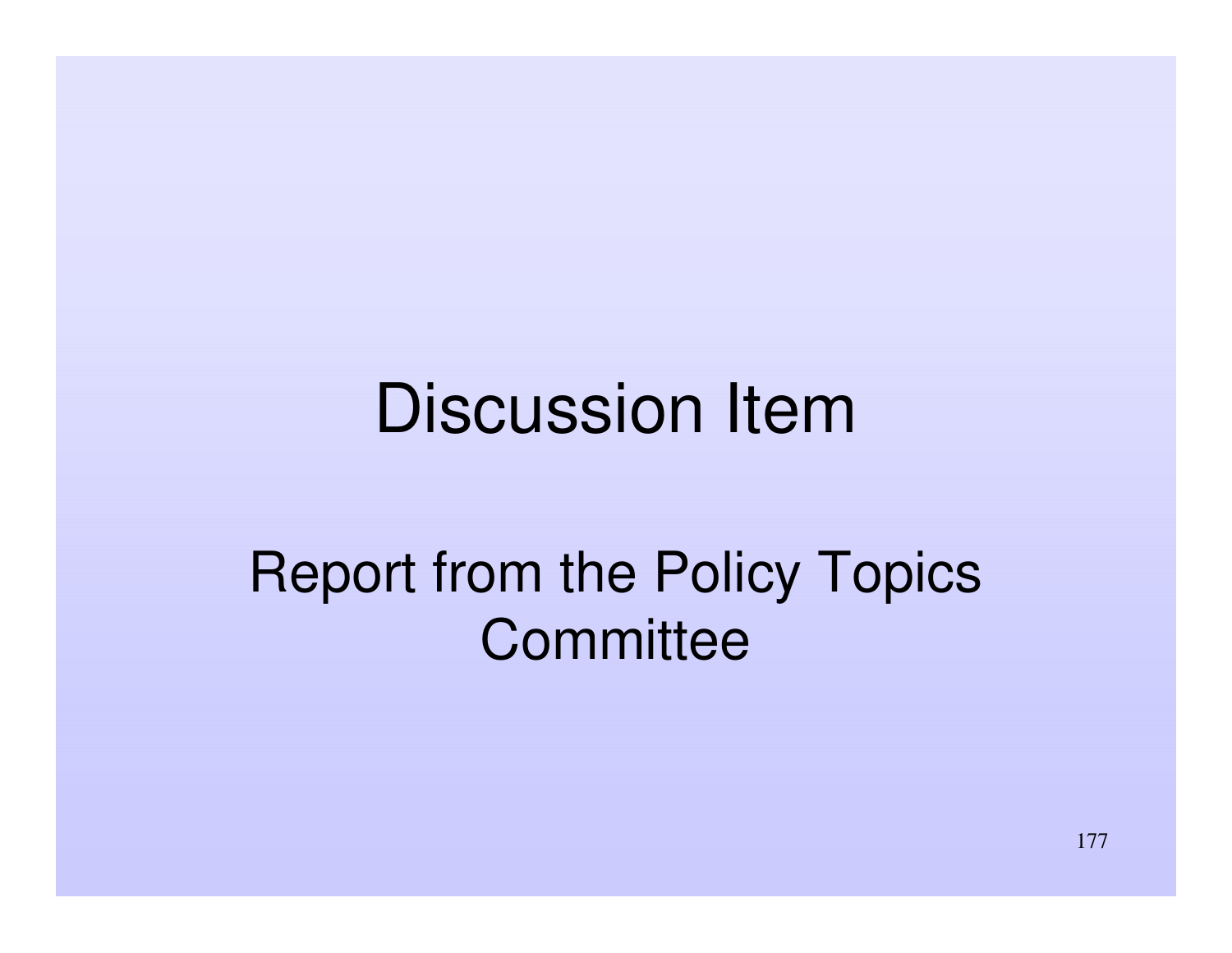### Discussion Item

### Communications Update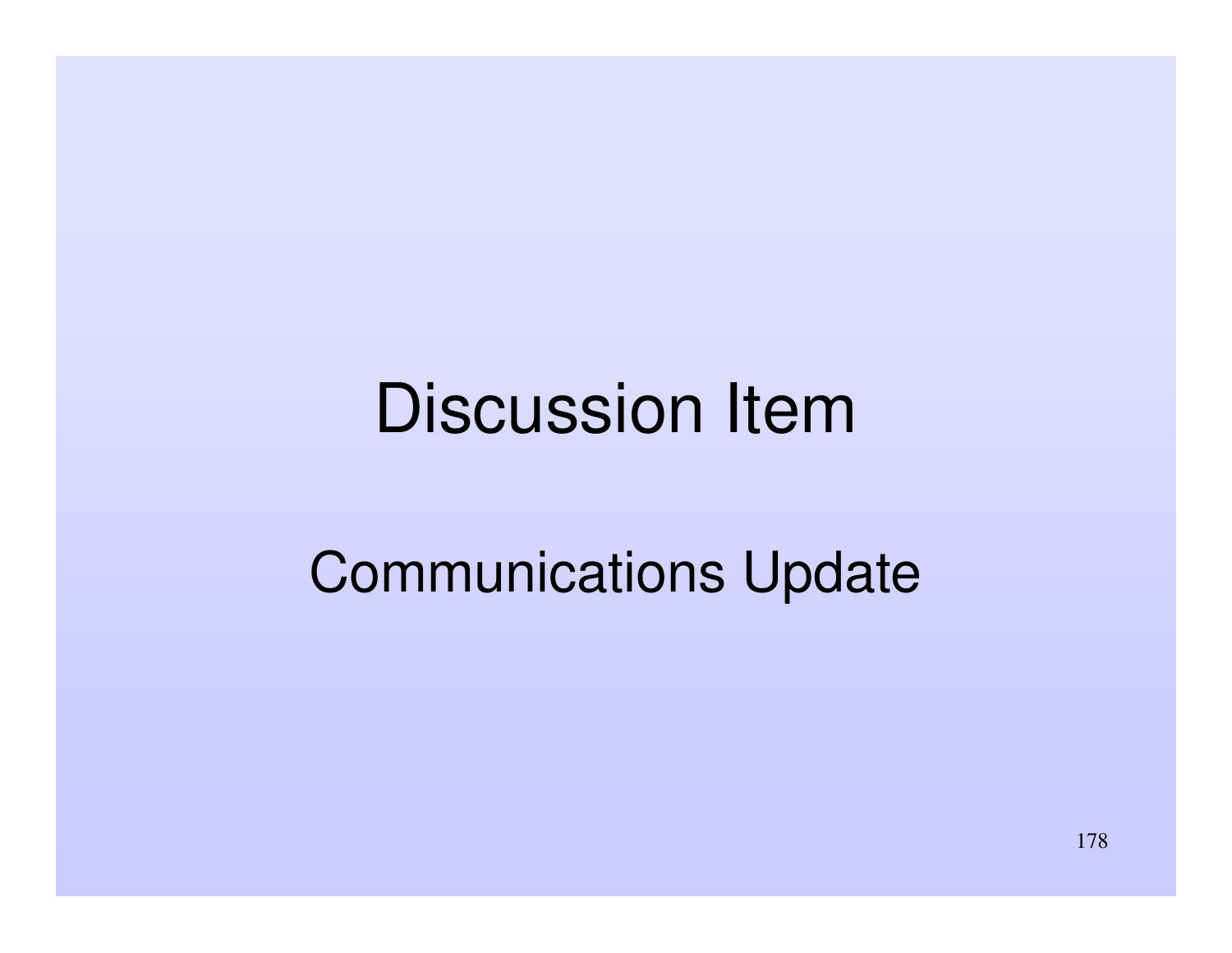# May 2005 Newsletter

### *New Topics:*

Overview of the Initially Prepared Plan Options for Public Participation and Feedback on the IPP

- Where to Read the IPP
- Public Hearing
- Other Ways to Provide Feedback

Updates on the Dallas Long-Range Water Plan Overview of TWDB's Alternative Water Management Strategies **Initiative** 

### *Recurring Sections:*

Conservation Corner Info on Next RCWPG Meeting List of RCWPG Contacts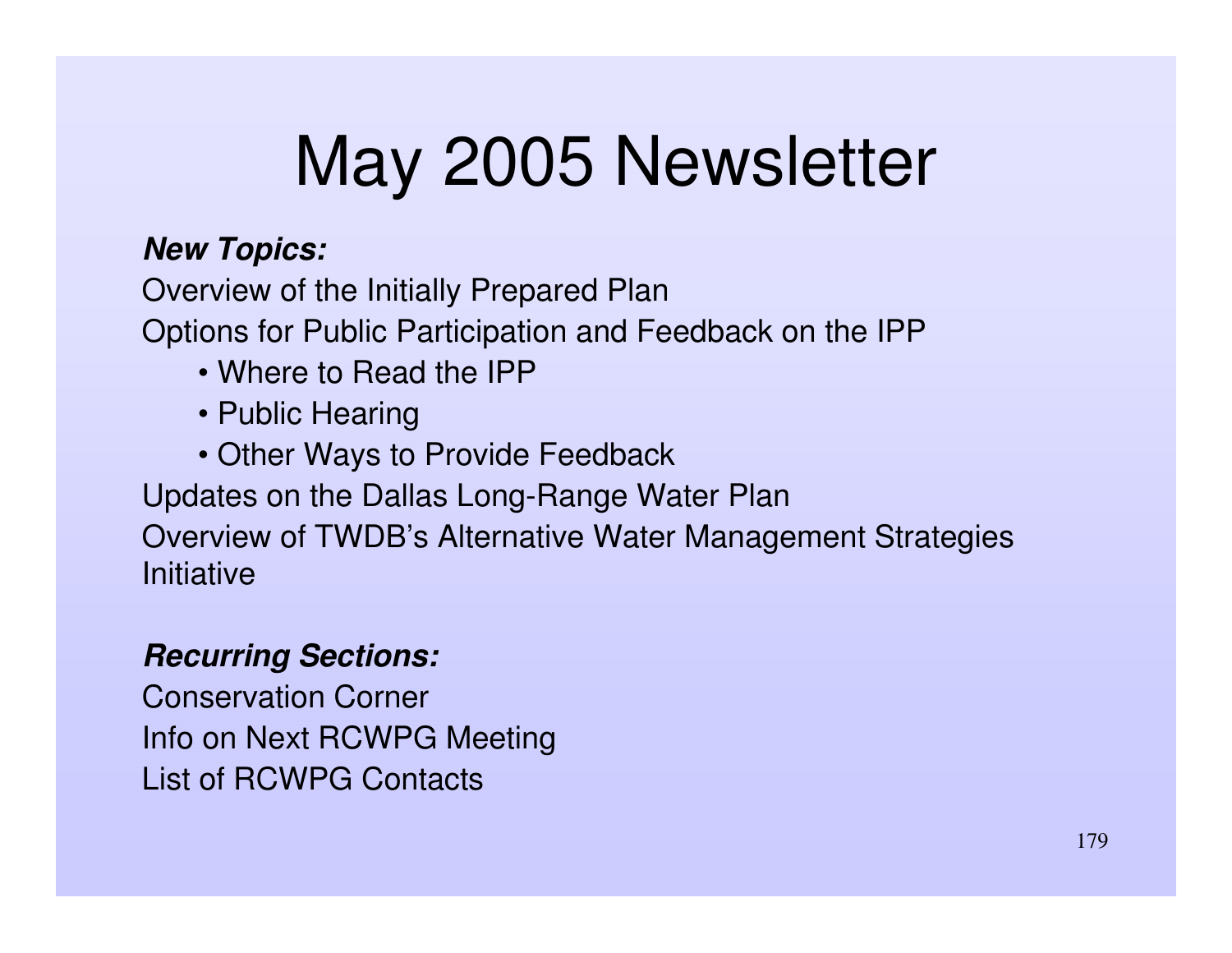# Media/Communications Update

- • Significant media interest in Dallas Water Utilities' and City of Dallas' long-range water plan, including Marvin Nichols Reservoir and Lake Fastrill
- •Continued interest in water conservation initiatives
- • Significant amount of public feedback related to Lake Ralph Hall and Town of Flower Mound's future water supply
- • Media relations efforts will focus on editorial boards for key media over the months preceding public hearing
- • Public communications/awareness efforts will focus on use of website, public notices for public hearing, media advisories regarding RCWPG meetings and public hearing, etc.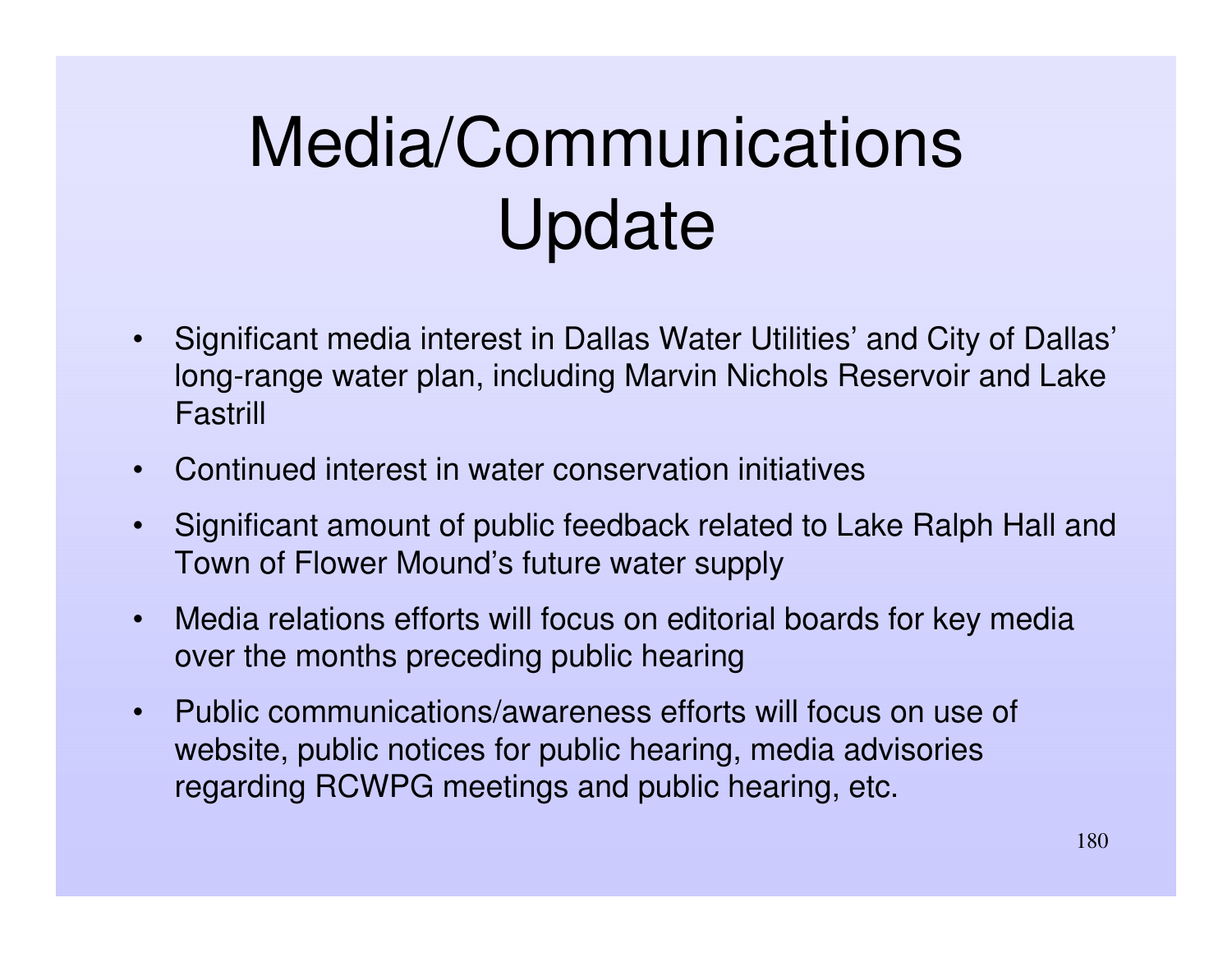#### Discussion Item

#### Update of Overall Status & Next Steps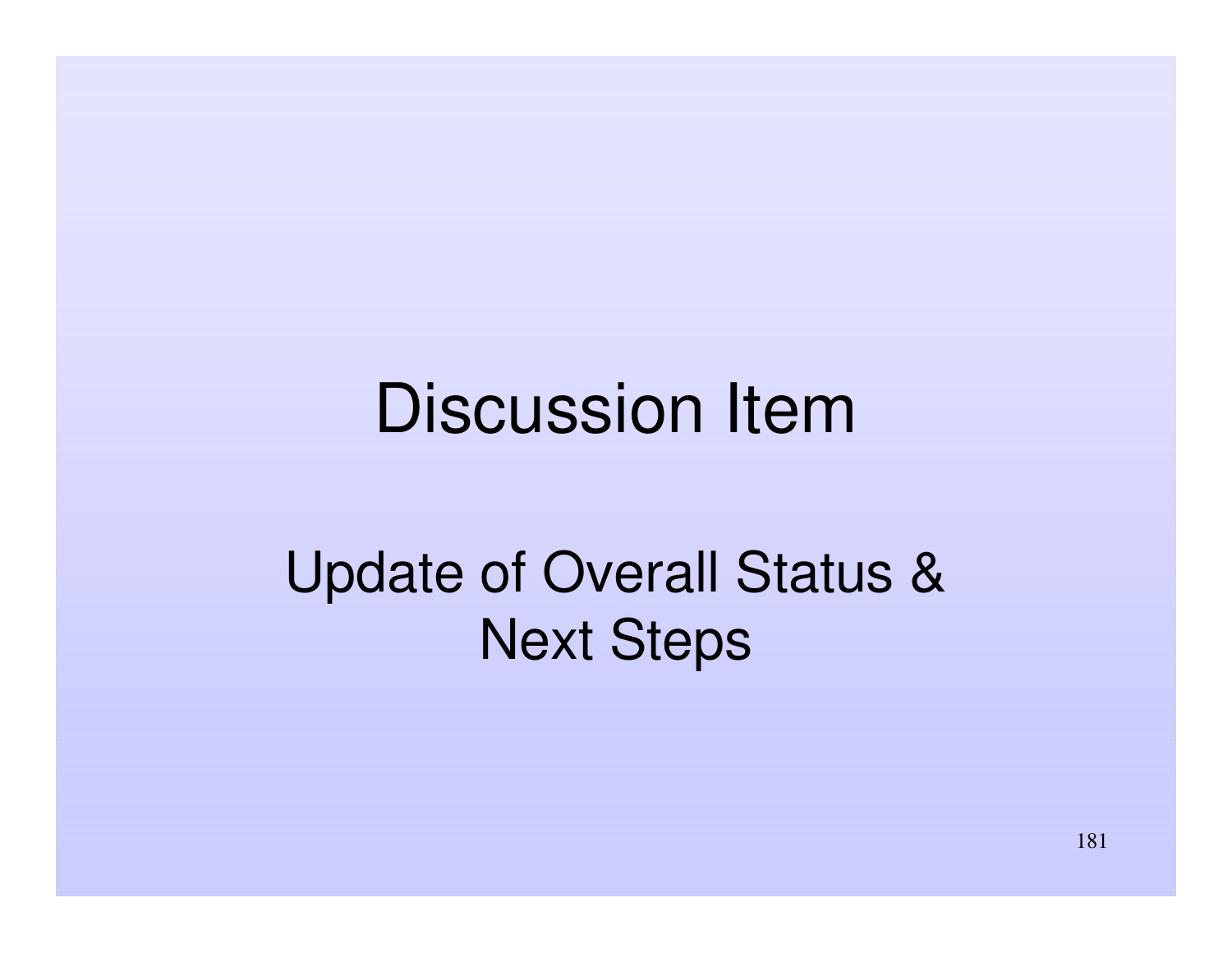## Summary of Speaker Comments-January 13 Meeting

- •• Summary of speaker comments were posted on the Region C web site in advance of today's meeting
- • www.regioncwater.org, see meeting data for 1-13-05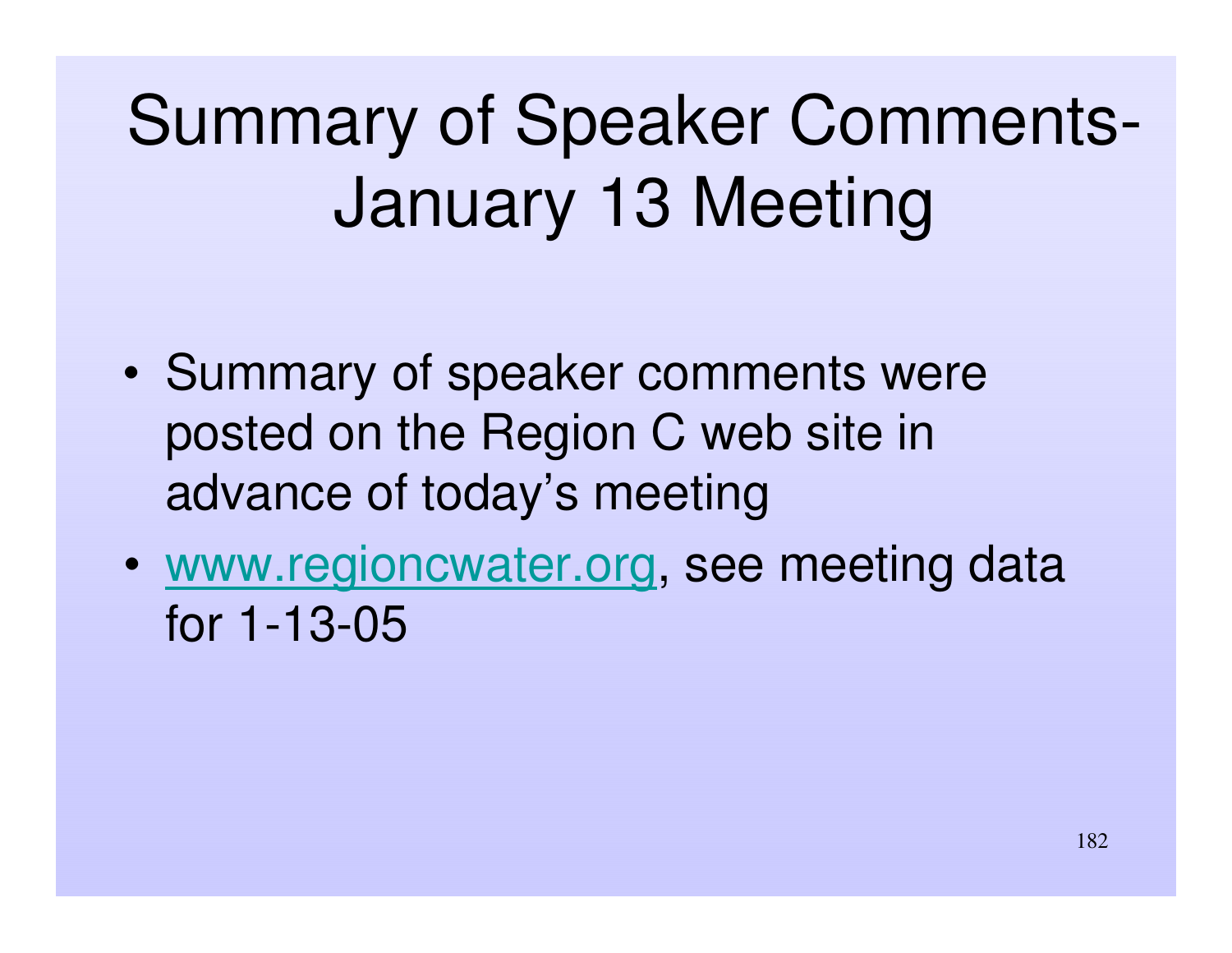#### Update on Overall Status and Next Steps

- TWDB socio-economic evaluation
- • Strategy Evaluation for each WUG & WWP
	- Infrastructure Cost
	- –Strategy Impacts
	- Recommendations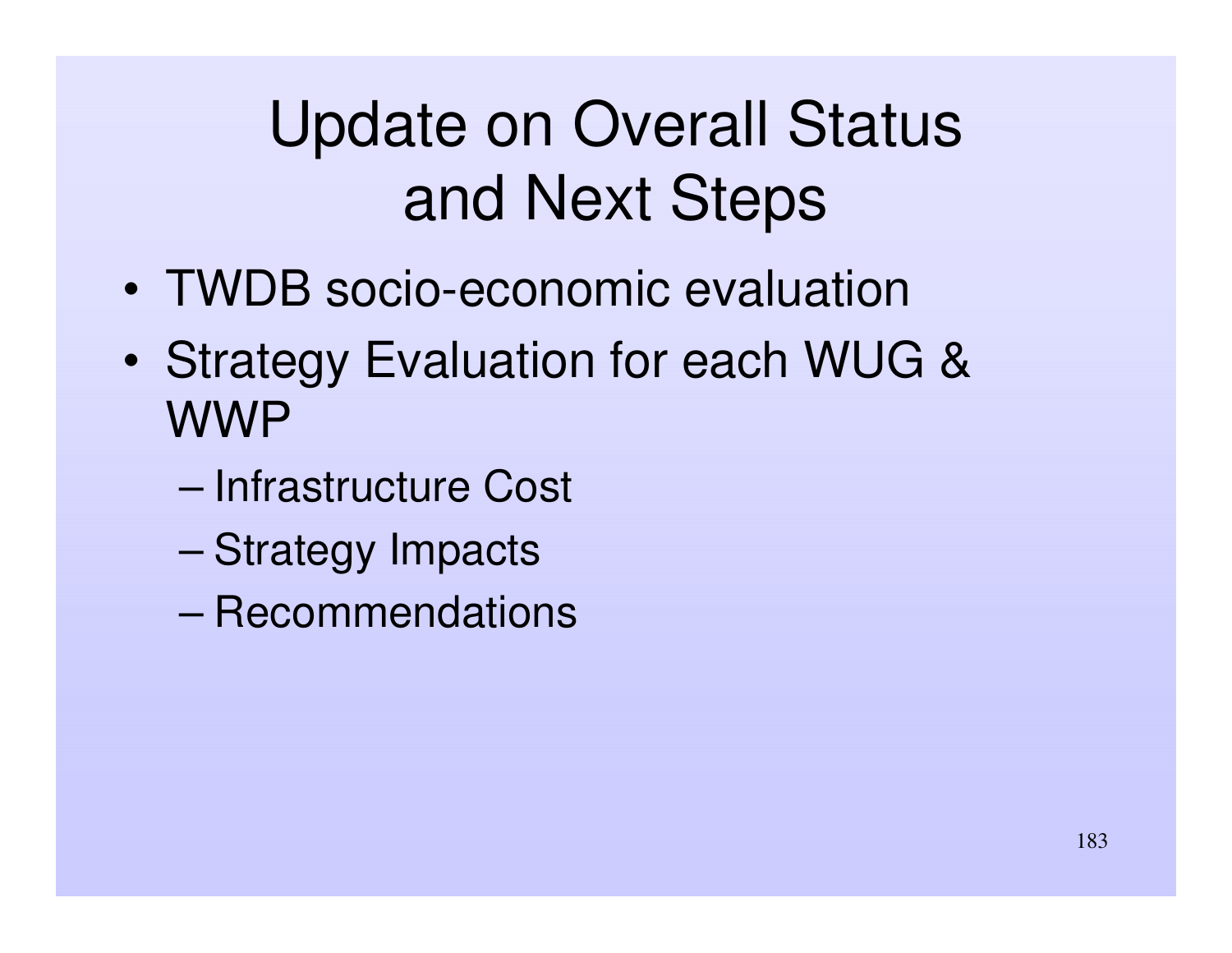#### Update on Overall Status and Next Steps

- •• Infrastructure Financing Survey
- •Unique reservoir sites
- •Unique stream segments
- •• Policy topics
- $\bullet$ • Initially Prepared Plan
- •• Database completion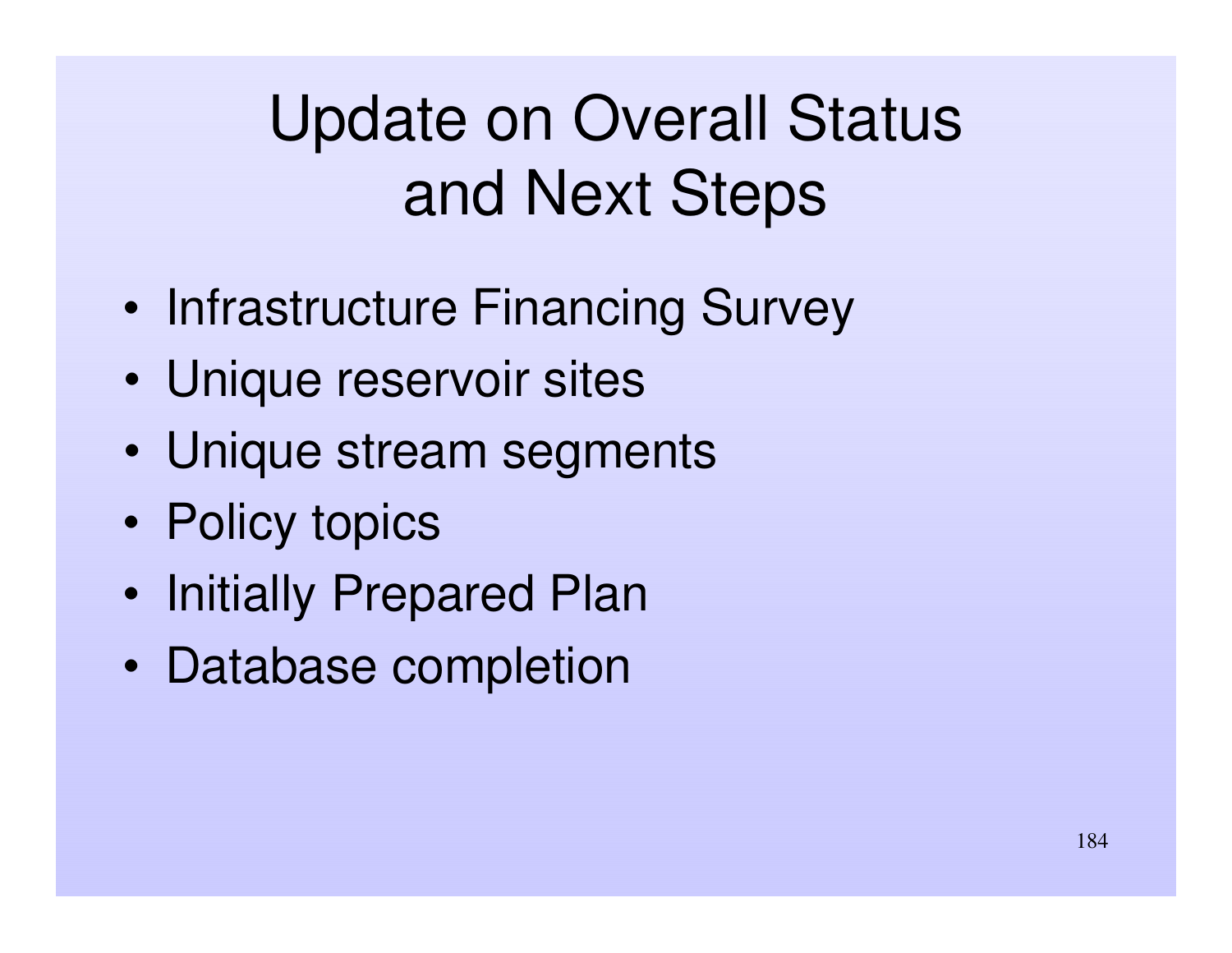## Agenda

- Other Discussion
	- –Update from the Chair
	- –– Report from Regional Liaisons
	- –– Report from TWDB
	- Confirm Date & Location of Next Meeting
	- Other Discussion
	- –Acknowledgement of Guests/Comments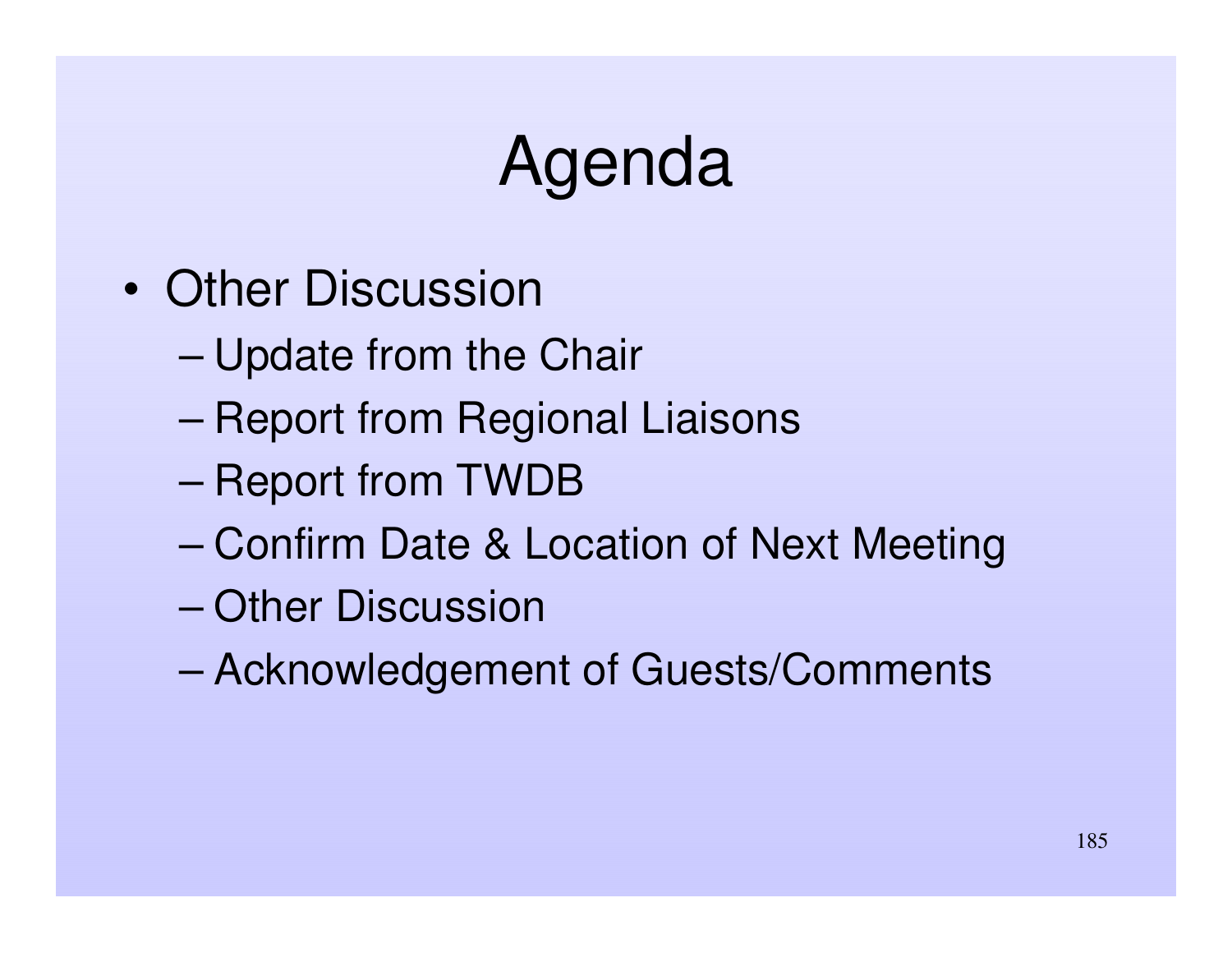# Thank you for coming

Materials are available at www.regioncwater.org